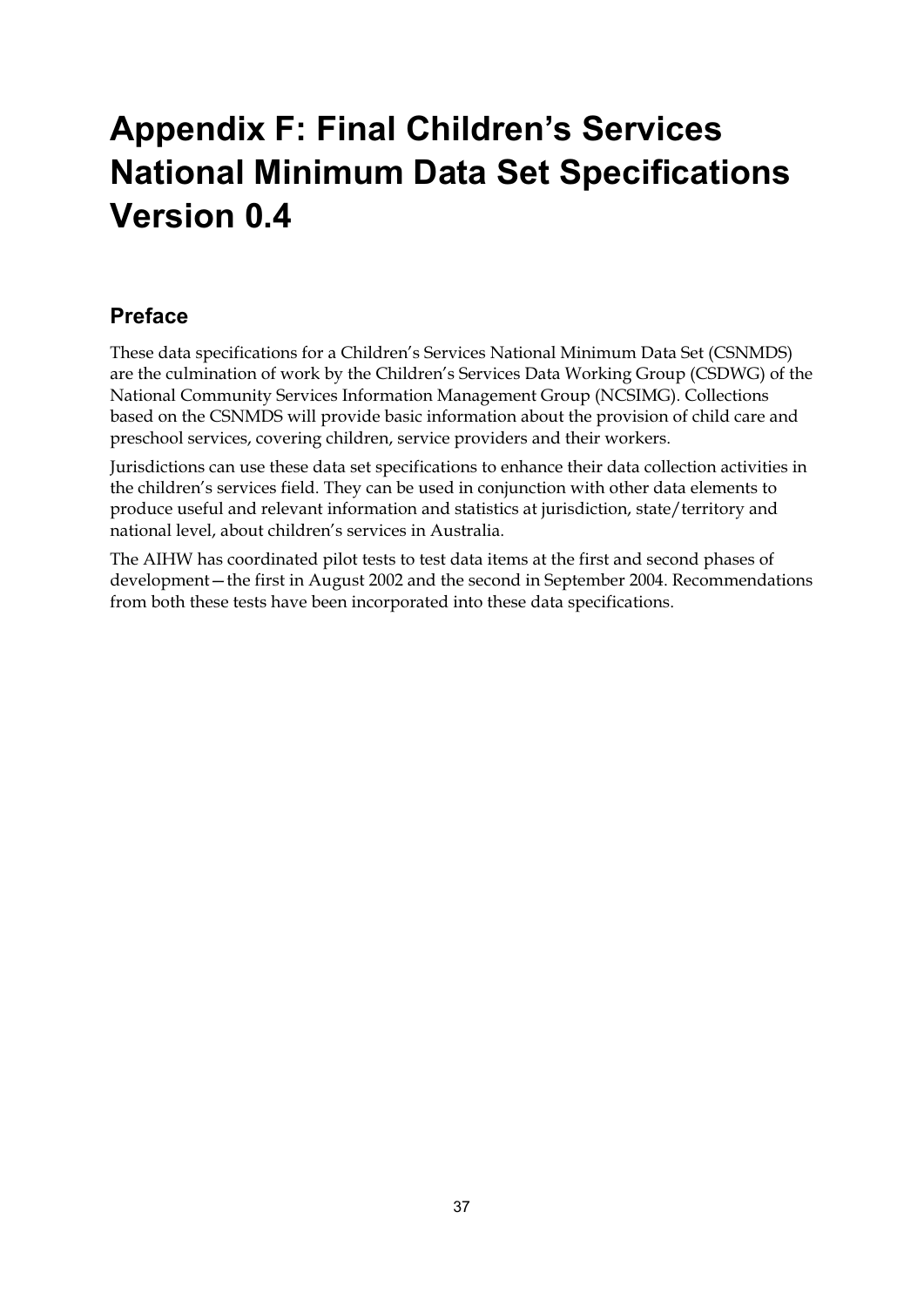## **1 Introduction**

These data specifications define data elements of the Children's Services National Minimum Data Set (CSNMDS). Broadly, the CSNMDS relates to the provision of child care and preschool services funded and/or licensed by Australian and state/territory governments. It has been developed by the NCSIMG Children's Services Data Working Group (CSDWG).

The CSNMDS is a client-centred minimum data set that describes:

- children who use child care and preschool services
- organisations (services) providing child care and preschool service activities and the nature of the activities provided
- workers delivering child care and preschool activities to children.

Details about which children, organisations (services) and workers are included in the CSNMDS are provided in Section 2.

The CSNMDS does not represent all the information needed or collected by jurisdictions. The CSDWG has identified a range of data elements (also known elsewhere as data items, questions or variables) to be collected in the CSNMDS collection (Figure F.1). All of these data elements were tested in either the first or second phase pilot test.

The information reported from a collection using the CSNMDS data elements is designed to answer the following key questions:

- How many children are receiving child care and preschool activities in Australia?
- What are the characteristics of these children?
- How many child care and preschool services are there in Australia?
- Where are these services and what type of care do they provide for children?
- How are the available child care and preschool activities being used by children?
- To what extent do workers delivering child care and preschool activities have relevant qualifications and/or experience?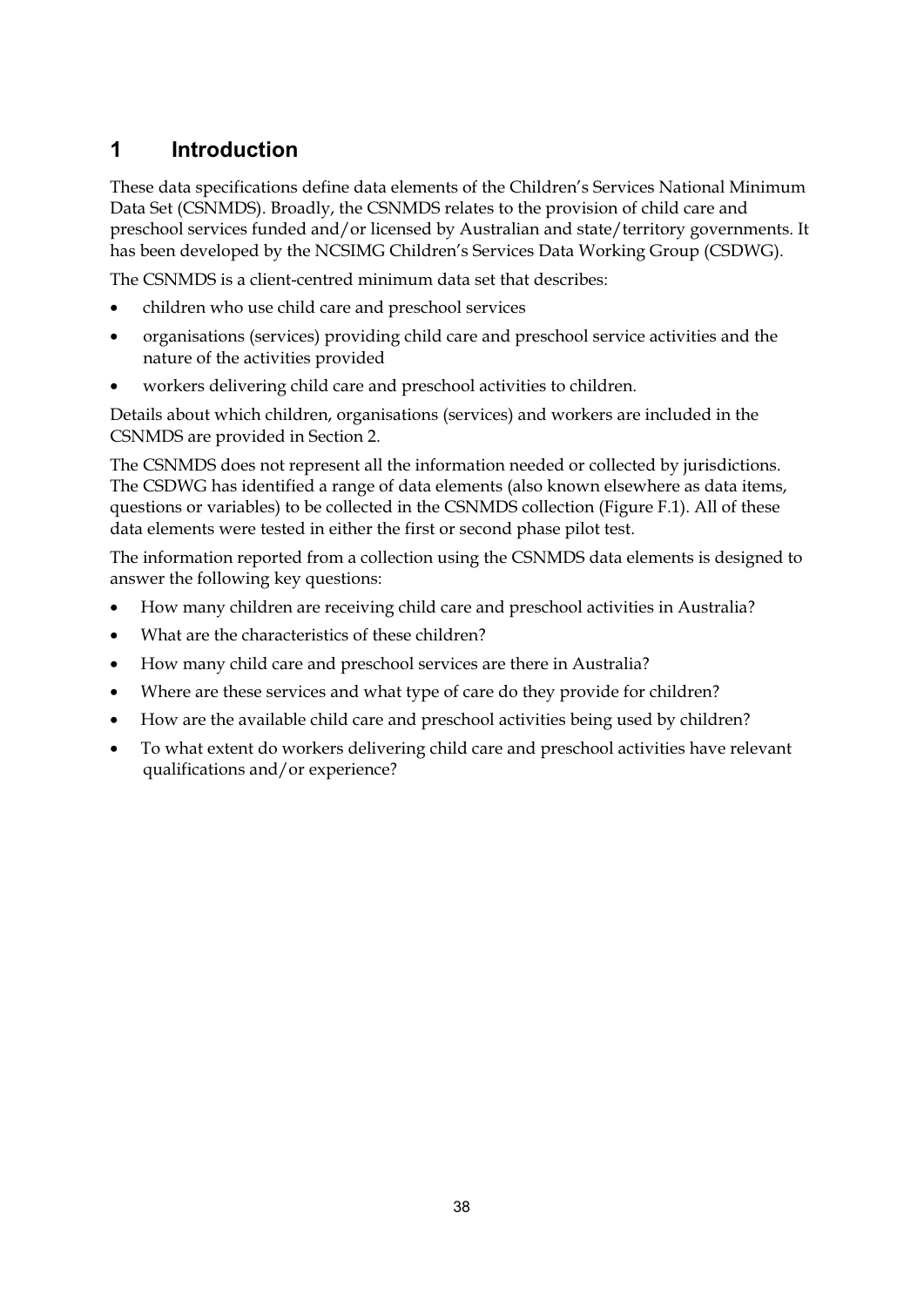

39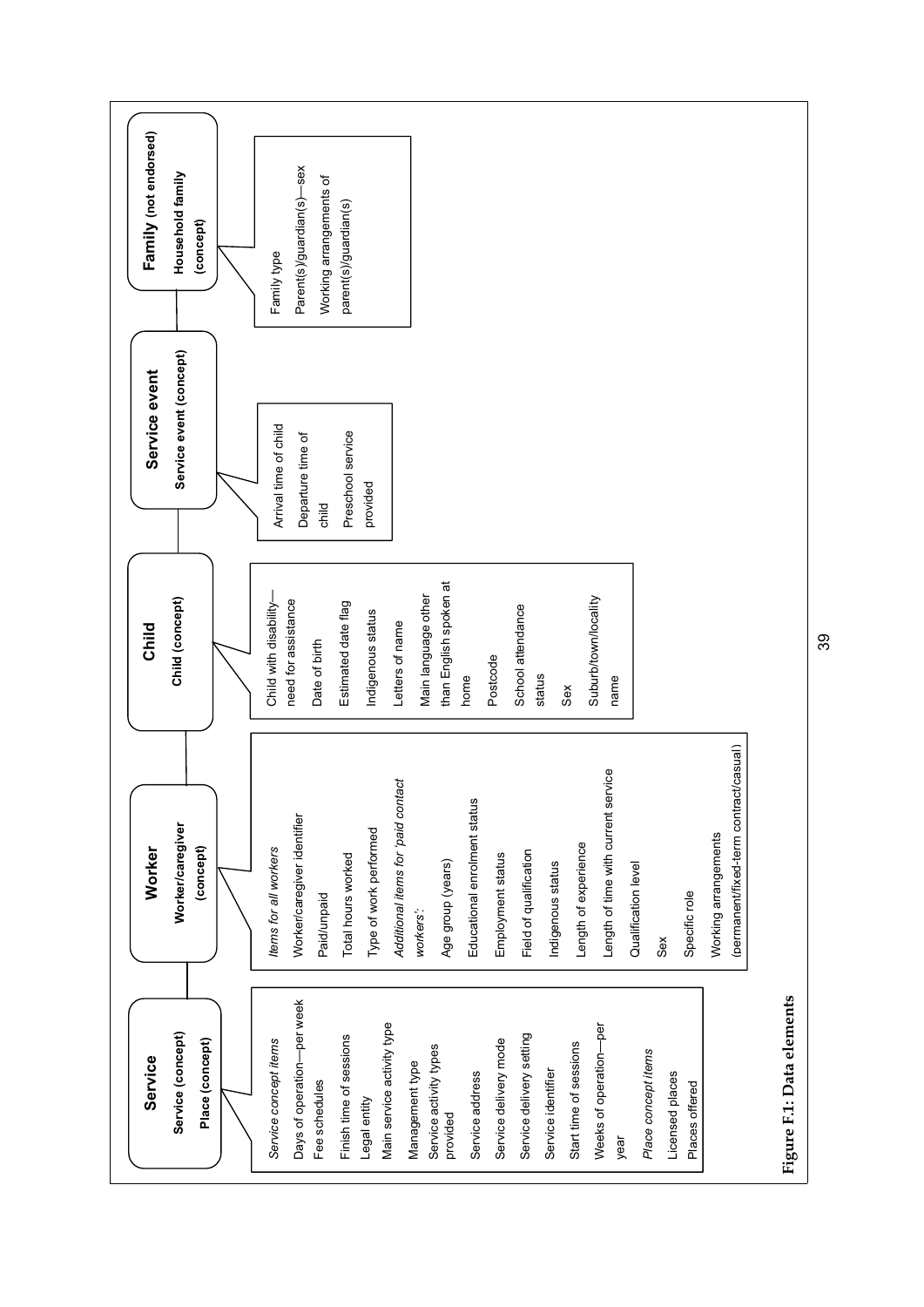### **2 Scope**

Children's services aim to:

- meet the care, educational and developmental needs of children in a safe and nurturing environment
- provide support for families in caring for their children
- provide these services in an equitable and efficient manner.

In this collection, children's services cover formal child care and preschools. The scope of the collection excludes activities meeting the aims above where they deliver compulsory primary education. However, some children's services within scope are delivered at primary schools. These include outside school hours care, vacation care and preschool activities.

The CSNMDS collects information about child care and preschool activities that are provided at services which are licensed and/or funded by Australian, state or territory governments to provide child care or preschool.

Child care and preschool services are defined as:

- a range of appropriate care and development activities for children; that
- promote the social, emotional, physical and intellectual development of children; which are
- provided by a person other than the child's parent or guardian
- allow parents to participate in employment, education and training, community activities and personal activities, including family support.

Playgroups, toy libraries and other activities that require the attendance of the parent/guardian and the child are excluded from the scope of the CSNMDS.

### **2.1 Services**

In the CSNMDS, a service is defined as the organisational unit which delivers a child care or preschool service at a particular location. In terms of the CSNMDS, 'service' is considered as the main counting unit for the data collection. See Section 4 for a full definition of the concept 'Service—child care and preschool service'.

#### **2.1.1 Services included in the CSNMDS**

Services licensed and/or funded by Australian, state or territory governments to deliver child care and preschool services at a particular location. Services receiving government funding are those that:

- receive capital grants, operational funding or per capita funding from the Australian or state/territory governments
- receive funding as part of an approved educational establishment
- receive funding to reduce the cost of charges to parents (e.g. are 'approved' for the Child Care Benefit)
- or a combination of the above.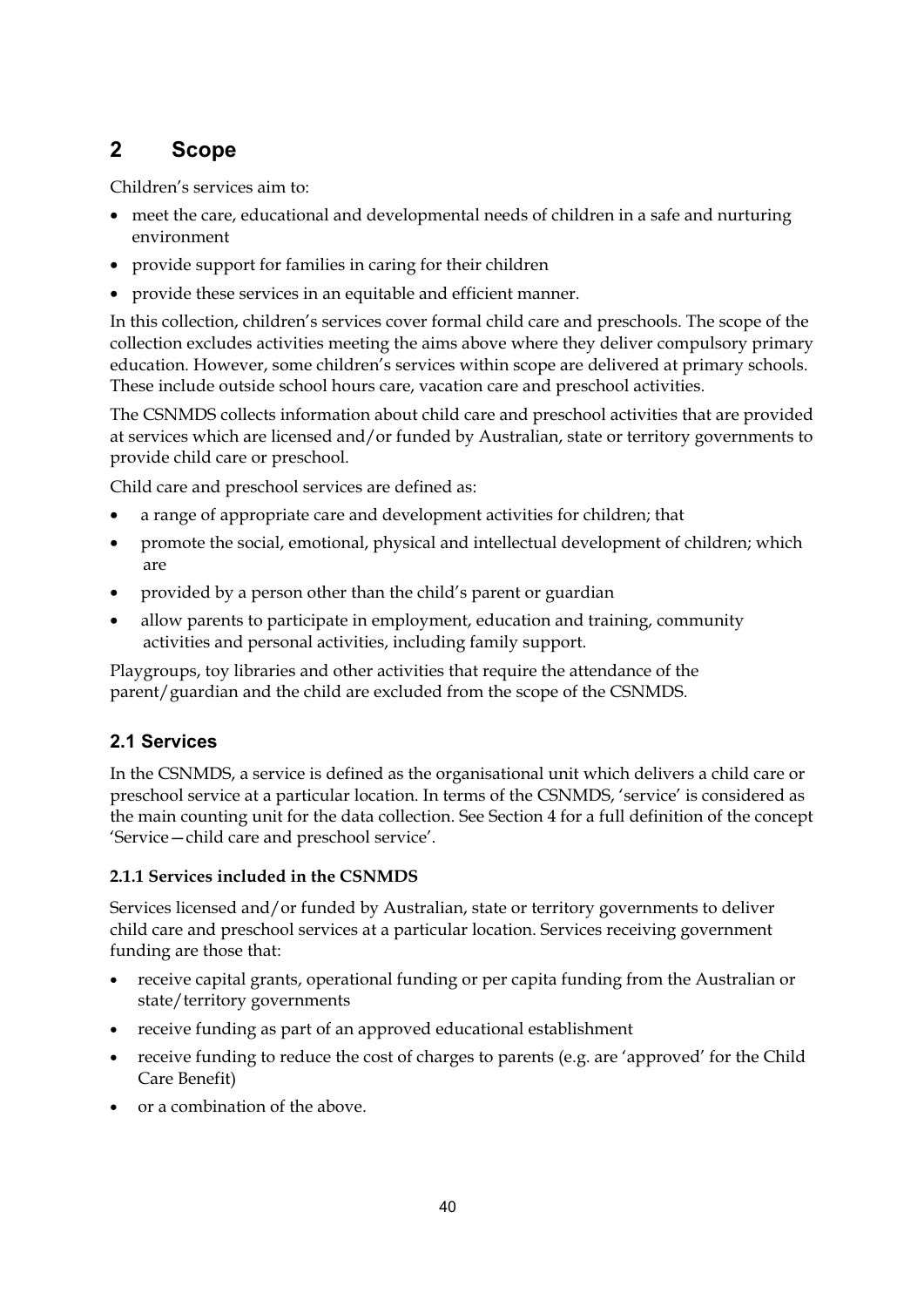#### **2.1.2 Services excluded from the CSNMDS**

- Services that are neither licensed by, or in receipt of funding from, Australian or state or territory governments.
- Primary education: Full-time education that typically commences at around age 5 and lasts for 7–8 years. In New South Wales, Victoria, Tasmania and the Australian Capital Territory, primary education extends from the year prior to Year 1 to Year 6 (or equivalent). In South Australia, Western Australia and the Northern Territory, it extends from the year prior to Year 1 to Year 7 (or equivalent). In Queensland, it extends from Year 1 to Year 7 (or equivalent).
- Services such as playgroups, toy libraries and other services or activities that require the attendance of both the parent/guardian and the child.

### **2.2 Children**

#### **2.2.1 Children included in the CSNMDS**

All children attending or 'usually attending' child care and preschool activities within services during the collection week, which are within the scope of the CSNMDS. Children are classed as 'usually attending' if they have attended the service within the last month and either have a place that has been paid for, or who are enrolled in a service with a standing arrangement that they attend specific sessions during the collection week, but are absent during the collection week.

#### **2.2.2 Children excluded from the CSNMDS**

- Children using a type of service for which the service is not licensed by, or in receipt of, any Australian or state/territory government funding.
- Children who are only attending activities that their parent(s) or guardian(s) are also required to attend.

### **2.3 Workers**

#### **2.3.1 Workers included in the CSNMDS**

- All paid and unpaid workers , including workers funded under Community Development Employment Project (CDEP), Special Needs Support Scheme (SNSS) and Jobs, Education and Training Child Care (JET) schemes, present during the collection week, who undertake duties that mainly involve:
	- direct contact with children
	- management
	- administration tasks

 for child care and preschool activities at services which are within the scope of the CSNMDS.

- Executives, directors or administration workers who are working at the delivery outlet and/or who are involved in the day-to-day management of the service.
- Detailed information is collected about paid contact workers, i.e. those workers receiving wages or salary who work directly with children.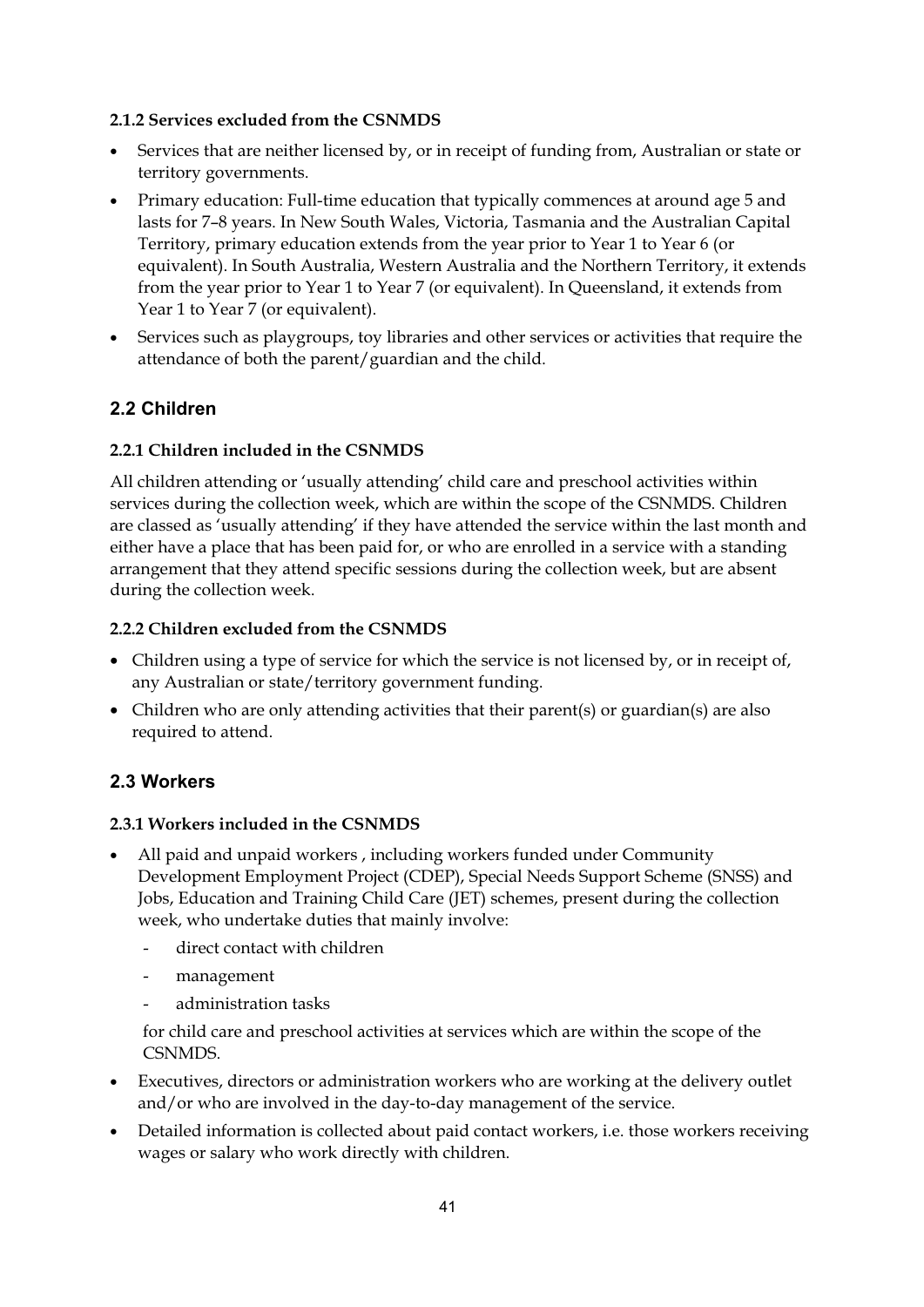#### **2.3.2 Workers excluded from the CSNMDS**

- Workers absent for the entire collection week.
- Workers funded under the Supplementary Services Program (SUPS).
- Executives, directors or administration workers within organisations who are not based at the service location and have no involvement in the day-to-day management of the service.
- General staff or workers whose main duties do not involve working directly with children. This may include cooks, cleaners, gardeners, drivers and maintenance staff.
- Workers whose work only relates to activities which are outside the scope of the CSNMDS (e.g. playgroups, toy libraries and other activities that require the attendance of both the parent or guardian and the child).

### **3 Collection process**

The CSNMDS collection would preferably occur during the same collection week in each state/territory on a regular basis. A collection week begins at 12.00 am on a Monday morning and ends at 11.59 pm on a Sunday night, i.e. from midnight to midnight for seven days ending on a Sunday night. A different collection week will be used for a collection specific to vacation care.

The data element *Service identifier* will uniquely identify services that deliver child care or preschool activities to children. Organisations involved in the provision of child care and preschool activities have various organisational structures. Some have a simple structure where responsibility for funding, administration and delivery of services is at the one level, for example private long day care centres or licensed home-based care providers.

Other organisations have a complex, hierarchical structure where these responsibilities are located at different levels of an organisation, or with different organisations; for example, long day care centre management committees or family day care schemes.

In a complex structure, one level of an organisation may be accountable to government. A lower level of the same organisation may be responsible for managing the provision of child care and preschool activities at one or more services. It is at these services providing child care or preschool activities to children where data are collected and reported using the CSNMDS.

## **4 Structure of data definitions**

### **4.1 Format of the data definitions**

The data definitions (or variables or items) contained in these data specifications are described and defined using a standard format or template endorsed by the National Community Services Information Management Group (NCSIMG). This standard format is based on ISO/IEC 11179 *Specification and standardization of data elements*—the international standard for defining data elements issued by the International Organization for Standardization (ISO) and the International Electrotechnical Commission (IEC). The application of this international standard across data dictionaries in the health, housing and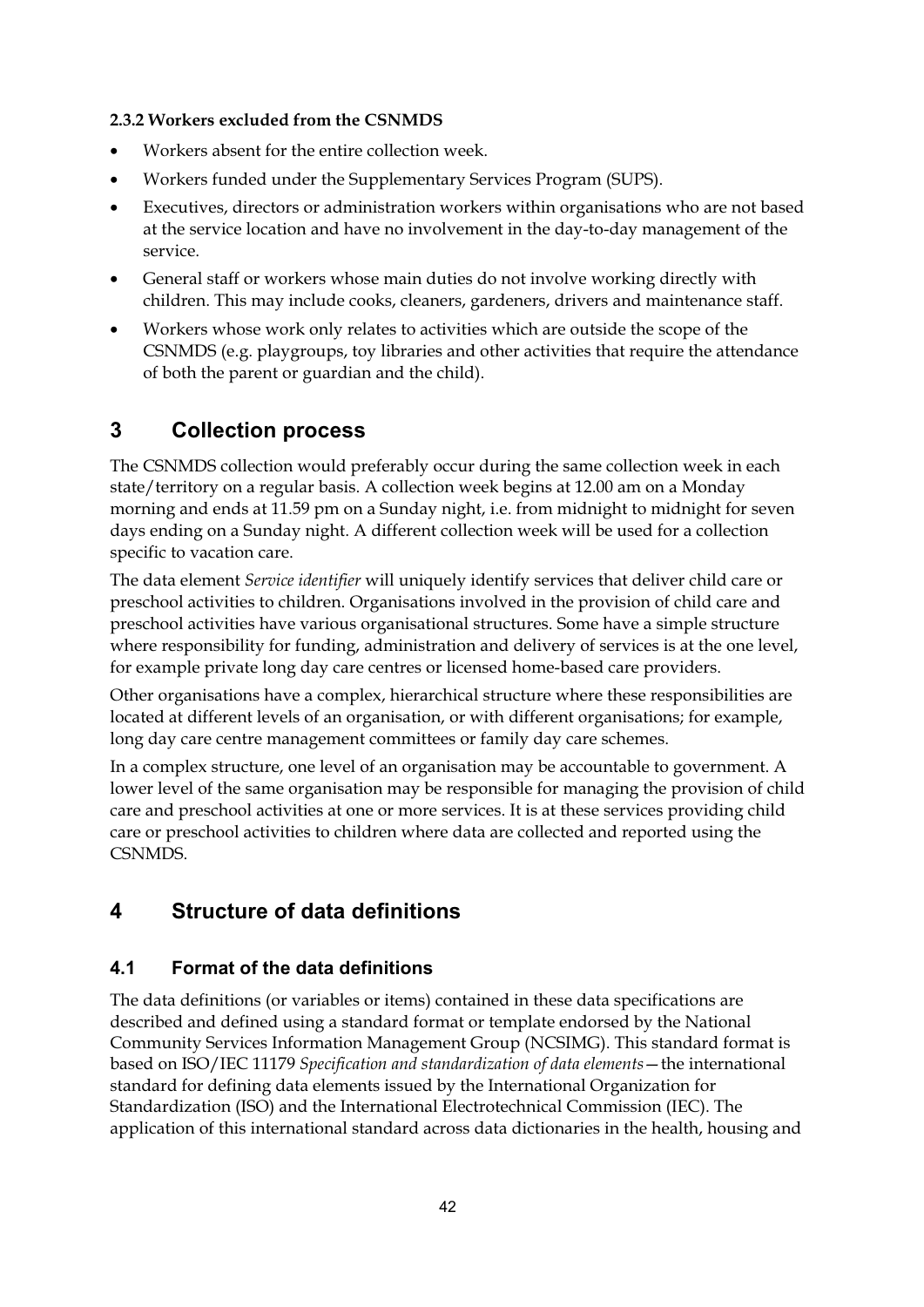community services fields adds to the completeness, integrity and consistency of data definitions and consequently to the quality and utility of national data.

A new international standard for the representation of data elements was introduced by the ISO in 2003. 3 An implementation of this new standard will be available from the AIHW in 2005 and it is intended that the CSNMDS will eventually convert to this.

The standard rules applied to each data item definition are designed to ensure that each is clear, concise, unambiguous, comprehensive and provides sufficient information to ensure that all those who collect, provide, analyse and use the data understand its meaning. These rules describe the data. In technical terms, these rules are called metadata—or information about data.

The template or format used as the framework for each data item definition is designed to prompt answers to a range of standard questions about each piece of information. Figure F.2 describes the specific questions that the fields in the template are designed to answer.

### **4.2 Content**

-

Each data definition contains the minimum procedural information necessary to achieve national consistency and comparability. However, the specifications do not contain all the details required for the reporting and administration of a national data collection over time. Collecting and reporting arrangements will be the subject of further discussions between jurisdictions and additional guidelines or instructions on data validation processes, file structures, data collection methodologies etc. may need to be issued by each state and territory.

These data specifications contain *data concepts* and data element*s* (see Table F.1 for definitions). The data specifications contain definitions for a total of 6 data concepts and 51 data elements. Table F.2 lists the CSNMDS data items according to these two types.

| Data concept  | Data concepts are included to clarify the concepts underpinning related data elements within the<br>data specifications. They have no reporting requirement, but define the higher level concepts that<br>many of the individual data elements describe. Data specifications entries for data concepts are<br>presented in a more limited format than other data elements. |
|---------------|----------------------------------------------------------------------------------------------------------------------------------------------------------------------------------------------------------------------------------------------------------------------------------------------------------------------------------------------------------------------------|
| Data elements | Data elements specify particular pieces of information which need to be collected by child care<br>and preschool services and reported as part of the CSNMDS collection.                                                                                                                                                                                                   |

| Table F.1: Definitions of data concept and data element |
|---------------------------------------------------------|
|                                                         |

<sup>3</sup> International Organization for Standardization/International Electrotechnical Commission (ISO/IEC) 2003. International Standard ISO/IEC 11179-3:2003. Information technology: metadata registries (MDR). Part 3: Registry metamodel and basic attributes. Geneva: ISO/IEC.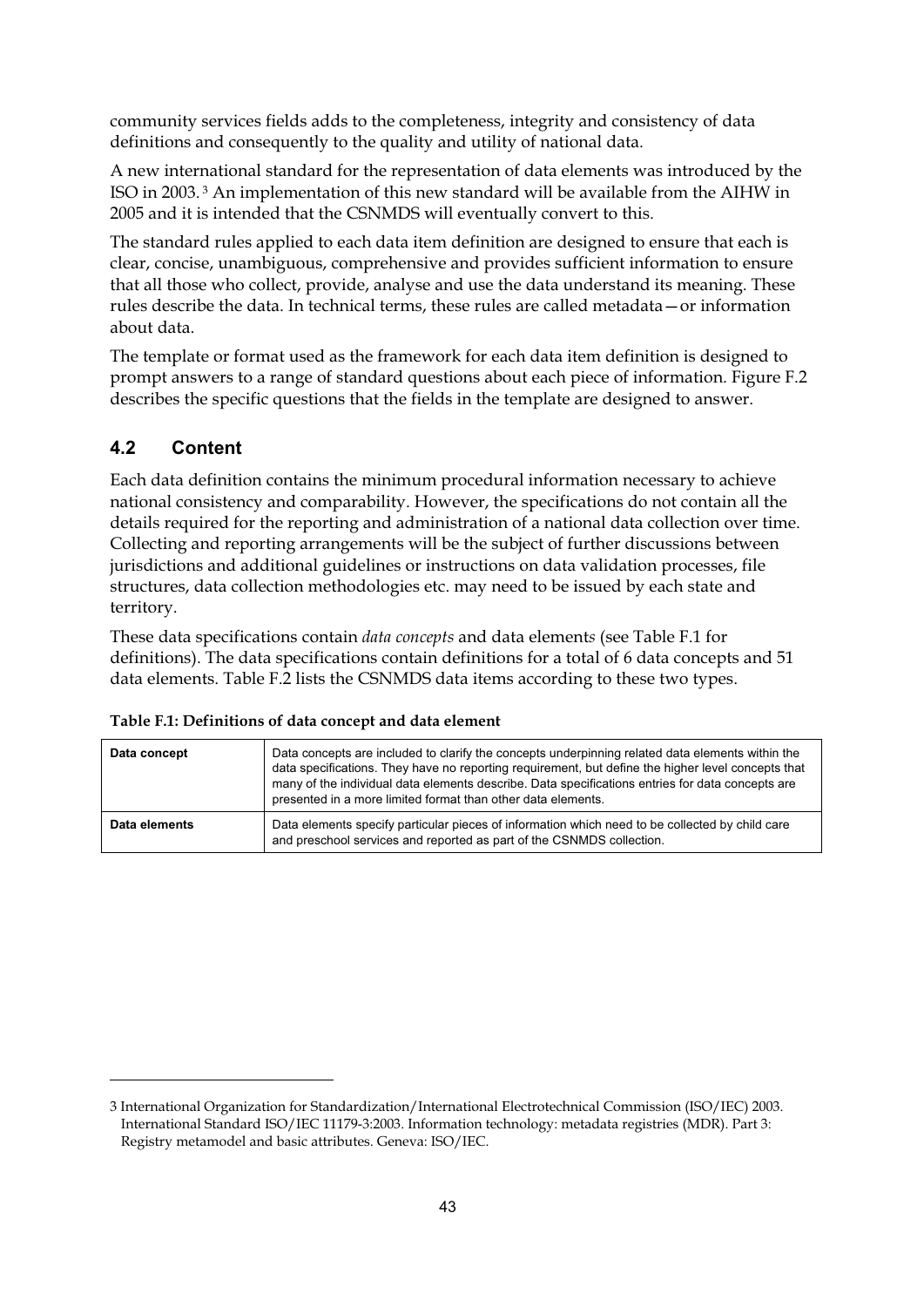**Figure F.2: Template used for specification of data items** 

## **Name**

## Identifying and definitional attributes

| Knowledge base ID: | $(tba = to be allocated)$     | Version no: |
|--------------------|-------------------------------|-------------|
| Metadata type:     | Data element                  |             |
| Definition:        | What is it you want to know?  |             |
| Context:           | Who wants to know it and why? |             |

## Representational attributes

| Data type:               |                                                    |  |
|--------------------------|----------------------------------------------------|--|
| Representational form:   | Field size (minimum):                              |  |
| Representational layout: | Field size (maximum):                              |  |
| Data domain:             | What is the range of possible answers?             |  |
| Guide for use:           | Which one of the possible answers should I choose? |  |
| Verification rules:      |                                                    |  |
| Collection methods:      | How and when should this information be obtained?  |  |

### Relational attributes

| Related metadata:                                    | What other information is connected to this information? |
|------------------------------------------------------|----------------------------------------------------------|
| <b>Community Services</b><br>Information Model link: |                                                          |

| Registration authority: |                                                            |
|-------------------------|------------------------------------------------------------|
| Admin. status:          |                                                            |
| Source document:        |                                                            |
| Source organisation:    |                                                            |
| Comments:               | What else do I need to know to understand this definition? |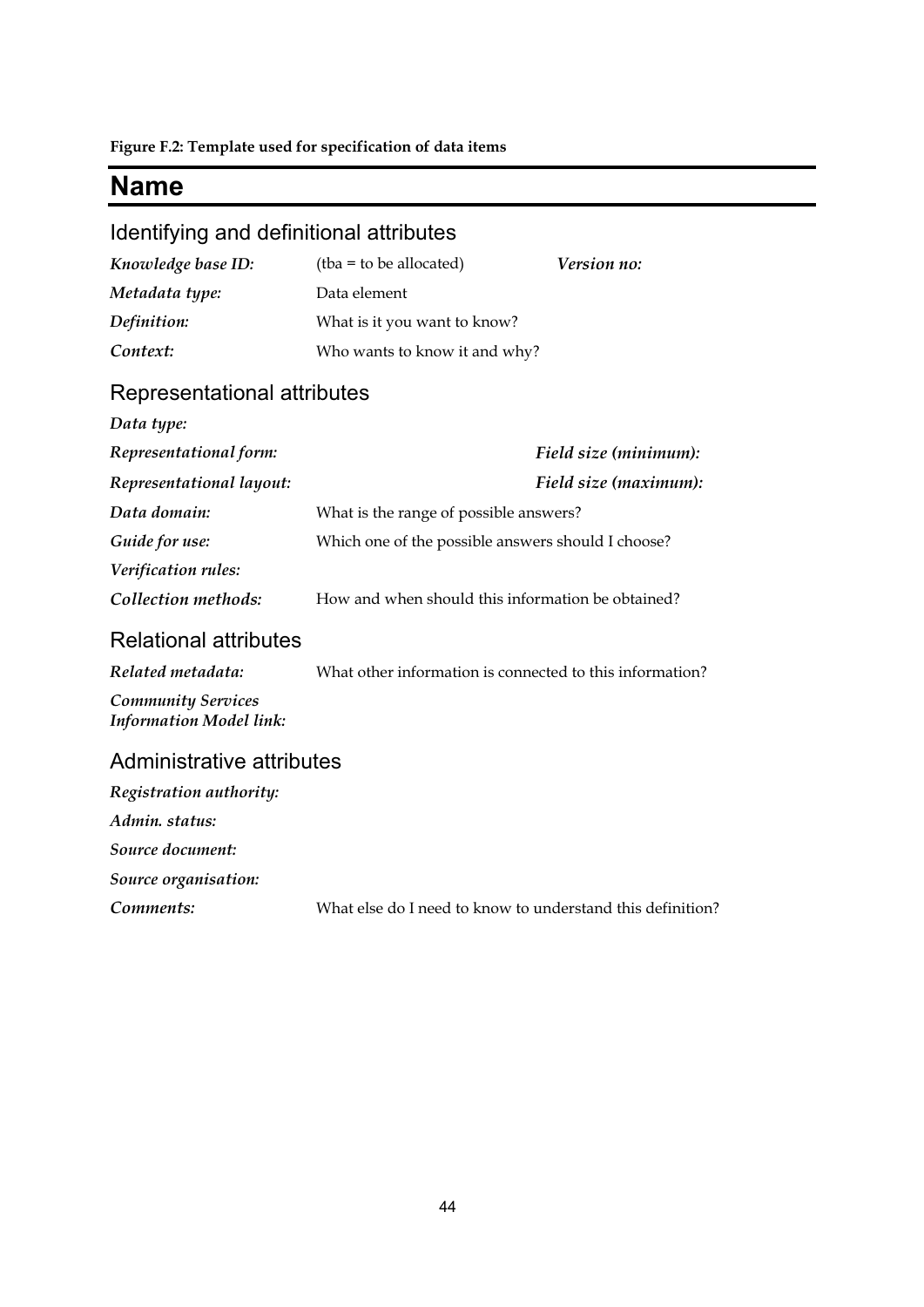| Data concepts                                      | Data elements                                                                                                                                                                                                                                                                                                                                                                                                                                                                                                                                                                                                                                                                                                                                                                                                                          |
|----------------------------------------------------|----------------------------------------------------------------------------------------------------------------------------------------------------------------------------------------------------------------------------------------------------------------------------------------------------------------------------------------------------------------------------------------------------------------------------------------------------------------------------------------------------------------------------------------------------------------------------------------------------------------------------------------------------------------------------------------------------------------------------------------------------------------------------------------------------------------------------------------|
| Service-child care and preschool service           | Days of operation-per week<br>Fee schedule-centre-based long day care<br>Fee schedule-family day care/in-home care<br>Fee schedule-occasional care<br>Fee schedule—outside school hours care<br>Fee schedule-preschool service<br>Fee schedule-vacation care<br>Finish time of sessions<br>Legal entity-child care and preschool services<br>Main service activity type<br>Management type-service<br>Service activity types provided<br>Service address<br>Service delivery mode<br>Service delivery setting<br>Service identifier<br>Start time of sessions<br>Weeks of operation-per year                                                                                                                                                                                                                                           |
| Place-child care and preschool services            | Places offered<br>Licensed places                                                                                                                                                                                                                                                                                                                                                                                                                                                                                                                                                                                                                                                                                                                                                                                                      |
| Worker/caregiver-child care and preschool services | Paid contact worker/caregiver-age group (years)<br>Paid contact worker/caregiver-educational enrolment status<br>Paid contact worker/caregiver-employment status<br>Paid contact worker/caregiver-field of qualification relevant to<br>children's services<br>Paid contact worker/caregiver-Indigenous status<br>Paid contact worker/caregiver-length of experience<br>Paid contact worker/caregiver-length of time with current<br>service<br>Paid contact worker/caregiver-qualification level<br>Paid contact worker/caregiver-sex<br>Paid contact worker/caregiver-specific role<br>Paid contact worker/caregiver-working arrangements<br>(permanent/fixed-term contract/casual)<br>Worker/caregiver identifier<br>Worker/caregiver-paid/unpaid<br>Worker/caregiver-total hours worked<br>Worker/caregiver-type of work performed |
| Child-child care and preschool service             | Child-date of birth<br>Child-Indigenous status<br>Child-in-home care-suburb/town/locality name<br>Child—letters of name<br>Child-main language spoken at home other than English<br>Child-postcode-Australian<br>Child-school attendance status<br>Child-sex<br>Child with a disability or long-term health condition-need for<br>assistance<br>Estimated date flag                                                                                                                                                                                                                                                                                                                                                                                                                                                                    |
| Child care and preschool services—service event    | Arrival time of child<br>Departure time of child<br>Preschool service provided for child                                                                                                                                                                                                                                                                                                                                                                                                                                                                                                                                                                                                                                                                                                                                               |
| Household family-child care and preschool services | Child-family type<br>Parent(s)/guardian(s)-sex<br>Parent(s)/guardian(s)-working/not working                                                                                                                                                                                                                                                                                                                                                                                                                                                                                                                                                                                                                                                                                                                                            |

### **Table F.2: Children's Services National Minimum Data Set data definitions by data type**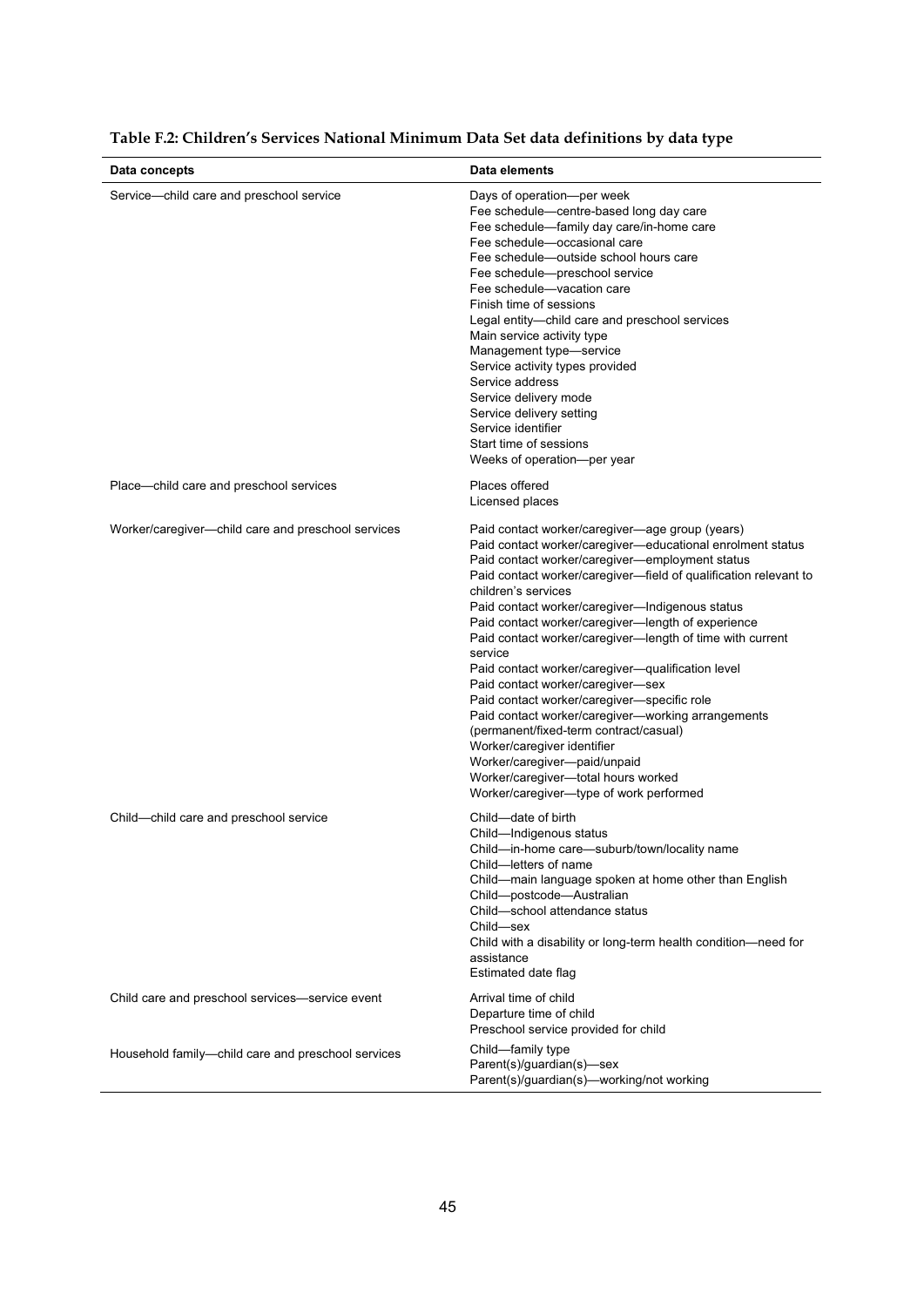## **5 Data definitions**

This section contains definitions of individual data concepts and data elements included in the CSNMDS. The data definitions are grouped in the way they are represented in Figure F.1 and Table F<sub>2</sub>

### **5.1 Services items**

This category includes items to be collected under the Services component of the CSNMDS. It includes items which relate to the data concepts of 'Service' and 'Place'. Items in order are:

Days of operation—per week Fee schedule—centre-based long day care Fee schedule—family day care/in-home care Fee schedule—occasional care Fee schedule—outside school hours care Fee schedule—preschool service Fee schedule—vacation care Finish time of sessions Legal entity—child care and preschool service Licensed places Main service activity type Management type—service Place—child care and preschool services (data concept) Places offered Service activity types provided Service address Service—child care and preschool service (data concept) Service delivery mode Service delivery setting Service identifier Start time of sessions Weeks of operation—per year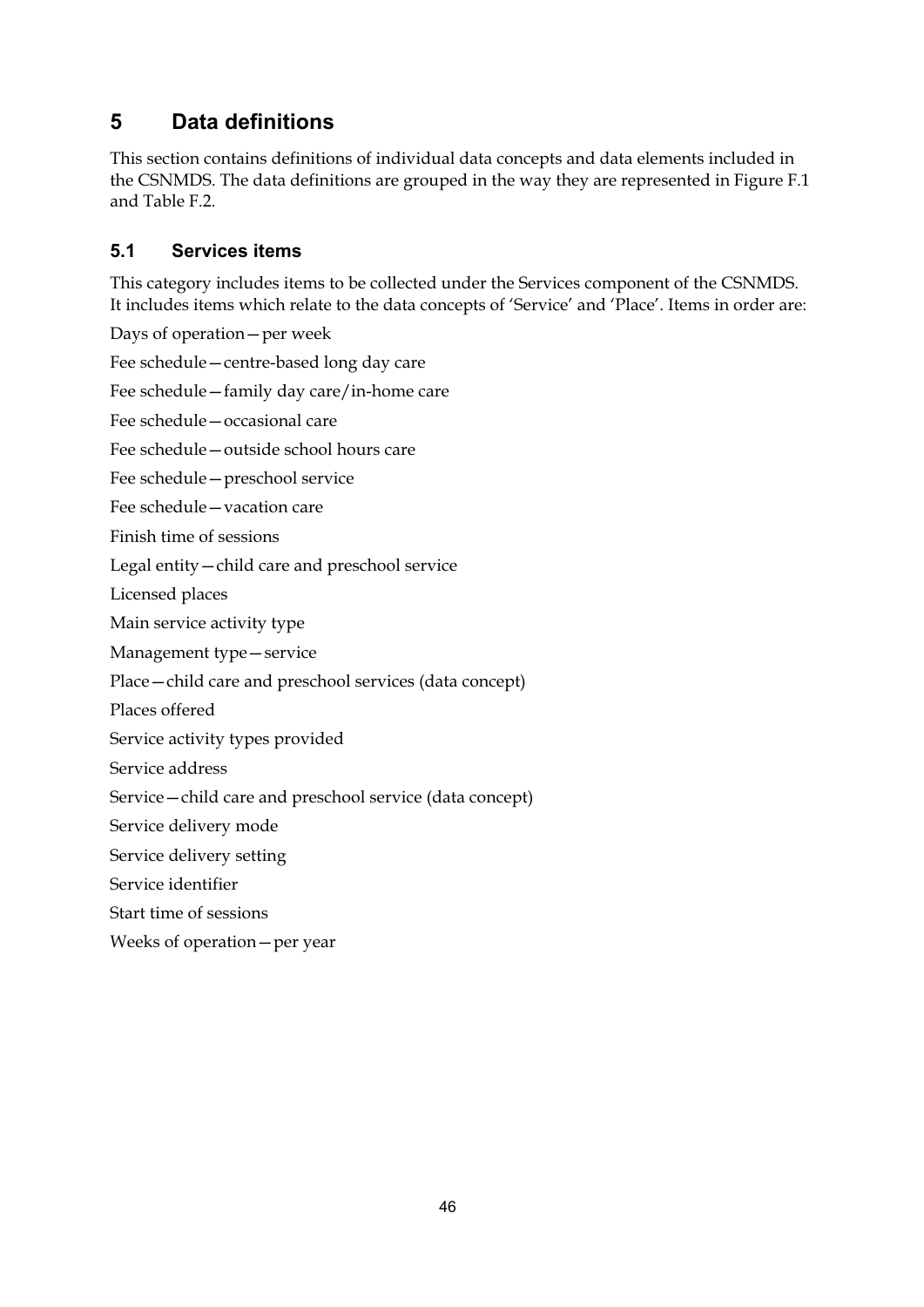# **Days of operation—per week**

## Identifying and definitional attributes

| Knowledge base ID: | tba                                                                                                                                  | <i>Version no:</i>                                                                                                                                                                                                                            |
|--------------------|--------------------------------------------------------------------------------------------------------------------------------------|-----------------------------------------------------------------------------------------------------------------------------------------------------------------------------------------------------------------------------------------------|
| Metadata type:     | Data element                                                                                                                         |                                                                                                                                                                                                                                               |
| Definition:        | The days of the week that a child care or preschool service is available for<br>children to use at a service in the collection week. |                                                                                                                                                                                                                                               |
| Context:           | children can be derived from this item.                                                                                              | This data element is an indicator of availability of child care and preschool<br>services. The number of days per week that a service is available for                                                                                        |
|                    |                                                                                                                                      | This data element will be used to gain a greater understanding of patterns<br>of service delivery. It may be used in conjunction with the data elements<br>Start time of sessions and Finish time of sessions to measure of the accessibility |

of child care and preschool services.

### Representational attributes

| Data type:                   | Numeric                                                                                                                                                                                                                          |                                          |                                                                                                                                                        |
|------------------------------|----------------------------------------------------------------------------------------------------------------------------------------------------------------------------------------------------------------------------------|------------------------------------------|--------------------------------------------------------------------------------------------------------------------------------------------------------|
| Representational form:       | Code                                                                                                                                                                                                                             |                                          | Field size (minimum): 1                                                                                                                                |
| Representational layout:     |                                                                                                                                                                                                                                  | <b>NNNNNNN</b>                           | Field size (maximum): 7                                                                                                                                |
| Data domain:                 | $\mathbf{1}$                                                                                                                                                                                                                     | Monday                                   |                                                                                                                                                        |
|                              | $\overline{2}$                                                                                                                                                                                                                   | Tuesday                                  |                                                                                                                                                        |
|                              | 3                                                                                                                                                                                                                                | Wednesday                                |                                                                                                                                                        |
|                              | $\overline{4}$                                                                                                                                                                                                                   | Thursday                                 |                                                                                                                                                        |
|                              | 5                                                                                                                                                                                                                                | Friday                                   |                                                                                                                                                        |
|                              | 6                                                                                                                                                                                                                                | Saturday                                 |                                                                                                                                                        |
|                              | 7                                                                                                                                                                                                                                | Sunday                                   |                                                                                                                                                        |
|                              | 9                                                                                                                                                                                                                                | Not stated/inadequately described        |                                                                                                                                                        |
| Verification rules:          |                                                                                                                                                                                                                                  |                                          |                                                                                                                                                        |
| Guide for use:               | Round to the nearest quarter of an hour.                                                                                                                                                                                         |                                          |                                                                                                                                                        |
|                              |                                                                                                                                                                                                                                  | planning programs or consulting parents. | This data element does not include days when staff are working at a service<br>but the service is not open for children to use, such as when staff are |
| Collection methods:          | This data element should be reported in a table, in conjunction with Start<br>time and Finish time for each day of the week on which the service operates<br>in the data collection week.                                        |                                          |                                                                                                                                                        |
|                              | Code 9 Not stated/inadequately described is not to be used on primary<br>collection forms. It is primarily for use in administrative collections when<br>transferring data from data sets where the item has not been collected. |                                          |                                                                                                                                                        |
| <b>Relational attributes</b> |                                                                                                                                                                                                                                  |                                          |                                                                                                                                                        |
| Related metadata:            |                                                                                                                                                                                                                                  |                                          | Is related to the data concept Service – child care and preschool service.                                                                             |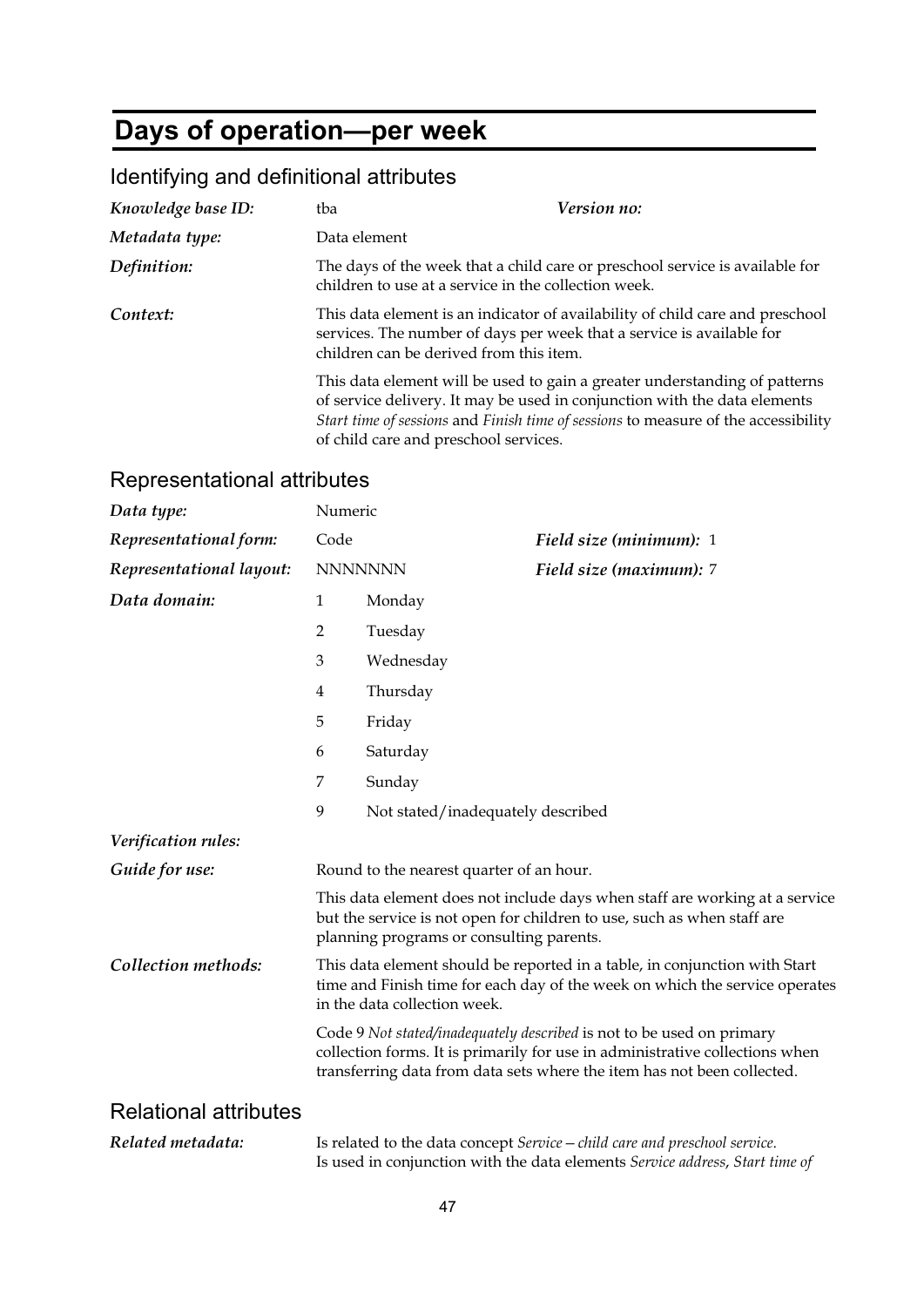*sessions*, *Finish time of sessions* and *Weeks of operation—per year*.

| Registration authority: | <b>NCSIMG</b>                                                                               |
|-------------------------|---------------------------------------------------------------------------------------------|
| Admin. status:          | Current                                                                                     |
| Source document:        | Developed for the CSNMDS Version 1.0.                                                       |
| Source organisation:    | NCSIMG Children's Services Data Working Group<br>Australian Institute of Health and Welfare |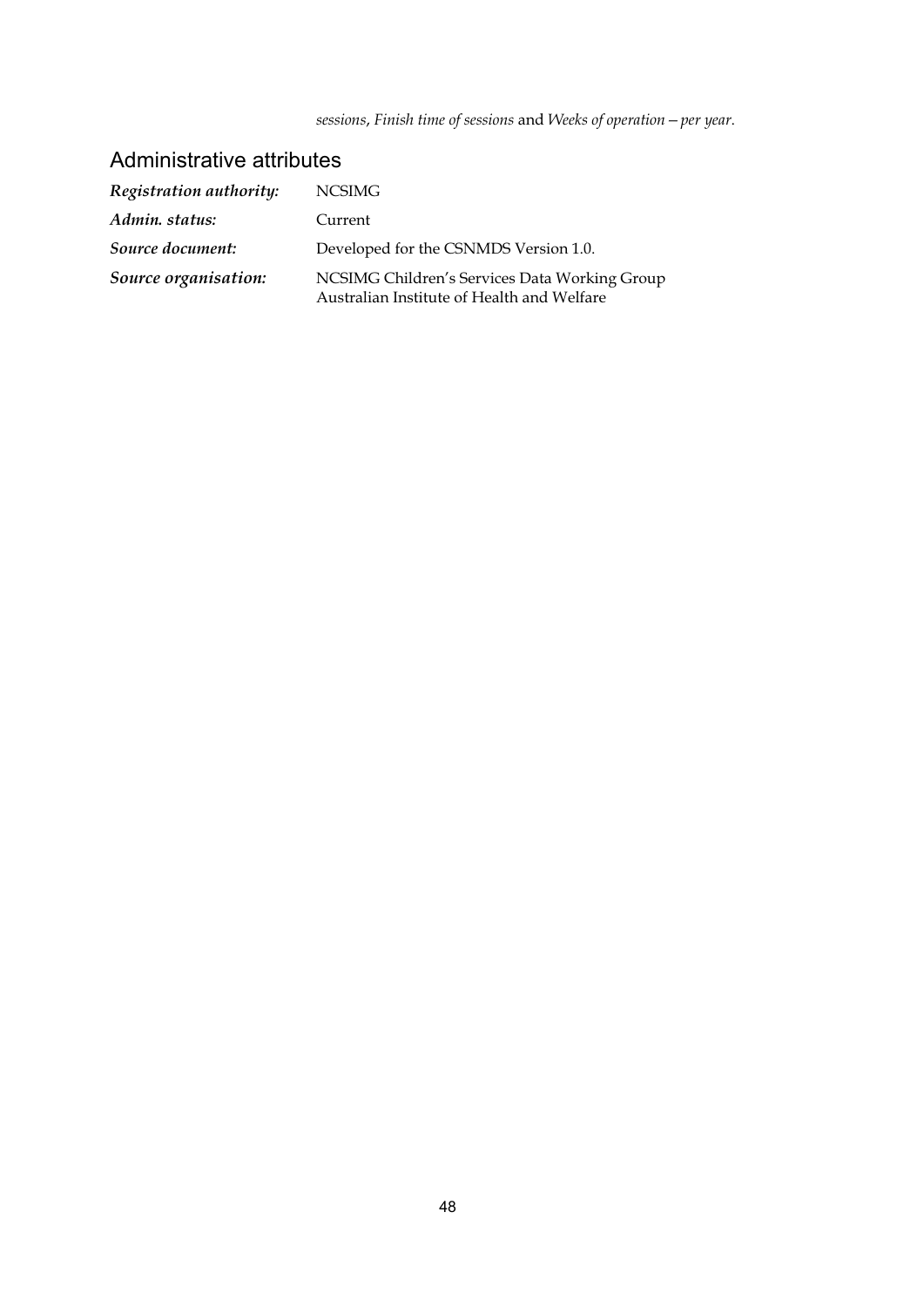# **Fee schedule—centre-based long day care**

## Identifying and definitional attributes

| Knowledge base ID: | tba                                                                                                                                                                                                  | <i>Version no:</i>                                                          |
|--------------------|------------------------------------------------------------------------------------------------------------------------------------------------------------------------------------------------------|-----------------------------------------------------------------------------|
| Metadata type:     | Data element                                                                                                                                                                                         |                                                                             |
| Definition:        | The standard fee schedule reported by a service whose main service<br>activity type is centre-based long day care.                                                                                   |                                                                             |
| Context:           | Information on fees charged by service providers can be used for<br>can also be used with other service data items to provide average fee<br>schedules for service types and geographical locations. | calculating average fees charged for child care services in Australia. This |

### Representational attributes

| Numeric                                                                                                                                                                                                                                                                                                                                                       |                                                                                                      |  |
|---------------------------------------------------------------------------------------------------------------------------------------------------------------------------------------------------------------------------------------------------------------------------------------------------------------------------------------------------------------|------------------------------------------------------------------------------------------------------|--|
| Code                                                                                                                                                                                                                                                                                                                                                          | Field size (minimum): 5                                                                              |  |
| \$\$.\$\$                                                                                                                                                                                                                                                                                                                                                     | Field size (maximum): 5                                                                              |  |
| $\mathbf{1}$                                                                                                                                                                                                                                                                                                                                                  | Daily fee for child aged under 2 years                                                               |  |
| $\overline{2}$                                                                                                                                                                                                                                                                                                                                                | Daily fee for child aged 2 years and over                                                            |  |
| 3                                                                                                                                                                                                                                                                                                                                                             | Weekly fee for child aged under 2 years                                                              |  |
| $\overline{4}$                                                                                                                                                                                                                                                                                                                                                | Weekly fee for child aged 2 years and over                                                           |  |
| 5                                                                                                                                                                                                                                                                                                                                                             | No fee charged                                                                                       |  |
| Record a dollar value for each age group listed, even if the fee is the same<br>for all ages.                                                                                                                                                                                                                                                                 |                                                                                                      |  |
| Fees recorded should be the standard one child fee. Services should report<br>their standard fee, that is, without any reductions such as fee relief, sliding<br>scales for families or other discounts. Voluntary levies paid by parents<br>should not be included, nor should additional charges for service<br>components such as nappy supplies or meals. |                                                                                                      |  |
|                                                                                                                                                                                                                                                                                                                                                               | Code 5 No fee charged should be chosen if no fees are charged for the main<br>service activity type. |  |
|                                                                                                                                                                                                                                                                                                                                                               |                                                                                                      |  |
| Question: For your main service type, what is the standard weekly fee<br>charged for each child of the following ages?                                                                                                                                                                                                                                        |                                                                                                      |  |
|                                                                                                                                                                                                                                                                                                                                                               | Ages are those listed in the data domain.                                                            |  |
|                                                                                                                                                                                                                                                                                                                                                               | Provision should be made for a 'no fee charged' tick box.                                            |  |
|                                                                                                                                                                                                                                                                                                                                                               |                                                                                                      |  |
|                                                                                                                                                                                                                                                                                                                                                               | Is related to the data concept Service - child care and preschool services.                          |  |
|                                                                                                                                                                                                                                                                                                                                                               | Is related to the data element Main service activity type.                                           |  |
|                                                                                                                                                                                                                                                                                                                                                               | Is related to the data element Fee schedule - occasional care.                                       |  |
|                                                                                                                                                                                                                                                                                                                                                               | r toprocorrianorial attributoc                                                                       |  |

Is related to the data element *Fee schedule—outside school hours care*.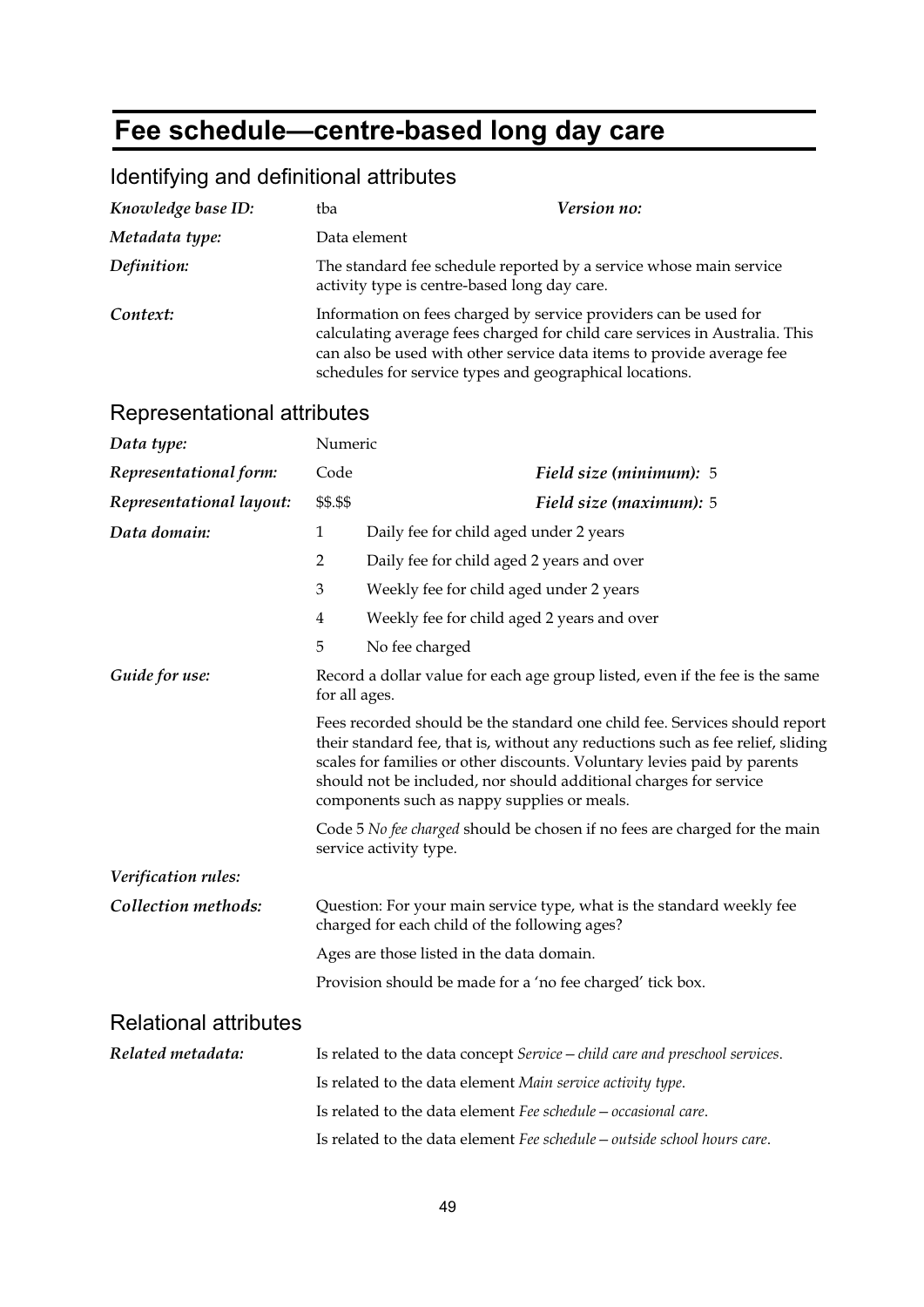Is related to the data element *Fee schedule—vacation care*. Is related to the data element *Fee schedule—family day care/in-home care*. Is related to the data element *Fee schedule—preschool service*.

| Registration authority: | <b>NCSIMG</b> |                                                                                                                                    |
|-------------------------|---------------|------------------------------------------------------------------------------------------------------------------------------------|
| Admin. status:          | Current       | Effective date:                                                                                                                    |
| Source document:        |               |                                                                                                                                    |
| Source organisation:    |               | NCSIMG Children's Services Data Working Group<br>Australian Institute of Health and Welfare                                        |
| Comments:               |               | Given the complexity of collecting data on fees, service providers are asked<br>to attach their fee schedule to the questionnaire. |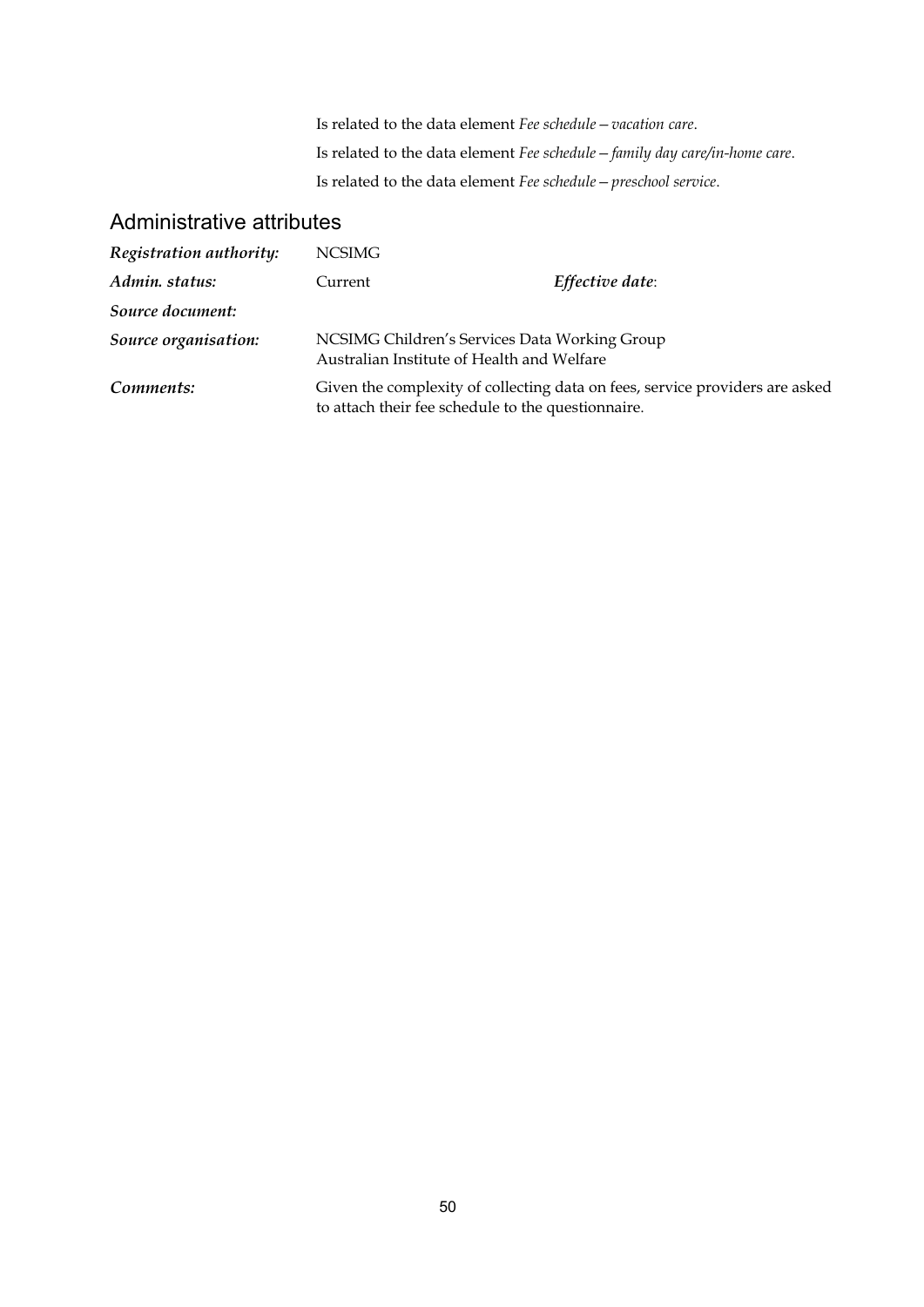# **Fee schedule—family day care / in-home care**

## Identifying and definitional attributes

| Knowledge base ID: | tba                                                                                                                         | Version no:                                                                                                                                                |
|--------------------|-----------------------------------------------------------------------------------------------------------------------------|------------------------------------------------------------------------------------------------------------------------------------------------------------|
| Metadata type:     | Data element                                                                                                                |                                                                                                                                                            |
| Definition:        | The standard fee schedule reported by a service whose main service<br>activity type is family day care and/or in-home care. |                                                                                                                                                            |
| Context:           | Information on fees charged by service providers can be used for<br>service types and geographical locations.               | calculating average fees charged for child care services in Australia. This<br>can also be used with additional service data items to provide averages for |

#### Representational attributes

| Data type:               | Numeric                                                                                                                                                                                                                                                                                                                                                                                                                                                                                  |                                                                                                                                                                                                            |
|--------------------------|------------------------------------------------------------------------------------------------------------------------------------------------------------------------------------------------------------------------------------------------------------------------------------------------------------------------------------------------------------------------------------------------------------------------------------------------------------------------------------------|------------------------------------------------------------------------------------------------------------------------------------------------------------------------------------------------------------|
| Representational form:   | Code                                                                                                                                                                                                                                                                                                                                                                                                                                                                                     | Field size (minimum): 5                                                                                                                                                                                    |
| Representational layout: | \$\$.\$\$                                                                                                                                                                                                                                                                                                                                                                                                                                                                                | Field size (maximum): 5                                                                                                                                                                                    |
| Data domain:             | $\mathbf{1}$                                                                                                                                                                                                                                                                                                                                                                                                                                                                             | Hourly, standard fee for child aged under 2 years                                                                                                                                                          |
|                          | 2                                                                                                                                                                                                                                                                                                                                                                                                                                                                                        | Hourly, standard fee for child aged 2 years or over                                                                                                                                                        |
|                          | 3                                                                                                                                                                                                                                                                                                                                                                                                                                                                                        | Hourly, non-standard fee for a child aged under 2 years                                                                                                                                                    |
|                          | $\overline{4}$                                                                                                                                                                                                                                                                                                                                                                                                                                                                           | Hourly, non-standard fee for child aged 2 years or over                                                                                                                                                    |
|                          | 5                                                                                                                                                                                                                                                                                                                                                                                                                                                                                        | No fees charged                                                                                                                                                                                            |
| Guide for use:           |                                                                                                                                                                                                                                                                                                                                                                                                                                                                                          | Record the hourly (standard and non-standard) dollar value for each age<br>group listed, even if the fee is the same for both age groups.                                                                  |
|                          | If non-standard care is not offered, write ' $n/a'$ (not applicable) in the<br>appropriate places on the collection form.                                                                                                                                                                                                                                                                                                                                                                |                                                                                                                                                                                                            |
|                          | Fees should be the standard one child fee for the defined time period.<br>Services should report their standard fee, that is, without any reductions<br>such as fee relief, sliding scales for families or other discounts. Voluntary<br>levies paid by parents should not be included, nor should additional<br>charges for service components such as nappy supplies or meals.<br>Code 5 No fee charged should be chosen if no fees are charged for the main<br>service activity type. |                                                                                                                                                                                                            |
|                          |                                                                                                                                                                                                                                                                                                                                                                                                                                                                                          |                                                                                                                                                                                                            |
| Verification rules:      |                                                                                                                                                                                                                                                                                                                                                                                                                                                                                          |                                                                                                                                                                                                            |
| Collection methods:      | Question: For your main service type, what fees do you charge for the<br>following age groups?                                                                                                                                                                                                                                                                                                                                                                                           |                                                                                                                                                                                                            |
|                          |                                                                                                                                                                                                                                                                                                                                                                                                                                                                                          | Ages are those listed in the data domain.                                                                                                                                                                  |
|                          | Provision should be made for a 'no fee charged' tick box.                                                                                                                                                                                                                                                                                                                                                                                                                                |                                                                                                                                                                                                            |
|                          |                                                                                                                                                                                                                                                                                                                                                                                                                                                                                          | This data element applies to services whose main service activity type is<br>family day care or in-home care. However, it is only asked of family day<br>care/in-home care services, not their caregivers. |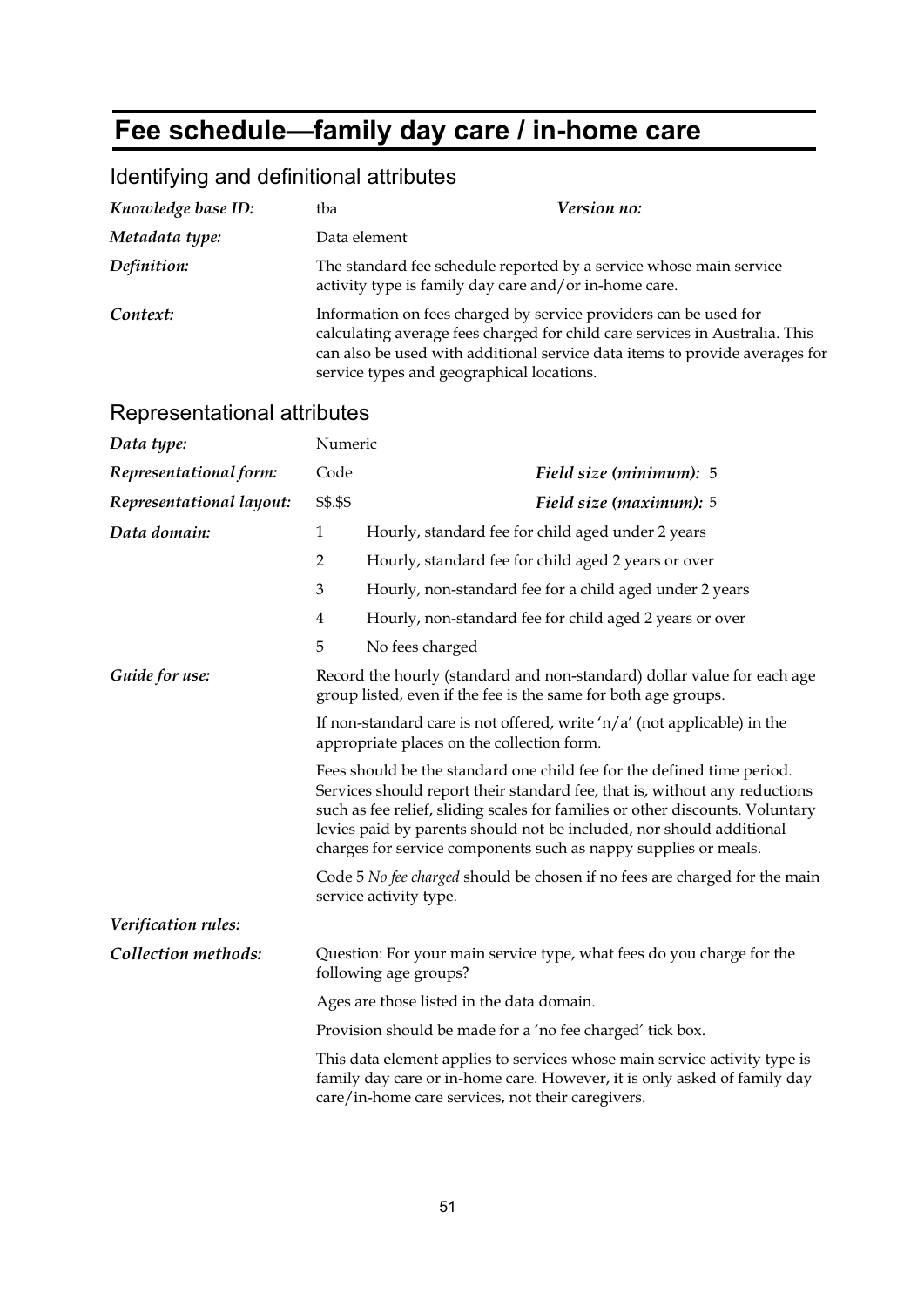## Relational attributes

| Related metadata: | Is related to the data concept Service - child care and preschool services. |  |
|-------------------|-----------------------------------------------------------------------------|--|
|                   | Is related to the data element Main service activity type.                  |  |
|                   | Is related to the data element Fee schedule – centre-based long day care.   |  |
|                   | Is related to the data element Fee schedule – occasional care.              |  |
|                   | Is related to the data element Fee schedule - outside school hours care.    |  |
|                   | Is related to the data element Fee schedule - vacation care.                |  |
|                   | Is related to the data element Fee schedule - preschool service.            |  |

| Registration authority: | NCSIMG                                                                                      |                                                                              |
|-------------------------|---------------------------------------------------------------------------------------------|------------------------------------------------------------------------------|
| Admin. status:          | Current                                                                                     | Effective date:                                                              |
| Source document:        |                                                                                             |                                                                              |
| Source organisation:    | NCSIMG Children's Services Data Working Group<br>Australian Institute of Health and Welfare |                                                                              |
| Comments:               | to attach their fee schedule to the questionnaire.                                          | Given the complexity of collecting data on fees, service providers are asked |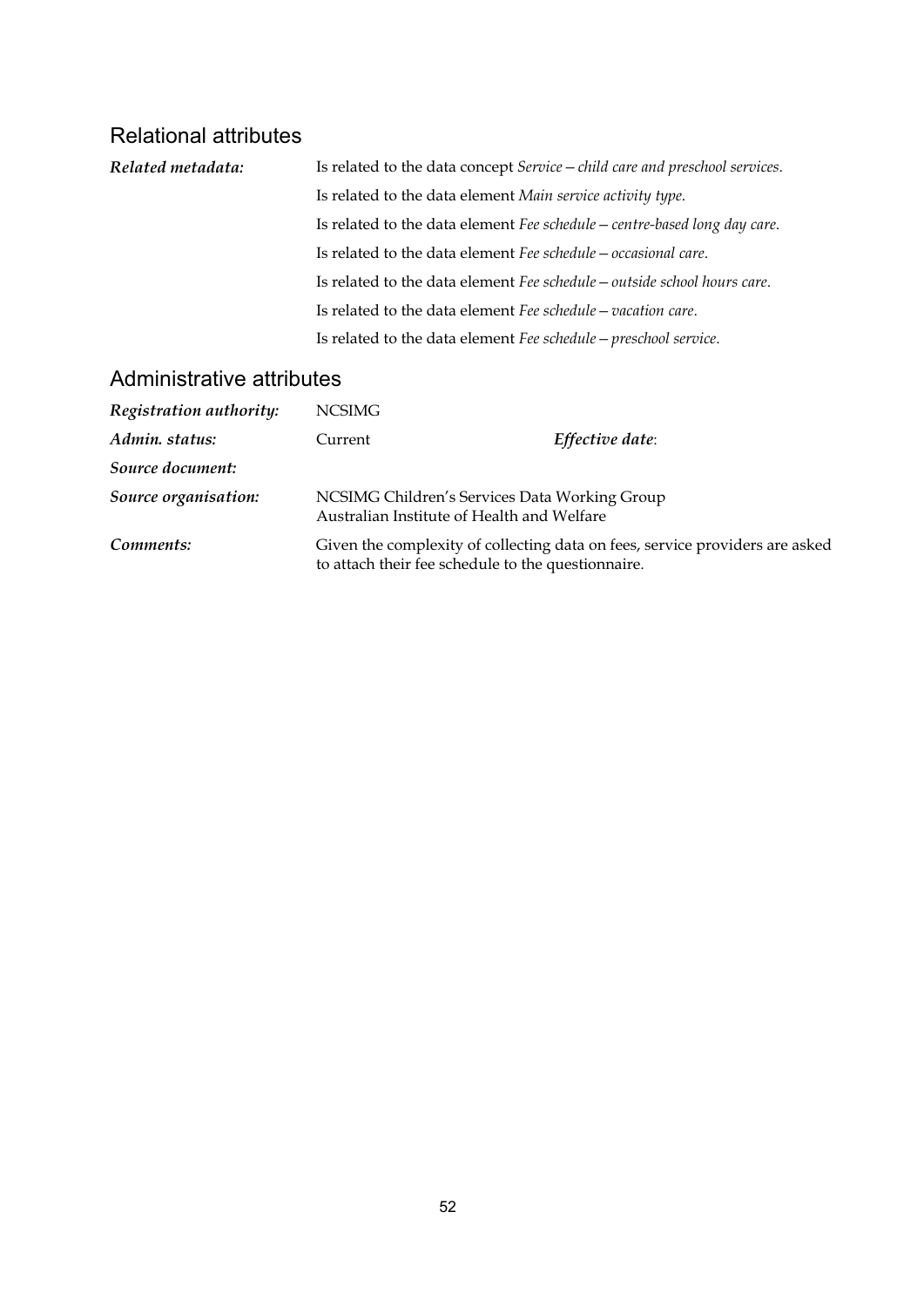# **Fee schedule—occasional care**

## Identifying and definitional attributes

| Knowledge base ID: | tba                                                                                                           | Version no:                                                                                                                                                |
|--------------------|---------------------------------------------------------------------------------------------------------------|------------------------------------------------------------------------------------------------------------------------------------------------------------|
| Metadata type:     | Data element                                                                                                  |                                                                                                                                                            |
| Definition:        | The standard fee schedule reported by a service whose main service<br>activity type is occasional care.       |                                                                                                                                                            |
| Context:           | Information on fees charged by service providers can be used for<br>service types and geographical locations. | calculating average fees charged for child care services in Australia. This<br>can also be used with additional service data items to provide averages for |

## Representational attributes

| Representational attributes  |                                                                                                                        |                                                                                                                                                                                                                                                                                                                                                             |  |
|------------------------------|------------------------------------------------------------------------------------------------------------------------|-------------------------------------------------------------------------------------------------------------------------------------------------------------------------------------------------------------------------------------------------------------------------------------------------------------------------------------------------------------|--|
| Data type:                   | Numeric                                                                                                                |                                                                                                                                                                                                                                                                                                                                                             |  |
| Representational form:       | Code                                                                                                                   | Field size (minimum): 5                                                                                                                                                                                                                                                                                                                                     |  |
| Representational layout:     | \$\$.\$\$                                                                                                              | Field size (maximum): 5                                                                                                                                                                                                                                                                                                                                     |  |
| Data domain:                 | $\mathbf{1}$                                                                                                           | Hourly fee for child aged under 1 year                                                                                                                                                                                                                                                                                                                      |  |
|                              | $\overline{2}$                                                                                                         | Hourly fee for child aged 1 year                                                                                                                                                                                                                                                                                                                            |  |
|                              | 3                                                                                                                      | Hourly fee for child aged 2 years                                                                                                                                                                                                                                                                                                                           |  |
|                              | $\overline{4}$                                                                                                         | Hourly fee for child aged 3 years                                                                                                                                                                                                                                                                                                                           |  |
|                              | 5                                                                                                                      | Hourly fee for child aged 4 years                                                                                                                                                                                                                                                                                                                           |  |
|                              | 6                                                                                                                      | Hourly fee for child aged 5-12 years                                                                                                                                                                                                                                                                                                                        |  |
|                              | 7                                                                                                                      | No fee charged                                                                                                                                                                                                                                                                                                                                              |  |
| Guide for use:               | Record a dollar value for each age group listed, even if the fee is the same<br>for all ages.                          |                                                                                                                                                                                                                                                                                                                                                             |  |
|                              |                                                                                                                        | Fees should be the standard one child hourly fee. Services should report<br>their standard fee, that is, without any reductions such as fee relief, sliding<br>scales for families or other discounts. Voluntary levies paid by parents<br>should not be included, nor should additional charges for service<br>components such as nappy supplies or meals. |  |
|                              | Code 7 No fee charged should be chosen if no fees are charged for the main<br>service activity type.                   |                                                                                                                                                                                                                                                                                                                                                             |  |
| Verification rules:          |                                                                                                                        |                                                                                                                                                                                                                                                                                                                                                             |  |
| Collection methods:          | Question: For your main service type, what is the standard hourly fee<br>charged for each child of the following ages? |                                                                                                                                                                                                                                                                                                                                                             |  |
|                              | Ages are those listed in the data domain.                                                                              |                                                                                                                                                                                                                                                                                                                                                             |  |
|                              |                                                                                                                        | Provision should be made for a 'no fee charged' tick box.                                                                                                                                                                                                                                                                                                   |  |
| <b>Relational attributes</b> |                                                                                                                        |                                                                                                                                                                                                                                                                                                                                                             |  |
| Related metadata:            |                                                                                                                        | Is related to the data concept Service – child care and preschool services.                                                                                                                                                                                                                                                                                 |  |
|                              |                                                                                                                        | Is related to the data element Main service activity type.                                                                                                                                                                                                                                                                                                  |  |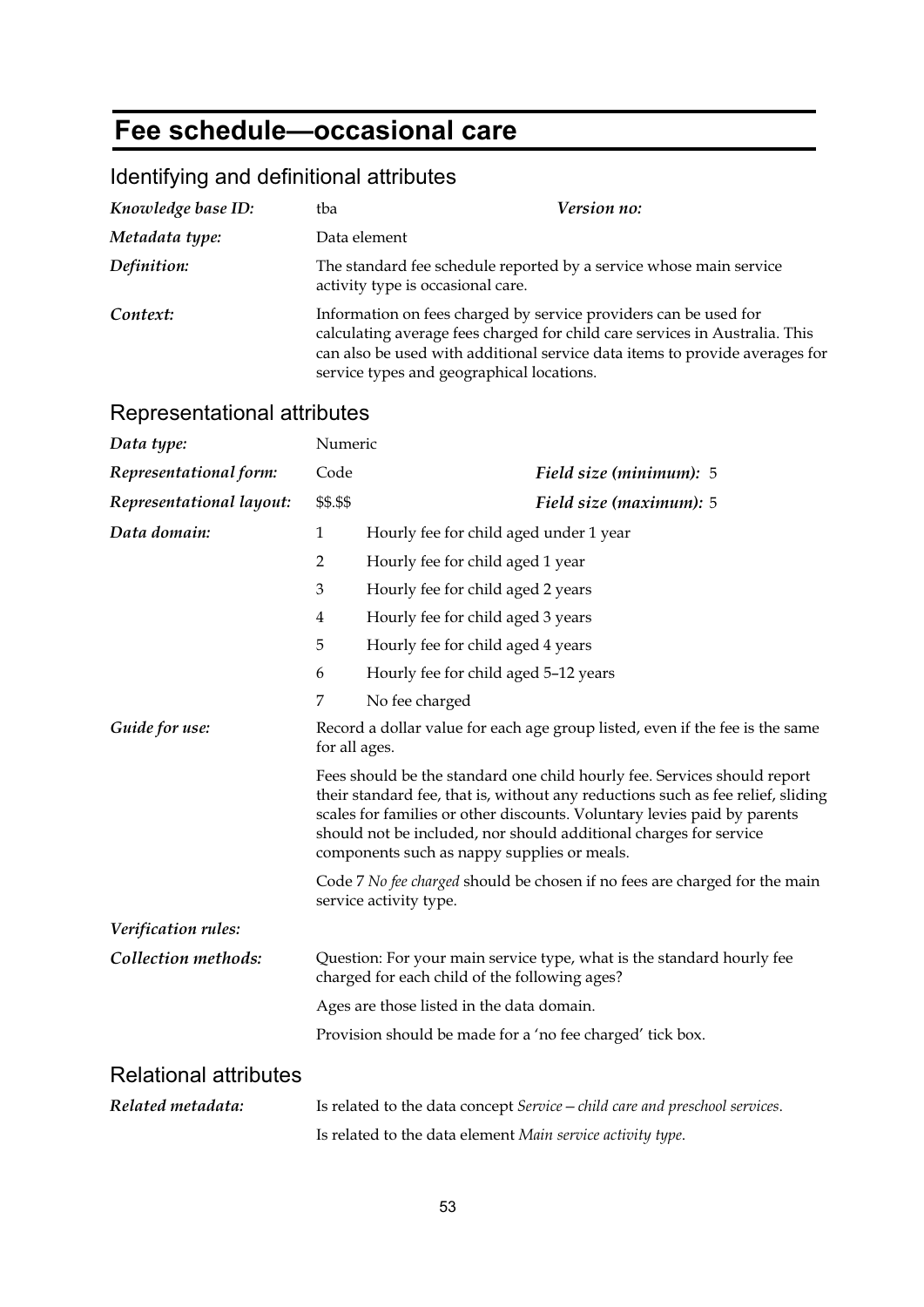Is related to the data element *Fee schedule—centre-based long day care*. Is related to the data element *Fee schedule—outside school hours care*. Is related to the data element *Fee schedule—vacation care*. Is related to the data element *Fee schedule—family day care/in-home care*. Is related to the data element *Fee schedule—preschool service*.

| Registration authority: | <b>NCSIMG</b> |                                                                                                                                    |
|-------------------------|---------------|------------------------------------------------------------------------------------------------------------------------------------|
| Admin. status:          | Current       | Effective date:                                                                                                                    |
| Source document:        |               |                                                                                                                                    |
| Source organisation:    |               | NCSIMG Children's Services Data Working Group<br>Australian Institute of Health and Welfare                                        |
| Comments:               |               | Given the complexity of collecting data on fees, service providers are asked<br>to attach their fee schedule to the questionnaire. |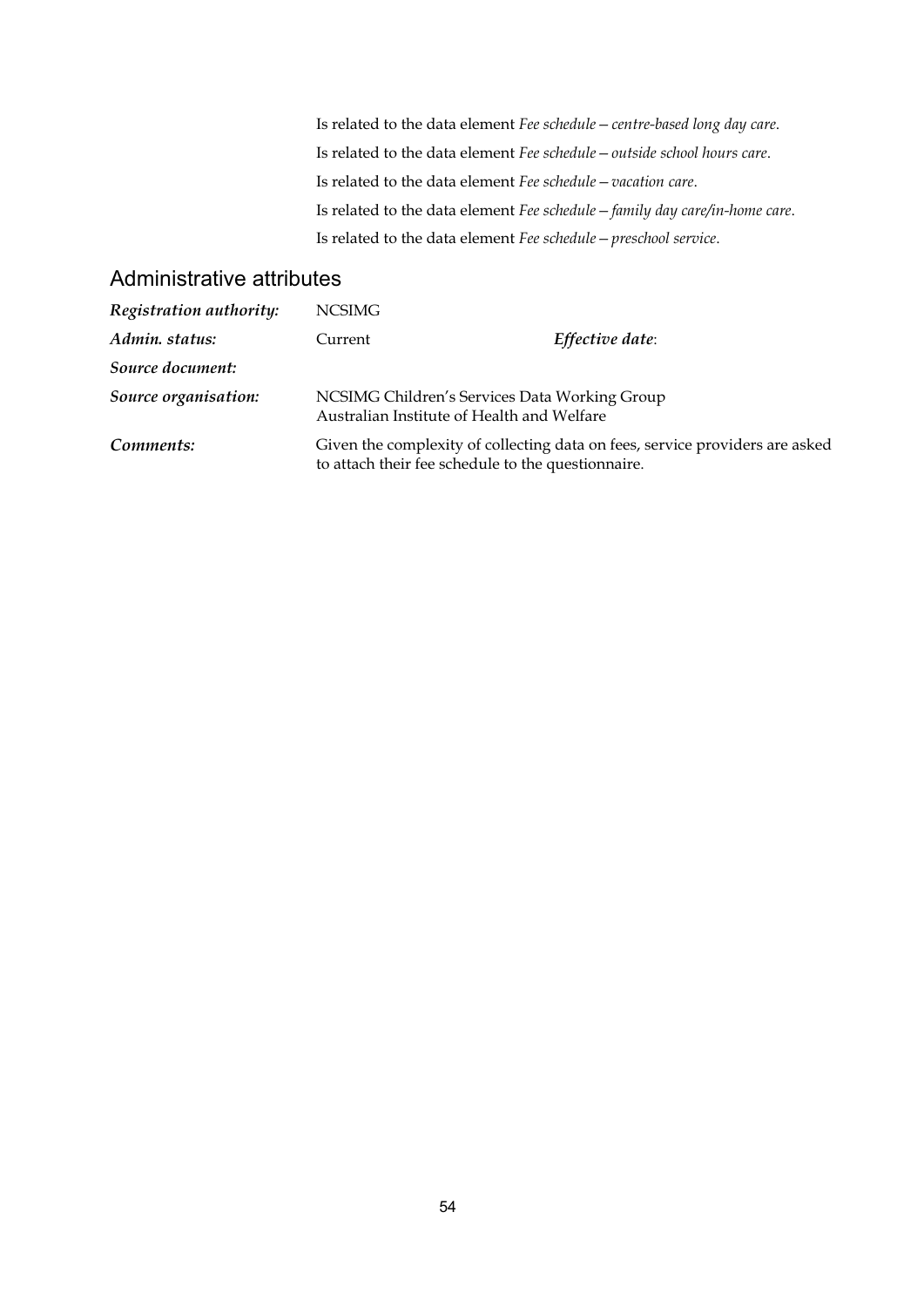# **Fee schedule—outside school hours care**

## Identifying and definitional attributes

| Knowledge base ID: | tba                                                                                                               | Version no:                                                                                                                                                |
|--------------------|-------------------------------------------------------------------------------------------------------------------|------------------------------------------------------------------------------------------------------------------------------------------------------------|
| Metadata type:     | Data element                                                                                                      |                                                                                                                                                            |
| Definition:        | The standard fee schedule reported by a service whose main service<br>activity type is outside school hours care. |                                                                                                                                                            |
| Context:           | Information on fees charged by service providers can be used for<br>service types and geographical locations.     | calculating average fees charged for child care services in Australia. This<br>can also be used with additional service data items to provide averages for |

### Representational attributes

| <b>INGUIGOGHIANUHAI AMIDULGO</b> |                                                                                                      |                                                                                                                                                                                                                                                                                                                                                                |
|----------------------------------|------------------------------------------------------------------------------------------------------|----------------------------------------------------------------------------------------------------------------------------------------------------------------------------------------------------------------------------------------------------------------------------------------------------------------------------------------------------------------|
| Data type:                       | Numeric                                                                                              |                                                                                                                                                                                                                                                                                                                                                                |
| Representational form:           | Code                                                                                                 | Field size (minimum): 5                                                                                                                                                                                                                                                                                                                                        |
| Representational layout:         | \$\$.\$\$                                                                                            | Field size (maximum): 5                                                                                                                                                                                                                                                                                                                                        |
| Data domain:                     | $\mathbf{1}$                                                                                         | Before school session fee for each child                                                                                                                                                                                                                                                                                                                       |
|                                  | 2                                                                                                    | After school session fee for each child                                                                                                                                                                                                                                                                                                                        |
|                                  | 3                                                                                                    | No fee charged                                                                                                                                                                                                                                                                                                                                                 |
| Guide for use:                   |                                                                                                      | Record a dollar value for each session listed.                                                                                                                                                                                                                                                                                                                 |
|                                  |                                                                                                      | Fees should be the standard one child fee for a session. Services should<br>report their standard fee, that is, without any reductions such as fee relief,<br>sliding scales for families or other discounts. Voluntary levies paid by<br>parents should not be included, nor should additional charges for<br>excursions or service components such as meals. |
|                                  | Code 3 No fee charged should be chosen if no fees are charged for the main<br>service activity type. |                                                                                                                                                                                                                                                                                                                                                                |
| Verification rules:              |                                                                                                      |                                                                                                                                                                                                                                                                                                                                                                |
| Collection methods:              |                                                                                                      | Question: For your main service type, what is the standard sessional fee<br>charged for each child?                                                                                                                                                                                                                                                            |
|                                  |                                                                                                      | Fields are those listed in the data domain.                                                                                                                                                                                                                                                                                                                    |
|                                  |                                                                                                      | Provision should be made for a 'no fee charged' tick box.                                                                                                                                                                                                                                                                                                      |
| <b>Relational attributes</b>     |                                                                                                      |                                                                                                                                                                                                                                                                                                                                                                |
| Related metadata:                |                                                                                                      | Is related to the data concept Service - child care and preschool services.                                                                                                                                                                                                                                                                                    |
|                                  |                                                                                                      | Is related to the data element Main service activity type.                                                                                                                                                                                                                                                                                                     |
|                                  |                                                                                                      | Is related to the data element Fee schedule - centre-based long day care.                                                                                                                                                                                                                                                                                      |
|                                  |                                                                                                      | Is related to the data element Fee schedule – occasional care.                                                                                                                                                                                                                                                                                                 |
|                                  |                                                                                                      | Is related to the data element Fee schedule – vacation care.                                                                                                                                                                                                                                                                                                   |
|                                  |                                                                                                      | Is related to the data element Fee schedule – family day care/in-home care.                                                                                                                                                                                                                                                                                    |

Is related to the data element *Fee schedule—preschool service*.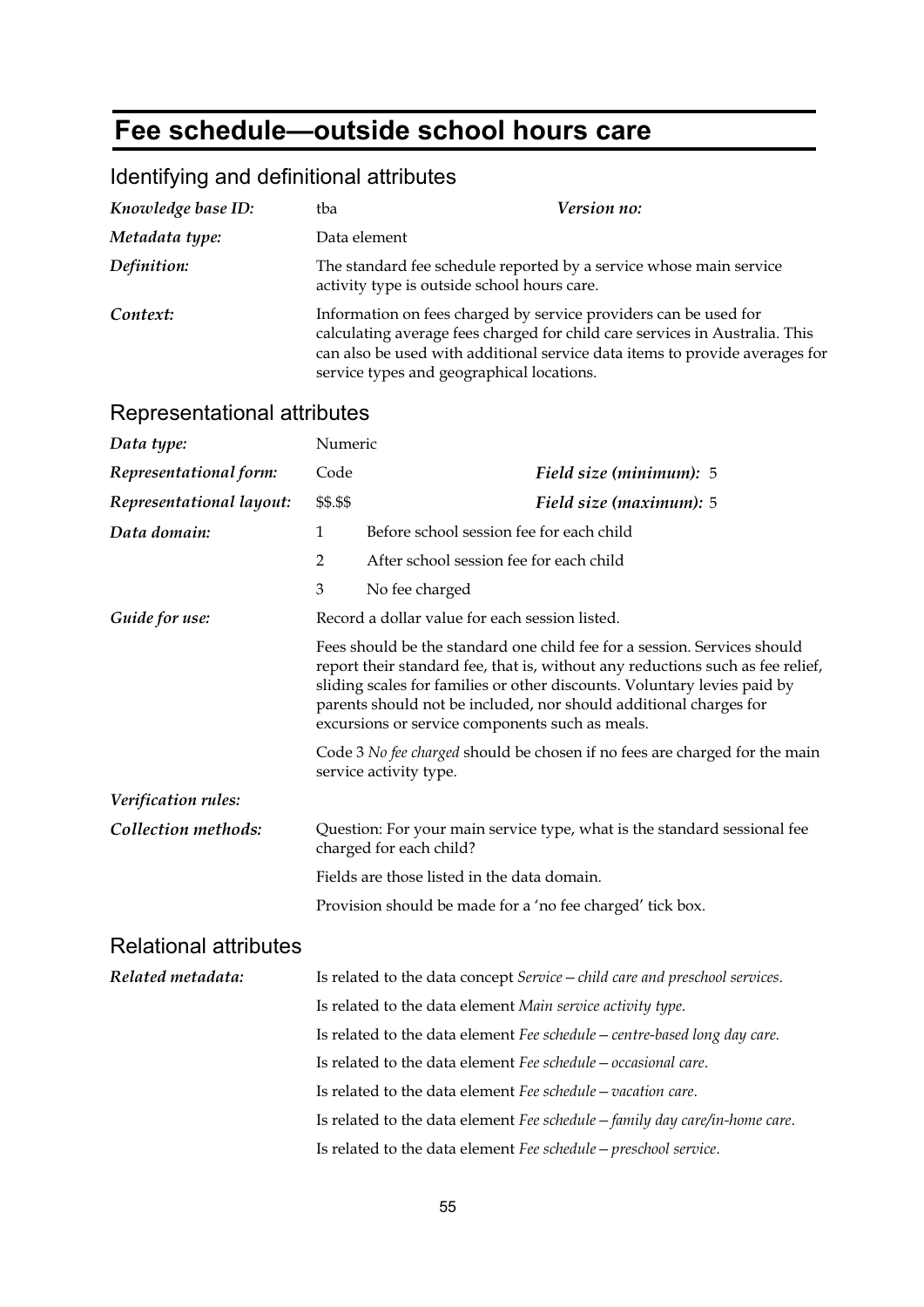| Registration authority: | <b>NCSIMG</b> |                                                                                                                                    |
|-------------------------|---------------|------------------------------------------------------------------------------------------------------------------------------------|
| Admin. status:          | Current       | Effective date:                                                                                                                    |
| Source document:        |               |                                                                                                                                    |
| Source organisation:    |               | NCSIMG Children's Services Data Working Group<br>Australian Institute of Health and Welfare                                        |
| Comments:               |               | Given the complexity of collecting data on fees, service providers are asked<br>to attach their fee schedule to the questionnaire. |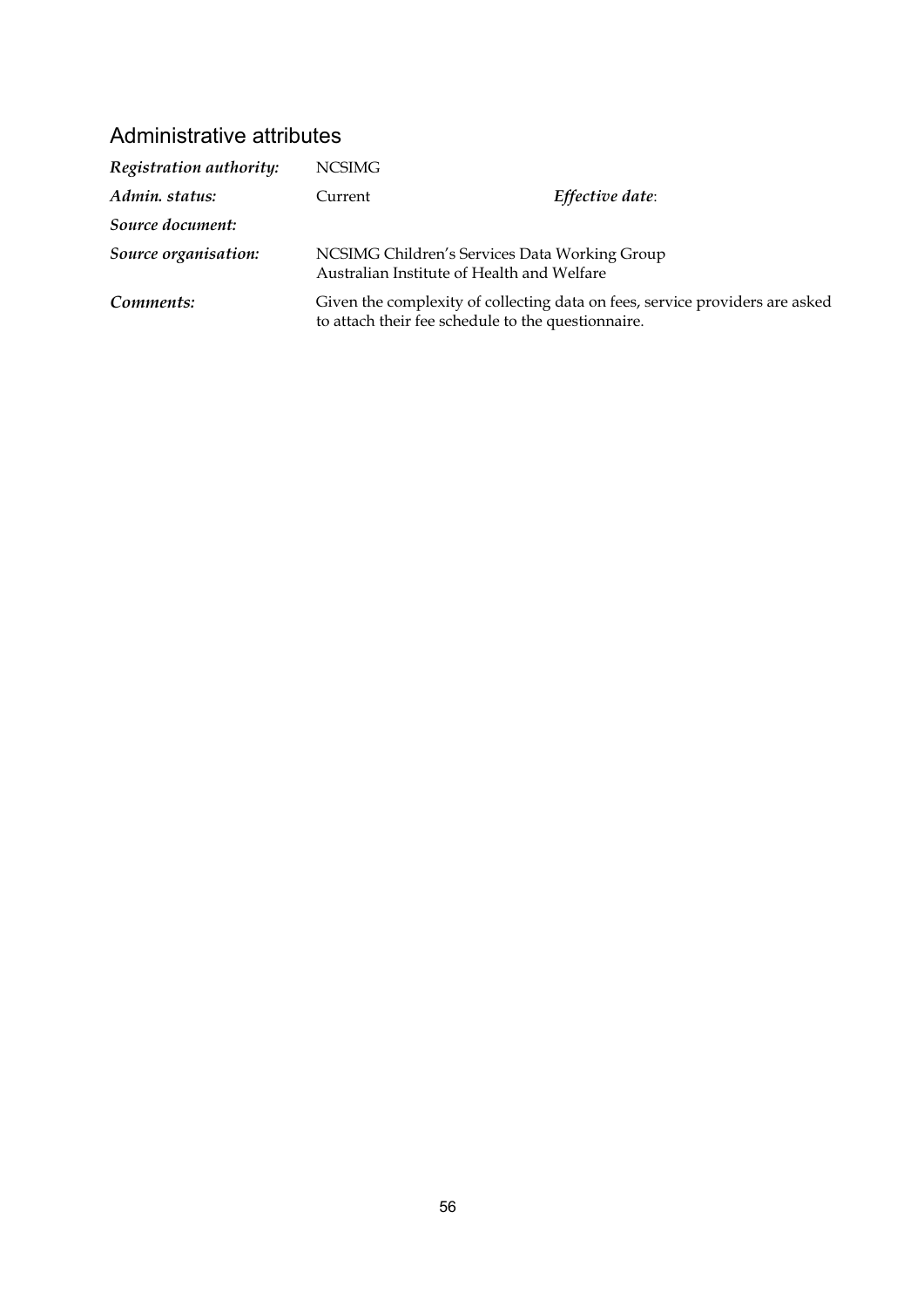# **Fee schedule—preschool service**

## Identifying and definitional attributes

| Knowledge base ID: | tba                                                                                                           | Version no:                                                                                                                                               |
|--------------------|---------------------------------------------------------------------------------------------------------------|-----------------------------------------------------------------------------------------------------------------------------------------------------------|
| Metadata type:     | Data element                                                                                                  |                                                                                                                                                           |
| Definition:        | The standard fee schedule reported by a service whose main service<br>activity type is preschool.             |                                                                                                                                                           |
| Context:           | Information on fees charged by service providers can be used for<br>service types and geographical locations. | calculating average fees charged for preschool services in Australia. This<br>can also be used with additional service data items to provide averages for |

### Representational attributes

| Representational attributes  |                                                                                               |                                                                                                                                                                                                                                                                                                                                                                  |
|------------------------------|-----------------------------------------------------------------------------------------------|------------------------------------------------------------------------------------------------------------------------------------------------------------------------------------------------------------------------------------------------------------------------------------------------------------------------------------------------------------------|
| Data type:                   | Numeric                                                                                       |                                                                                                                                                                                                                                                                                                                                                                  |
| Representational form:       | Code                                                                                          | Field size (minimum): 5                                                                                                                                                                                                                                                                                                                                          |
| Representational layout:     | \$\$.\$\$                                                                                     | Field size (maximum): 5                                                                                                                                                                                                                                                                                                                                          |
| Data domain:                 | $\mathbf{1}$                                                                                  | Daily fee for child aged 3 years                                                                                                                                                                                                                                                                                                                                 |
|                              | $\overline{2}$                                                                                | Daily fee for child aged 4 or 5 years                                                                                                                                                                                                                                                                                                                            |
|                              | 3                                                                                             | Sessional fee for child aged 3 years                                                                                                                                                                                                                                                                                                                             |
|                              | 4                                                                                             | Sessional fee for child aged 4 or 5 years                                                                                                                                                                                                                                                                                                                        |
|                              | 5                                                                                             | Term fee for child aged 3 years                                                                                                                                                                                                                                                                                                                                  |
|                              | 6                                                                                             | Term fee for child aged 4 or 5 years                                                                                                                                                                                                                                                                                                                             |
|                              | 7                                                                                             | No fee charged                                                                                                                                                                                                                                                                                                                                                   |
| Guide for use:               | Record a dollar value for each age group listed, even if the fee is the same<br>for all ages. |                                                                                                                                                                                                                                                                                                                                                                  |
|                              |                                                                                               | Fees should be the standard fee for one child per day, session or term.<br>Services should report their standard fee, that is, without any reductions<br>such as fee relief, sliding scales for families or other discounts. Voluntary<br>levies paid by parents should not be included, nor should additional<br>charges for service components such as snacks. |
|                              |                                                                                               | Code 7 No fee charged should be chosen if no fees are charged for the main<br>service activity type.                                                                                                                                                                                                                                                             |
| Verification rules:          |                                                                                               |                                                                                                                                                                                                                                                                                                                                                                  |
| Collection methods:          |                                                                                               | Question: For your main service activity type, what is the standard fee<br>charged per term for each child, for the following ages?                                                                                                                                                                                                                              |
|                              |                                                                                               | Ages are those listed in the data domain.                                                                                                                                                                                                                                                                                                                        |
|                              |                                                                                               | Provision should be made for a 'no fee charged' tick box.                                                                                                                                                                                                                                                                                                        |
| <b>Relational attributes</b> |                                                                                               |                                                                                                                                                                                                                                                                                                                                                                  |
| Related metadata:            |                                                                                               | Is related to the data concept Service - child care and preschool services.                                                                                                                                                                                                                                                                                      |
|                              |                                                                                               | Is related to the data element Main service activity type.                                                                                                                                                                                                                                                                                                       |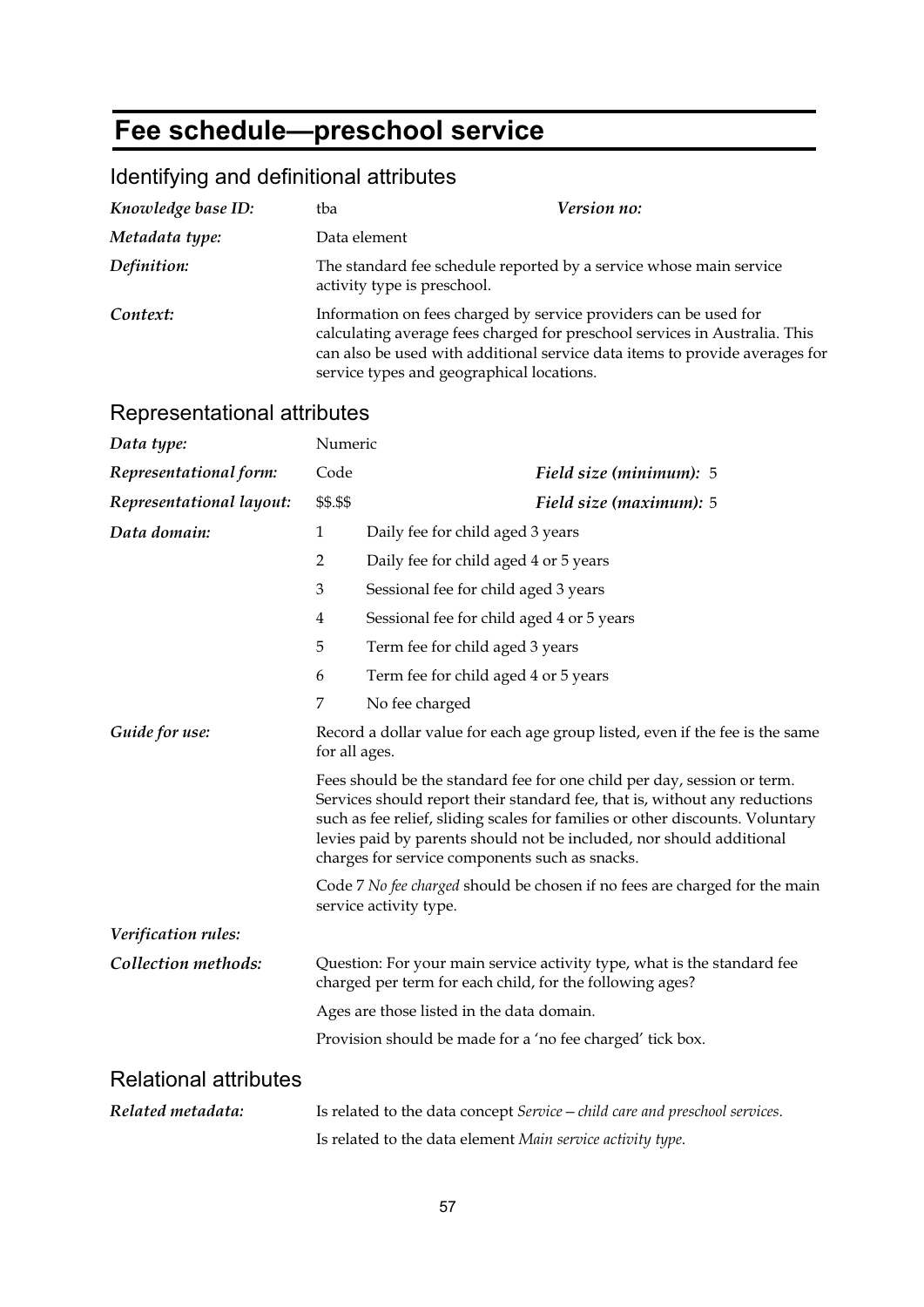Is related to the data element *Fee schedule—centre-based long day care*. Is related to the data element *Fee schedule—occasional care*. Is related to the data element *Fee schedule—outside school hours care*. Is related to the data element *Fee schedule—vacation care*. Is related to the data element *Fee schedule—family day care*. Is related to the data element *Fee schedule—in-home care*.

| Registration authority: | <b>NCSIMG</b>                                                                               |                                                                              |
|-------------------------|---------------------------------------------------------------------------------------------|------------------------------------------------------------------------------|
| Admin. status:          | Current                                                                                     | Effective date:                                                              |
| Source document:        |                                                                                             |                                                                              |
| Source organisation:    | NCSIMG Children's Services Data Working Group<br>Australian Institute of Health and Welfare |                                                                              |
| Comments:               | to attach their fee schedule to the questionnaire.                                          | Given the complexity of collecting data on fees, service providers are asked |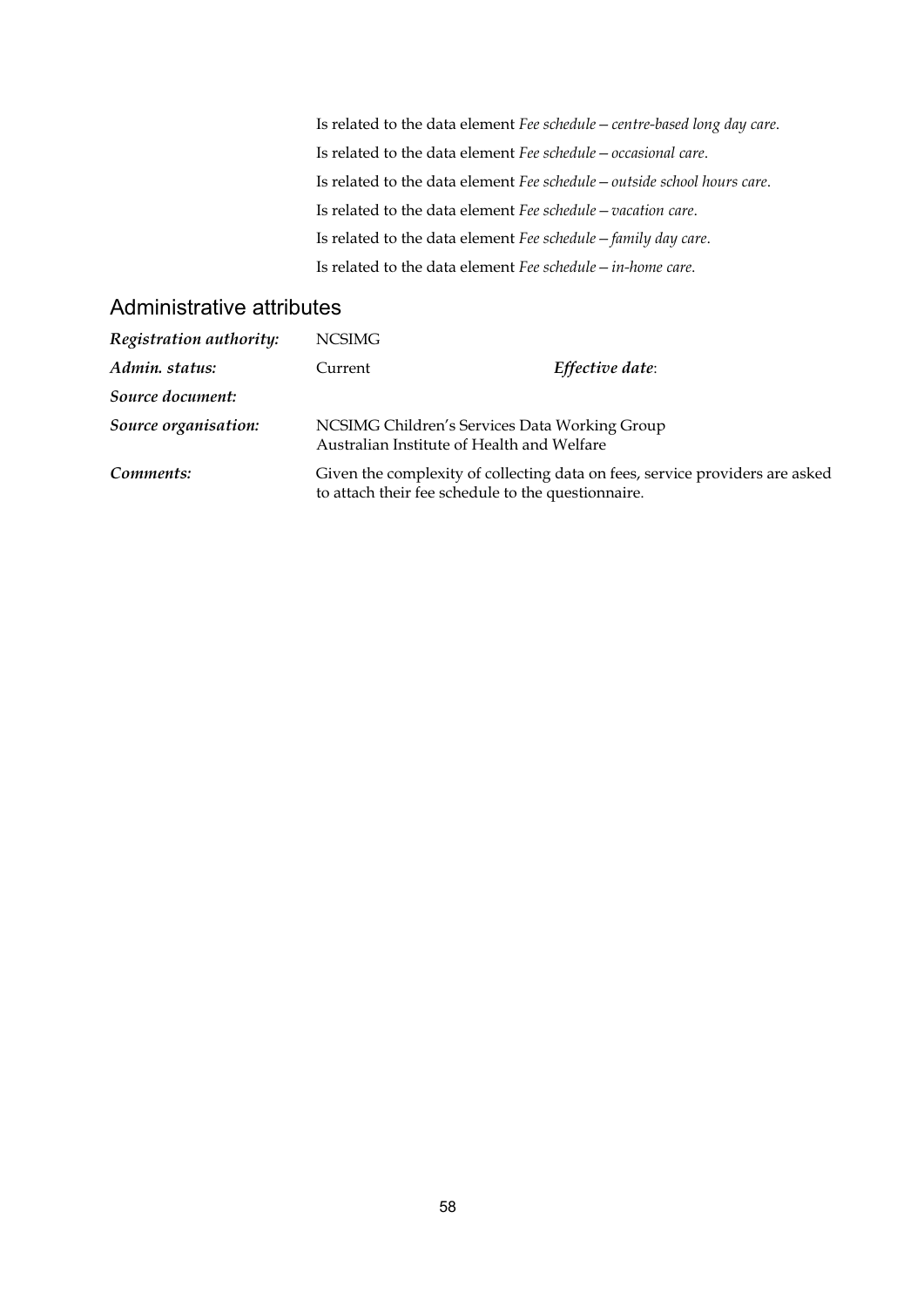# **Fee schedule—vacation care**

## Identifying and definitional attributes

| Knowledge base ID: | tba                                                                                                           | Version no:                                                                                                                                                |
|--------------------|---------------------------------------------------------------------------------------------------------------|------------------------------------------------------------------------------------------------------------------------------------------------------------|
| Metadata type:     | Data element                                                                                                  |                                                                                                                                                            |
| Definition:        | The standard fee schedule reported by a service whose main service<br>activity type is vacation care.         |                                                                                                                                                            |
| Context:           | Information on fees charged by service providers can be used for<br>service types and geographical locations. | calculating average fees charged for child care services in Australia. This<br>can also be used with additional service data items to provide averages for |

# Representational attributes

| Representational attributes  |                                                                                               |                                                                                                                                                                                                                                                                                                                                                        |
|------------------------------|-----------------------------------------------------------------------------------------------|--------------------------------------------------------------------------------------------------------------------------------------------------------------------------------------------------------------------------------------------------------------------------------------------------------------------------------------------------------|
| Data type:                   | Numeric                                                                                       |                                                                                                                                                                                                                                                                                                                                                        |
| Representational form:       | Code                                                                                          | Field size (minimum): 5                                                                                                                                                                                                                                                                                                                                |
| Representational layout:     | \$\$.\$\$                                                                                     | Field size (maximum): 5                                                                                                                                                                                                                                                                                                                                |
| Data domain:                 | $\mathbf{1}$                                                                                  | Daily fee for child aged 4 years.                                                                                                                                                                                                                                                                                                                      |
|                              | 2                                                                                             | Daily fee for child aged 5-12 years.                                                                                                                                                                                                                                                                                                                   |
|                              | 3                                                                                             | No fee charged.                                                                                                                                                                                                                                                                                                                                        |
| Guide for use:               | Record a dollar value for each age group listed, even if the fee is the same<br>for all ages. |                                                                                                                                                                                                                                                                                                                                                        |
|                              |                                                                                               | Fees should be the standard one child daily fee. Services should report their<br>standard fee, that is, without any reductions such as fee relief, sliding scales<br>for families or other discounts. Voluntary levies paid by parents should not<br>be included, nor should additional charges for excursions or service<br>components such as meals. |
|                              |                                                                                               | Code 3 No fee charged should be chosen if no fees are charged for the main<br>service activity type.                                                                                                                                                                                                                                                   |
| Verification rules:          |                                                                                               |                                                                                                                                                                                                                                                                                                                                                        |
| Collection methods:          |                                                                                               | Question: For your main service type, what is the standard daily fee<br>charged for each child of the following ages?                                                                                                                                                                                                                                  |
|                              |                                                                                               | Ages are those listed in the data domain.                                                                                                                                                                                                                                                                                                              |
|                              |                                                                                               | Provision should be made for a 'no fee charged' tick box.                                                                                                                                                                                                                                                                                              |
| <b>Relational attributes</b> |                                                                                               |                                                                                                                                                                                                                                                                                                                                                        |
| Related metadata:            |                                                                                               | Is related to the data concept Service - child care and preschool services.                                                                                                                                                                                                                                                                            |
|                              |                                                                                               | Is related to the data element Main service activity type.                                                                                                                                                                                                                                                                                             |
|                              |                                                                                               | Is related to the data element Fee schedule - centre-based long day care.                                                                                                                                                                                                                                                                              |
|                              |                                                                                               | Is related to the data element Fee schedule – occasional care.                                                                                                                                                                                                                                                                                         |
|                              |                                                                                               | Is related to the data element Fee schedule - outside school hours care.                                                                                                                                                                                                                                                                               |
|                              |                                                                                               | Is related to the data element Fee schedule - family day care/in-home care.                                                                                                                                                                                                                                                                            |
|                              |                                                                                               |                                                                                                                                                                                                                                                                                                                                                        |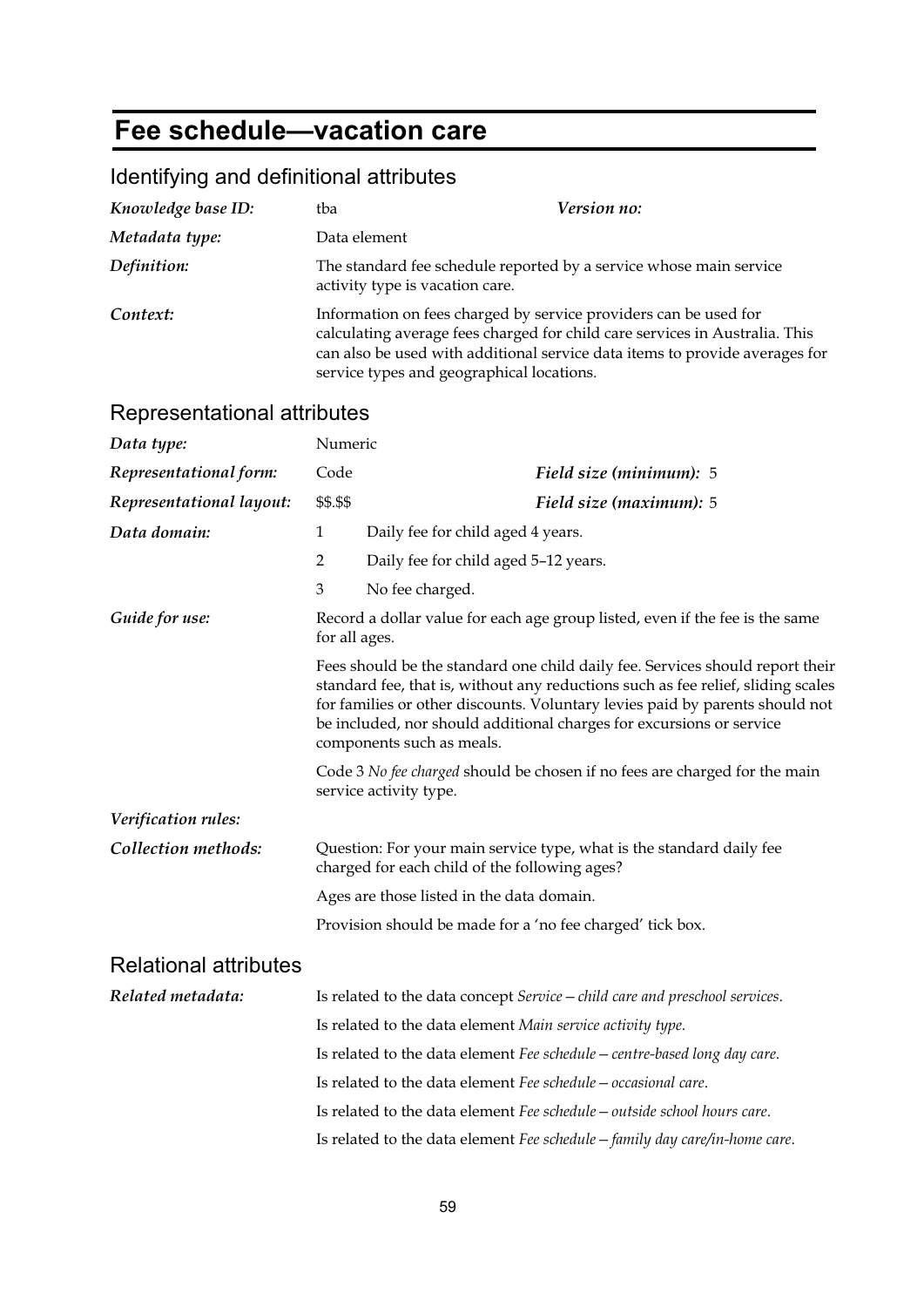Is related to the data element *Fee schedule—preschool service*.

| Registration authority: | <b>NCSIMG</b>                                                                               |                                                                              |
|-------------------------|---------------------------------------------------------------------------------------------|------------------------------------------------------------------------------|
| Admin. status:          | Current                                                                                     | Effective date:                                                              |
| Source document:        |                                                                                             |                                                                              |
| Source organisation:    | NCSIMG Children's Services Data Working Group<br>Australian Institute of Health and Welfare |                                                                              |
| Comments:               | to attach their fee schedule to the questionnaire.                                          | Given the complexity of collecting data on fees, service providers are asked |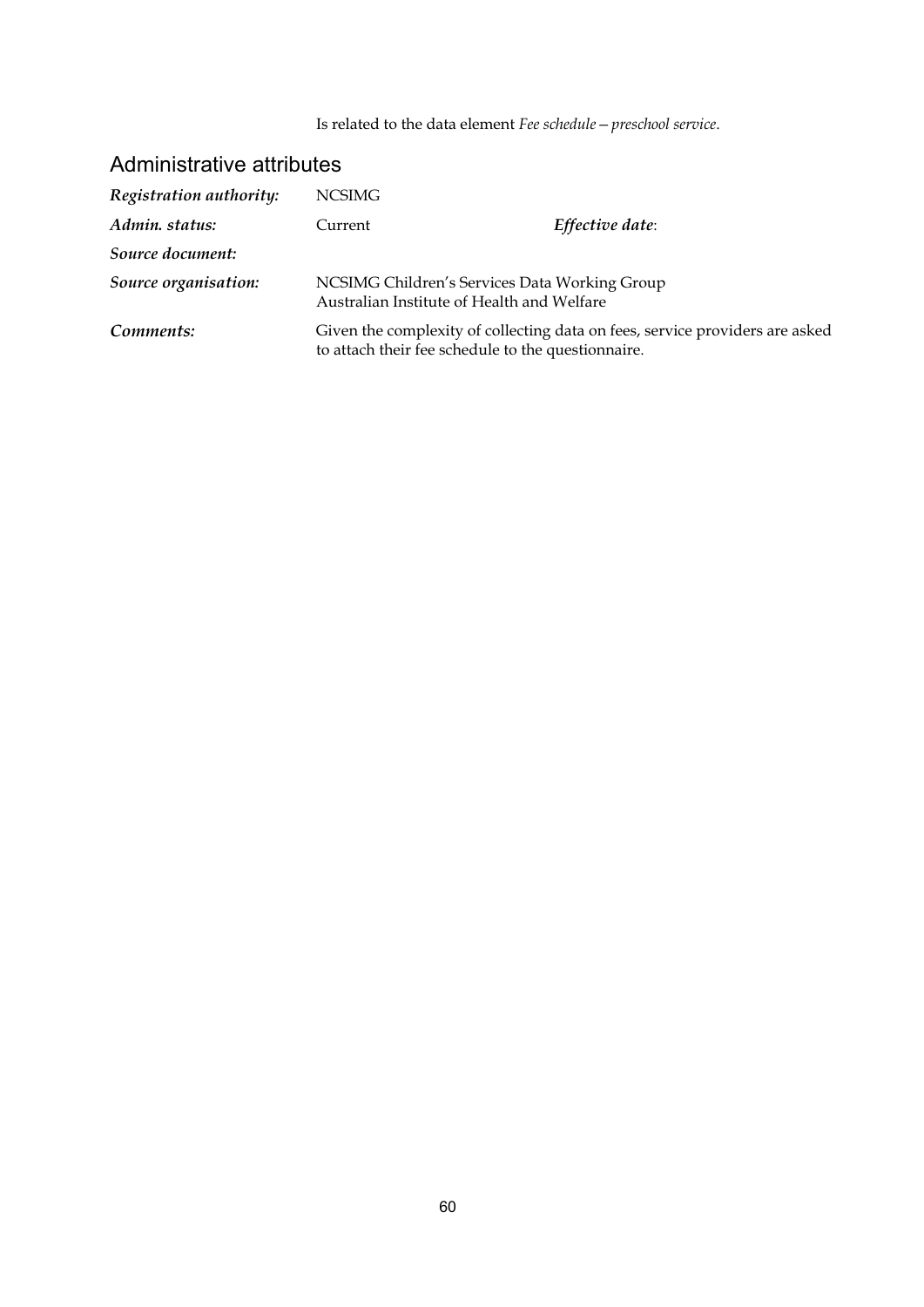# **Finish time of sessions**

## Identifying and definitional attributes

| Knowledge base ID: | tba                          | Version no:                                                                                                                                                                                                                                                                                                                                                                                |
|--------------------|------------------------------|--------------------------------------------------------------------------------------------------------------------------------------------------------------------------------------------------------------------------------------------------------------------------------------------------------------------------------------------------------------------------------------------|
| Metadata type:     | Data element                 |                                                                                                                                                                                                                                                                                                                                                                                            |
| Definition:        |                              | The finish time of each session that a child care or preschool service is<br>available for children to use on each day in the collection week.                                                                                                                                                                                                                                             |
| Context:           | children to use.             | This data element may be used in conjunction with the data element Start<br>time of session as a measure of the availability of child care and preschool<br>services and the appropriateness of this in meeting family needs. In<br>addition, this data element can be used to derive the number of hours per<br>day and hours per week a child care or preschool service is available for |
|                    | care and preschool services. | This data element enables the identification of sessional provision of child                                                                                                                                                                                                                                                                                                               |

### Representational attributes

| Data type:               | Alphanumeric                                                                                                             |                                                                                                                                                                                                                                                                                                                |  |
|--------------------------|--------------------------------------------------------------------------------------------------------------------------|----------------------------------------------------------------------------------------------------------------------------------------------------------------------------------------------------------------------------------------------------------------------------------------------------------------|--|
| Representational form:   | Code                                                                                                                     | Field size (minimum): 6                                                                                                                                                                                                                                                                                        |  |
| Representational layout: | <b>HHMMAA</b>                                                                                                            | Field size (maximum): 6                                                                                                                                                                                                                                                                                        |  |
| Data domain:             |                                                                                                                          | Respondents should use a 12-hour clock with am and pm suffixes.                                                                                                                                                                                                                                                |  |
|                          |                                                                                                                          | Responses range from 1200am to 1159pm                                                                                                                                                                                                                                                                          |  |
|                          |                                                                                                                          | 999999 Not stated/inadequately described                                                                                                                                                                                                                                                                       |  |
| Verification rules:      |                                                                                                                          |                                                                                                                                                                                                                                                                                                                |  |
| Guide for use:           | Round to the nearest quarter of an hour.                                                                                 |                                                                                                                                                                                                                                                                                                                |  |
|                          |                                                                                                                          | This data element does not include times when staff are working at a<br>service but the service is not open for children to use, such as when staff are<br>planning programs or consulting parents.                                                                                                            |  |
|                          | Services that do not operate continuously throughout the day should<br>record finish times for each session on each day. |                                                                                                                                                                                                                                                                                                                |  |
|                          | session on each day.                                                                                                     | Mobile children's services should record start and finish times for each                                                                                                                                                                                                                                       |  |
| Collection methods:      | and 'Start time of sessions'.                                                                                            | Note: This question records responses to 'Days of operation - per week'                                                                                                                                                                                                                                        |  |
|                          | times of each session.                                                                                                   | Question: For each day of the week on which you provided child care or<br>preschool activities in the collection week, please indicate start and finish                                                                                                                                                        |  |
|                          | were available to care for children.                                                                                     | For family day care and in-home care services, this question should be<br>asked of caregivers only and asked in the following way: 'For each day of<br>the week on which you provided family day care/in-home care activities,<br>please indicate the earliest time of day and the latest time of day that you |  |
|                          |                                                                                                                          | Provision should be made for an 'available for overnight care' box.                                                                                                                                                                                                                                            |  |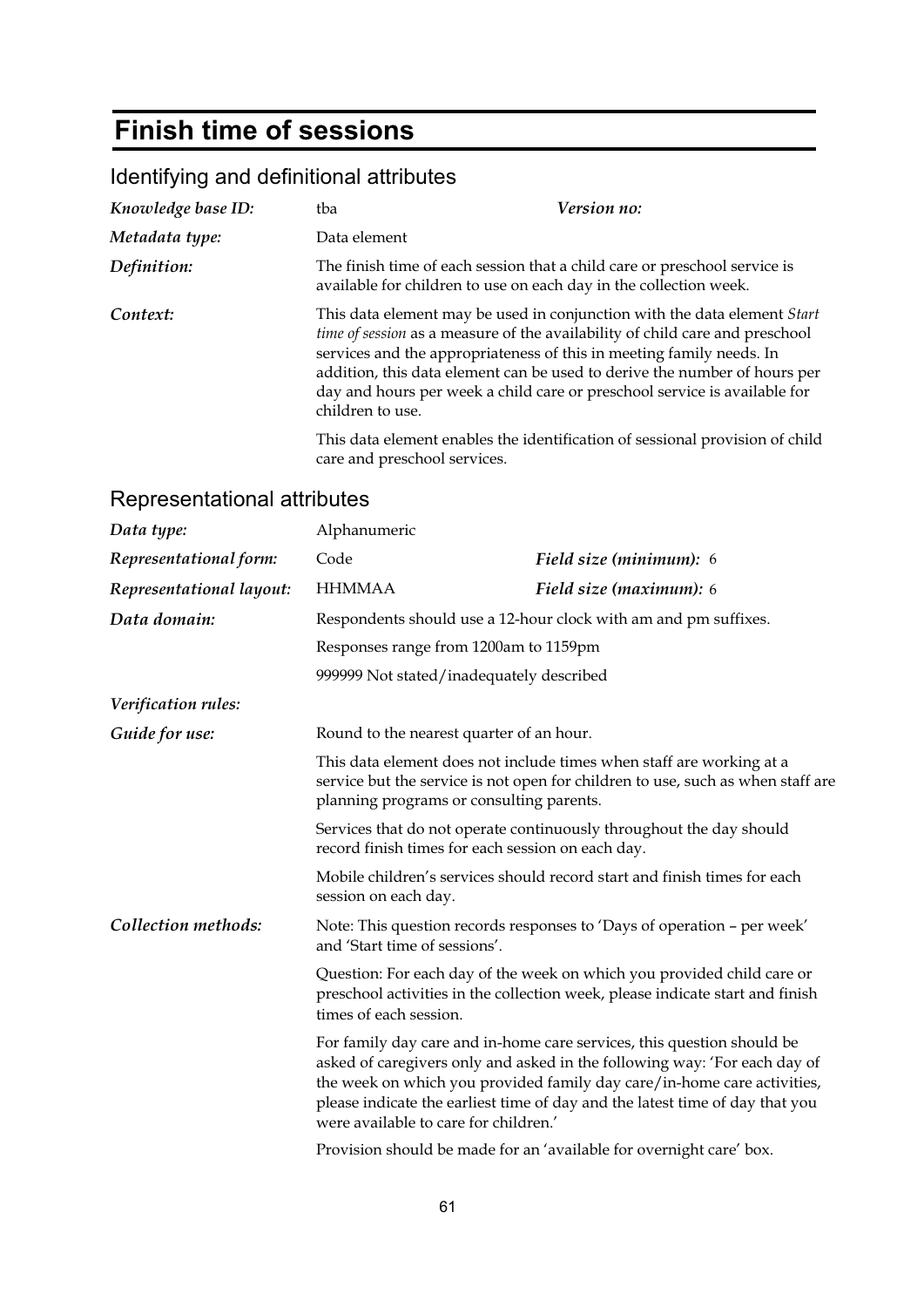|                              | Provision should be made for recording of service provision times in the<br>morning and afternoon, to allow for services that do not operate<br>continuously throughout the day.                                                                                                                                                       |
|------------------------------|----------------------------------------------------------------------------------------------------------------------------------------------------------------------------------------------------------------------------------------------------------------------------------------------------------------------------------------|
|                              | Provision should be made for mobile children's services so that each day<br>should be broken into three possible session times. For mobile children's<br>services, this question should be asked in conjunction with service address<br>for each session, days of operation and the start and finish time of each<br>session each day. |
|                              | Code 999999 Not stated/inadequately described is not to be used on primary<br>collection forms. It is primarily for use in administrative collections when<br>transferring data from data sets where the item has not been collected.                                                                                                  |
| <b>Relational attributes</b> |                                                                                                                                                                                                                                                                                                                                        |
| Related metadata:            | Is related to the data concept Service - child care and preschool services.                                                                                                                                                                                                                                                            |

Is used in conjunction with the data elements: *Service address*, *Start time of sessions*, *Days of operation—per week* and *Weeks of operation—per year*.

| Registration authority: | <b>NCSIMG</b>                                                                               |
|-------------------------|---------------------------------------------------------------------------------------------|
| Admin. status:          | Current                                                                                     |
| Source document:        | Developed for the CSNMDS Version 1.0.                                                       |
| Source organisation:    | NCSIMG Children's Services Data Working Group<br>Australian Institute of Health and Welfare |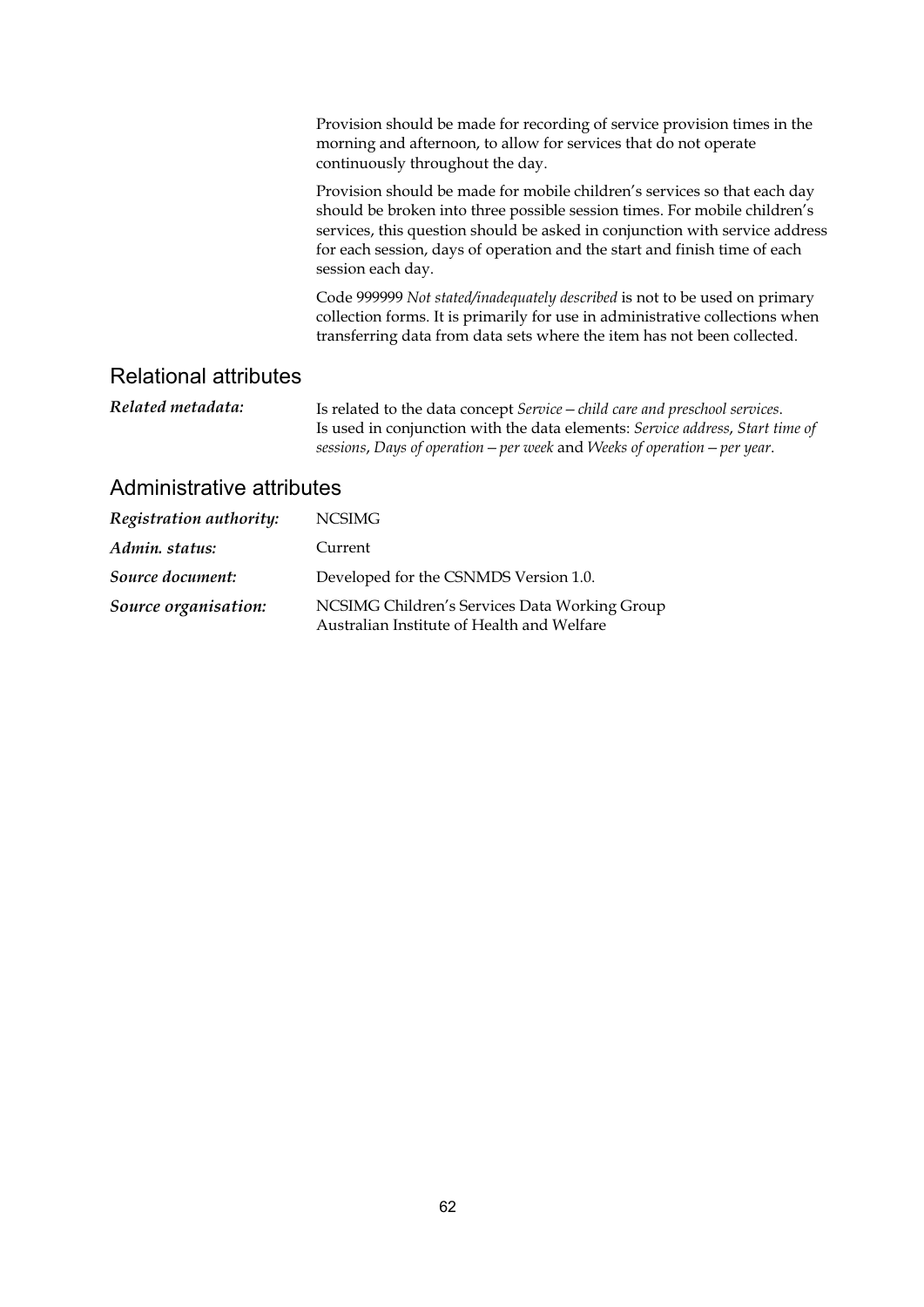# **Legal entity—child care and preschool service**

| Identifying and definitional attributes |  |  |
|-----------------------------------------|--|--|
|-----------------------------------------|--|--|

| Knowledge base ID:           | tba                                                                                                                                                                                                                                                            | Version no:                                                                                                                                                                                                                   |  |
|------------------------------|----------------------------------------------------------------------------------------------------------------------------------------------------------------------------------------------------------------------------------------------------------------|-------------------------------------------------------------------------------------------------------------------------------------------------------------------------------------------------------------------------------|--|
| Metadata type:               | Data element                                                                                                                                                                                                                                                   |                                                                                                                                                                                                                               |  |
| Definition:                  | The status of the group or organisation which is responsible for managing<br>the children's service in terms of its legal entity as a corporation.                                                                                                             |                                                                                                                                                                                                                               |  |
| Context:                     | The legal entity of the children's service indicates the involvement of<br>different market sectors in the direct delivery of children's services.<br>Embedded within this classification is the distinction between corporate<br>services and other services. |                                                                                                                                                                                                                               |  |
| Representational attributes  |                                                                                                                                                                                                                                                                |                                                                                                                                                                                                                               |  |
| Data type:                   | Numeric                                                                                                                                                                                                                                                        |                                                                                                                                                                                                                               |  |
| Representational form:       | Code                                                                                                                                                                                                                                                           | Field size (minimum): 1                                                                                                                                                                                                       |  |
| Representational layout:     | N                                                                                                                                                                                                                                                              | Field size (maximum): 1                                                                                                                                                                                                       |  |
| Data domain:                 | $\mathbf{1}$                                                                                                                                                                                                                                                   | Owned or managed by a corporation                                                                                                                                                                                             |  |
|                              | $\overline{2}$                                                                                                                                                                                                                                                 | Not owned or managed by a corporation                                                                                                                                                                                         |  |
|                              | 9                                                                                                                                                                                                                                                              | Not stated/inadequately                                                                                                                                                                                                       |  |
| Guide for use:               |                                                                                                                                                                                                                                                                | A corporation is a legal entity that:                                                                                                                                                                                         |  |
|                              |                                                                                                                                                                                                                                                                | is created for the purpose of producing goods and services for the<br>market; and                                                                                                                                             |  |
|                              |                                                                                                                                                                                                                                                                | may be a source of profit or other financial gain to its owner(s); and                                                                                                                                                        |  |
|                              | $\bullet$                                                                                                                                                                                                                                                      | is collectively owned by shareholders who have the authority to<br>appoint directors responsible for its general management and is<br>publicly listed on the Stock Exchange.                                                  |  |
|                              |                                                                                                                                                                                                                                                                | Respondents should choose 'not a corporation' if the legal entity of their<br>service's owner or management group does not reflect the definition above.                                                                      |  |
| Verification rules:          |                                                                                                                                                                                                                                                                |                                                                                                                                                                                                                               |  |
| Collection methods:          |                                                                                                                                                                                                                                                                | Question: Is your service owned or managed by a corporation?                                                                                                                                                                  |  |
|                              |                                                                                                                                                                                                                                                                | $\Box$ Yes – owned or managed by a corporation                                                                                                                                                                                |  |
|                              |                                                                                                                                                                                                                                                                | $\Box$ No – not owned or managed by a corporation                                                                                                                                                                             |  |
|                              |                                                                                                                                                                                                                                                                | This item only needs to be answered by those services who nominated<br>category 3, 4 or 5 in the data element Management type - service.                                                                                      |  |
|                              |                                                                                                                                                                                                                                                                | Code 9 Not stated/inadequately described is not for use on primary collection<br>forms. It is primarily for use in administrative collections when transferring<br>data from data sets where the item has not been collected. |  |
| <b>Relational attributes</b> |                                                                                                                                                                                                                                                                |                                                                                                                                                                                                                               |  |
| Related metadata:            |                                                                                                                                                                                                                                                                | Is related to the data concept Service - child care and preschool services.                                                                                                                                                   |  |
|                              |                                                                                                                                                                                                                                                                | Is related to the data element Management type – service.                                                                                                                                                                     |  |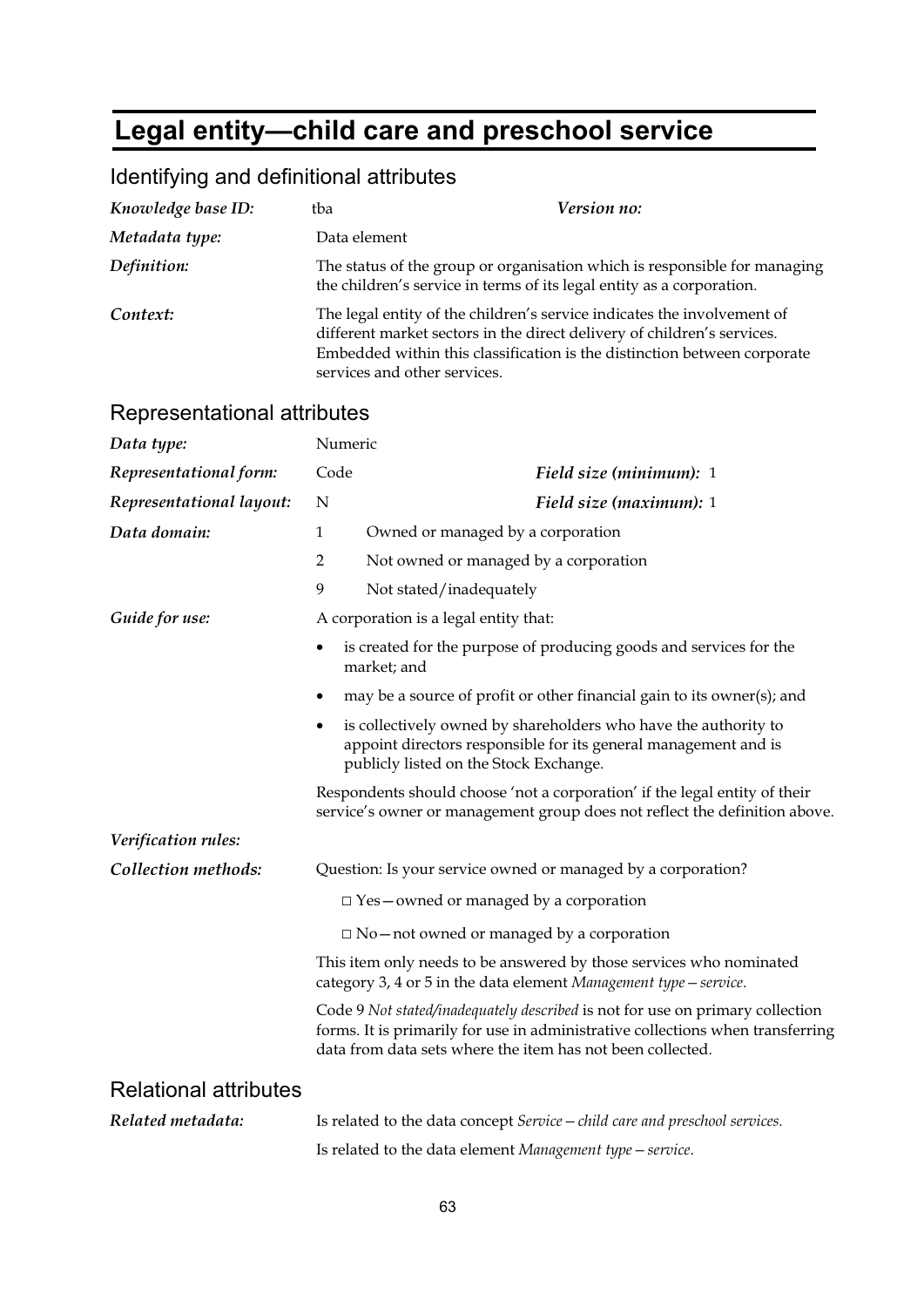| Registration authority: | NCSIMG                                                                                                 |                 |
|-------------------------|--------------------------------------------------------------------------------------------------------|-----------------|
| Admin. status:          | Current                                                                                                | Effective date: |
| Source document:        | Australian Bureau of Statistics (ABS) Standard Economic Sector<br>Classifications of Australia (SESCA) |                 |
| Source organisation:    | <b>Australian Bureau of Statistics</b>                                                                 |                 |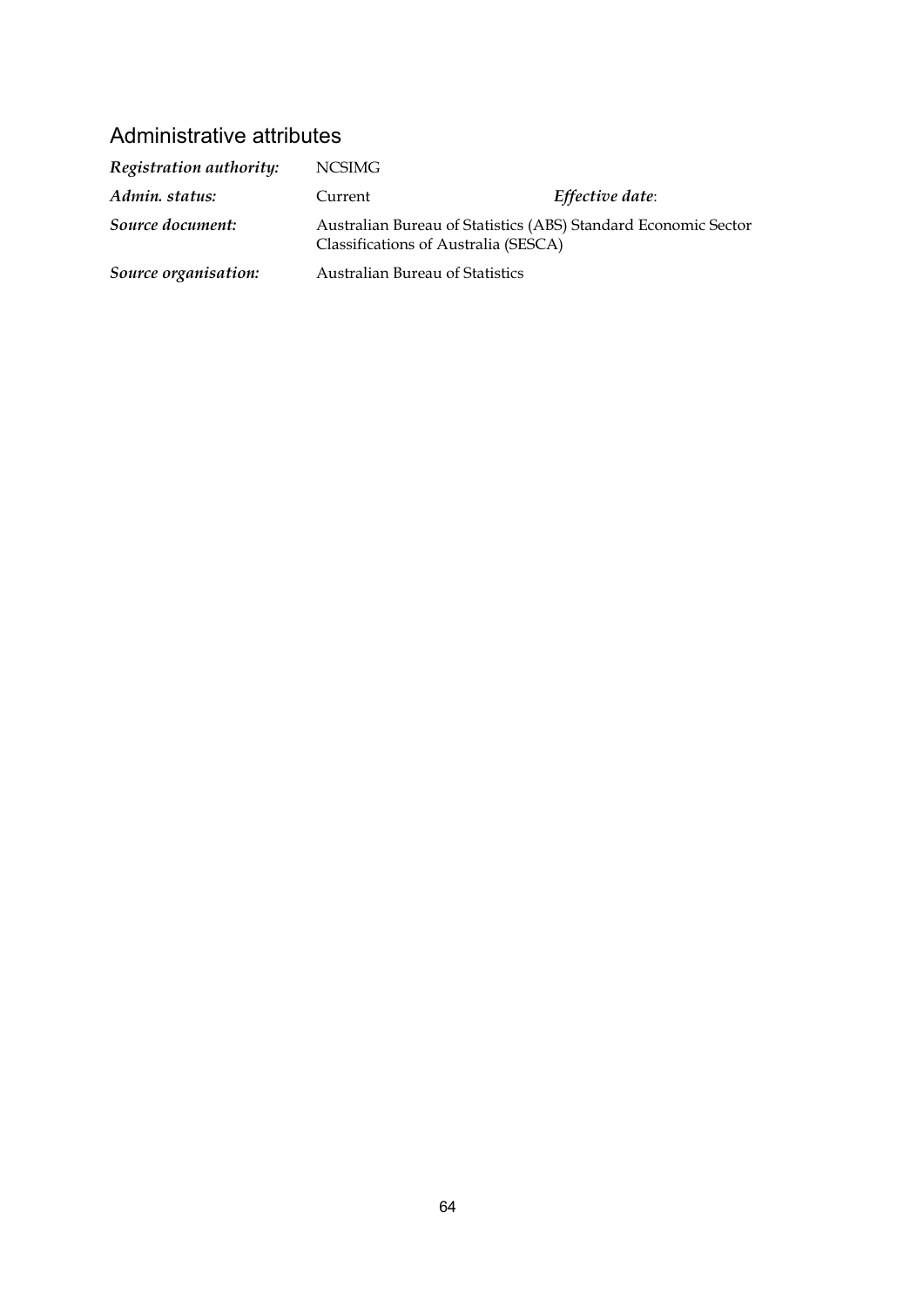# **Licensed places**

| Identifying and definitional attributes                                                                          |                                                                                                                                                                                                                                                                                                                               |                                                                                                                                                                                                                                 |  |
|------------------------------------------------------------------------------------------------------------------|-------------------------------------------------------------------------------------------------------------------------------------------------------------------------------------------------------------------------------------------------------------------------------------------------------------------------------|---------------------------------------------------------------------------------------------------------------------------------------------------------------------------------------------------------------------------------|--|
| Knowledge base ID:                                                                                               | tba                                                                                                                                                                                                                                                                                                                           | Version no:                                                                                                                                                                                                                     |  |
| Metadata type:                                                                                                   | Data element                                                                                                                                                                                                                                                                                                                  |                                                                                                                                                                                                                                 |  |
| Definition:                                                                                                      | Maximum number of child care and preschool places licensed at a service<br>where service activities are delivered. The number of licensed places in a<br>child care or preschool service is equivalent to the maximum number of<br>children allowed by regulation to attend at any one time.                                  |                                                                                                                                                                                                                                 |  |
| Context:                                                                                                         | This data element helps in gaining a greater understanding of service<br>capacity.                                                                                                                                                                                                                                            |                                                                                                                                                                                                                                 |  |
| Representational attributes                                                                                      |                                                                                                                                                                                                                                                                                                                               |                                                                                                                                                                                                                                 |  |
| Data type:                                                                                                       | Numeric                                                                                                                                                                                                                                                                                                                       |                                                                                                                                                                                                                                 |  |
| Representational form:                                                                                           | Quantitative value                                                                                                                                                                                                                                                                                                            | Field size (minimum): 1                                                                                                                                                                                                         |  |
| Representational layout:                                                                                         | <b>NNN</b>                                                                                                                                                                                                                                                                                                                    | Field size (maximum): 3                                                                                                                                                                                                         |  |
| Data domain:                                                                                                     | Maximum number of licensed places.                                                                                                                                                                                                                                                                                            |                                                                                                                                                                                                                                 |  |
| Verification rules:                                                                                              |                                                                                                                                                                                                                                                                                                                               |                                                                                                                                                                                                                                 |  |
| Guide for use:                                                                                                   | Licensing includes education department regulations relating to the<br>maximum number of children per preschool class in government schools.<br>Licensing provisions or regulations exist for many, but not all, types of<br>child care and preschool services, and this is not uniform across the states<br>and territories. |                                                                                                                                                                                                                                 |  |
|                                                                                                                  | or preschool services delivered at the service record 000.                                                                                                                                                                                                                                                                    | Where licensing or regulated numbers do not apply to any of the child care                                                                                                                                                      |  |
| Collection methods:<br>Question: How many places are you licensed to provide at any one time in<br>this service? |                                                                                                                                                                                                                                                                                                                               |                                                                                                                                                                                                                                 |  |
|                                                                                                                  | day.                                                                                                                                                                                                                                                                                                                          | Mobile services are to be asked this question per day and session and it<br>should be asked in conjunction with where service was provided, days of<br>operation – per week and the start time and finish time of sessions each |  |
|                                                                                                                  | caregiver). Caregivers should not be asked this question.                                                                                                                                                                                                                                                                     | Family day care/in-home care services should be asked this question, and<br>should respond for the whole service (rather than for an individual                                                                                 |  |
| <b>Relational attributes</b>                                                                                     |                                                                                                                                                                                                                                                                                                                               |                                                                                                                                                                                                                                 |  |
| Related metadata:                                                                                                |                                                                                                                                                                                                                                                                                                                               | Is related to the data concept Place - child care and preschool service.                                                                                                                                                        |  |
|                                                                                                                  |                                                                                                                                                                                                                                                                                                                               | Is related to the data concept Service – child care and preschool services.                                                                                                                                                     |  |
|                                                                                                                  | Is related to data element Places offered.                                                                                                                                                                                                                                                                                    |                                                                                                                                                                                                                                 |  |
| Administrative attributes                                                                                        |                                                                                                                                                                                                                                                                                                                               |                                                                                                                                                                                                                                 |  |

| Registration authority: | <b>NCSIMG</b> |
|-------------------------|---------------|
| Admin. status:          | Current       |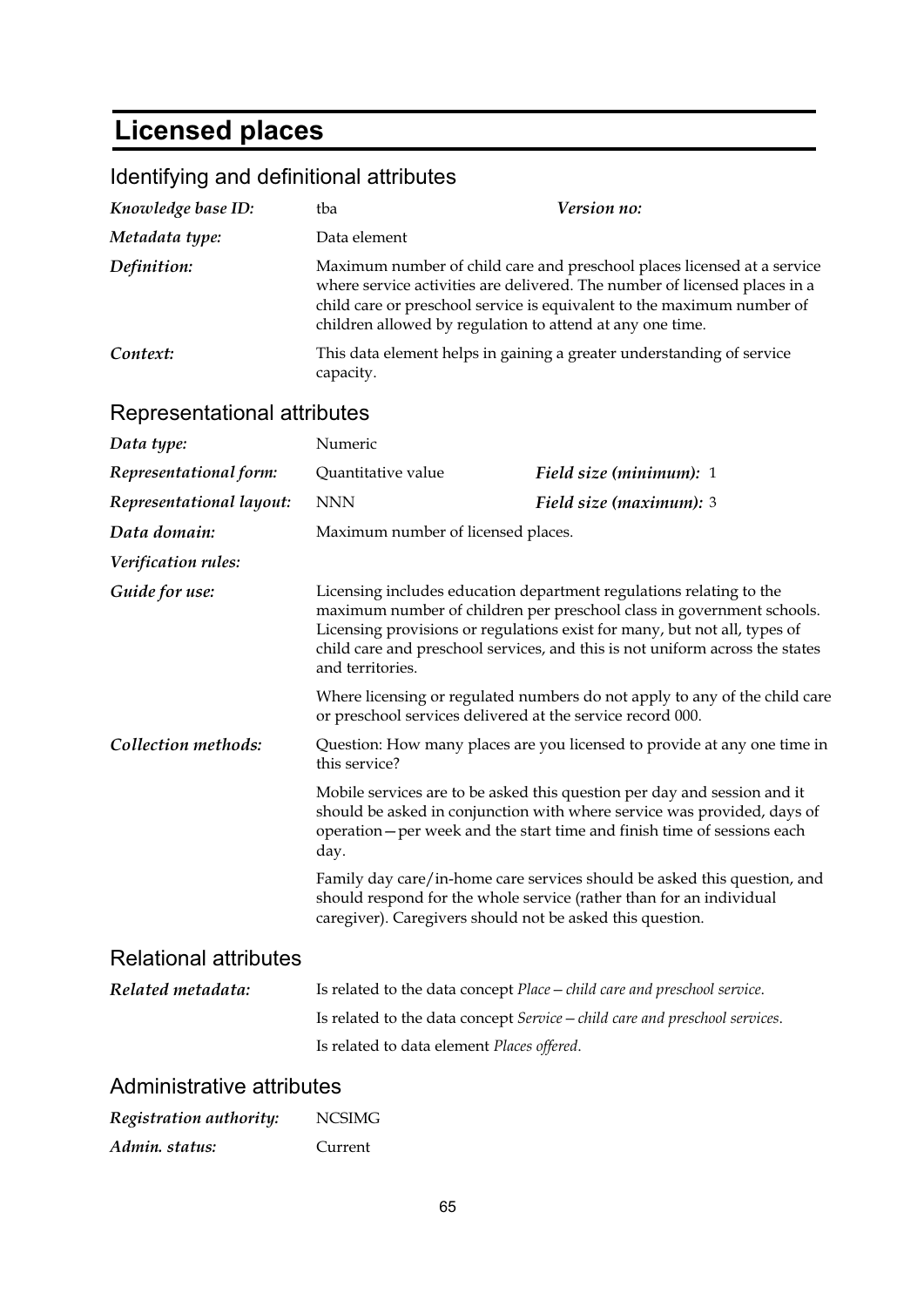*Source document:* Developed for the CSNMDS Version 1.0.

*Source organisation:* NCSIMG Children's Services Data Working Group Australian Institute of Health and Welfare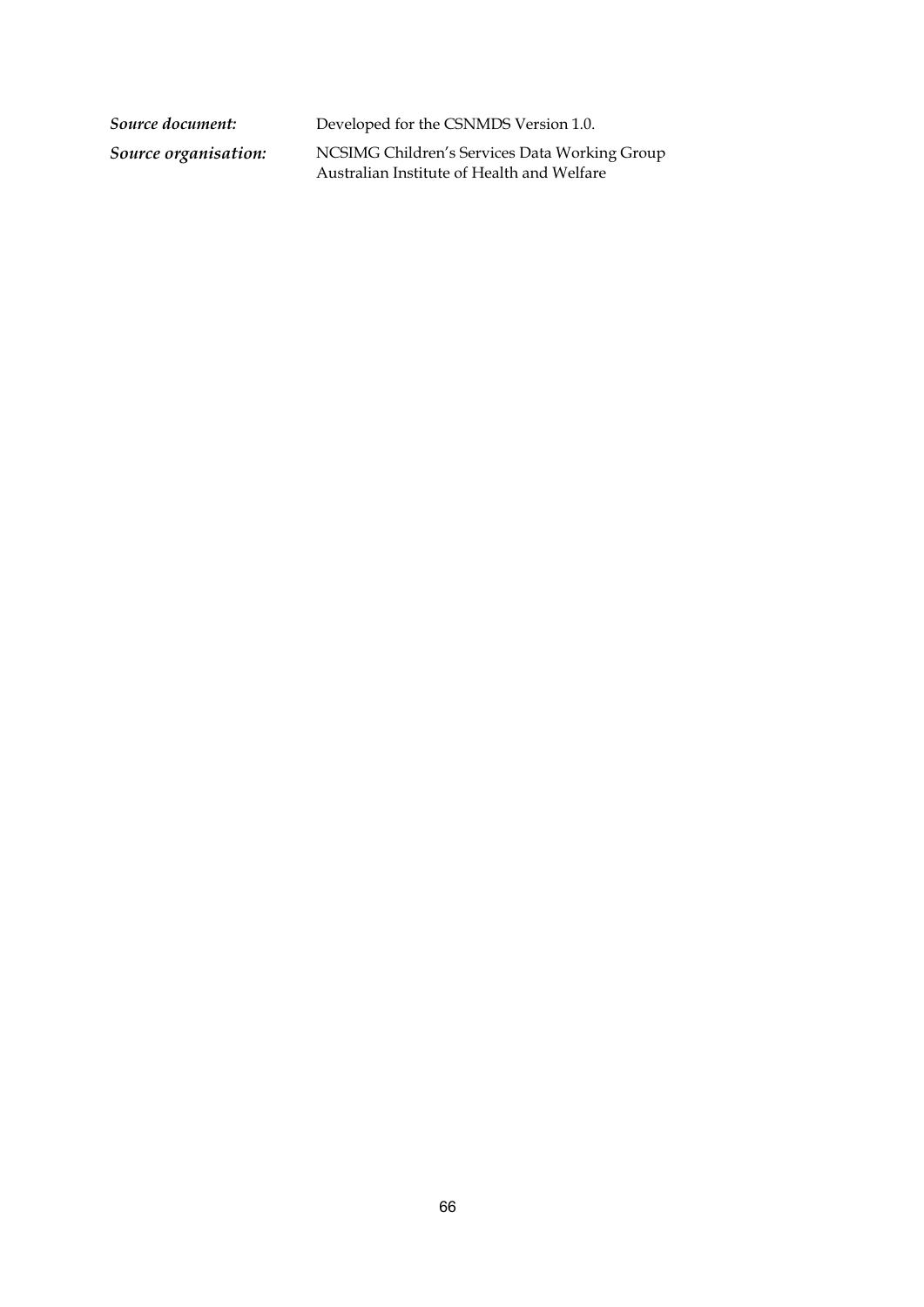# **Main service activity type**

# Identifying and definitional attributes

| Knowledge base ID:          | tba                                                                                                                                                                                                                                                                                                                                                                                   | Version no:                                                                                                                                                                                                                                                                                                                                                                                                                                      |  |  |
|-----------------------------|---------------------------------------------------------------------------------------------------------------------------------------------------------------------------------------------------------------------------------------------------------------------------------------------------------------------------------------------------------------------------------------|--------------------------------------------------------------------------------------------------------------------------------------------------------------------------------------------------------------------------------------------------------------------------------------------------------------------------------------------------------------------------------------------------------------------------------------------------|--|--|
| Metadata type:              |                                                                                                                                                                                                                                                                                                                                                                                       | Data element                                                                                                                                                                                                                                                                                                                                                                                                                                     |  |  |
| Definition:                 | The main service activity type a children's service is licensed and/or<br>funded to provide, in terms of the largest number of attending children<br>during the collection week.                                                                                                                                                                                                      |                                                                                                                                                                                                                                                                                                                                                                                                                                                  |  |  |
| Context:                    | This data element is used, in conjunction with other data elements about<br>service provision, to obtain a detailed picture of service availability and<br>how services are provided. At the broadest level, this data element should<br>provide a measure of the extent to which different types of child care and<br>preschool services are provided in areas throughout Australia. |                                                                                                                                                                                                                                                                                                                                                                                                                                                  |  |  |
| Representational attributes |                                                                                                                                                                                                                                                                                                                                                                                       |                                                                                                                                                                                                                                                                                                                                                                                                                                                  |  |  |
| Data type:                  | Numeric                                                                                                                                                                                                                                                                                                                                                                               |                                                                                                                                                                                                                                                                                                                                                                                                                                                  |  |  |
| Representational form:      | Code                                                                                                                                                                                                                                                                                                                                                                                  | Field size (minimum): 1                                                                                                                                                                                                                                                                                                                                                                                                                          |  |  |
| Representational layout:    | N                                                                                                                                                                                                                                                                                                                                                                                     | Field size (maximum):1                                                                                                                                                                                                                                                                                                                                                                                                                           |  |  |
| Data domain:                | $\mathbf{1}$                                                                                                                                                                                                                                                                                                                                                                          | Centre-based long day care                                                                                                                                                                                                                                                                                                                                                                                                                       |  |  |
|                             | 2                                                                                                                                                                                                                                                                                                                                                                                     | Occasional care                                                                                                                                                                                                                                                                                                                                                                                                                                  |  |  |
|                             | 3                                                                                                                                                                                                                                                                                                                                                                                     | Outside school hours care                                                                                                                                                                                                                                                                                                                                                                                                                        |  |  |
|                             | 4                                                                                                                                                                                                                                                                                                                                                                                     | Vacation care                                                                                                                                                                                                                                                                                                                                                                                                                                    |  |  |
|                             | 5                                                                                                                                                                                                                                                                                                                                                                                     | Family day care                                                                                                                                                                                                                                                                                                                                                                                                                                  |  |  |
|                             | 6                                                                                                                                                                                                                                                                                                                                                                                     | In-home care                                                                                                                                                                                                                                                                                                                                                                                                                                     |  |  |
|                             | 7                                                                                                                                                                                                                                                                                                                                                                                     | Preschool                                                                                                                                                                                                                                                                                                                                                                                                                                        |  |  |
|                             | 8                                                                                                                                                                                                                                                                                                                                                                                     | Unable to identify main service activity type                                                                                                                                                                                                                                                                                                                                                                                                    |  |  |
|                             | 9                                                                                                                                                                                                                                                                                                                                                                                     | Not stated/inadequately described                                                                                                                                                                                                                                                                                                                                                                                                                |  |  |
| Guide for use:              |                                                                                                                                                                                                                                                                                                                                                                                       | This question asks the service to nominate the main (or most commonly<br>provided) service activity type, in terms of the largest number of attending<br>children, in the data collection week.                                                                                                                                                                                                                                                  |  |  |
|                             | Only one category should be chosen.                                                                                                                                                                                                                                                                                                                                                   |                                                                                                                                                                                                                                                                                                                                                                                                                                                  |  |  |
|                             | For some services, such as multifunctional children's services, there may be<br>an equal number of children attending two or more service activity types in<br>the data collection week. In this case, services are to choose code 8 Unable to<br>identify main service activity type.                                                                                                |                                                                                                                                                                                                                                                                                                                                                                                                                                                  |  |  |
|                             |                                                                                                                                                                                                                                                                                                                                                                                       | Definitions of service activity types:                                                                                                                                                                                                                                                                                                                                                                                                           |  |  |
|                             |                                                                                                                                                                                                                                                                                                                                                                                       | Code 1: Centre-based long day care comprises services aimed primarily at<br>0-5 year olds that are provided in a centre usually by a mix of qualified<br>and other staff. Educational, care and recreational programs are provided<br>based on the developmental needs, interests and experience of each child.<br>In some jurisdictions, primary school children may also receive care before<br>and after school, and during school vacations. |  |  |
|                             | Code 2: Occasional care comprises services usually provided at a centre on<br>an hourly or sessional basis for short periods or at irregular intervals for                                                                                                                                                                                                                            |                                                                                                                                                                                                                                                                                                                                                                                                                                                  |  |  |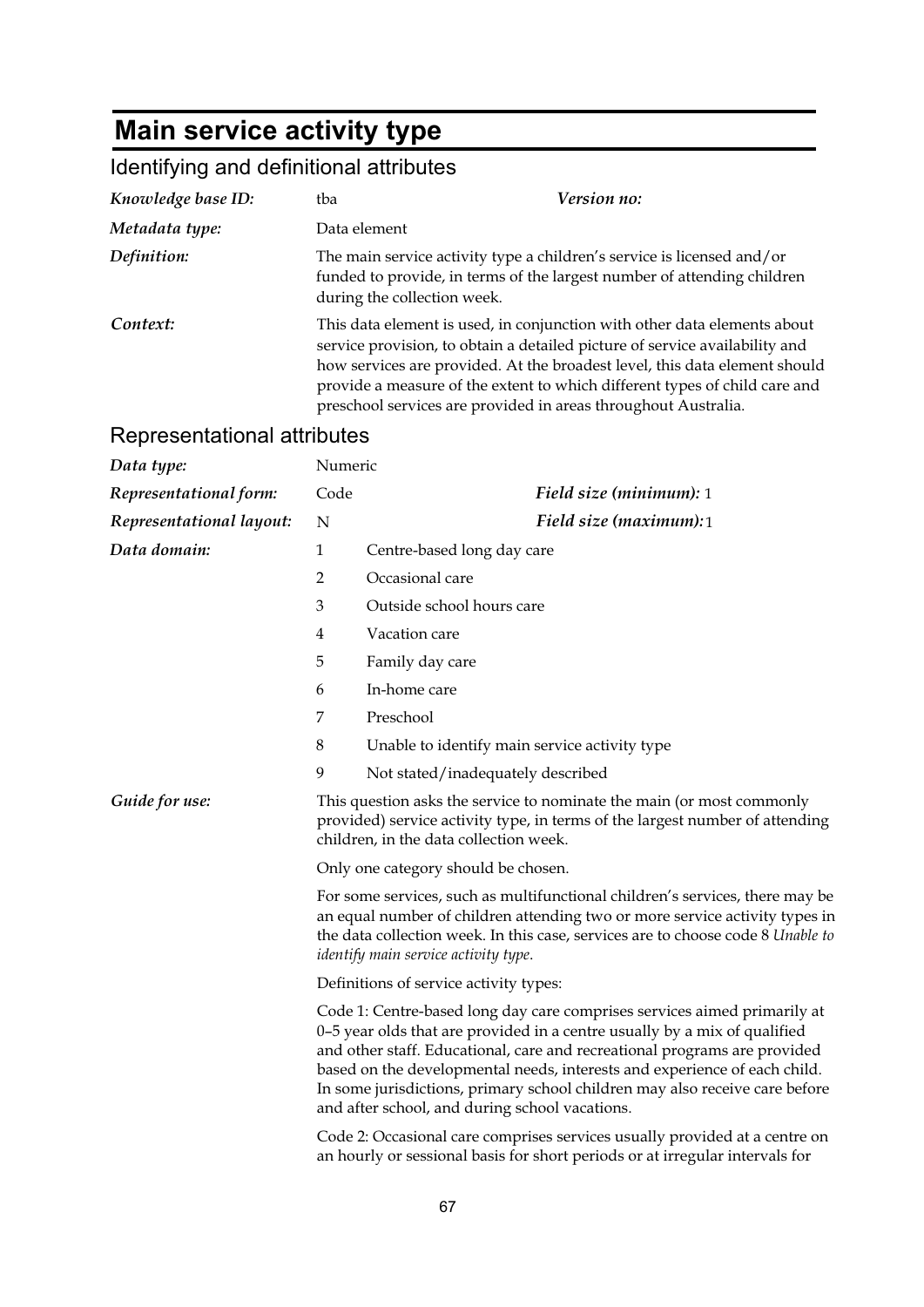parents who need time to attend appointments, take care of personal matters, undertake casual and part-time employment, study or have temporary respite from full-time parenting. These services provide developmental activities for children and are aimed primarily at 0–5 year olds. Centres providing these services usually employ a mix of qualified and other staff.

Code 3: Outside school hours care comprises services provided for school aged children (5–12 year olds) outside school hours during term. Care may be provided on student-free days and when school finishes early. For the purposes of this collection, vacation care is recorded separately.

Code 4: Vacation care comprises services provided for school-aged children (5–12 year olds) during vacation periods.

Code 5: Family day care comprises services provided in the carer's own home. The care is largely aimed at 0–5 year olds, but primary school children may also receive care before and after school, and during school vacations. Central coordination units in all states and territories organise and support a network of carers, often with the help of local governments.

Code 6: In-home care services comprise services where an approved carer provides care in the child's home. Families eligible for in-home care include families where the parent/s or child has an illness or disability; families in rural or remote areas; parents working shift work or non-standard hours; families with more than two children from a multiple birth and/or more than two children under school age; and families where a breastfeeding mother is working from home.

Code 7: Preschool comprises a structured educational program usually provided by a qualified teacher on a sessional basis in dedicated preschools. Similar educational programs or curricula may be provided in long day care and other settings. These are primarily aimed at children in the year or two before they commence full-time schooling.

The terms most commonly used to describe preschool services in various states and territories are:

• Kindergarten—Tasmania, Western Australia and Queensland

 (In Queensland, the term currently used to define the year or two years before full-time schooling is kindergarten or preschool. From 2007, kindergarten/preschool services offered through community kindergartens will be re-branded. The new term is yet to be confirmed.)

- Kindergarten or Preschool—Victoria
- Preschool (including Child Parent Centres)—South Australia
- Preschool—New South Wales, Australian Capital Territory and the Northern Territory.

#### *Verification rules:*

**Collection methods:** Question: What is the main service activity type your service is licensed and/or funded to provide to children?

Fields are those listed in the data domain

This question is asked of all services—but not of family day care/in-home care caregivers.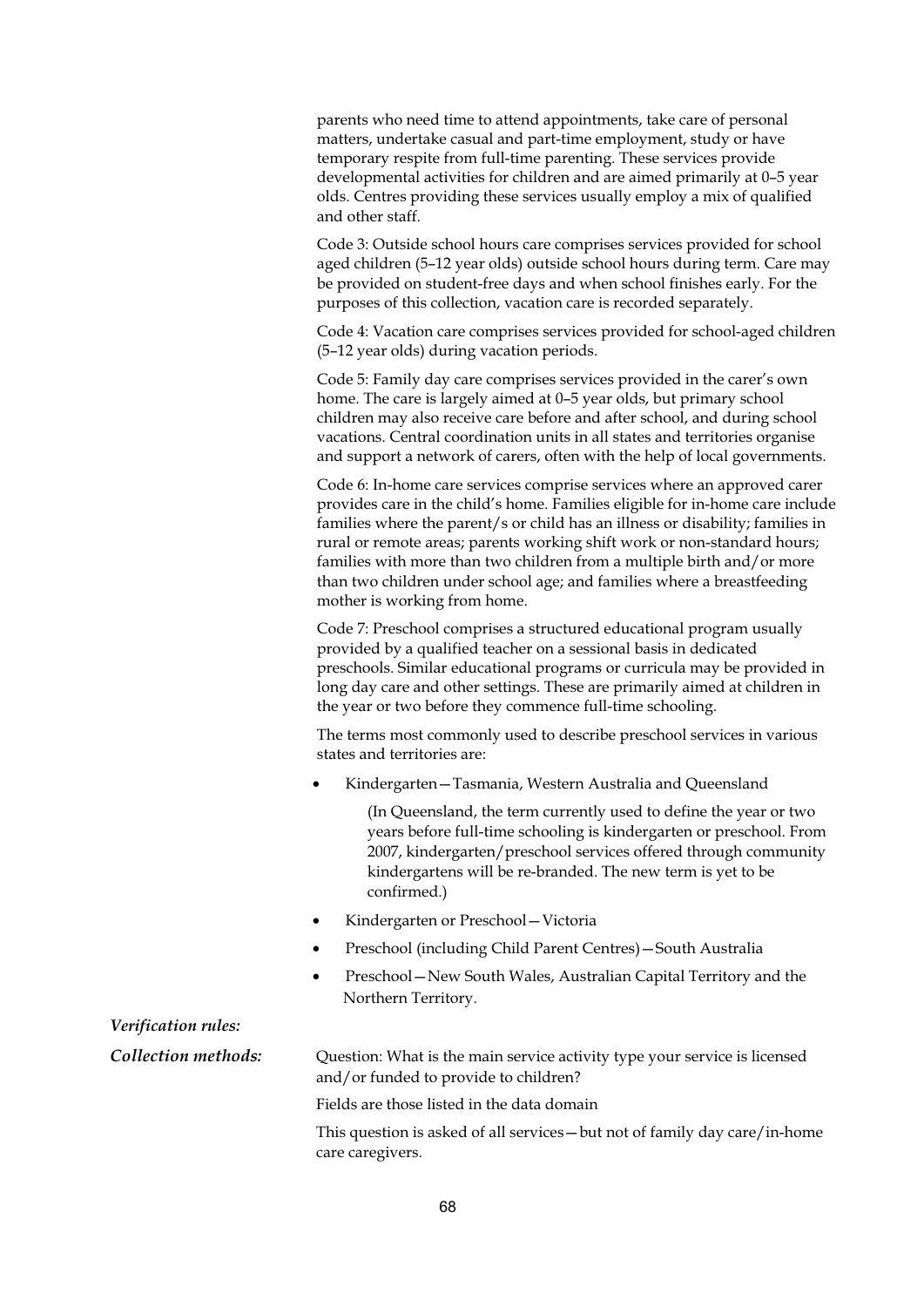Code 9 *Not stated/inadequately described* is not for use on primary collection forms. It is primarily for use in administrative collections when transferring data from data sets where the item has not been collected.

### Relational attributes

| Related metadata: | Is related to the data concept Service - child care and preschool services. |
|-------------------|-----------------------------------------------------------------------------|
|                   | Is related to the data element Service activity types provided.             |

| Registration authority: | <b>NCSIMG</b>                                                                                                                                                            |
|-------------------------|--------------------------------------------------------------------------------------------------------------------------------------------------------------------------|
| Admin. status:          | Current                                                                                                                                                                  |
| Source document:        | Steering Committee for the Review of Government Services 2004. Report<br>on government services 2004, Vol 2. Canberra: Australian Government.                            |
|                         | Australian Institute of Health and Welfare (AIHW) 2000. Comparison of<br>data items in selected children's services collections. AIHW cat. no. CFS 3.<br>Canberra: AIHW. |
|                         | Department of Family and Community Services (FaCS) 2003. 2002 Census<br>of Child Care Services: summary booklet. Canberra: Australian<br>Government.                     |
| Source organisation:    | Australian Institute of Health and Welfare                                                                                                                               |
|                         | Australian Government Department of Family and Community Services                                                                                                        |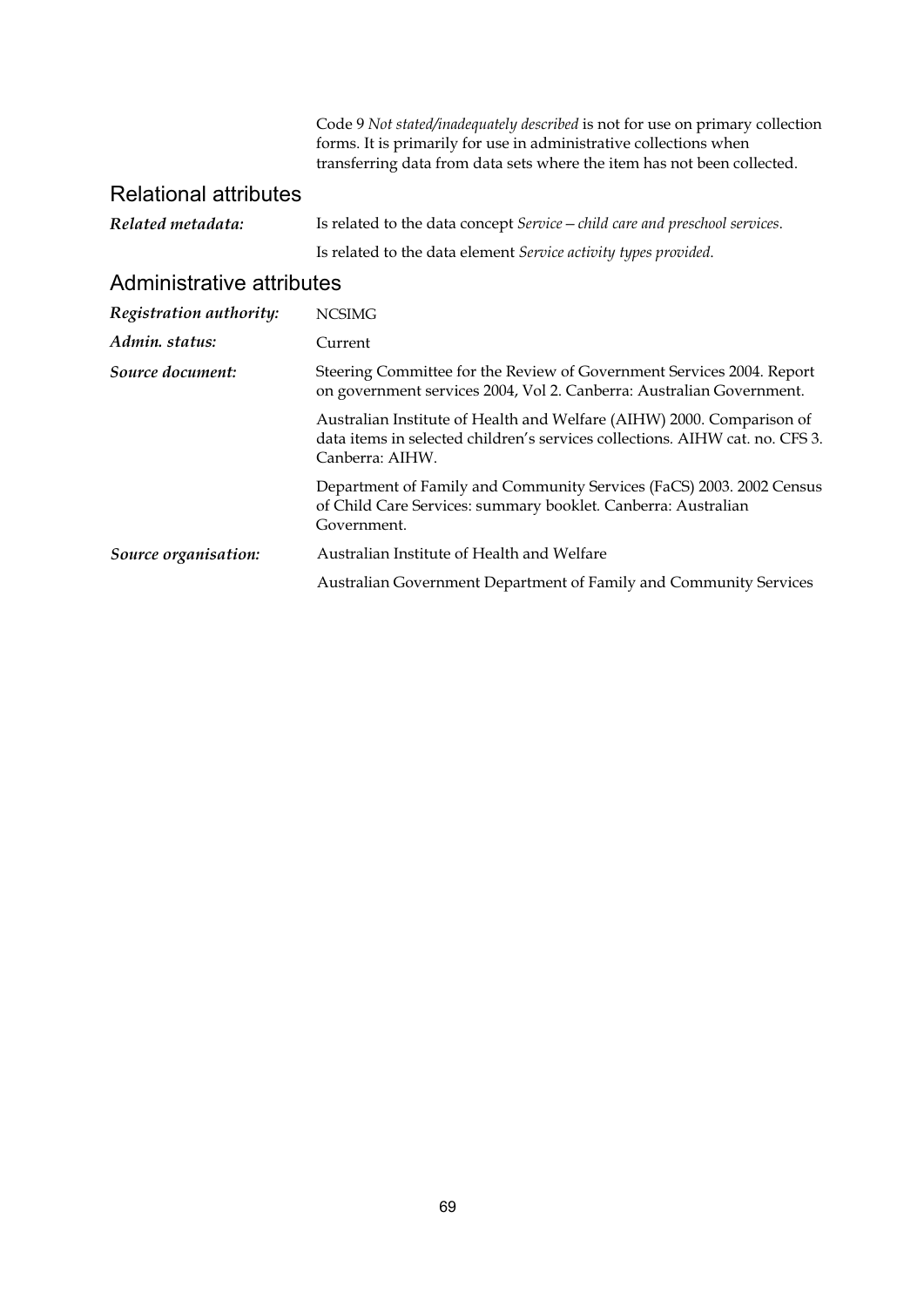# **Management type – service**

| Identifying and definitional attributes |  |  |
|-----------------------------------------|--|--|
|-----------------------------------------|--|--|

| Knowledge base ID:          | tba                                                                                                                                                                                                                                                      | Version no:                                                                                                                                           |
|-----------------------------|----------------------------------------------------------------------------------------------------------------------------------------------------------------------------------------------------------------------------------------------------------|-------------------------------------------------------------------------------------------------------------------------------------------------------|
| Metadata type:              | Data element                                                                                                                                                                                                                                             |                                                                                                                                                       |
| Definition:                 | The type of group or organisation that is responsible for managing the<br>service.                                                                                                                                                                       |                                                                                                                                                       |
| Context:                    | The management structure of services indicates the involvement of<br>different sectors in the direct delivery of children's services. Embedded<br>within this classification is the distinction between for-profit and not-for-<br>profit services.      |                                                                                                                                                       |
| Representational attributes |                                                                                                                                                                                                                                                          |                                                                                                                                                       |
| Data type:                  | Numeric                                                                                                                                                                                                                                                  |                                                                                                                                                       |
| Representational form:      | Code                                                                                                                                                                                                                                                     | Field size (minimum): 1                                                                                                                               |
| Representational layout:    | N                                                                                                                                                                                                                                                        | Field size (maximum): 1                                                                                                                               |
| Data domain:                | $\mathbf{1}$                                                                                                                                                                                                                                             | Community managed                                                                                                                                     |
|                             | 2                                                                                                                                                                                                                                                        | Government managed                                                                                                                                    |
|                             | 3                                                                                                                                                                                                                                                        | Non-government school managed                                                                                                                         |
|                             | 4                                                                                                                                                                                                                                                        | Private-for profit                                                                                                                                    |
|                             | 5                                                                                                                                                                                                                                                        | Other                                                                                                                                                 |
|                             | 9                                                                                                                                                                                                                                                        | Not stated/inadequately described                                                                                                                     |
| Guide for use:              |                                                                                                                                                                                                                                                          | This question asks for the type of group or organisation which is<br>responsible for managing your service.                                           |
|                             | Please choose only one category – the one which best represents the<br>management type of your child care or preschool service.                                                                                                                          |                                                                                                                                                       |
|                             | Code 1 Community managed includes not-for-profit services provided or<br>managed by parents, churches or co-operatives, but excludes non-<br>government schools.                                                                                         |                                                                                                                                                       |
|                             | Code 2 Government managed includes Australian, state and local<br>government managed services.<br>Code 3 Non-government school managed includes services which are attached<br>(not necessarily physically) to, and managed by, a non-government school. |                                                                                                                                                       |
|                             |                                                                                                                                                                                                                                                          |                                                                                                                                                       |
|                             |                                                                                                                                                                                                                                                          | Code 4 Private – for profit includes for-profit services provided or managed<br>by a company or private individual, excluding non-government schools. |
|                             | Code 5 Other (e.g. employer-sponsored services).                                                                                                                                                                                                         |                                                                                                                                                       |
| Verification rules:         |                                                                                                                                                                                                                                                          |                                                                                                                                                       |
| Collection methods:         |                                                                                                                                                                                                                                                          | Question: How is this service managed?                                                                                                                |
|                             | Fields are those listed in the data domain.                                                                                                                                                                                                              |                                                                                                                                                       |
|                             |                                                                                                                                                                                                                                                          | This question is asked of all services - but not of family day care/in-home<br>care caregivers.                                                       |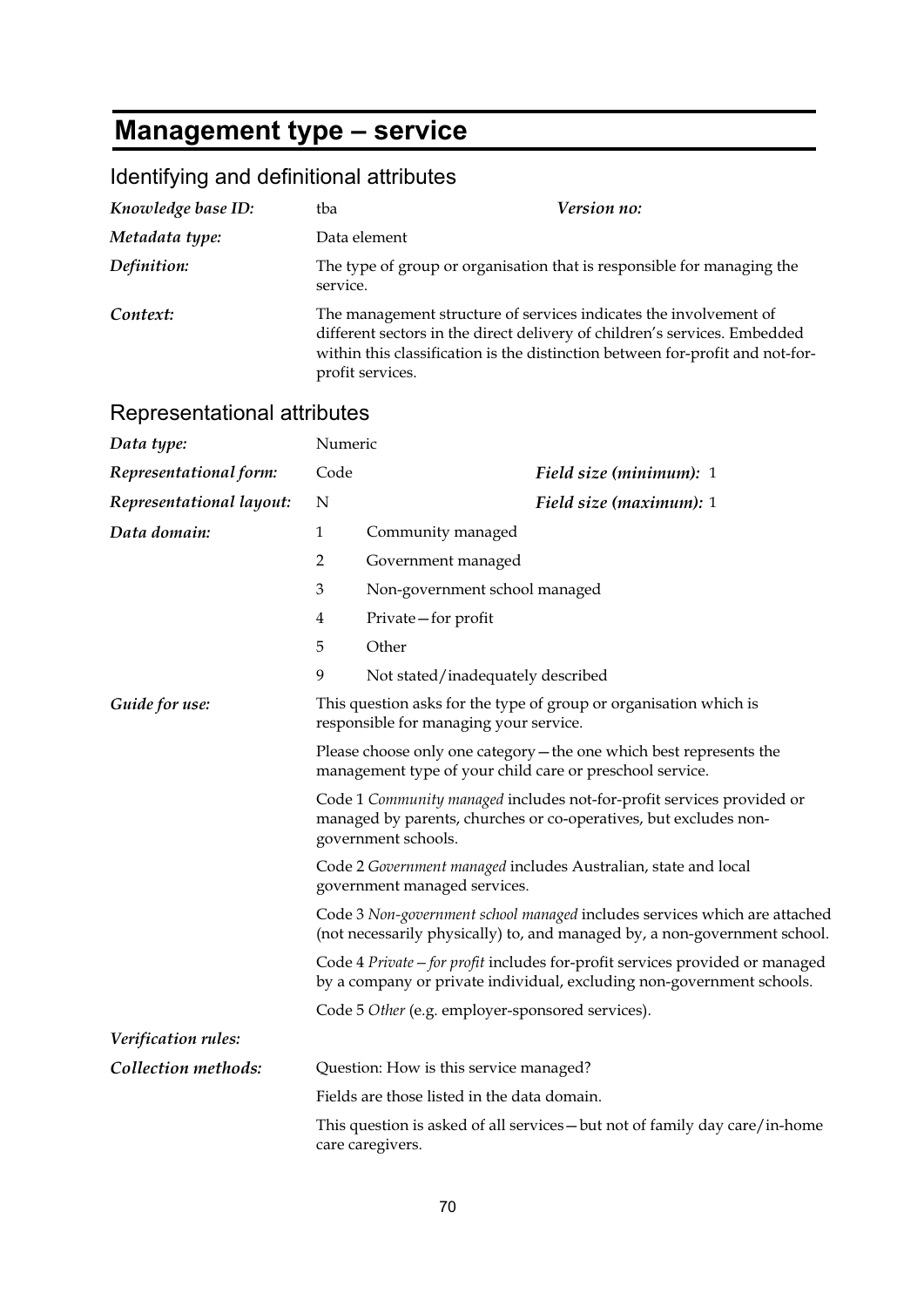Code 9 *Not stated/inadequately described* is not to be used on primary collection forms. It is primarily for use in administrative collections when transferring data from data sets where the item has not been collected.

#### Relational attributes

*Related metadata:* Is related to the data concept *Service—child care and preschool services*.

| Registration authority: | <b>NCSIMG</b>                       |                                                                                                                                               |
|-------------------------|-------------------------------------|-----------------------------------------------------------------------------------------------------------------------------------------------|
| Admin. Status:          | Current                             | Effective date:                                                                                                                               |
| Source document:        |                                     | Steering Committee for the Review of Government Services 2004. Report on<br>government services 2004, Vol 2. Canberra: Australian Government. |
| Source organisation:    | <b>Government Service Provision</b> | Productivity Commission, Steering Committee for the Review of                                                                                 |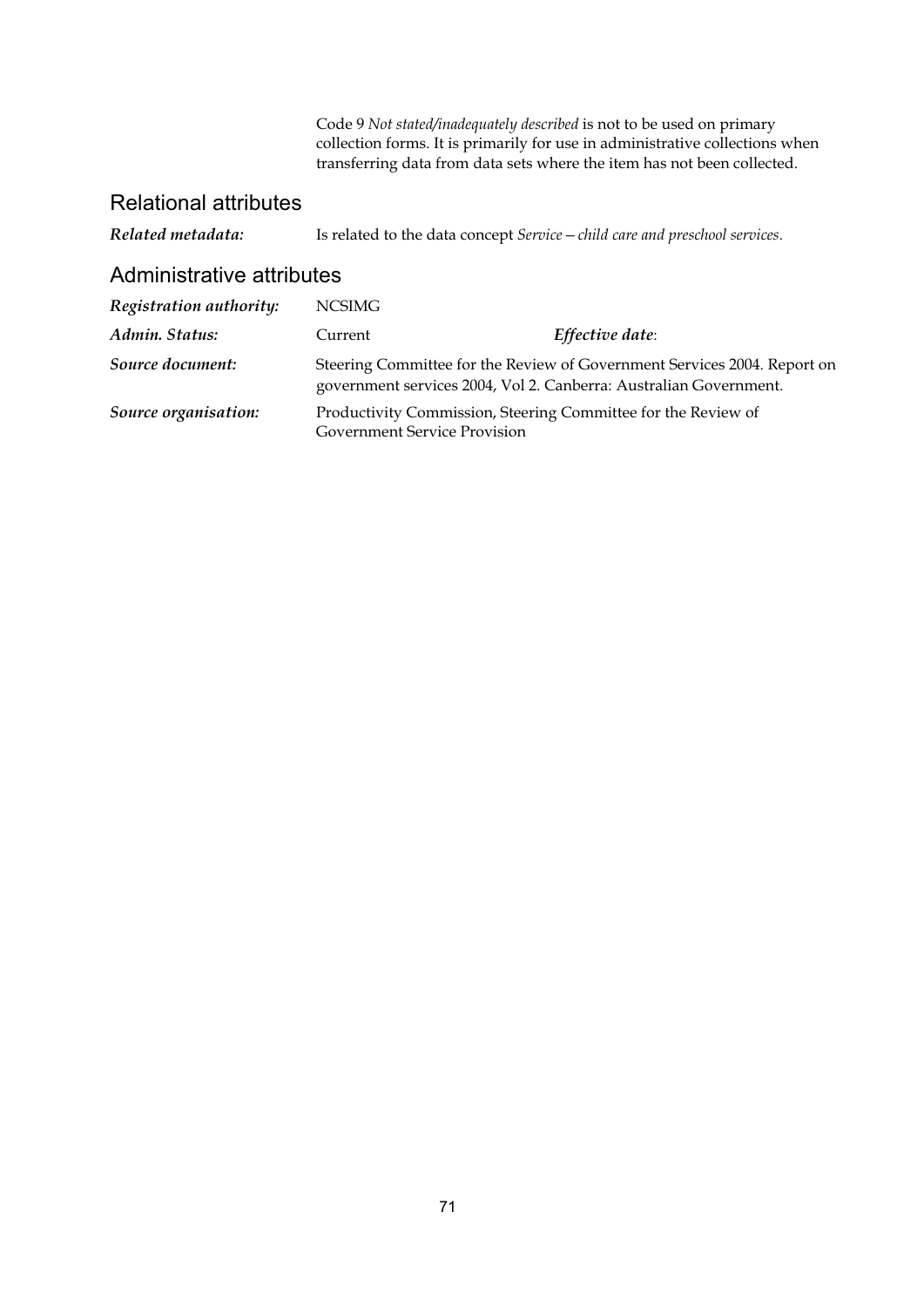# **Place—child care and preschool services**

| Knowledge base ID:           | Version no:<br>tba                                                                                                                                                                                                                                                                                                                                                                                                                                                                                                                                                           |  |
|------------------------------|------------------------------------------------------------------------------------------------------------------------------------------------------------------------------------------------------------------------------------------------------------------------------------------------------------------------------------------------------------------------------------------------------------------------------------------------------------------------------------------------------------------------------------------------------------------------------|--|
| Metadata type:               | Data concept                                                                                                                                                                                                                                                                                                                                                                                                                                                                                                                                                                 |  |
| Definition:                  | The unit of measurement for the capacity of a service to provide a type of<br>children's service.                                                                                                                                                                                                                                                                                                                                                                                                                                                                            |  |
| Context:                     | This data concept is used in order to gain a greater understanding of<br>patterns of service delivery. Service capacity is usually measured in terms<br>of places. Places are generally counted in terms of licensed places or funded<br>places. Licensed places and funded places are not necessarily counted<br>according to the same unit of measurement.                                                                                                                                                                                                                 |  |
|                              | A service's number of licensed places is equivalent to the maximum<br>number of children the service is licensed to have in care at a given time.<br>Licensing includes education department regulations relating to the<br>maximum number of children per preschool class in government schools.<br>Licensing provisions exist for many, but not all, types of child care and<br>preschool services, and this is not uniform across the states and territories.                                                                                                             |  |
|                              | A funded place refers to a block of time of care per week, which is variable<br>by type of service. For occasional care services and dedicated preschools, it<br>can vary depending on other attributes.                                                                                                                                                                                                                                                                                                                                                                     |  |
|                              | For some types of services, a funded place can be occupied by more than<br>one child (but not at the same time). For example, in family day care, the<br>number of places approved for funding are known as 'equivalent full-time<br>places' (EFT) where an EFT is usually 35 hours of care per week. The EFT<br>may be divided between a number of children who attend less than 35<br>hours per week. In contrast, in some occasional care centres, one funded<br>place is equal to one session consisting of 3 hours only. Only one child can<br>occupy one funded place. |  |
|                              | A service's number of licensed places is not necessarily the same as the<br>number of places offered. The number of places offered is decided by the<br>management body of the service. Factors influencing this decision may<br>include total number of licensed places, amount of available funding,<br>physical size and space, staffing levels and workplace agreements and the<br>mix of children by age.                                                                                                                                                               |  |
| <b>Relational attributes</b> |                                                                                                                                                                                                                                                                                                                                                                                                                                                                                                                                                                              |  |
| Related metadata:            | Is related to the data concept Service - child care and preschool services.                                                                                                                                                                                                                                                                                                                                                                                                                                                                                                  |  |
|                              | Is related to the data element Licensed places.                                                                                                                                                                                                                                                                                                                                                                                                                                                                                                                              |  |

## Identifying and definitional attributes

Is related to the data element *Places offered*.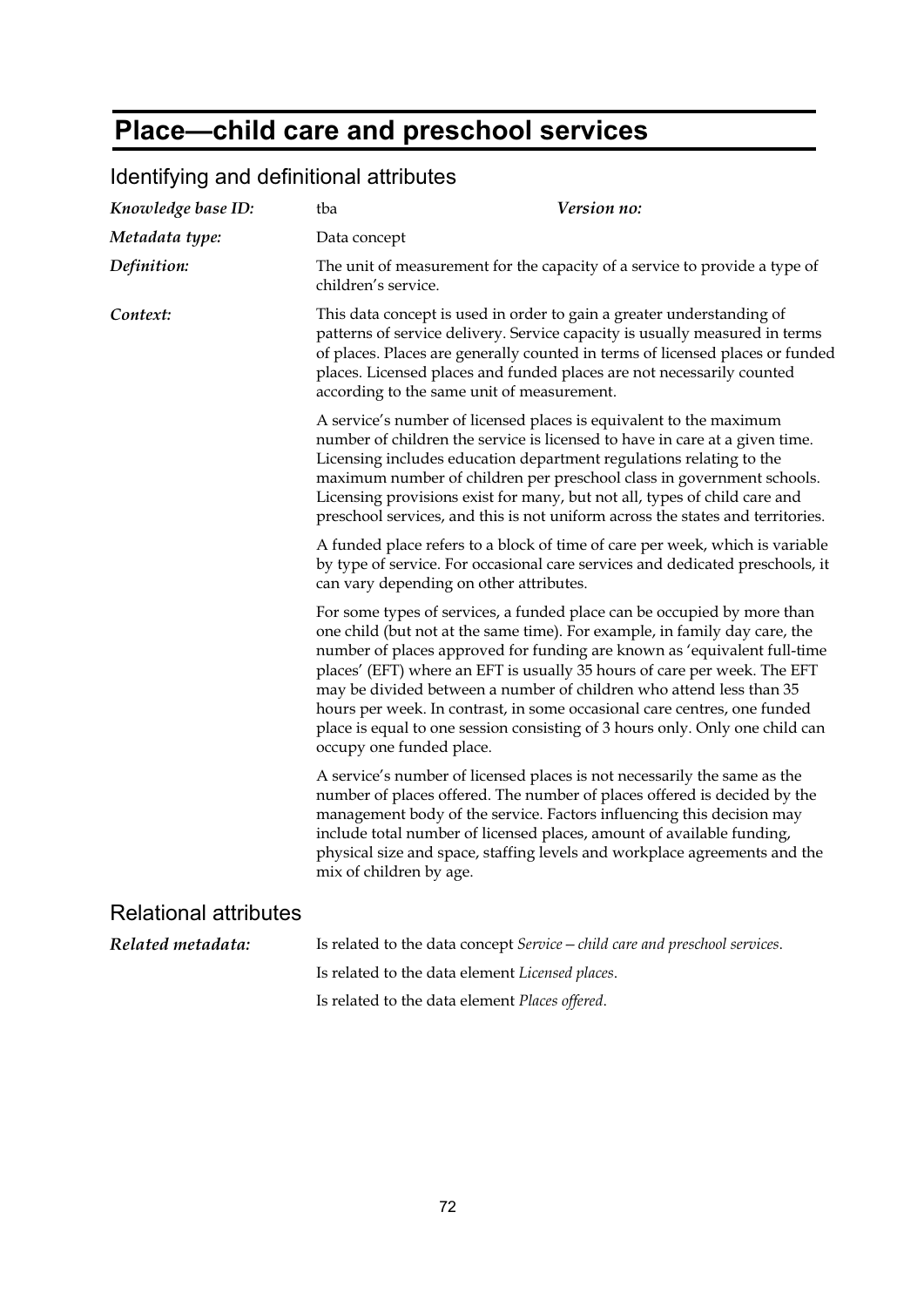| Registration authority: | <b>NCSIMG</b>                                                                               |
|-------------------------|---------------------------------------------------------------------------------------------|
| Admin. status:          | Current                                                                                     |
| Source document:        | Developed for the CSNMDS Version 1.0.                                                       |
| Source organisation:    | NCSIMG Children's Services Data Working Group<br>Australian Institute of Health and Welfare |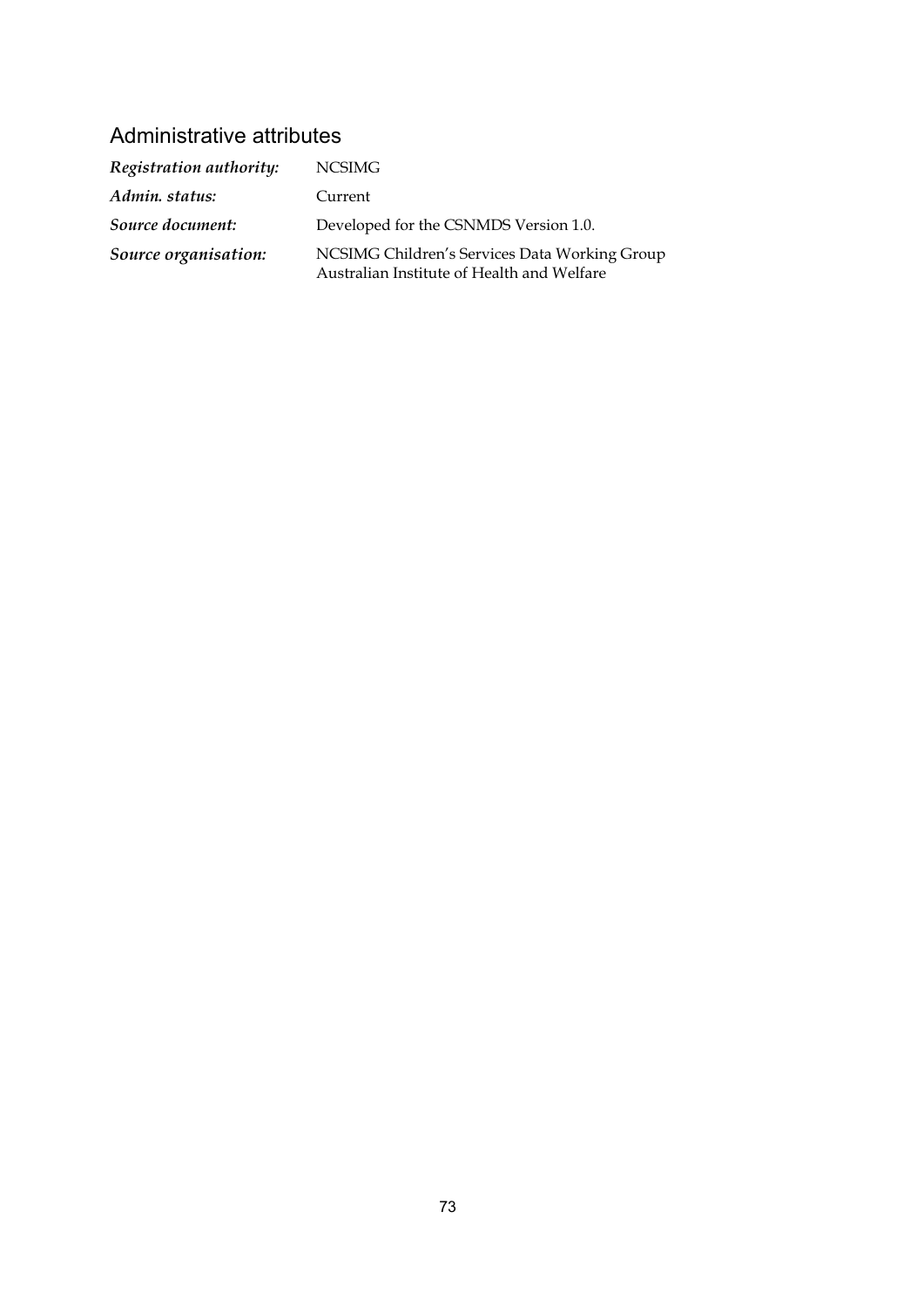## **Places offered**

|  | Identifying and definitional attributes |
|--|-----------------------------------------|
|--|-----------------------------------------|

| Knowledge base ID: | tba                                 | Version no:                                                                                                                              |
|--------------------|-------------------------------------|------------------------------------------------------------------------------------------------------------------------------------------|
| Metadata type:     | Data element                        |                                                                                                                                          |
| Definition:        | different times of day or sessions. | The maximum number of children to whom a service offers child care<br>and/or preschool services at a given time. The number may vary for |
| Context:           | capacity and use.                   | This data element helps in gaining a greater understanding of service                                                                    |

| noprosonialional all'ibalog |                                                                                                                                                                                                                                                                                                                                                                                                                                                              |                                                                                                                                                 |  |
|-----------------------------|--------------------------------------------------------------------------------------------------------------------------------------------------------------------------------------------------------------------------------------------------------------------------------------------------------------------------------------------------------------------------------------------------------------------------------------------------------------|-------------------------------------------------------------------------------------------------------------------------------------------------|--|
| Data type:                  | Numeric                                                                                                                                                                                                                                                                                                                                                                                                                                                      |                                                                                                                                                 |  |
| Representational form:      | Quantitative value                                                                                                                                                                                                                                                                                                                                                                                                                                           | Field size (minimum): 1                                                                                                                         |  |
| Representational layout:    | <b>NNN</b>                                                                                                                                                                                                                                                                                                                                                                                                                                                   | Field size (maximum): 3                                                                                                                         |  |
| Data domain:                | Maximum number of places offered.                                                                                                                                                                                                                                                                                                                                                                                                                            |                                                                                                                                                 |  |
| Verification rules:         |                                                                                                                                                                                                                                                                                                                                                                                                                                                              |                                                                                                                                                 |  |
| Guide for use:              | This question differs from the licensed places question, in that it asks for<br>the maximum number of children to whom your service can offer for all<br>child care and/or preschool services available at any one time.                                                                                                                                                                                                                                     |                                                                                                                                                 |  |
|                             | In the case of family day care and in-home care, this information is should<br>be provided for each caregiver.                                                                                                                                                                                                                                                                                                                                               |                                                                                                                                                 |  |
|                             | The number of places offered by a service is not necessarily the same as the<br>number of licensed places. The number of places offered is decided by the<br>management body of the service, or by individual caregivers in the case of<br>family day care. It may vary according to: total number of licensed places;<br>amount of available funding; physical size and space; staffing levels and<br>workplace agreements; and the mix of children by age. |                                                                                                                                                 |  |
|                             | The management of a service may have chosen to have the maximum<br>number of places offered the same as number of licensed places. If this is<br>the case, or if the service's management have not stipulated a different<br>maximum amount, record the same answer as you recorded for number of<br>licensed places.                                                                                                                                        |                                                                                                                                                 |  |
|                             | If the maximum number of children does not vary over day or times of the<br>day record, one answer.                                                                                                                                                                                                                                                                                                                                                          |                                                                                                                                                 |  |
|                             | the day.                                                                                                                                                                                                                                                                                                                                                                                                                                                     | However, if maximum number of children does vary by time of the day<br>and/or day of the week, record a separate answer for each day or part of |  |
|                             | number of places to be offered at the service, record 000.                                                                                                                                                                                                                                                                                                                                                                                                   | Where licensing does not apply to any of the child care or preschool<br>services delivered, and the service's management has not set a maximum  |  |
| Collection methods:         | child care or preschool activities at any one time?                                                                                                                                                                                                                                                                                                                                                                                                          | Question: What is the maximum number of children to whom you offer                                                                              |  |
|                             |                                                                                                                                                                                                                                                                                                                                                                                                                                                              | For family day care/in-home care services, the question relates to places                                                                       |  |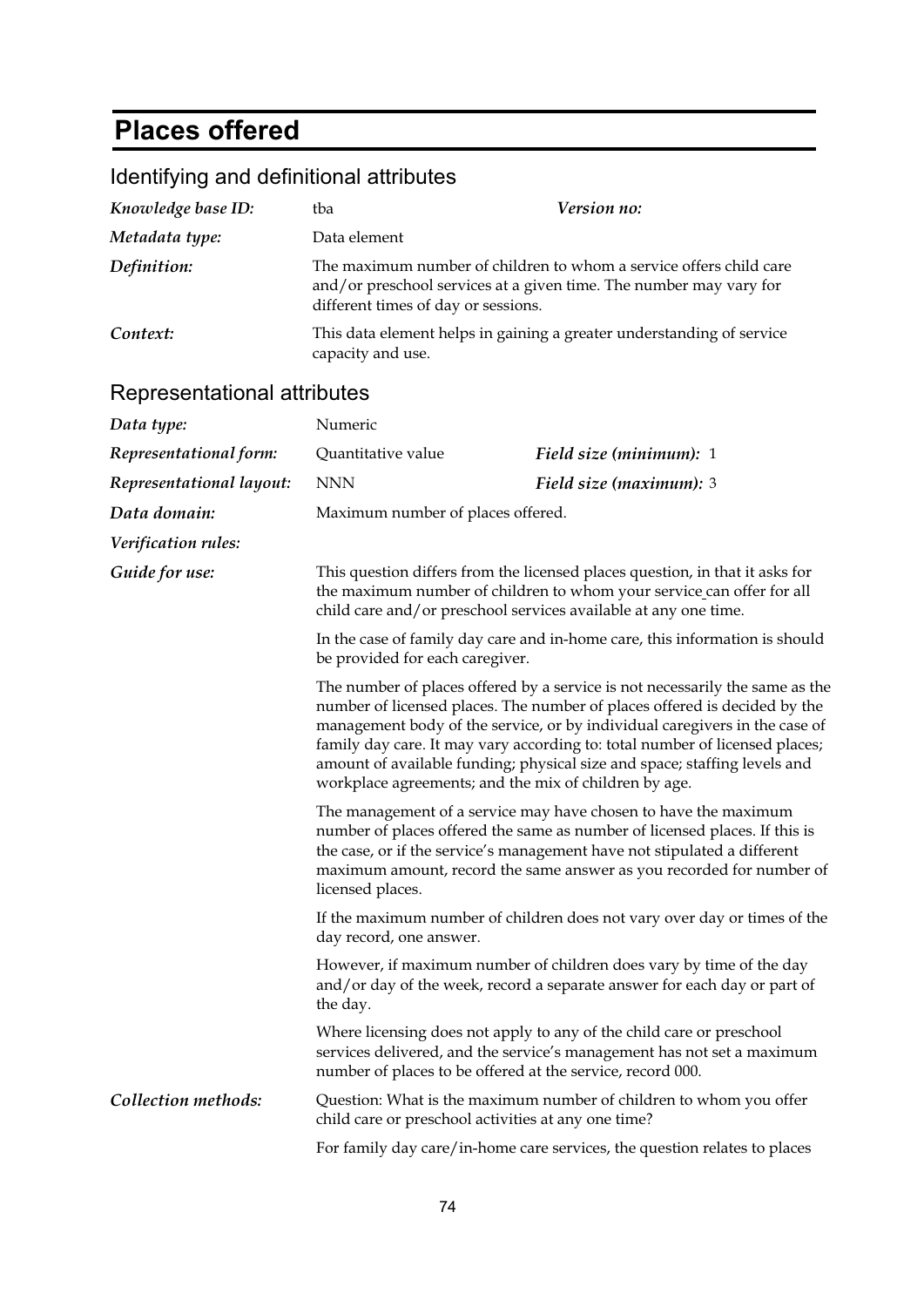|                              | offered by each caregiver and is worded as follows:<br>What is the maximum number of children to whom you offer child care at<br>any one time (excluding your own children)?                                                                                                                                                  |
|------------------------------|-------------------------------------------------------------------------------------------------------------------------------------------------------------------------------------------------------------------------------------------------------------------------------------------------------------------------------|
|                              | Provision should be made for services to report the maximum number of<br>places they offer for the whole week (if numbers do not vary) and for<br>whole days of the collection week, plus morning and afternoon at services<br>that do not operate continuously throughout the day or where levels vary<br>(e.g. in a table). |
|                              | For mobile services provision, is made for information to be recorded for<br>each session that operates within the day and can be reported in<br>conjunction with location of service activity, days of operation and the start<br>and finish time of each session.                                                           |
| <b>Relational attributes</b> |                                                                                                                                                                                                                                                                                                                               |

| Related metadata: | Is related to the data concept Place - child care and preschool services.   |  |  |
|-------------------|-----------------------------------------------------------------------------|--|--|
|                   | Is related to the data concept Service – child care and preschool services. |  |  |
|                   | Is related to the data element <i>Licensed places</i> .                     |  |  |

| Registration authority: | NCSIMG                                                                                      |
|-------------------------|---------------------------------------------------------------------------------------------|
| Admin. status:          | Current                                                                                     |
| Source document:        | Developed for the CSNMDS Version 1.0.                                                       |
| Source organisation:    | NCSIMG Children's Services Data Working Group<br>Australian Institute of Health and Welfare |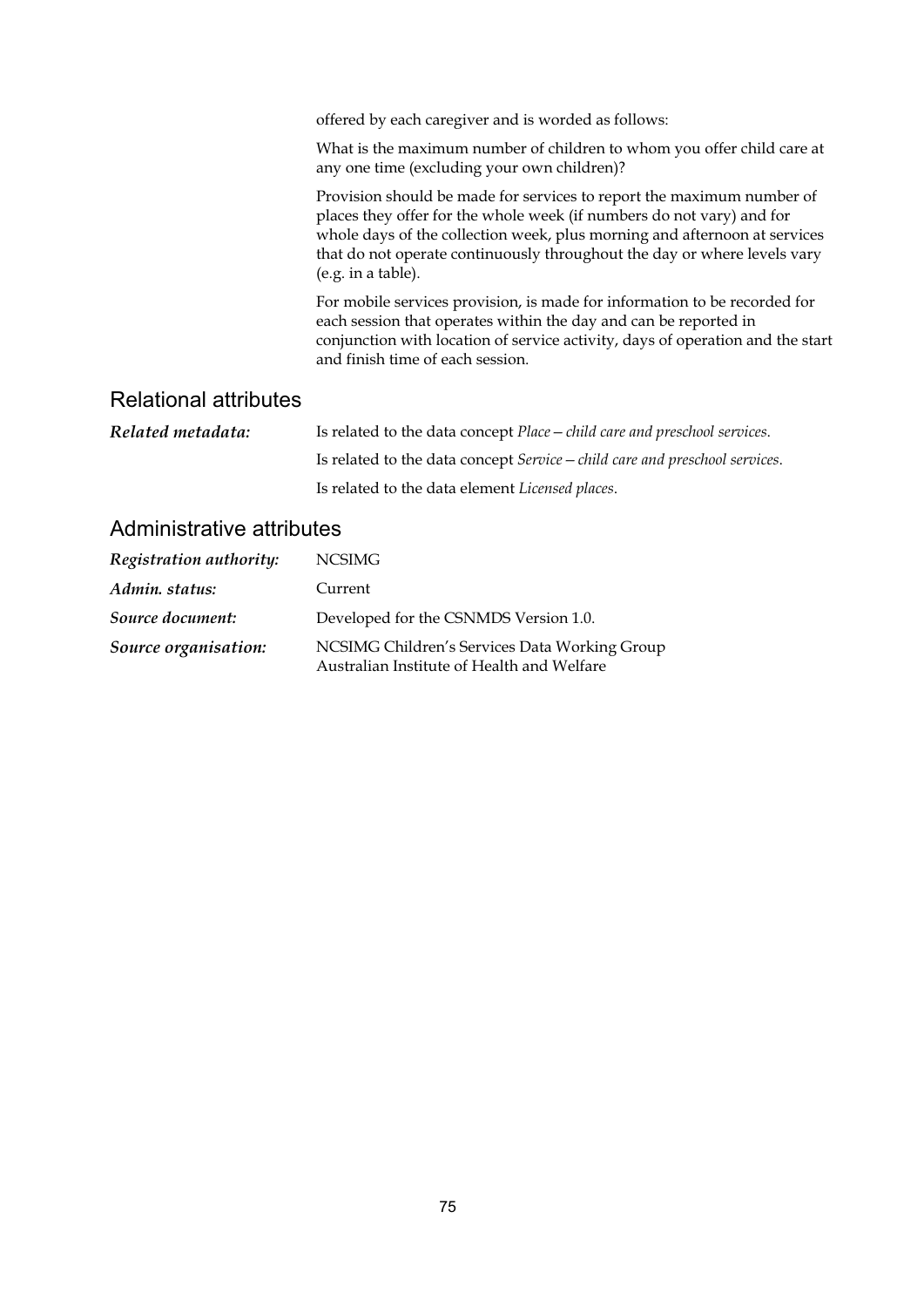# **Service activity types provided**

## Identifying and definitional attributes

|                                                                                                                                                                                                                                                                                                                                                                                                                                                                           | Data element                                                                                                                                                                                                                                                                                                                                                                                                                                                                                                                                                                                                                          |  |  |
|---------------------------------------------------------------------------------------------------------------------------------------------------------------------------------------------------------------------------------------------------------------------------------------------------------------------------------------------------------------------------------------------------------------------------------------------------------------------------|---------------------------------------------------------------------------------------------------------------------------------------------------------------------------------------------------------------------------------------------------------------------------------------------------------------------------------------------------------------------------------------------------------------------------------------------------------------------------------------------------------------------------------------------------------------------------------------------------------------------------------------|--|--|
|                                                                                                                                                                                                                                                                                                                                                                                                                                                                           |                                                                                                                                                                                                                                                                                                                                                                                                                                                                                                                                                                                                                                       |  |  |
| The service activity type(s) that a children's service is licensed and/or<br>funded to provide to children.                                                                                                                                                                                                                                                                                                                                                               |                                                                                                                                                                                                                                                                                                                                                                                                                                                                                                                                                                                                                                       |  |  |
| This data element captures the different licensed/funded activities that are<br>provided from one outlet. It can be used, in conjunction with other data<br>elements about service provision, to obtain a detailed picture of service<br>availability, use and provision. At the broadest level, this data element<br>should provide a measure of the extent to which different types of child<br>care and preschool services are provided in areas throughout Australia. |                                                                                                                                                                                                                                                                                                                                                                                                                                                                                                                                                                                                                                       |  |  |
|                                                                                                                                                                                                                                                                                                                                                                                                                                                                           |                                                                                                                                                                                                                                                                                                                                                                                                                                                                                                                                                                                                                                       |  |  |
| Numeric                                                                                                                                                                                                                                                                                                                                                                                                                                                                   |                                                                                                                                                                                                                                                                                                                                                                                                                                                                                                                                                                                                                                       |  |  |
| Code                                                                                                                                                                                                                                                                                                                                                                                                                                                                      | <b>Field size (minimum):</b> 1                                                                                                                                                                                                                                                                                                                                                                                                                                                                                                                                                                                                        |  |  |
|                                                                                                                                                                                                                                                                                                                                                                                                                                                                           | Field size (maximum):7<br>N[NNNNNN]                                                                                                                                                                                                                                                                                                                                                                                                                                                                                                                                                                                                   |  |  |
| 1                                                                                                                                                                                                                                                                                                                                                                                                                                                                         | Centre-based long day care                                                                                                                                                                                                                                                                                                                                                                                                                                                                                                                                                                                                            |  |  |
| $\overline{2}$                                                                                                                                                                                                                                                                                                                                                                                                                                                            | Occasional care                                                                                                                                                                                                                                                                                                                                                                                                                                                                                                                                                                                                                       |  |  |
| 3                                                                                                                                                                                                                                                                                                                                                                                                                                                                         | Outside school hours care                                                                                                                                                                                                                                                                                                                                                                                                                                                                                                                                                                                                             |  |  |
| 4                                                                                                                                                                                                                                                                                                                                                                                                                                                                         | Vacation care                                                                                                                                                                                                                                                                                                                                                                                                                                                                                                                                                                                                                         |  |  |
| 5                                                                                                                                                                                                                                                                                                                                                                                                                                                                         | Family day care                                                                                                                                                                                                                                                                                                                                                                                                                                                                                                                                                                                                                       |  |  |
| 6                                                                                                                                                                                                                                                                                                                                                                                                                                                                         | In-home care                                                                                                                                                                                                                                                                                                                                                                                                                                                                                                                                                                                                                          |  |  |
| 7                                                                                                                                                                                                                                                                                                                                                                                                                                                                         | Preschool                                                                                                                                                                                                                                                                                                                                                                                                                                                                                                                                                                                                                             |  |  |
| 9                                                                                                                                                                                                                                                                                                                                                                                                                                                                         | Not stated/inadequately described                                                                                                                                                                                                                                                                                                                                                                                                                                                                                                                                                                                                     |  |  |
| children.                                                                                                                                                                                                                                                                                                                                                                                                                                                                 | This question allows the service to select every service activity type that the<br>children's service provider is licensed and/or funded to provide to                                                                                                                                                                                                                                                                                                                                                                                                                                                                                |  |  |
|                                                                                                                                                                                                                                                                                                                                                                                                                                                                           | Definitions of service activity types:                                                                                                                                                                                                                                                                                                                                                                                                                                                                                                                                                                                                |  |  |
| Code 1: Centre-based long day care comprises services aimed primarily at<br>0-5 year olds that are provided in a centre, usually by a mix of qualified<br>and other staff. Educational, care and recreational programs are provided<br>based on the developmental needs, interests and experience of each child.<br>In some jurisdictions, primary school children may also receive care before<br>and after school, and during school vacations.                         |                                                                                                                                                                                                                                                                                                                                                                                                                                                                                                                                                                                                                                       |  |  |
|                                                                                                                                                                                                                                                                                                                                                                                                                                                                           | Code 2: Occasional care comprises services usually provided at a centre on<br>an hourly or sessional basis for short periods or at irregular intervals for<br>parents who need time to attend appointments, take care of personal<br>matters, undertake casual and part-time employment, study or have<br>temporary respite from full-time parenting. These services provide<br>developmental activities for children and are aimed primarily at 0-5 year<br>olds. Centres providing these services usually employ a mix of qualified<br>and other staff.<br>Code 3: Outside school hours care comprises services provided for school |  |  |
|                                                                                                                                                                                                                                                                                                                                                                                                                                                                           | Representational attributes                                                                                                                                                                                                                                                                                                                                                                                                                                                                                                                                                                                                           |  |  |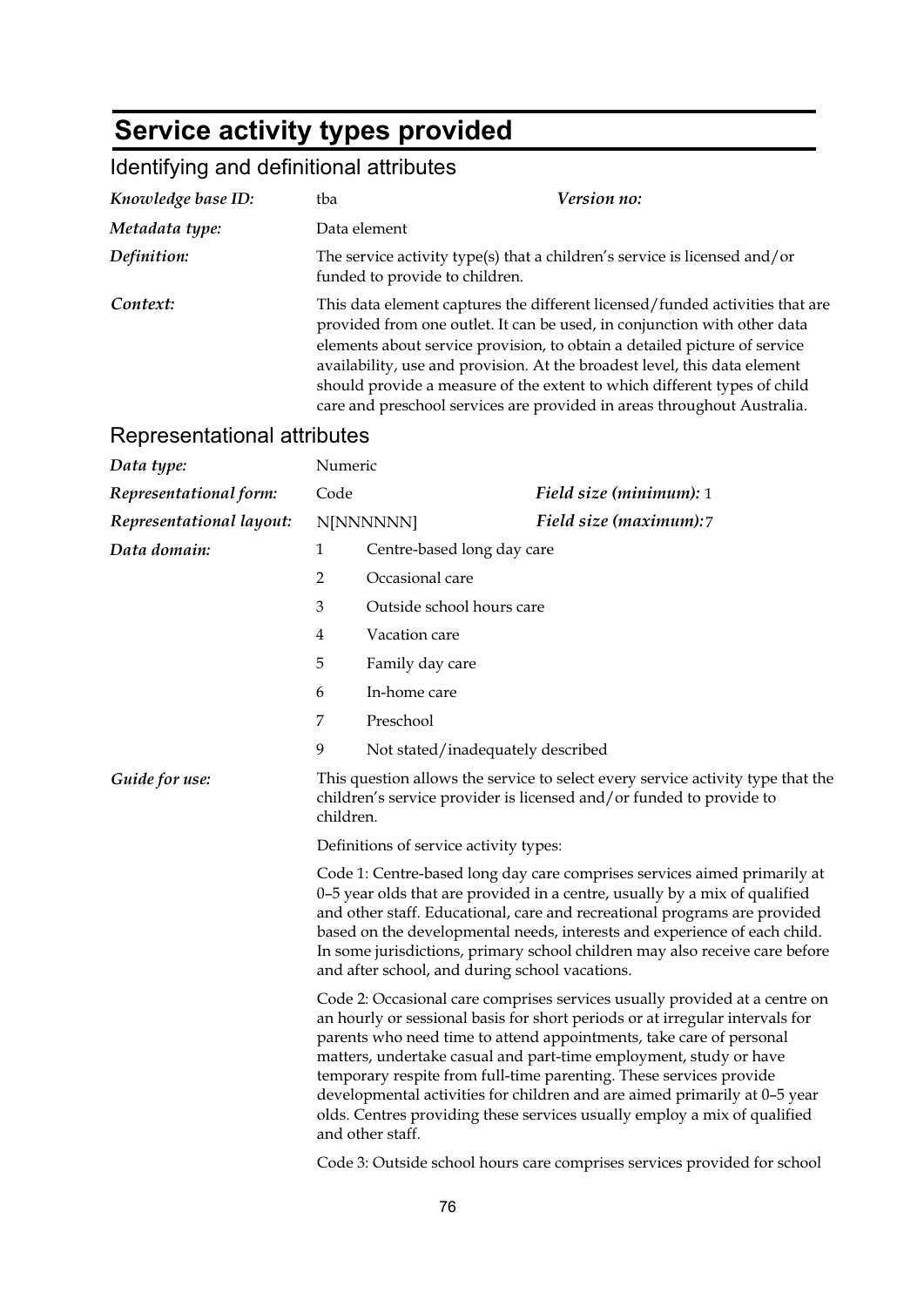| aged children (5–12 year olds) outside school hours during term. Care may |
|---------------------------------------------------------------------------|
| be provided on student-free days and when school finishes early. For the  |
| purposes of this collection, vacation care is recorded separately.        |

Code 4: Vacation care comprises services provided for school-aged children (5–12 year olds) during vacation periods.

Code 5: Family day care comprises services provided in the carer's own home. The care is largely aimed at 0–5 year olds, but primary school children may also receive care before and after school, and during school vacations. Central coordination units in all states and territories organise and support a network of carers, often with the help of local governments.

Code 6: In-home care services comprise services where an approved carer provides care in the child's home. Families eligible for in-home care include families where the parent/s or child has an illness or disability; families in rural or remote areas; parents working shift work or non-standard hours; families with more than two children from a multiple birth and/or more than two children under school age; and families where a breastfeeding mother is working from home.

Code 7: Preschool comprises a structured educational program usually provided by a qualified teacher on a sessional basis in dedicated preschools. Similar educational programs or curricula may be provided in long day care and other settings. These are primarily aimed at children in the year or two before they commence full-time schooling.

The terms most commonly used to describe preschool services in various states and territories are:

• Kindergarten—Tasmania, Western Australia and Queensland

 (In Queensland, the term currently used to define the year or two years before full-time schooling is kindergarten or preschool. From 2007, kindergarten/preschool services offered through community kindergartens will be re-branded. The new term is yet to be confirmed.)

- Kindergarten or Preschool—Victoria
- Preschool (including Child Parent Centres)—South Australia
- Preschool—New South Wales, Australian Capital Territory and the Northern Territory.

*Verification rules: Collection methods:* Question: Which service activity types is your service licensed and/or funded to provide to children (more than one answer can be given). Fields are those listed in the data domain. This question is asked of all services—but not of family day care/in-home care caregivers. Code 9 *Not stated/inadequately described* is not for use on primary collection forms. It is primarily for use in administrative collections when transferring data from data sets where the item has not been collected. Relational attributes *Related metadata:* Is related to the data concept *Service—child care and preschool services*.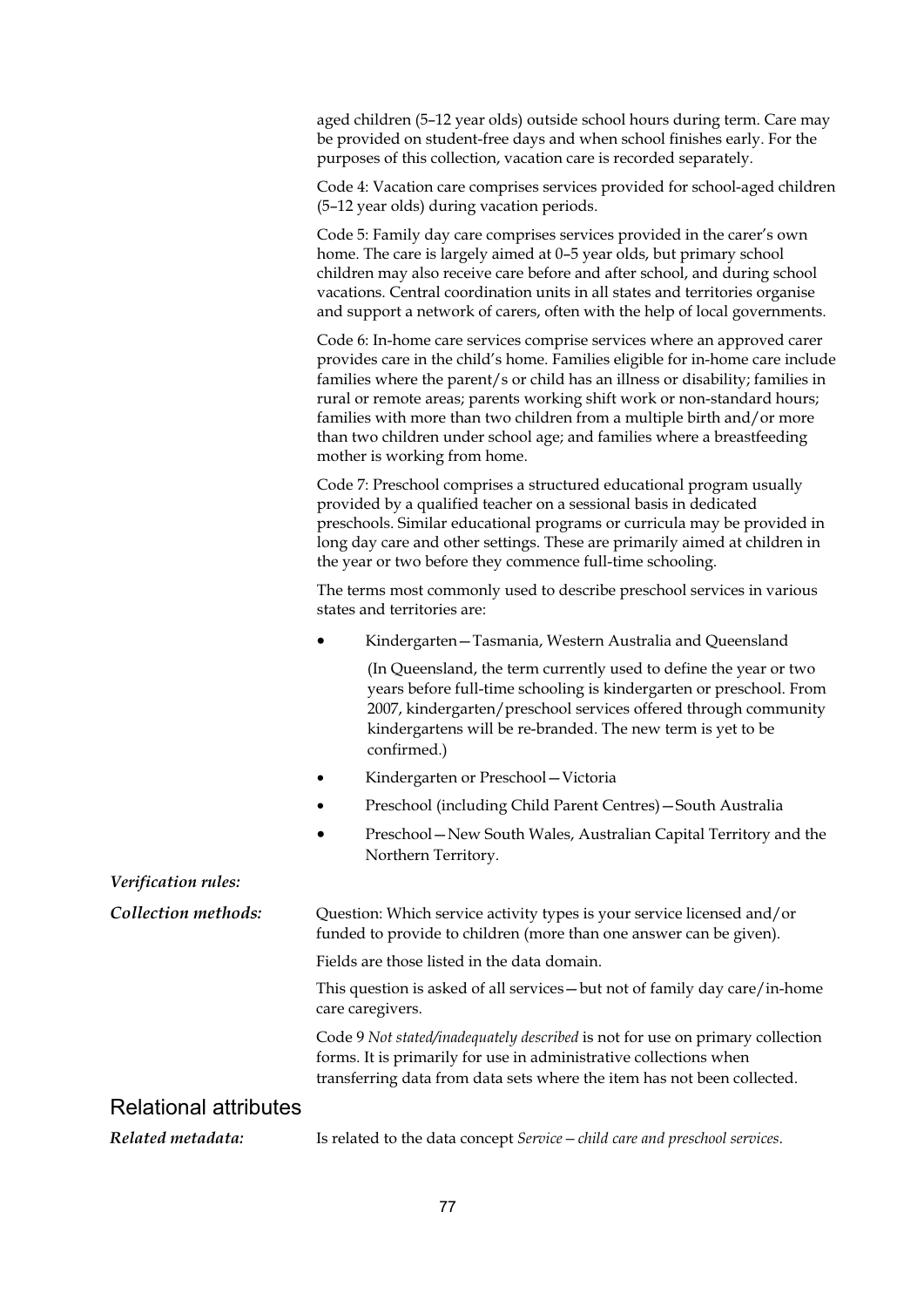Is related to the data element *Main service activity type*.

| <b>NCSIMG</b>                                                                                                                                                            |
|--------------------------------------------------------------------------------------------------------------------------------------------------------------------------|
| Current                                                                                                                                                                  |
| Steering Committee for the Review of Government Services 2004. Report<br>on government services 2004, Vol 2. Canberra: Australian Government.                            |
| Australian Institute of Health and Welfare (AIHW) 2000. Comparison of<br>data items in selected children's services collections. AIHW cat. no. CFS 3.<br>Canberra: AIHW. |
| Department of Family and Community Services (FaCS) 2003. 2002 Census<br>of Child Care Services: summary booklet. Canberra: Australian<br>Government.                     |
| Australian Institute of Health and Welfare                                                                                                                               |
| Australian Government Department of Family and Community Services                                                                                                        |
|                                                                                                                                                                          |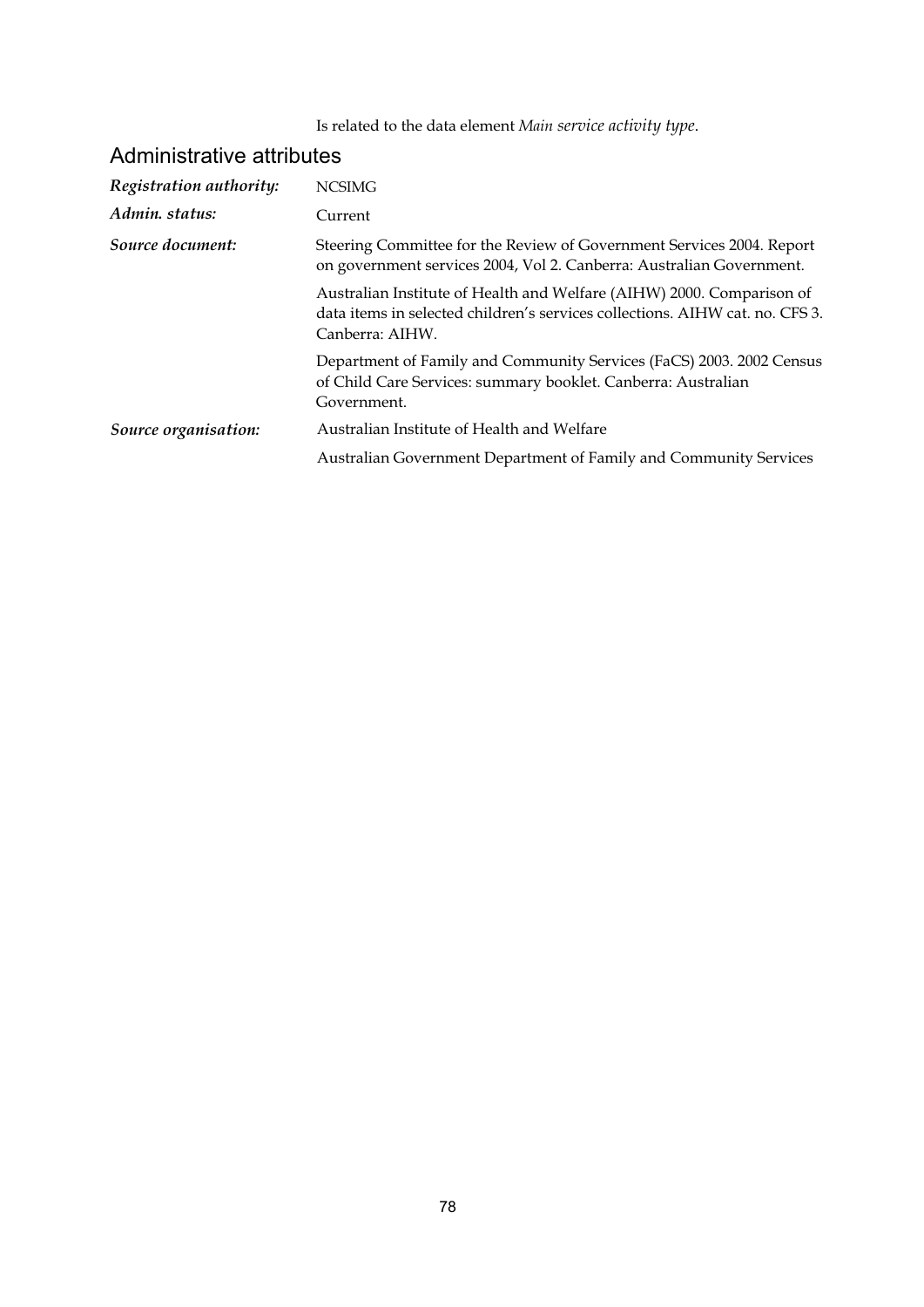## **Service address**

| Knowledge base ID: | 000859                                                                                                                                                                                                                                                                                                    | Version no:                                                                                                                                                                                                                                                                                                |
|--------------------|-----------------------------------------------------------------------------------------------------------------------------------------------------------------------------------------------------------------------------------------------------------------------------------------------------------|------------------------------------------------------------------------------------------------------------------------------------------------------------------------------------------------------------------------------------------------------------------------------------------------------------|
| Metadata type:     | Data element                                                                                                                                                                                                                                                                                              |                                                                                                                                                                                                                                                                                                            |
| Definition:        | The physical location of the service which delivers a child care or preschool<br>service.                                                                                                                                                                                                                 |                                                                                                                                                                                                                                                                                                            |
| Context:           | This information facilitates contact with the client, person or service<br>provider. It also enables analyses of the geographical distribution of child<br>care and preschool services which is required to assess the availability and<br>accessibility of child care and preschool services nationally. |                                                                                                                                                                                                                                                                                                            |
|                    | example. Similarly, postcode can be obtained from an address for<br>comparison with other information available on a postcode basis.                                                                                                                                                                      | The information may also be used to map to the ABS Australian Standard<br>Geographical Classification (ASGC) using the National Localities Index<br>(also produced by the ABS). This information can then be used to compare<br>aggregate data to other information on a Statistical Local Area basis, for |

| Data type:               | Alphanumeric                                                                              |                                                                                                                                                                                                                                                                                 |
|--------------------------|-------------------------------------------------------------------------------------------|---------------------------------------------------------------------------------------------------------------------------------------------------------------------------------------------------------------------------------------------------------------------------------|
| Representational form:   | Text                                                                                      | Field size (minimum): 0                                                                                                                                                                                                                                                         |
| Representational layout: | A(144)                                                                                    | Field size (maximum): 144                                                                                                                                                                                                                                                       |
| Data domain:             | Concatenation of:                                                                         |                                                                                                                                                                                                                                                                                 |
|                          | Name of service (character position 1-69)                                                 |                                                                                                                                                                                                                                                                                 |
|                          | Street number (character position 70-82)                                                  |                                                                                                                                                                                                                                                                                 |
|                          | Street name (character position 83-112)                                                   |                                                                                                                                                                                                                                                                                 |
|                          |                                                                                           | Suburb/town/locality name (character position 113-137)                                                                                                                                                                                                                          |
|                          |                                                                                           | Australian state/territory identifier (character position 138-140)                                                                                                                                                                                                              |
|                          | Postcode (character position 141-144)                                                     |                                                                                                                                                                                                                                                                                 |
| Verification rules:      |                                                                                           |                                                                                                                                                                                                                                                                                 |
| Guide for use:           |                                                                                           | Street number: May refer to a street number where it is the numeric<br>reference of a house or property. Or, it may refer to the lot number where a<br>lot number is allocated to an address prior to street numbering. Or, it may<br>refer to a roadside mailbox (RMB) number. |
|                          | Street name: This should include the full street name to identify the street<br>location. |                                                                                                                                                                                                                                                                                 |
|                          | and valid street address.                                                                 | Respondents should ensure that the street address provided is an accurate                                                                                                                                                                                                       |
| Collection methods:      |                                                                                           | All services are asked this question, including family day care/in-home<br>care services and their individual caregivers.                                                                                                                                                       |
|                          |                                                                                           | Respondents must fill in all of the address boxes, except family day<br>care/in-home care caregivers who provide care in their own home who<br>should only report suburb/town/locality name, state/territory identifier                                                         |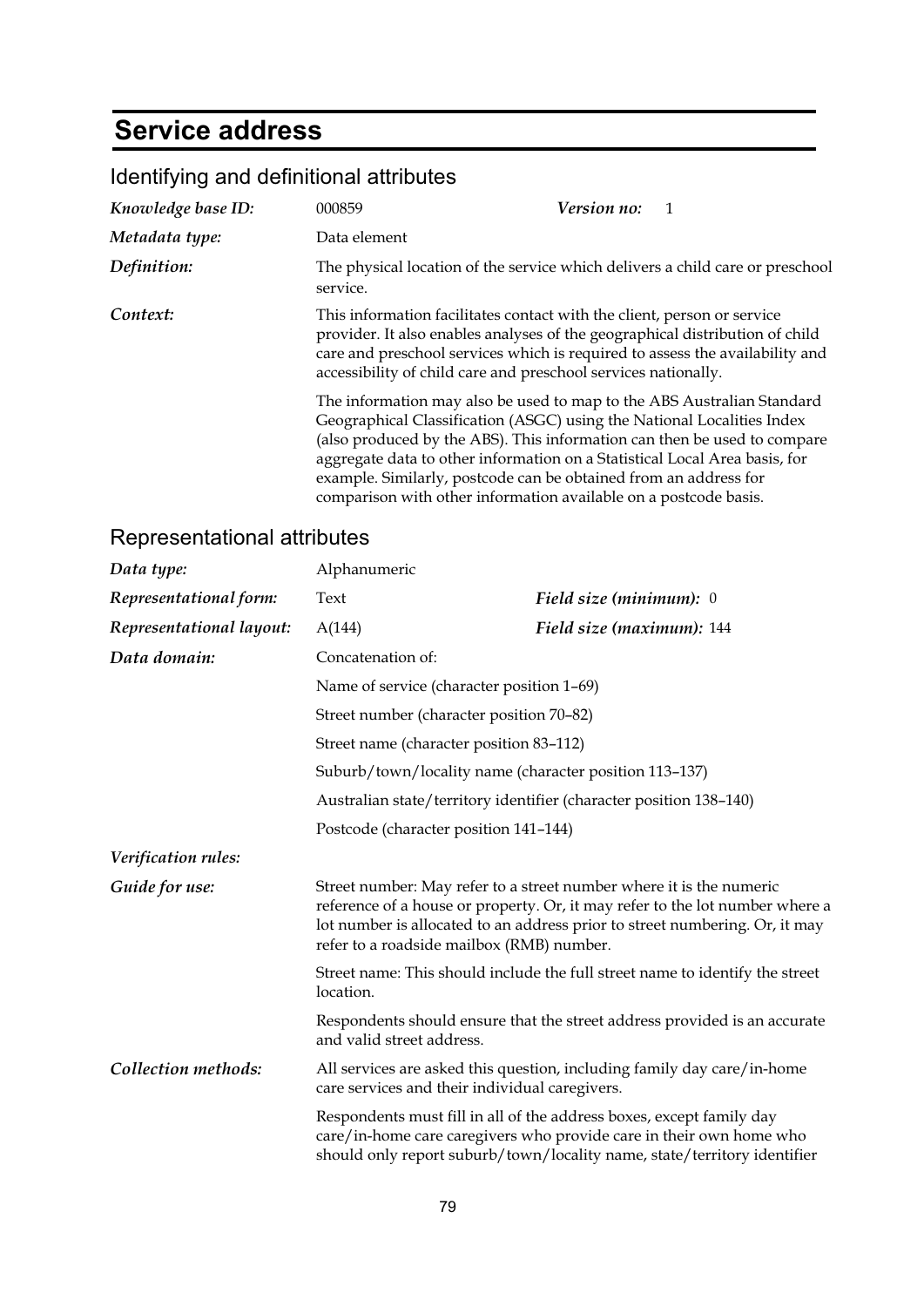and postcode.

Mobile children's services are also required to record city/suburb/town, state/territory and postcode for each location that they provide a service in. Therefore, they report their main service contact address in full and then in conjunction with days of operation—per week and start and finish times of each session each day they also report the city/suburb/town, state/territory and postcode of each location they provide a service session for in the collection week.

#### Relational attributes

| Related metadata:                                           | Is related to the data element Service identifier. |  |
|-------------------------------------------------------------|----------------------------------------------------|--|
| <b>Community Services</b><br><b>Information Model link:</b> | Location/Address                                   |  |

| Registration authority: | <b>NCSIMG</b>                                                                                                                                                                                                                                                                                      |
|-------------------------|----------------------------------------------------------------------------------------------------------------------------------------------------------------------------------------------------------------------------------------------------------------------------------------------------|
| Admin. status:          | Current                                                                                                                                                                                                                                                                                            |
| Source document:        | Standards Australia 1999. Australian Standard AS4590-1999 Interchange of<br>client information. Sydney: Standards Australia.                                                                                                                                                                       |
| Source organisation:    | Standards Australia                                                                                                                                                                                                                                                                                |
| Comments:               | A complete implementation of Address, including the related data<br>elements, is currently under development in coordination with Standards<br>Australia, Australian Bureau of Statistics, Health Data Standards<br>Committee and the National Community Services Information<br>Management Group. |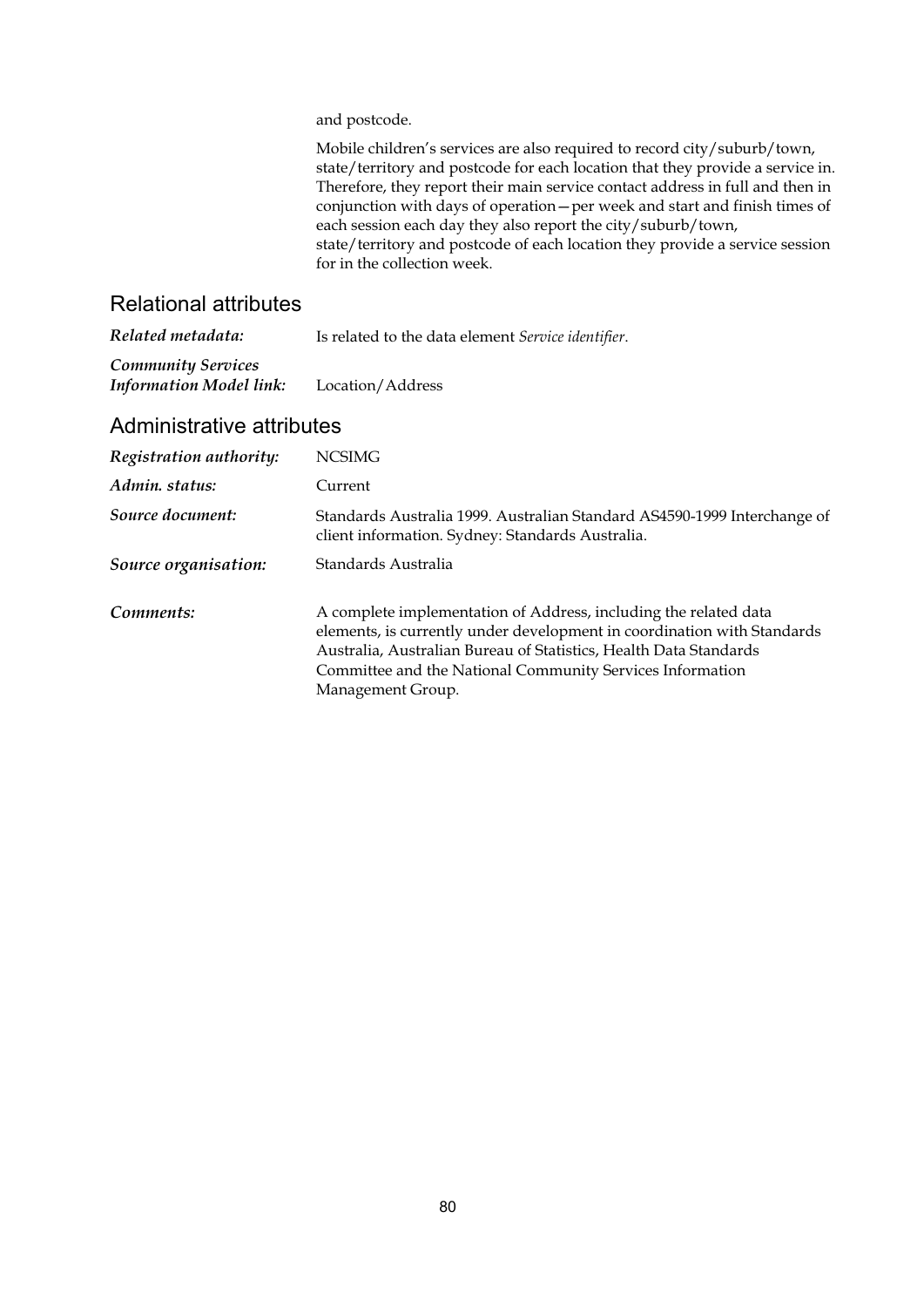# **Service—child care and preschool service**

| Knowledge base ID: | Version no:<br>tba                                                                                                                                                                                                                                                                                                                                                                                                                                                                                                                                                                |
|--------------------|-----------------------------------------------------------------------------------------------------------------------------------------------------------------------------------------------------------------------------------------------------------------------------------------------------------------------------------------------------------------------------------------------------------------------------------------------------------------------------------------------------------------------------------------------------------------------------------|
| Metadata type:     | Data concept                                                                                                                                                                                                                                                                                                                                                                                                                                                                                                                                                                      |
| Definition:        | The organisational unit which delivers child care or preschool services at a<br>particular location.                                                                                                                                                                                                                                                                                                                                                                                                                                                                              |
|                    | In the case of mobile services, the particular location at which services are<br>delivered may change over time.                                                                                                                                                                                                                                                                                                                                                                                                                                                                  |
| Context:           | The 'service' is the level at which data are collected and reported for the<br>CSNMDS. This data concept is used in order to gain a greater<br>understanding of the type of children's services provided or available to<br>children in Australia.                                                                                                                                                                                                                                                                                                                                |
|                    | A child care or preschool service typically takes the form of a centre (e.g.<br>private long day care centre, dedicated preschool, etc.), or can also be an<br>individual (e.g. family day care provider). A service is known as a 'service<br>operation' in some states.                                                                                                                                                                                                                                                                                                         |
|                    | Services which provide child care and preschool services can be located at<br>different levels of an organisation, or with different organisations, e.g. long<br>day care centre management committees or family day care schemes. In a<br>complex structure, one level of an organisation may be accountable to<br>government. A lower level of the same organisation may be responsible for<br>managing the provision of child care and preschool activities at one or<br>more services. It is at this service level at which data are collected and<br>reported in the CSNMDS. |

## Identifying and definitional attributes

### Relational attributes

*Related metadata:* Is related to the data element *Service identifier*.

| Registration authority: | NCSIMG                                                                                      |
|-------------------------|---------------------------------------------------------------------------------------------|
| Admin. status:          | Current                                                                                     |
| Source document:        | Developed for the CSNMDS Version 1.0.                                                       |
| Source organisation:    | NCSIMG Children's Services Data Working Group<br>Australian Institute of Health and Welfare |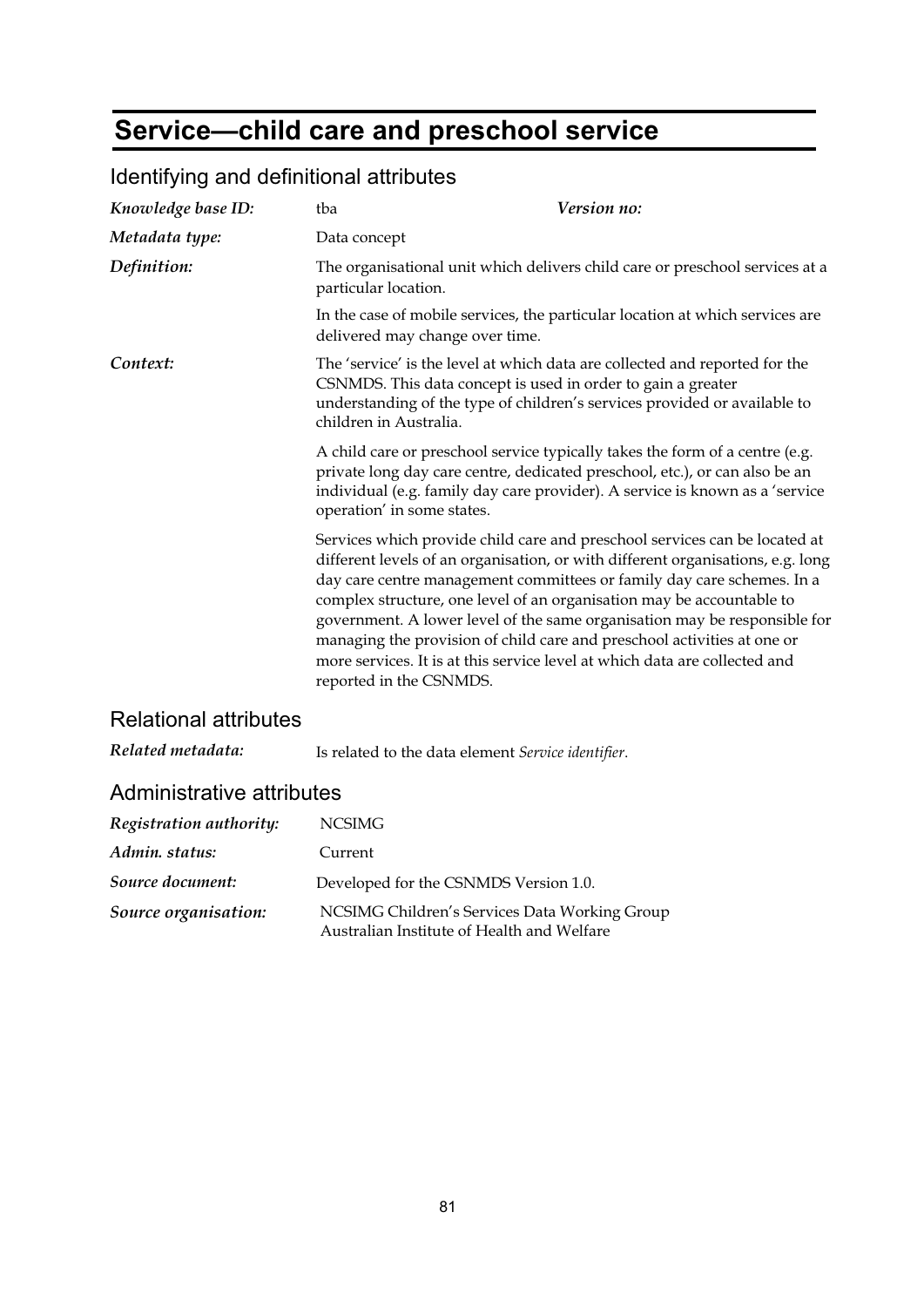# **Service delivery mode**

## Identifying and definitional attributes

| Knowledge base ID: | tba                                                                                                       | <i>Version no:</i>                                                                                                                                    |
|--------------------|-----------------------------------------------------------------------------------------------------------|-------------------------------------------------------------------------------------------------------------------------------------------------------|
| Metadata type:     | Data element                                                                                              |                                                                                                                                                       |
| Definition:        | provided by a mobile children's service.                                                                  | A flag indicating whether or not the child care or preschool service is                                                                               |
| Context:           |                                                                                                           | This data element distinguishes mobile child care and preschool services.                                                                             |
|                    | In conjunction with the data elements relating to service provision,<br>preschool services are available. | including service delivery setting and geographical location, this data<br>element supports analyses of the range of settings in which child care and |

| Data type:                   | Numeric                                                                                                                                                                                                                                                                    |                                                                                                                                                                                         |
|------------------------------|----------------------------------------------------------------------------------------------------------------------------------------------------------------------------------------------------------------------------------------------------------------------------|-----------------------------------------------------------------------------------------------------------------------------------------------------------------------------------------|
| Representational form:       | Code                                                                                                                                                                                                                                                                       | Field size (minimum): 1                                                                                                                                                                 |
| Representational layout:     | N                                                                                                                                                                                                                                                                          | Field size (maximum): 1                                                                                                                                                                 |
| Data domain:                 | $\mathbf{1}$                                                                                                                                                                                                                                                               | Mobile                                                                                                                                                                                  |
|                              | $\overline{2}$                                                                                                                                                                                                                                                             | Non-mobile                                                                                                                                                                              |
|                              | 9                                                                                                                                                                                                                                                                          | Not stated/inadequately described                                                                                                                                                       |
| Verification rules:          |                                                                                                                                                                                                                                                                            |                                                                                                                                                                                         |
| Guide for use:               | Code 1 Mobile. Mobile children's services carry children's services to the<br>community. They offer a range of services including occasional care,<br>vacation care, playgroup sessions and child care, as well as other services<br>outside the scope of this collection. |                                                                                                                                                                                         |
|                              |                                                                                                                                                                                                                                                                            | Code 2 Non-mobile should be recorded for all other child care and preschool<br>services. For example, a child care centre, dedicated preschool, community<br>centre, school, home, etc. |
| Collection methods:          | agency.                                                                                                                                                                                                                                                                    | This item is obtained from the register of services held by the collection                                                                                                              |
| <b>Relational attributes</b> |                                                                                                                                                                                                                                                                            |                                                                                                                                                                                         |
| Related metadata:            |                                                                                                                                                                                                                                                                            | Is related to the data concept Service – child care and preschool services.                                                                                                             |
| Administrative attributes    |                                                                                                                                                                                                                                                                            |                                                                                                                                                                                         |
| Registration authority:      | <b>NCSIMG</b>                                                                                                                                                                                                                                                              |                                                                                                                                                                                         |
| Admin. status:               | Current                                                                                                                                                                                                                                                                    |                                                                                                                                                                                         |
| Source document:             |                                                                                                                                                                                                                                                                            | Developed for the CSNMDS Version 1.0.                                                                                                                                                   |
| Source organisation:         |                                                                                                                                                                                                                                                                            | NCSIMG Children's Services Data Working Group<br>Australian Institute of Health and Welfare                                                                                             |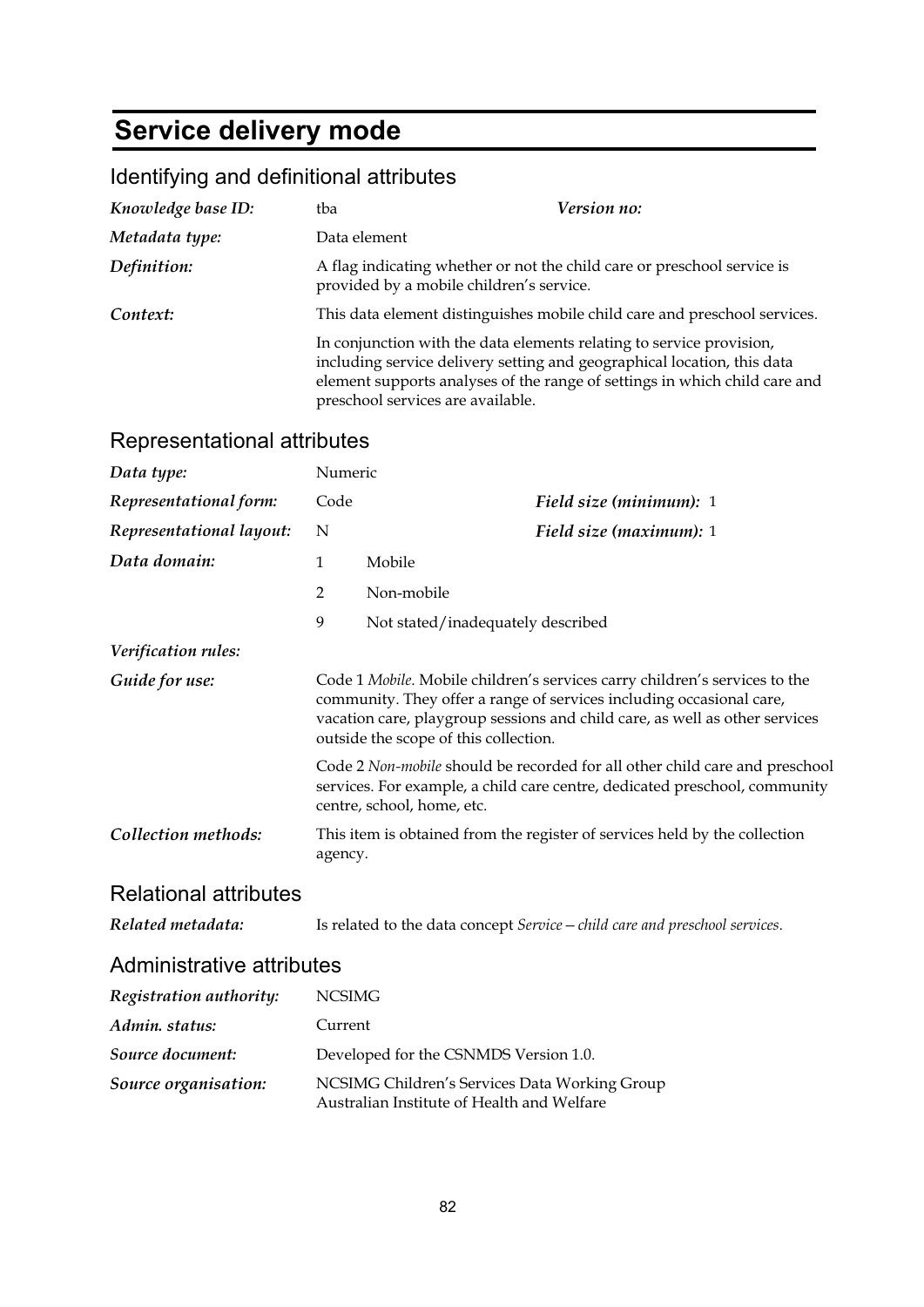# **Service delivery setting**

## Identifying and definitional attributes

| Knowledge base ID: | 000539                                                                                                                                                                                                                                                                                                                                                                                                                                            | Version no: 3                                                                 |
|--------------------|---------------------------------------------------------------------------------------------------------------------------------------------------------------------------------------------------------------------------------------------------------------------------------------------------------------------------------------------------------------------------------------------------------------------------------------------------|-------------------------------------------------------------------------------|
| Metadata type:     | Data element                                                                                                                                                                                                                                                                                                                                                                                                                                      |                                                                               |
| Definition:        |                                                                                                                                                                                                                                                                                                                                                                                                                                                   | The type of physical setting in which a service activity is usually provided. |
| Context:           | This element is used, in conjunction with other data elements about service<br>provision, to obtain a more detailed appraisal of service availability and<br>how services are provided. At the broadest level, this data element should<br>provide a measure of the extent to which services are provided to clients in<br>their own homes, in community settings or centre-based facilities, private<br>residential dwellings or other settings. |                                                                               |

| Data type:               | Numeric                                                                                                                               |                                                                                                                                                                                                                                                            |
|--------------------------|---------------------------------------------------------------------------------------------------------------------------------------|------------------------------------------------------------------------------------------------------------------------------------------------------------------------------------------------------------------------------------------------------------|
| Representational form:   | Code                                                                                                                                  | Field size (minimum): 1                                                                                                                                                                                                                                    |
| Representational layout: | N                                                                                                                                     | Field size (maximum): 1                                                                                                                                                                                                                                    |
| Data domain:             | 1                                                                                                                                     | Centre-based - school                                                                                                                                                                                                                                      |
|                          | $\overline{2}$                                                                                                                        | Centre-based - other                                                                                                                                                                                                                                       |
|                          | 3                                                                                                                                     | Home-based - child's home                                                                                                                                                                                                                                  |
|                          | 4                                                                                                                                     | Home-based - other                                                                                                                                                                                                                                         |
|                          | 5                                                                                                                                     | General community setting                                                                                                                                                                                                                                  |
| Verification rules:      |                                                                                                                                       |                                                                                                                                                                                                                                                            |
| Guide for use:           | This question asks you to categorise the type of place where your service<br>usually provides their child care or preschool services. |                                                                                                                                                                                                                                                            |
|                          |                                                                                                                                       | Please tick only one box.                                                                                                                                                                                                                                  |
| by the school.           |                                                                                                                                       | Code 1 Centre-based - school refers to child care or preschool services<br>delivered on school grounds, using school facilities. E.g. a building owned                                                                                                     |
|                          |                                                                                                                                       | Code 2 Centre-based - other refers to a purpose-built building or buildings<br>where a child care or preschool service is delivered and the primary<br>function of the building is non-residential, e.g. a child care centre,<br>dedicated preschool, etc. |
|                          |                                                                                                                                       | Code 3 Home-based - child's home refers to a private residential dwelling<br>where the child lives.                                                                                                                                                        |
|                          | house.                                                                                                                                | Code 4 Home-based - other refers to a private residential dwelling where a<br>child care or preschool service is delivered by someone other than the<br>child's parents, carers or guardians, e.g. a family day care caregiver's                           |
|                          |                                                                                                                                       | Code 5 General community setting refers to child care or preschool services<br>delivered at a general community infrastructure facility, e.g. a park,<br>neighbourhood house, community hall, library, etc.                                                |
|                          |                                                                                                                                       |                                                                                                                                                                                                                                                            |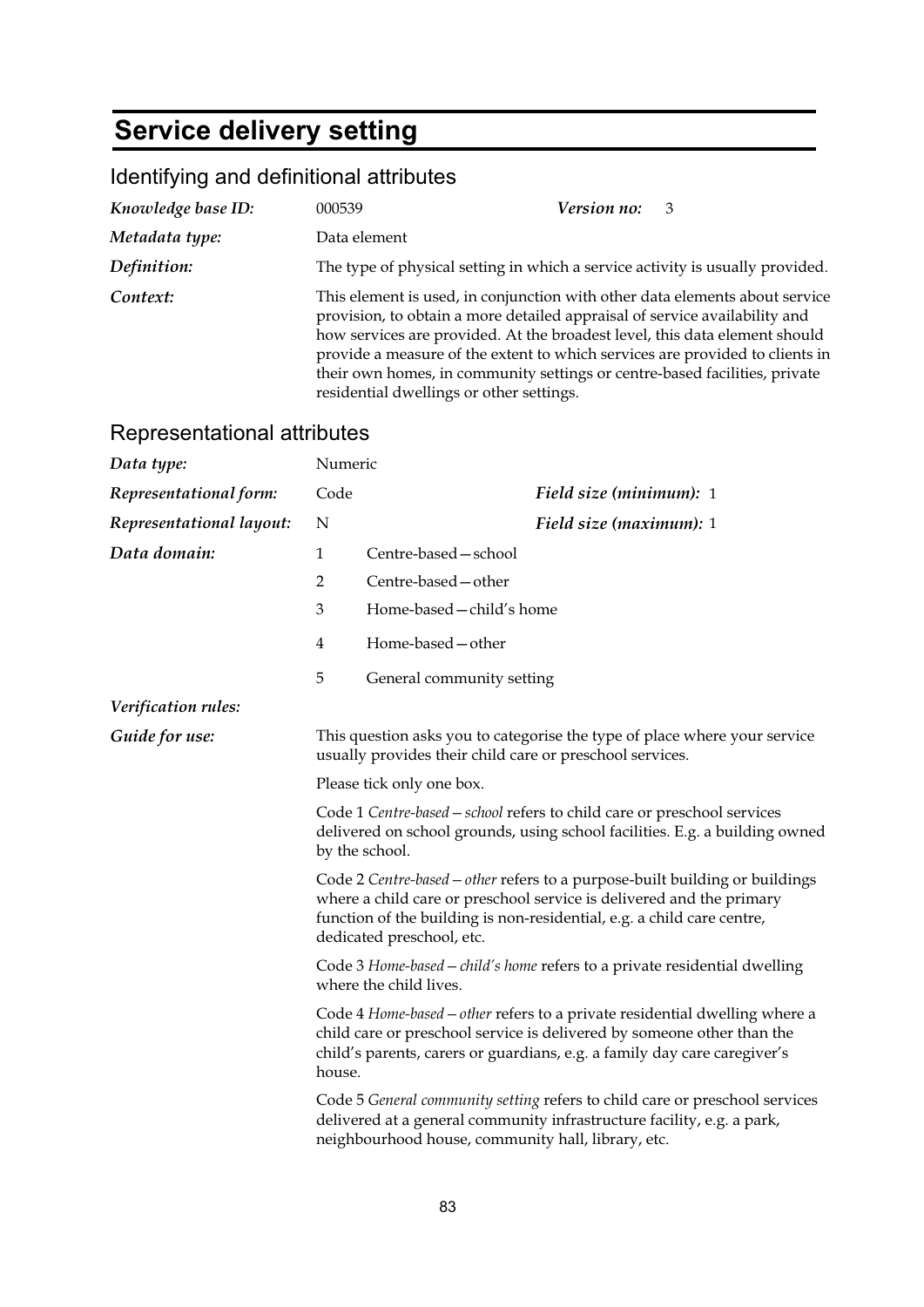| Collection methods: | Question: What best describes the physical setting in which your service<br>operates?                                                                                                                                                       |
|---------------------|---------------------------------------------------------------------------------------------------------------------------------------------------------------------------------------------------------------------------------------------|
|                     | Fields are those listed in data domain.                                                                                                                                                                                                     |
|                     | To be reported for each child care and preschool service, except mobile<br>services and family day care/in-home care services. However, individual<br>family day care/in-home care caregivers are asked this question as<br>outlined below: |
|                     | Family day care and in-home care caregivers should only be given data<br>domains 3 and 4 to choose from and should be asked:                                                                                                                |
|                     | What best describes the physical setting in which you provide care?                                                                                                                                                                         |
|                     |                                                                                                                                                                                                                                             |

### Relational attributes

| Related metadata:              | Is related to the data concept Service – childcare and preschool services. |
|--------------------------------|----------------------------------------------------------------------------|
| <b>Community Services</b>      |                                                                            |
| <b>Information Model link:</b> | Location/Setting/Service delivery setting                                  |

| Registration authority: | <b>NCSIMG</b>                                                                                                                                                                                                                                                            |
|-------------------------|--------------------------------------------------------------------------------------------------------------------------------------------------------------------------------------------------------------------------------------------------------------------------|
| Admin. status:          | Current                                                                                                                                                                                                                                                                  |
| Source document:        | Australian Institute of Health and Welfare (AIHW) 2003. National<br>classifications of community services, Version 2.0. AIHW cat. no. HWI 40.<br>Canberra: AIHW. Reference through:<br><http: hwi="" index.html="" nccsv2="" publications="" www.aihw.gov.au=""></http:> |
| Source organisation:    | NCSIMG Children's Services Data Working Group<br>Australian Institute of Health and Welfare                                                                                                                                                                              |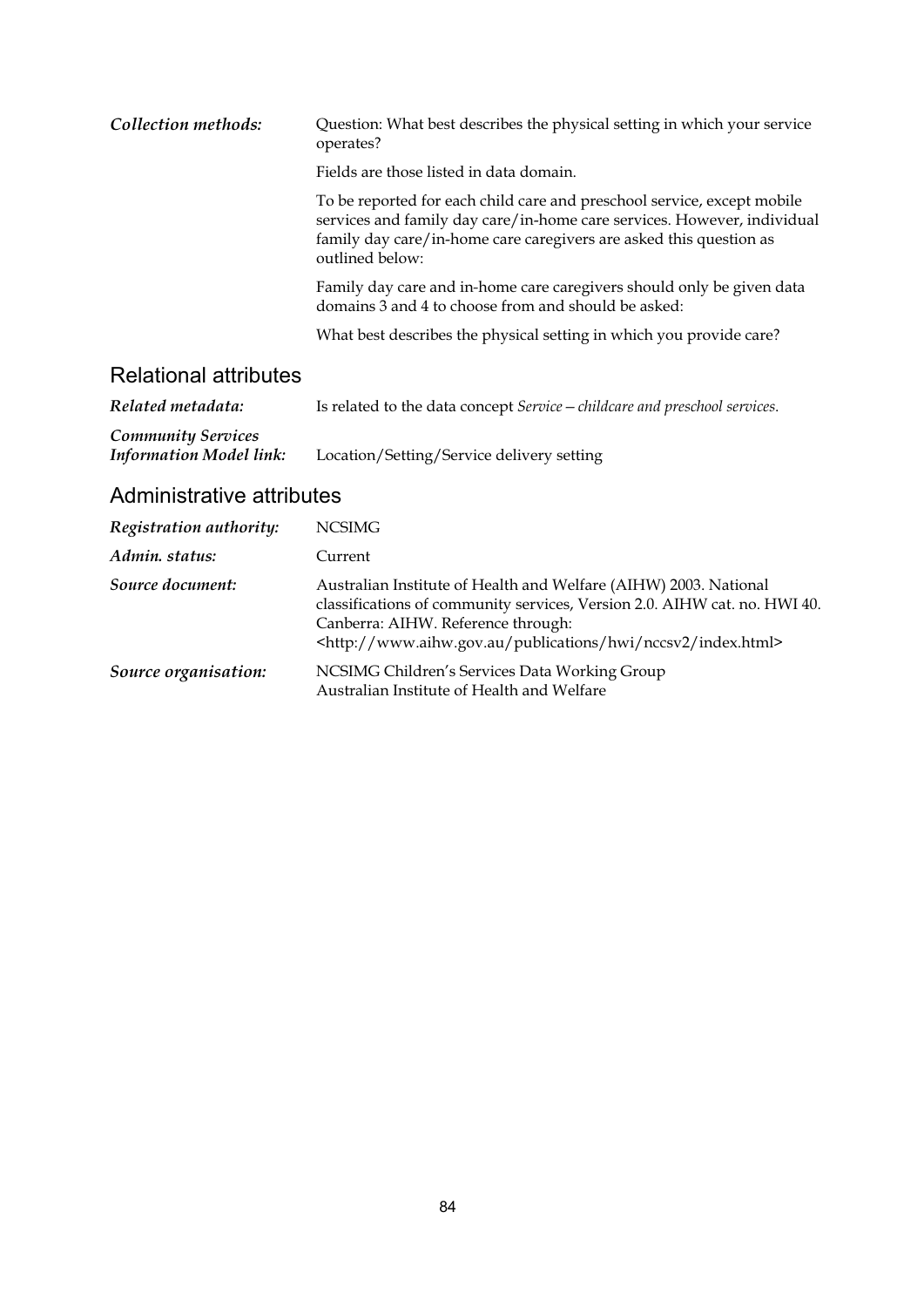## **Service identifier**

### Identifying and definitional attributes

| Knowledge base ID: | tba                   | <i>Version no:</i>                                                                                                                                                                                   |
|--------------------|-----------------------|------------------------------------------------------------------------------------------------------------------------------------------------------------------------------------------------------|
| Metadata type:     | Data element          |                                                                                                                                                                                                      |
| Definition:        | services to children. | The unique identifier for a service which delivers child care or preschool                                                                                                                           |
| Context:           |                       | Each service included in the CSNMDS collection should have a unique<br>identifier at the national level. This number will be allocated by the<br>organisation responsible for the CSNMDS collection. |
|                    |                       | The number may be used to identify particular records that require some<br>follow-up contact with services to resolve any queries on the data reported.                                              |

### Representational attributes

| Data type:               | Numeric                                                                                                                                                                                         |                                                                                                                                                |
|--------------------------|-------------------------------------------------------------------------------------------------------------------------------------------------------------------------------------------------|------------------------------------------------------------------------------------------------------------------------------------------------|
| Representational form:   | Code                                                                                                                                                                                            | Field size (minimum): 6                                                                                                                        |
| Representational layout: | <b>NNNNNN</b>                                                                                                                                                                                   | Field size (maximum): 6                                                                                                                        |
| Data domain:             | The service identifier includes components that identify main service type,<br>state/territory and a number for each service.                                                                   |                                                                                                                                                |
| Verification rules:      | Field cannot be blank.                                                                                                                                                                          |                                                                                                                                                |
| Guide for use:           | If data are supplied electronically, this item is only required once in the<br>header information. If information is supplied manually, this item should<br>be provided on each form submitted. |                                                                                                                                                |
| Collection methods:      | organisation responsible for the CSNMDS collection.                                                                                                                                             | Allocation of the service identifier should be undertaken by the                                                                               |
|                          | which they work.                                                                                                                                                                                | All individual caregivers working for family day care/in-home care<br>services are provided with the same service identifier as the service in |

### Relational attributes

| Is related to the data concept Service – child care and preschool service. |
|----------------------------------------------------------------------------|
|                                                                            |

| Registration authority: | <b>NCSIMG</b>                                                                               |
|-------------------------|---------------------------------------------------------------------------------------------|
| Admin. status:          | Current                                                                                     |
| Source document:        | Developed for the CSNMDS Version 1.0.                                                       |
| Source organisation:    | NCSIMG Children's Services Data Working Group<br>Australian Institute of Health and Welfare |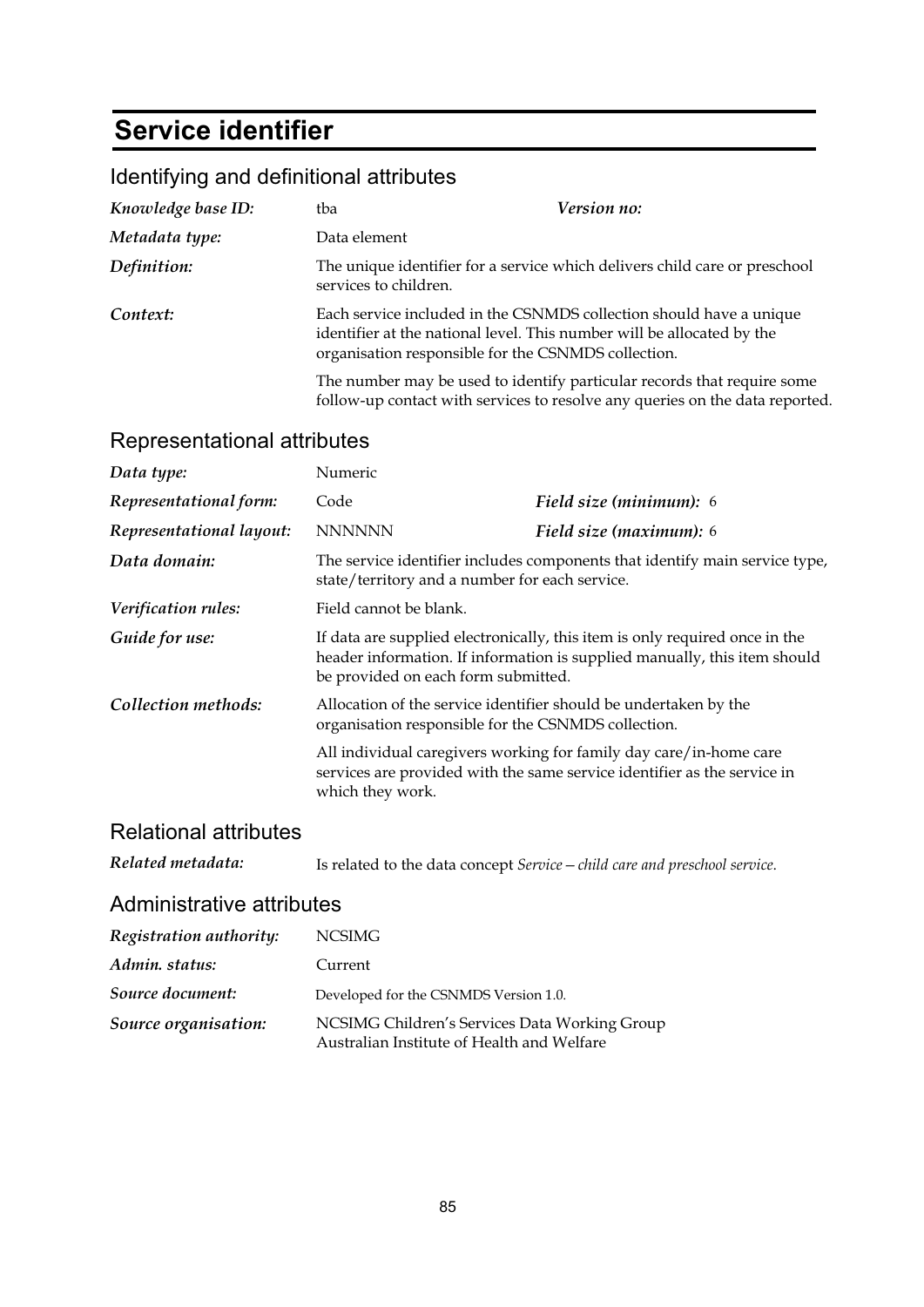## **Start time of sessions**

## Identifying and definitional attributes

| Knowledge base ID: | tba                          | Version no:                                                                                                                                                                                                                                                                                                                                                                                 |
|--------------------|------------------------------|---------------------------------------------------------------------------------------------------------------------------------------------------------------------------------------------------------------------------------------------------------------------------------------------------------------------------------------------------------------------------------------------|
| Metadata type:     | Data element                 |                                                                                                                                                                                                                                                                                                                                                                                             |
| Definition:        |                              | The starting time of each session that a child care or preschool service is<br>available for children to use on each day in the collection week.                                                                                                                                                                                                                                            |
| Context:           | children to use.             | This data element may be used in conjunction with the data element Finish<br>time of session as a measure of the availability of child care and preschool<br>services and the appropriateness of this in meeting family needs. In<br>addition, this data element can be used to derive the number of hours per<br>day and hours per week a child care or preschool service is available for |
|                    | care and preschool services. | This data element enables the identification of sessional provision of child                                                                                                                                                                                                                                                                                                                |

| Data type:               | Alphanumeric                                                                                                                                                                                                                                                                                                                 |                                                                                                                                                         |  |
|--------------------------|------------------------------------------------------------------------------------------------------------------------------------------------------------------------------------------------------------------------------------------------------------------------------------------------------------------------------|---------------------------------------------------------------------------------------------------------------------------------------------------------|--|
| Representational form:   | Code                                                                                                                                                                                                                                                                                                                         | Field size (minimum): 6                                                                                                                                 |  |
| Representational layout: | <b>HHMMAA</b>                                                                                                                                                                                                                                                                                                                | Field size (maximum): 6                                                                                                                                 |  |
| Data domain:             |                                                                                                                                                                                                                                                                                                                              | Respondents should use a 12-hour clock with am and pm suffixes.                                                                                         |  |
|                          | Responses range from 1200am to 1159pm                                                                                                                                                                                                                                                                                        |                                                                                                                                                         |  |
|                          | 999999 Not stated/inadequately described                                                                                                                                                                                                                                                                                     |                                                                                                                                                         |  |
| Verification rules:      |                                                                                                                                                                                                                                                                                                                              |                                                                                                                                                         |  |
| Guide for use:           | Round to the nearest quarter of an hour.                                                                                                                                                                                                                                                                                     |                                                                                                                                                         |  |
|                          | This data element does not include times when staff are working at a<br>service but the service is not open for children to use, such as when staff are<br>planning programs or consulting parents.                                                                                                                          |                                                                                                                                                         |  |
|                          | Services that do not operate continuously throughout the day should<br>record start times for each session held on each day.                                                                                                                                                                                                 |                                                                                                                                                         |  |
|                          | Mobile children's services should record start times for each session on<br>each day.                                                                                                                                                                                                                                        |                                                                                                                                                         |  |
| Collection methods:      | and 'Finish time of sessions'.                                                                                                                                                                                                                                                                                               | Note: This question records responses to 'Days of operation - per week'                                                                                 |  |
|                          | times of each session.                                                                                                                                                                                                                                                                                                       | Question: For each day of the week on which you provided child care or<br>preschool activities in the collection week, please indicate start and finish |  |
|                          | For family day care and in-home care, this question should be asked of<br>caregivers only and asked in the following way: 'For each day of the week<br>on which you provided family day care/in-home care activities, please<br>indicate the start and finish times of day when you were available to care<br>for children.' |                                                                                                                                                         |  |
|                          |                                                                                                                                                                                                                                                                                                                              | Provision should be made for an 'available for overnight care' box.                                                                                     |  |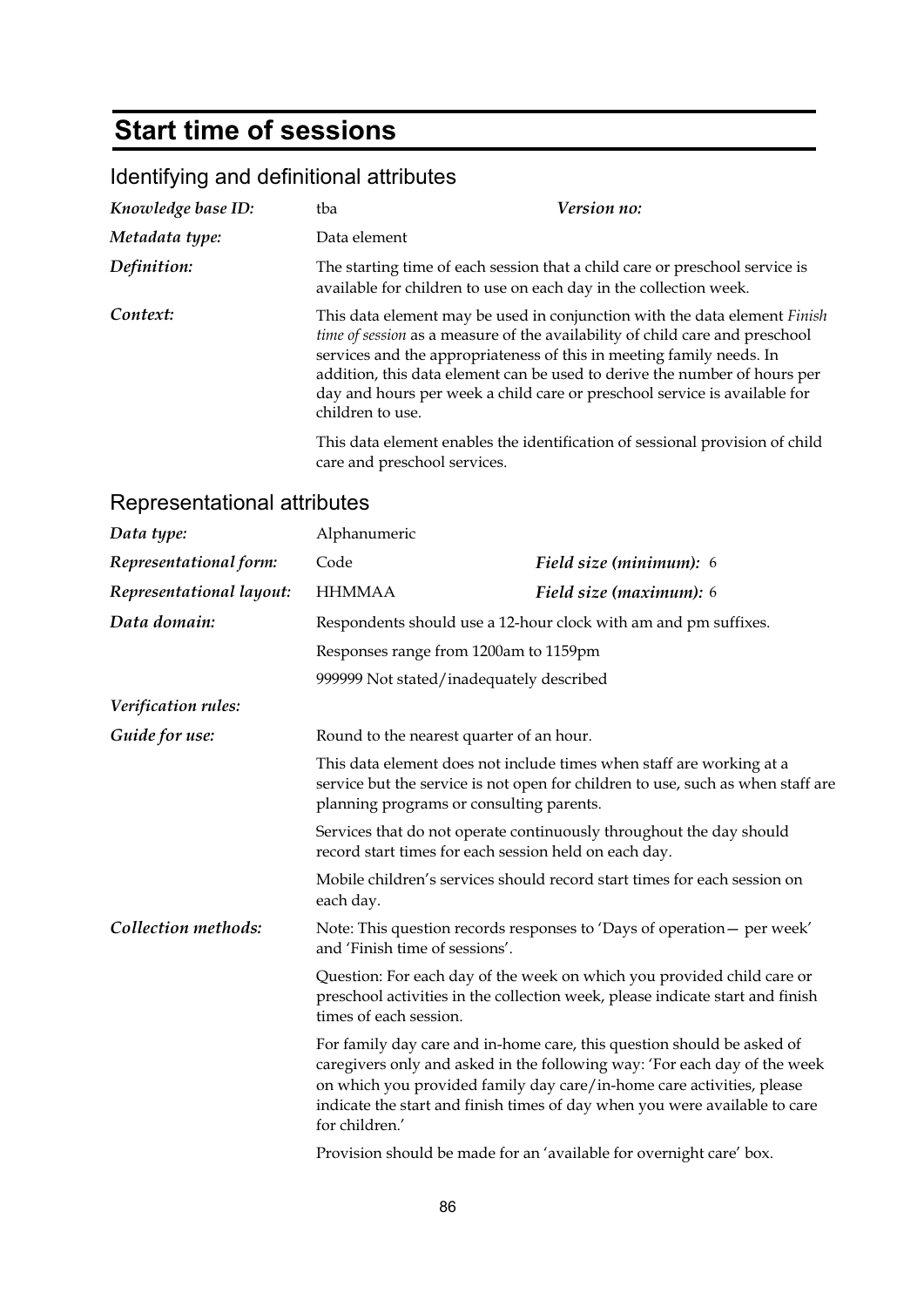|                              | Provision should be made for recording of service provision times in the<br>morning and afternoon, to allow for services that do not operate<br>continuously throughout the day.                                                                                                                                                       |
|------------------------------|----------------------------------------------------------------------------------------------------------------------------------------------------------------------------------------------------------------------------------------------------------------------------------------------------------------------------------------|
|                              | Provision should be made for mobile children's services so that each day<br>should be broken into three possible session times. For mobile children's<br>services, this question should be asked in conjunction with service address<br>for each session, days of operation and the start and finish time of each<br>session each day. |
|                              | Code 999999 Not stated/inadequately described is not to be used on primary<br>collection forms. It is primarily for use in administrative collections when<br>transferring data from data sets where the item has not been collected.                                                                                                  |
| <b>Relational attributes</b> |                                                                                                                                                                                                                                                                                                                                        |
| Related metadata:            | Is related to the data concept Service – child care and preschool services.<br>Is used in conjunction with the data elements: Service address, Finish time of                                                                                                                                                                          |

*session*, *Days of operation—per week* and *Weeks of operation—per year*.

| Registration authority: | NCSIMG                                                                                      |
|-------------------------|---------------------------------------------------------------------------------------------|
| Admin. status:          | Current                                                                                     |
| Source document:        | Developed for the CSNMDS Version 1.0.                                                       |
| Source organisation:    | NCSIMG Children's Services Data Working Group<br>Australian Institute of Health and Welfare |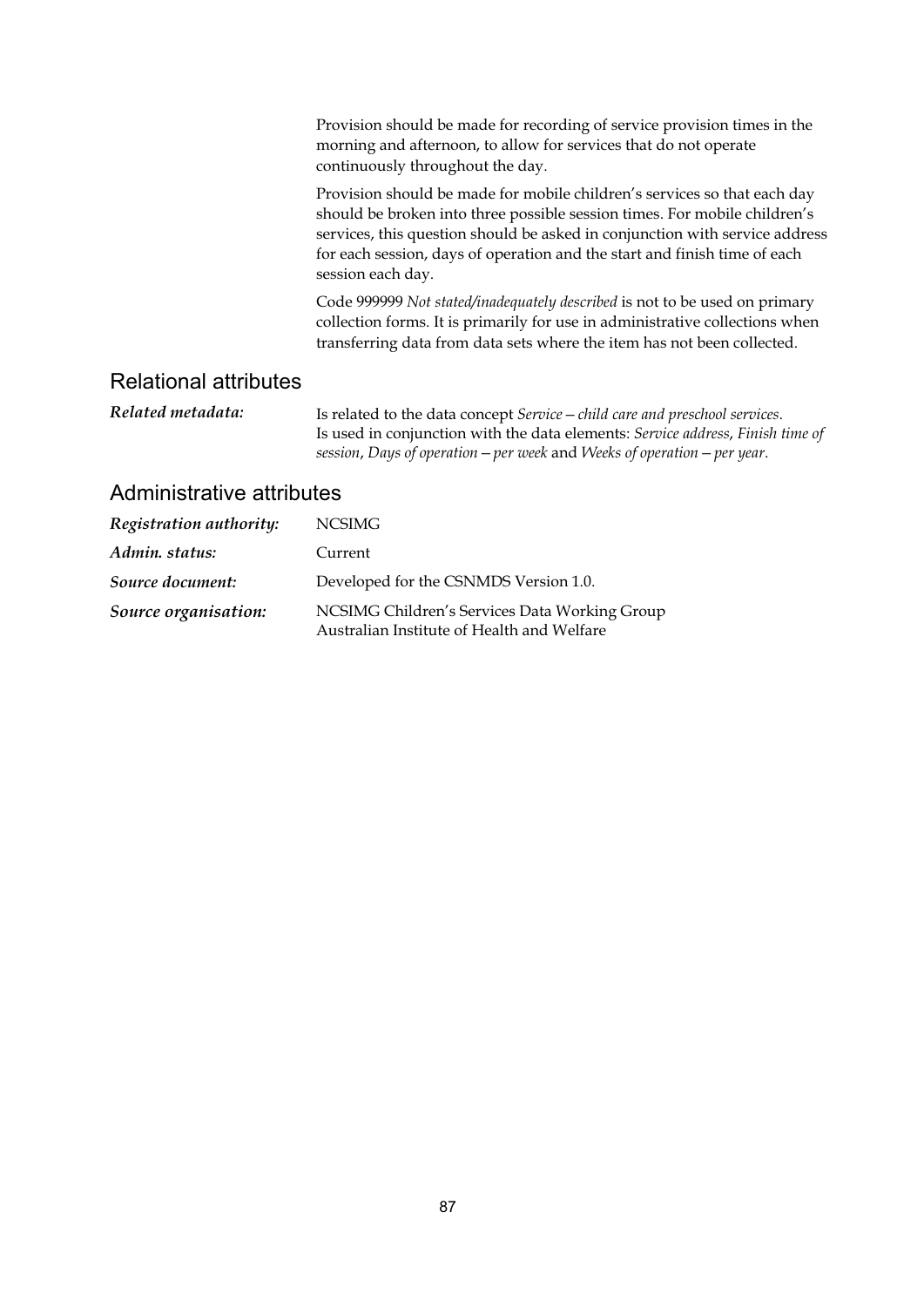# **Weeks of operation—per year**

| Knowledge base ID: | tba                                                        | Version no:                                                                                                                                                                                                                               |
|--------------------|------------------------------------------------------------|-------------------------------------------------------------------------------------------------------------------------------------------------------------------------------------------------------------------------------------------|
| Metadata type:     | Data element                                               |                                                                                                                                                                                                                                           |
| Definition:        | preschool service is open for the provision of service(s). | The number of full and/or part weeks per year that a child care or                                                                                                                                                                        |
| Context:           | services.                                                  | This data element is an indicator of availability of child care and preschool                                                                                                                                                             |
|                    | available at a service.                                    | This data element will be used to gain a greater understanding of patterns<br>of service delivery, in conjunction with information about the hours in the<br>day and the days in the week in which child care or preschool activities are |

### Identifying and definitional attributes

| Data type:                   | Numeric                                                                                                                                                                                                                                                                                                                                           |                                                |                                                                                                                                                                                                                                   |
|------------------------------|---------------------------------------------------------------------------------------------------------------------------------------------------------------------------------------------------------------------------------------------------------------------------------------------------------------------------------------------------|------------------------------------------------|-----------------------------------------------------------------------------------------------------------------------------------------------------------------------------------------------------------------------------------|
| Representational form:       | Quantitative                                                                                                                                                                                                                                                                                                                                      |                                                | Field size (minimum): 2                                                                                                                                                                                                           |
| Representational layout:     | <b>NN</b>                                                                                                                                                                                                                                                                                                                                         |                                                | Field size (maximum): 2                                                                                                                                                                                                           |
| Data domain:                 |                                                                                                                                                                                                                                                                                                                                                   |                                                | The number of weeks within which the service operates per year                                                                                                                                                                    |
|                              |                                                                                                                                                                                                                                                                                                                                                   | Valid numbers are 01 to 52 and                 |                                                                                                                                                                                                                                   |
|                              | 99                                                                                                                                                                                                                                                                                                                                                | collections)                                   | Not stated/inadequately described (not for use in primary data                                                                                                                                                                    |
| Verification rules:          |                                                                                                                                                                                                                                                                                                                                                   |                                                |                                                                                                                                                                                                                                   |
| Guide for use:               | A week is measured from 12.00 am (midnight) Monday morning to<br>11.59 pm the following Sunday. If a service operates within this period,<br>then it is counted as having operated during that week. Therefore, if a<br>service operates for only a short time for one of the days within a week, it is<br>counted as operating during that week. |                                                |                                                                                                                                                                                                                                   |
|                              |                                                                                                                                                                                                                                                                                                                                                   | operate in a full year.                        | New services should count the number of weeks that the service plans to                                                                                                                                                           |
|                              |                                                                                                                                                                                                                                                                                                                                                   |                                                | Enter the maximum number of weeks that you are available for children<br>(regardless of the service activity type being provided).                                                                                                |
| Collection methods:          |                                                                                                                                                                                                                                                                                                                                                   |                                                | Question: How many weeks in a full year does this service usually operate?                                                                                                                                                        |
|                              |                                                                                                                                                                                                                                                                                                                                                   | care services and their individual caregivers. | This question is asked of all services including family day care/in-home                                                                                                                                                          |
|                              |                                                                                                                                                                                                                                                                                                                                                   |                                                | Code 99 Not stated/inadequately described is not to be used on primary<br>collection forms. It is primarily for use in administrative collections when<br>transferring data from data sets where the item has not been collected. |
| <b>Relational attributes</b> |                                                                                                                                                                                                                                                                                                                                                   |                                                |                                                                                                                                                                                                                                   |
| Related metadata:            |                                                                                                                                                                                                                                                                                                                                                   | of session and Days of operation – per week.   | Is related to the data concept Service - child care and preschool services.<br>Is used in conjunction with the data elements Start time of session, Finish time                                                                   |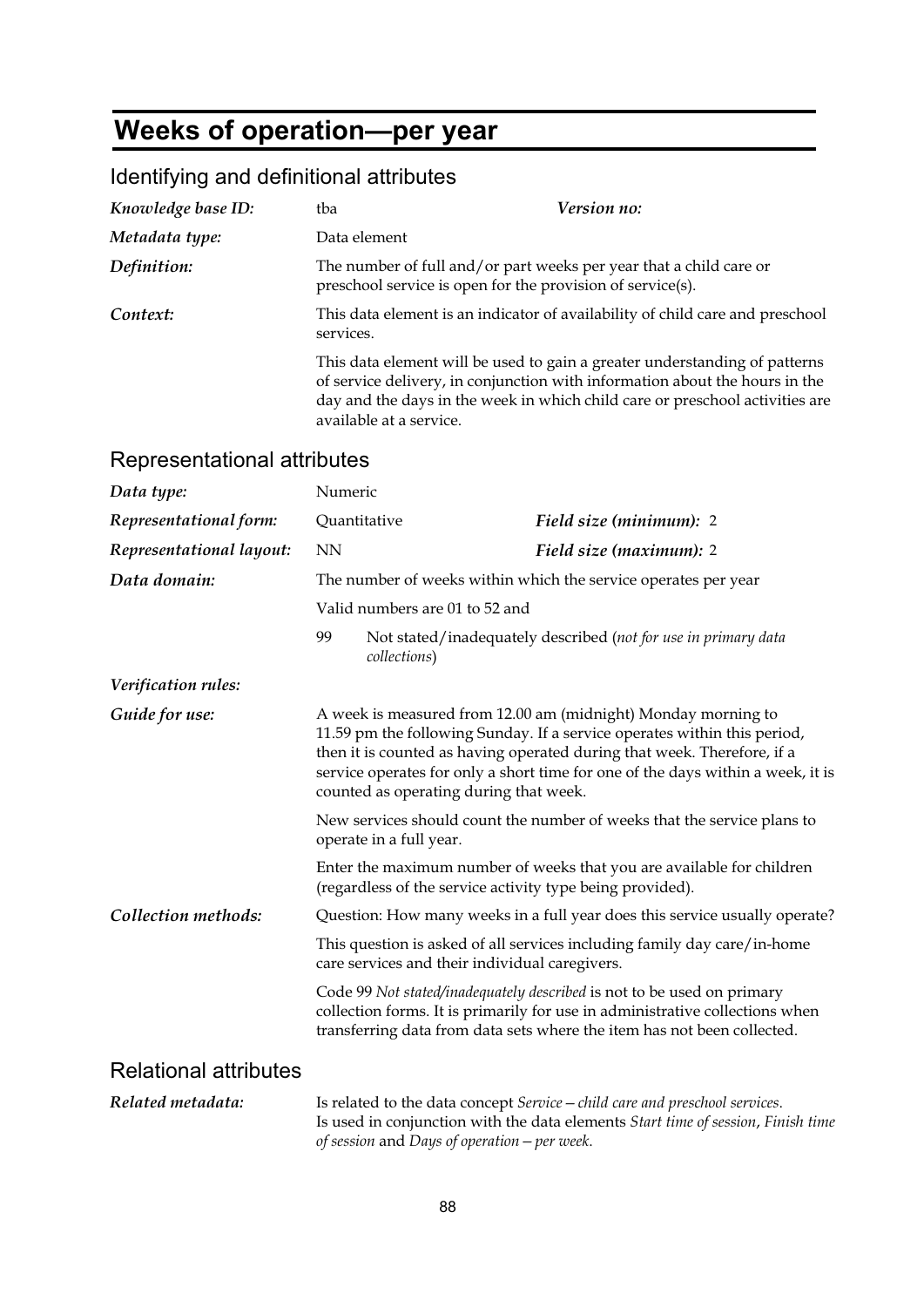| Registration authority: | NCSIMG                                                                                                                                    |
|-------------------------|-------------------------------------------------------------------------------------------------------------------------------------------|
| Admin. status:          | Current                                                                                                                                   |
| Source document:        | National Community Services Data Dictionary, Version 3, 2000.                                                                             |
| Source organisation:    | National Community Services Data Committee<br>NCSIMG Children's Services Data Working Group<br>Australian Institute of Health and Welfare |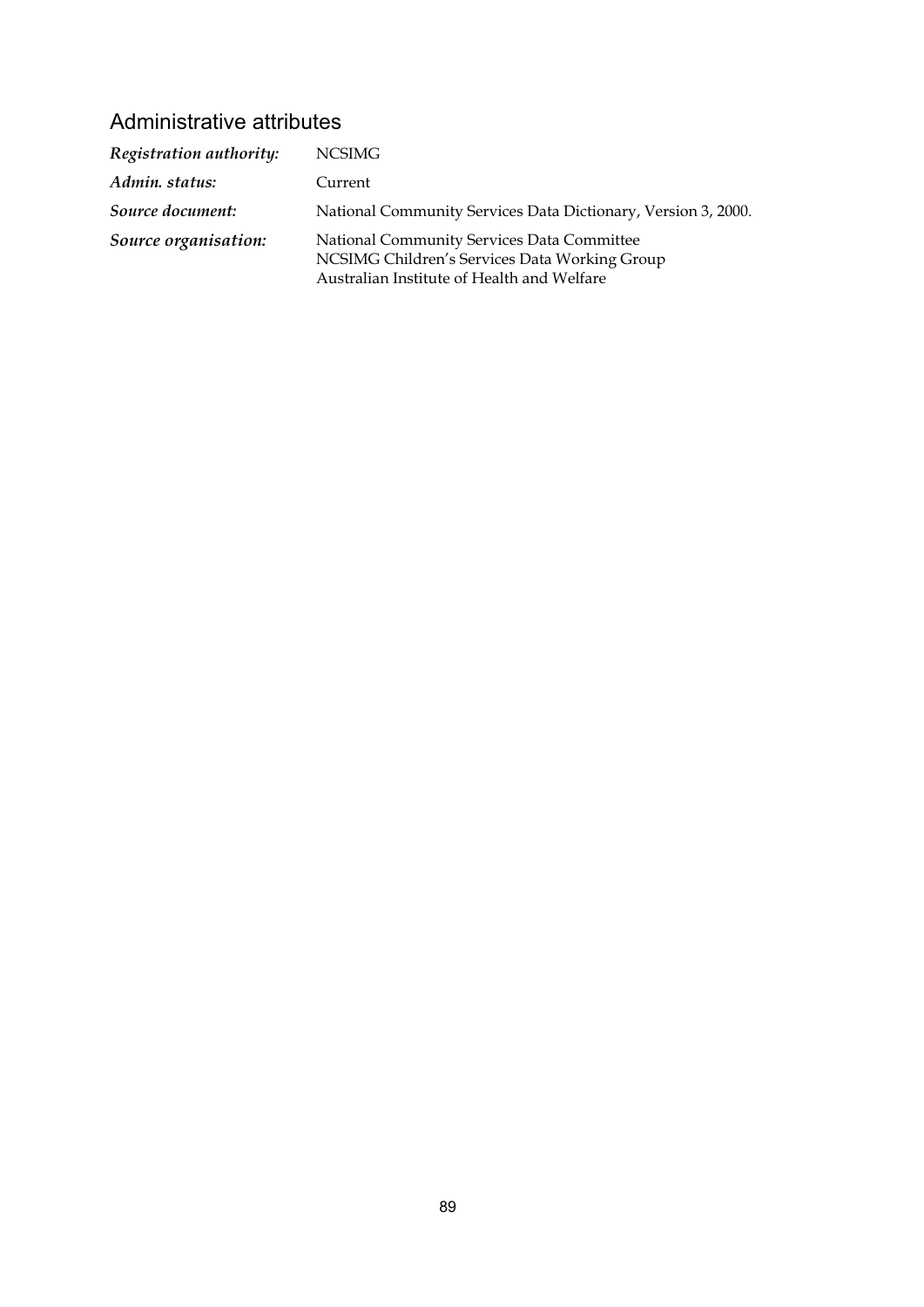#### **5.2 Worker items**

This category includes items to be collected under the Worker component of the CSNMDS. It includes items which relate to the concepts of 'Worker/caregiver'. Items in order are:

Paid contact worker/caregiver—age group (years) Paid contact worker/caregiver—educational enrolment status Paid contact worker/caregiver—employment status Paid contact worker/caregiver—field of qualification relevant to children's services Paid contact worker/caregiver—Indigenous status Paid contact worker/caregiver—length of experience Paid contact worker/caregiver—length of time with current service Paid contact worker/caregiver—qualification level Paid contact worker/caregiver—sex Paid contact worker/caregiver—specific role Paid contact worker/caregiver—working arrangements (permanent/fixed-term contract/casual) Worker/caregiver—childcare and preschool services (data concept) Worker/caregiver identifier Worker/caregiver—paid/unpaid Worker/caregiver—total hours worked

Worker/caregiver—type of work performed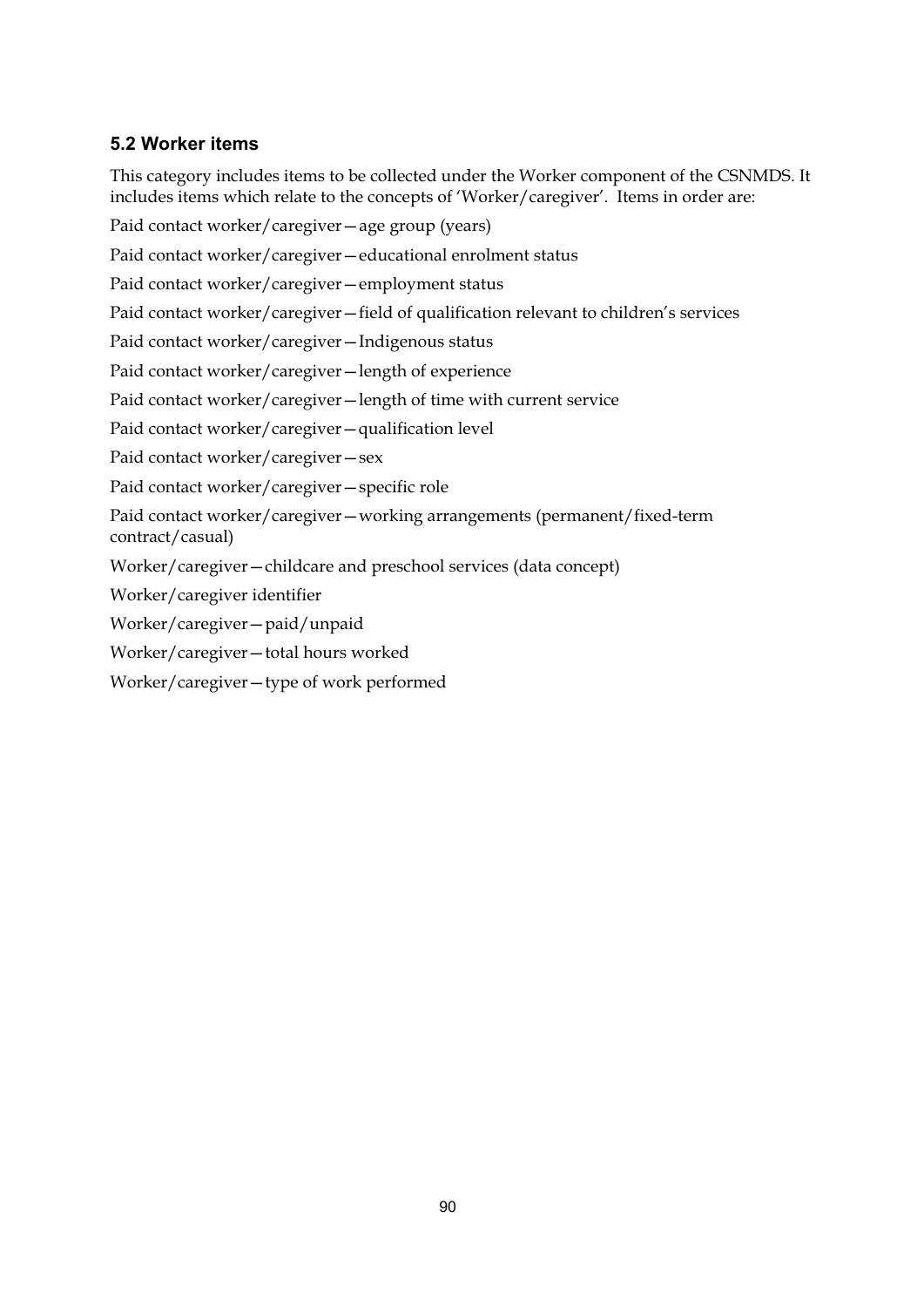# **Paid contact worker/caregiver—age group (years)**

## Identifying and definitional attributes

| Knowledge base ID:          | Version no:<br>tba                                                                                                                                                                                                                                                                                                                                                  |                                                                                                                                                                                                      |  |
|-----------------------------|---------------------------------------------------------------------------------------------------------------------------------------------------------------------------------------------------------------------------------------------------------------------------------------------------------------------------------------------------------------------|------------------------------------------------------------------------------------------------------------------------------------------------------------------------------------------------------|--|
| Metadata type:              | Data element                                                                                                                                                                                                                                                                                                                                                        |                                                                                                                                                                                                      |  |
| Definition:                 | The age group of the paid contact children's services worker/caregiver.                                                                                                                                                                                                                                                                                             |                                                                                                                                                                                                      |  |
| Context:                    | This data element can be used to compare the age structure of the<br>children's services workforce with other sectors of the labour force;<br>analysis of the sustainability of the workforce; and analysis of child care<br>and preschool workers' qualification, enrolment and experience status by<br>age group.                                                 |                                                                                                                                                                                                      |  |
| Representational attributes |                                                                                                                                                                                                                                                                                                                                                                     |                                                                                                                                                                                                      |  |
| Data type:                  | Numeric                                                                                                                                                                                                                                                                                                                                                             |                                                                                                                                                                                                      |  |
| Representational form:      | Code                                                                                                                                                                                                                                                                                                                                                                | <b>Field size (minimum):</b> 1                                                                                                                                                                       |  |
| Representational layout:    | <b>NN</b>                                                                                                                                                                                                                                                                                                                                                           | Field size (maximum):2                                                                                                                                                                               |  |
| Data domain:                | 1                                                                                                                                                                                                                                                                                                                                                                   | $15 - 19$                                                                                                                                                                                            |  |
|                             | $\overline{2}$                                                                                                                                                                                                                                                                                                                                                      | $20 - 24$                                                                                                                                                                                            |  |
|                             | 3                                                                                                                                                                                                                                                                                                                                                                   | $25 - 29$                                                                                                                                                                                            |  |
|                             | 4                                                                                                                                                                                                                                                                                                                                                                   | $30 - 34$                                                                                                                                                                                            |  |
|                             | 5                                                                                                                                                                                                                                                                                                                                                                   | $35 - 39$                                                                                                                                                                                            |  |
|                             | 6                                                                                                                                                                                                                                                                                                                                                                   | $40 - 44$                                                                                                                                                                                            |  |
|                             | 7                                                                                                                                                                                                                                                                                                                                                                   | 45-49                                                                                                                                                                                                |  |
|                             | 8                                                                                                                                                                                                                                                                                                                                                                   | $50 - 54$                                                                                                                                                                                            |  |
|                             | 9                                                                                                                                                                                                                                                                                                                                                                   | 55 and over                                                                                                                                                                                          |  |
|                             | 99                                                                                                                                                                                                                                                                                                                                                                  | Not stated/inadequately described                                                                                                                                                                    |  |
| Guide for use:              |                                                                                                                                                                                                                                                                                                                                                                     | The age groups relate to the age of the worker in completed years.<br>Therefore, the age group that best reflects the worker's age, in completed<br>years, on the date of collection should be used. |  |
|                             |                                                                                                                                                                                                                                                                                                                                                                     | If the actual age of the worker is not known or cannot be obtained, an<br>estimate of the worker's age should be used to assign them to the<br>appropriate age grouping.                             |  |
| Verification rules:         | Field not to be blank.                                                                                                                                                                                                                                                                                                                                              |                                                                                                                                                                                                      |  |
| Collection methods:         |                                                                                                                                                                                                                                                                                                                                                                     | Question: What age group does this worker belong to?                                                                                                                                                 |  |
|                             | Fields are those listed in the data domain.                                                                                                                                                                                                                                                                                                                         |                                                                                                                                                                                                      |  |
|                             | Code 99 Not stated/inadequately described is not to be used on primary<br>collection forms. It is primarily for use in administrative collections when<br>transferring data from data sets where the item has not been collected.                                                                                                                                   |                                                                                                                                                                                                      |  |
|                             | This item refers to all paid contact workers/caregivers in child care and<br>preschool services. Only workers identified as being 'paid' in the data<br>element Worker/caregiver - paid/unpaid AND as being 'primary contact<br>workers' or 'contact workers' in the data element Worker/caregiver - type of<br>work performed should respond to this data element. |                                                                                                                                                                                                      |  |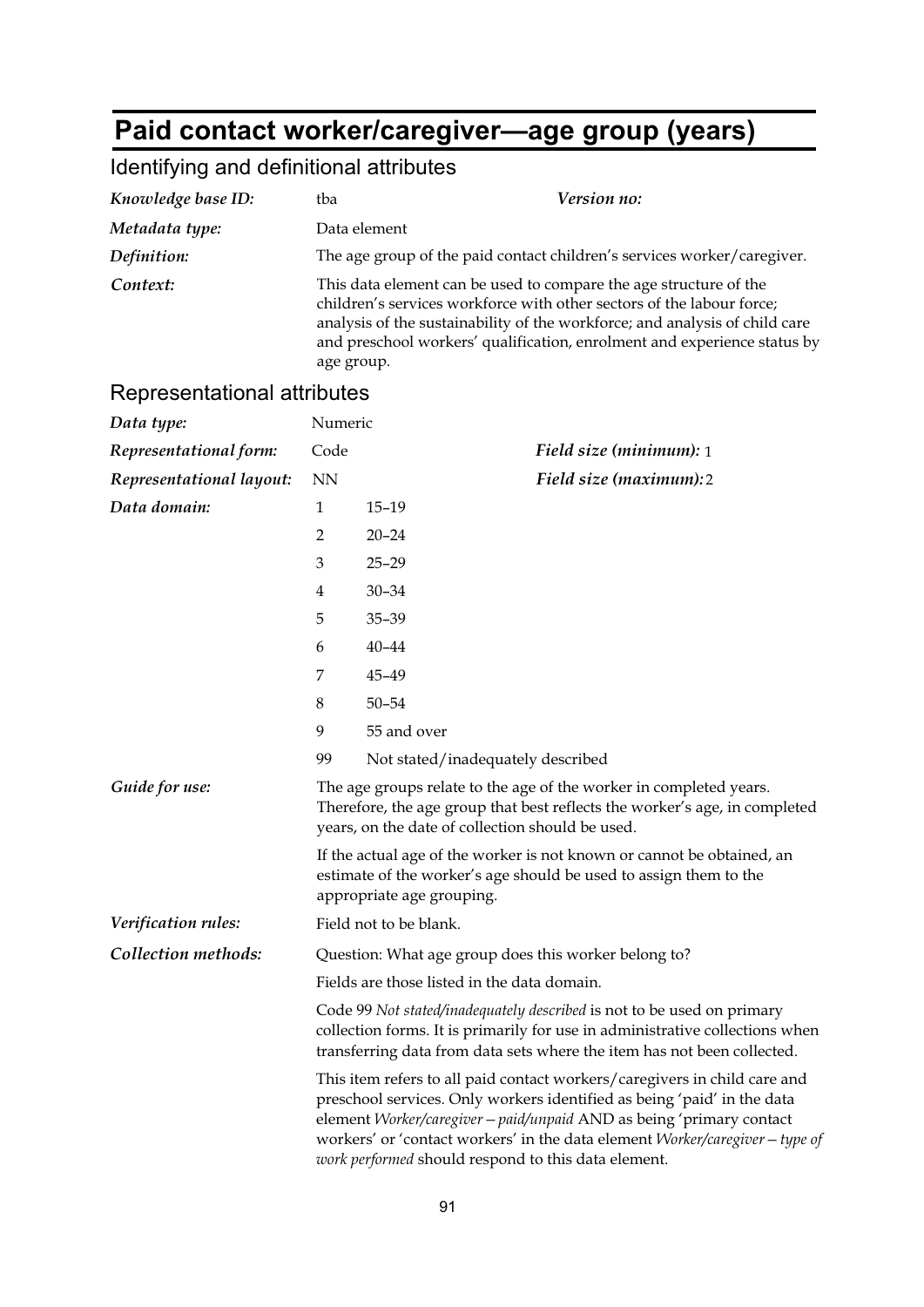### Relational attributes

| Related metadata:                                           | Is related to the data concept Worker/caregiver - child care and preschool<br>services.                                                                                                                                                                                                                                                                                                                                                                                                                |  |
|-------------------------------------------------------------|--------------------------------------------------------------------------------------------------------------------------------------------------------------------------------------------------------------------------------------------------------------------------------------------------------------------------------------------------------------------------------------------------------------------------------------------------------------------------------------------------------|--|
|                                                             | Is related to the data element Worker/caregiver - paid/unpaid.                                                                                                                                                                                                                                                                                                                                                                                                                                         |  |
|                                                             | Is related to the data element Worker/caregiver - type of work performed.                                                                                                                                                                                                                                                                                                                                                                                                                              |  |
| <b>Community Services</b><br><b>Information Model link:</b> | Party characteristic/Person characteristic/Demographic characteristic                                                                                                                                                                                                                                                                                                                                                                                                                                  |  |
| Administrative attributes                                   |                                                                                                                                                                                                                                                                                                                                                                                                                                                                                                        |  |
| Registration authority:                                     |                                                                                                                                                                                                                                                                                                                                                                                                                                                                                                        |  |
| Admin. status:                                              | Current                                                                                                                                                                                                                                                                                                                                                                                                                                                                                                |  |
| Source document:                                            | Australian Bureau of Statistics (ABS) 1999. Standards for social, labour and<br>demographic variables. Demographic variables. Age. Canberra: ABS.                                                                                                                                                                                                                                                                                                                                                      |  |
| Source organisation:                                        | Australian Institute of Health and Welfare                                                                                                                                                                                                                                                                                                                                                                                                                                                             |  |
|                                                             | <b>Australian Bureau of Statistics</b>                                                                                                                                                                                                                                                                                                                                                                                                                                                                 |  |
| Comments:                                                   | Privacy issues need to be taken into account when asking persons their age.                                                                                                                                                                                                                                                                                                                                                                                                                            |  |
|                                                             | Conventions set by the Australian Bureau of Statistics and followed by the<br>National Community Services Data Committee state that, 'Whenever<br>possible and wherever appropriate, date of birth should be used rather<br>than age because the actual date of birth allows more precise calculation of<br>age'. However, since worker's date of birth is not collected by all children's<br>services, age group is expected to provide adequate and reliable data for<br>the purposes of the CSNMDS. |  |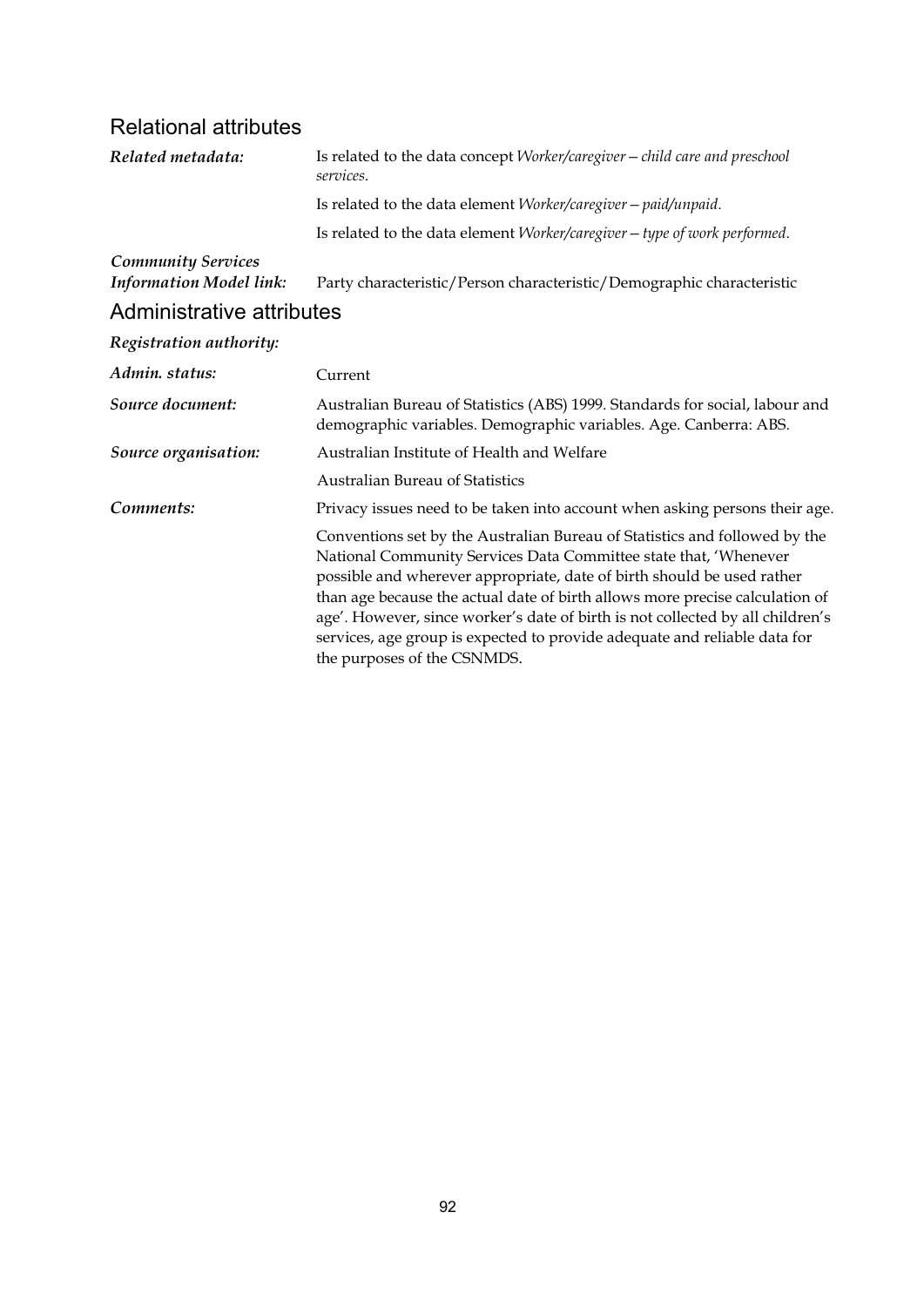## **Paid contact worker/caregiver—educational enrolment status**

### Identifying and definitional attributes

| Knowledge base ID: | tba                                | Version no:                                                                                                                                                                                                                                                                                                                                                                                              |
|--------------------|------------------------------------|----------------------------------------------------------------------------------------------------------------------------------------------------------------------------------------------------------------------------------------------------------------------------------------------------------------------------------------------------------------------------------------------------------|
| Metadata type:     | Data element                       |                                                                                                                                                                                                                                                                                                                                                                                                          |
| Definition:        | children's services related field. | Whether a paid contact worker is currently studying for a qualification in a                                                                                                                                                                                                                                                                                                                             |
| Context:           |                                    | This item provides an indication of the number and proportion of staff who<br>are working towards qualifications in the children's services field. It will<br>allow a comparison of the staffing enrolment status across different service<br>types and worker status (age, qualification level, length of experience, etc.)<br>and may contribute to children's services workforce policy and planning. |

| Data type:               | Numeric        |                                                                                                                                                                                                                                                                                              |
|--------------------------|----------------|----------------------------------------------------------------------------------------------------------------------------------------------------------------------------------------------------------------------------------------------------------------------------------------------|
| Representational form:   | Code           | Field size (minimum): 1                                                                                                                                                                                                                                                                      |
| Representational layout: | N              | Field size (maximum): 1                                                                                                                                                                                                                                                                      |
| Data domain:             | $\mathbf{1}$   | Currently studying                                                                                                                                                                                                                                                                           |
|                          | $\overline{2}$ | Not currently studying                                                                                                                                                                                                                                                                       |
|                          | 9              | Not stated/inadequately described                                                                                                                                                                                                                                                            |
| Guide for use:           |                | Currently studying includes only those paid contact workers who are<br>currently enrolled in a course of study in a children's services related field.                                                                                                                                       |
|                          |                | Codes 1-8 of the 'qualification field' data item outline the range of<br>qualifications that is considered to be 'children's services related'. Only<br>workers that are studying courses that fall within the categories listed in<br>this item should be included as 'currently studying'. |
|                          |                | Not currently studying includes workers who:                                                                                                                                                                                                                                                 |
|                          | ٠              | have completed a course of study and are not currently undertaking<br>another course of study; or                                                                                                                                                                                            |
|                          | ٠              | have deferred from their training; or                                                                                                                                                                                                                                                        |
|                          | ٠              | are currently enrolled in a course of study that is not in a specified<br>children's services related field; and/or                                                                                                                                                                          |
|                          | ٠              | are not currently enrolled in any course of study.                                                                                                                                                                                                                                           |
| Verification rules:      |                |                                                                                                                                                                                                                                                                                              |
| Collection methods:      |                | Question: Is the paid contact worker currently studying for a qualification<br>in a children's services related field?                                                                                                                                                                       |
|                          |                | $\Box$ Yes - currently studying in a related field                                                                                                                                                                                                                                           |
|                          |                | $\Box$ No – not currently studying in a related field                                                                                                                                                                                                                                        |
|                          |                | Code 9 Not stated/inadequately described is not to be used on primary<br>collection forms. It is primarily for use in administrative collections when                                                                                                                                        |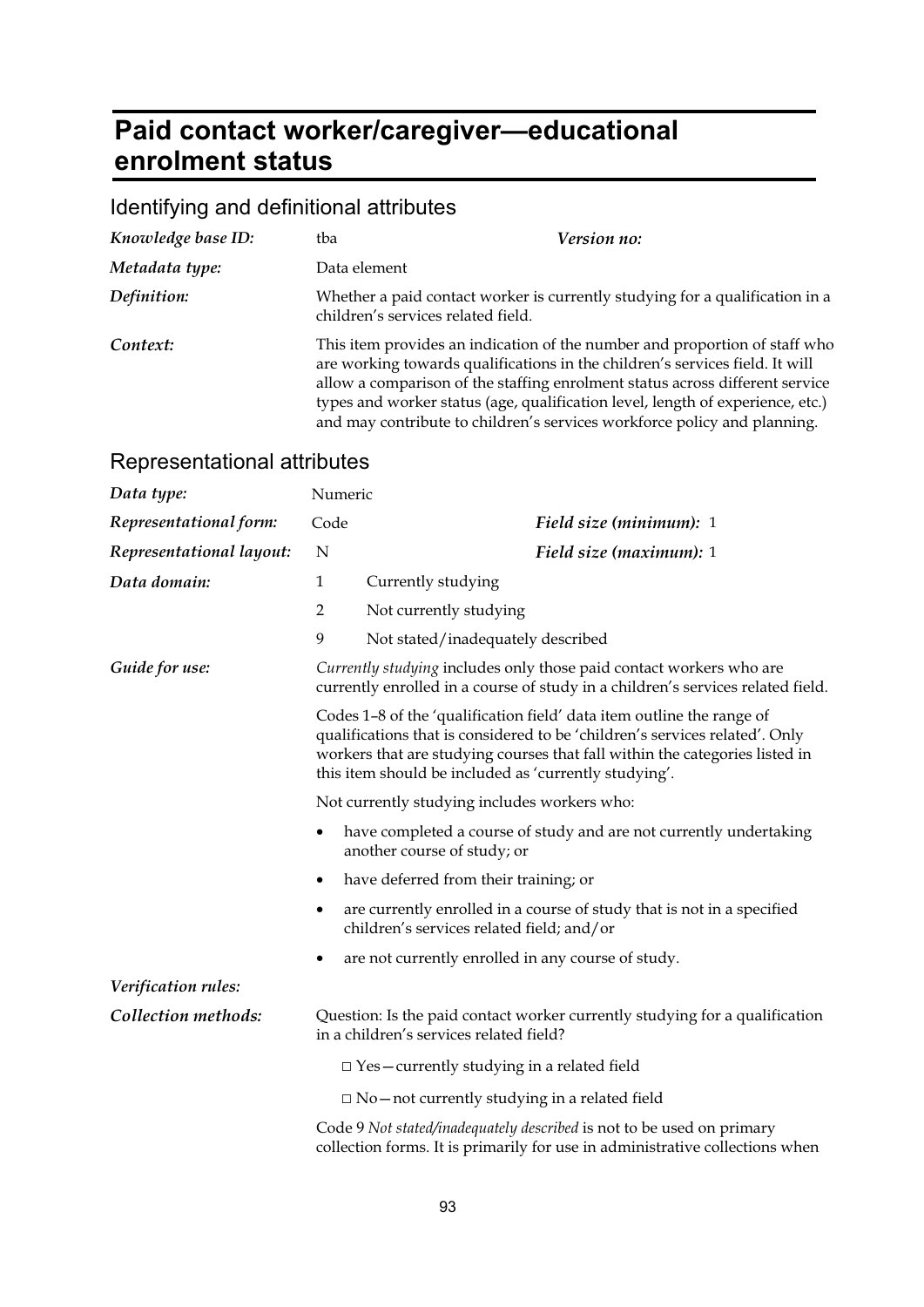transferring data from data sets where the item has not been collected.

This element is closely related to the qualification field and qualification level items.

This item refers to all paid contact workers/caregivers in child care and preschool services. Only workers identified as being 'paid' in the data element *Worker/caregiver—paid/unpaid* AND as being 'primary contact workers' or 'other contact workers' in the data element *Worker/caregiver type of work performed* should respond to this data element.

#### Relational attributes

*Related metadata:* Is related to the data concept *Worker/caregiver—child care and preschool services*. Is related to the data element *Worker/caregiver—field of qualification relevant to children's services*. Is related to the data element *Worker/caregiver—qualification level*. Is related to the data element *Worker/caregiver—paid/unpaid*. Is related to the data element *Worker/caregiver—type of work performed*.

| Registration authority: | <b>NCSIMG</b>                              |
|-------------------------|--------------------------------------------|
| Admin. status:          | Current                                    |
| Source document:        |                                            |
| Source organisation:    | Australian Institute of Health and Welfare |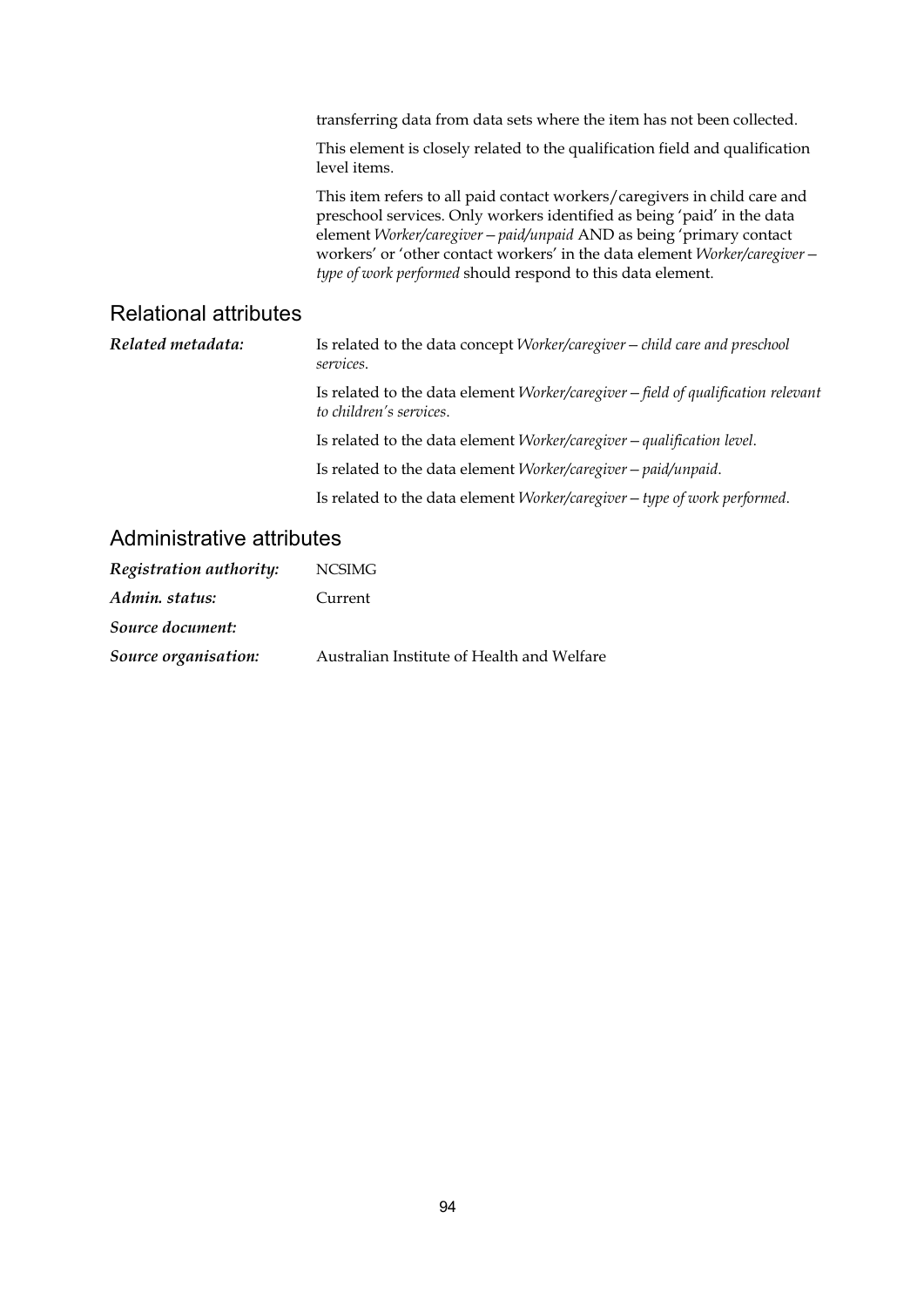## **Paid contact worker/caregiver—employment status**

## Identifying and definitional attributes

| Knowledge base ID: | 002005                             | Version no: 5                                                                                                                                                                                                                                                                                                                                                                                                                                                           |
|--------------------|------------------------------------|-------------------------------------------------------------------------------------------------------------------------------------------------------------------------------------------------------------------------------------------------------------------------------------------------------------------------------------------------------------------------------------------------------------------------------------------------------------------------|
| Metadata type:     | Data element                       |                                                                                                                                                                                                                                                                                                                                                                                                                                                                         |
| Definition:        | employment.                        | The paid contact worker/caregiver's position in relation to their                                                                                                                                                                                                                                                                                                                                                                                                       |
| Context:           | child care sector to be monitored. | This data element can be used, along with others, to analyse workforce<br>issues in the children's services field. It is designed to identify the number<br>and proportion of workers who are employed by an organisation (such as<br>an employment agency) other than the service they are working for during<br>the collection week, as well as those who are owners or self-employed in<br>children's services. It will allow changing patterns of employment in the |
|                    | planning and policy need arises.   | The information obtained from this data element can be used in association<br>with service types, worker roles and any other data elements as the                                                                                                                                                                                                                                                                                                                       |

| Data type:               | Numeric                                                                                                                                                                                                                                       |                                                                                                                                                                                                                                                                                                             |
|--------------------------|-----------------------------------------------------------------------------------------------------------------------------------------------------------------------------------------------------------------------------------------------|-------------------------------------------------------------------------------------------------------------------------------------------------------------------------------------------------------------------------------------------------------------------------------------------------------------|
| Representational form:   | Code                                                                                                                                                                                                                                          | Field size (minimum): 1                                                                                                                                                                                                                                                                                     |
| Representational layout: | N                                                                                                                                                                                                                                             | Field size (maximum): 1                                                                                                                                                                                                                                                                                     |
| Data domain:             | $\mathbf{1}$                                                                                                                                                                                                                                  | Employee of this service                                                                                                                                                                                                                                                                                    |
|                          | $\overline{2}$                                                                                                                                                                                                                                | Employee of a government agency/body (other than this service)                                                                                                                                                                                                                                              |
|                          | $\mathfrak{Z}$                                                                                                                                                                                                                                | Employee of an agency contracted to provide staff                                                                                                                                                                                                                                                           |
|                          | $\overline{4}$                                                                                                                                                                                                                                | Employee of another organisation                                                                                                                                                                                                                                                                            |
|                          | 5                                                                                                                                                                                                                                             | Owner manager of incorporated enterprise                                                                                                                                                                                                                                                                    |
|                          | 6                                                                                                                                                                                                                                             | Owner manager of unincorporated enterprise                                                                                                                                                                                                                                                                  |
|                          | 7                                                                                                                                                                                                                                             | Self-employed worker (of unincorporated enterprise)                                                                                                                                                                                                                                                         |
|                          | 9                                                                                                                                                                                                                                             | Not stated/inadequately described                                                                                                                                                                                                                                                                           |
| Guide for use:           | The employing agency or body refers not only to the initial recruitment<br>and appointment of a worker, but the ongoing employer relationship. It<br>specifically refers to whether the worker is an employee of a particular<br>agency/body. |                                                                                                                                                                                                                                                                                                             |
|                          | employer.                                                                                                                                                                                                                                     | Codes 1 to 4: An employee is a person who works for a public or private<br>employer and receives remuneration in wages or salary from their                                                                                                                                                                 |
|                          |                                                                                                                                                                                                                                               | Code 5: An owner manager of an incorporated enterprise is a person who<br>works in his or her own incorporated enterprise, that is, a business entity<br>which is registered as a separate legal entity to its members or owners (also<br>known as a limited liability company).                            |
|                          |                                                                                                                                                                                                                                               | Code 6: An owner manager of an unincorporated enterprise is a person<br>who operates his or her own unincorporated enterprise and hires employees.<br>An unincorporated enterprise is a business entity in which the owner and<br>the business are legally inseparable, so that the owner is liable for any |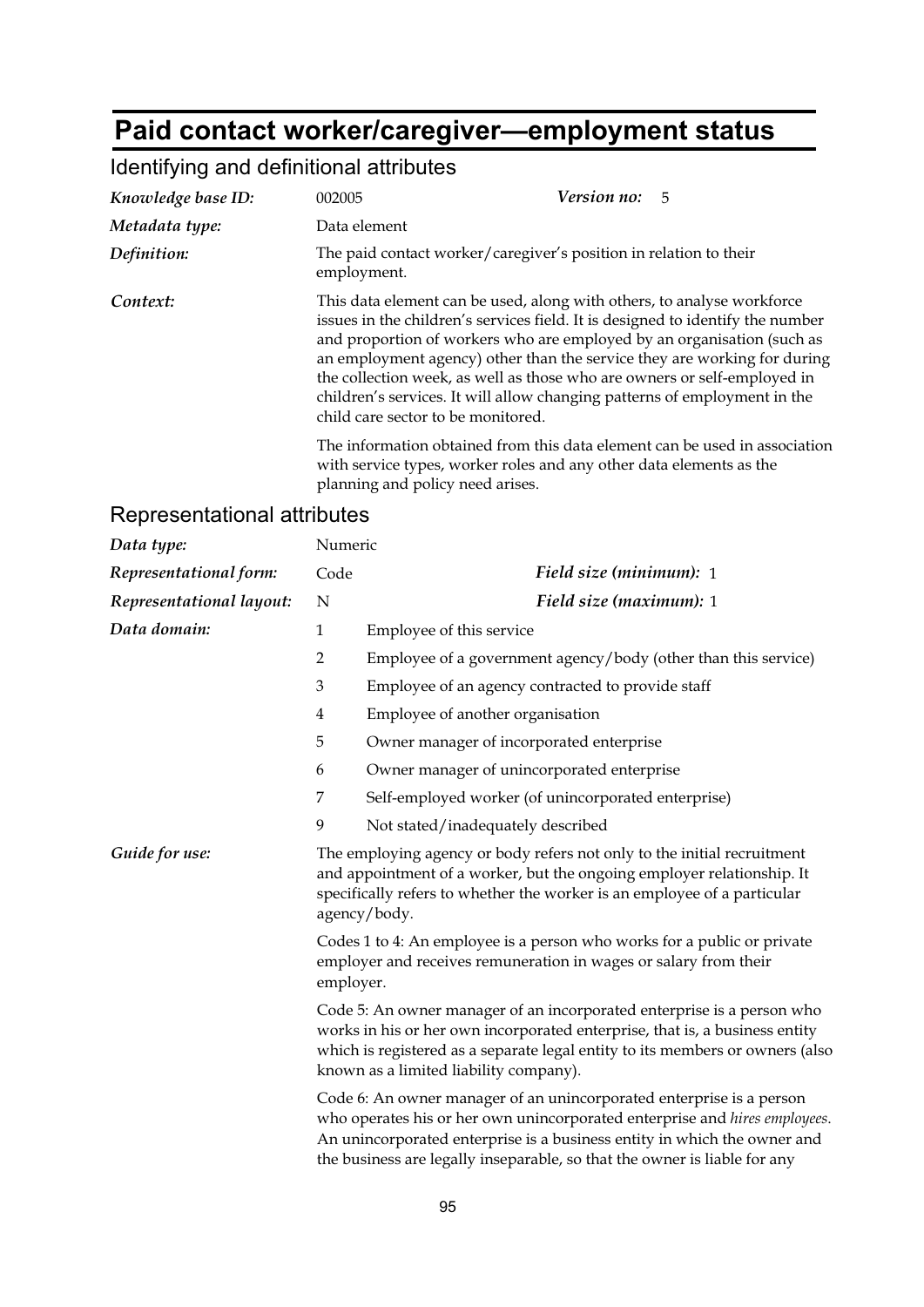|                              | business debts that are incurred.                                                                                                                                                                                                                                                                                                                                         |  |  |
|------------------------------|---------------------------------------------------------------------------------------------------------------------------------------------------------------------------------------------------------------------------------------------------------------------------------------------------------------------------------------------------------------------------|--|--|
|                              | Code 7: A self-employed worker (also referred to as an 'own account<br>worker') is a person who operates his or her own unincorporated economic<br>enterprise and hires no employees. Some family day care and in-home<br>caregivers fall into this category.                                                                                                             |  |  |
| Verification rules:          | Field not to be blank.                                                                                                                                                                                                                                                                                                                                                    |  |  |
| Collection methods:          | Question: What is this worker's employment status?                                                                                                                                                                                                                                                                                                                        |  |  |
|                              | Fields are those listed in the data domain.                                                                                                                                                                                                                                                                                                                               |  |  |
|                              | Code 9 Not stated/inadequately described is not to be used on primary<br>collection forms. It is primarily for use in administrative collections when<br>transferring data from data sets where the item has not been collected.                                                                                                                                          |  |  |
|                              | This item refers to all paid contact workers/caregivers in child care and<br>preschool services. Only workers identified as being 'paid' in the data<br>element Worker/caregiver - paid/unpaid AND as being 'primary contact<br>workers' or 'other contact workers' in the data element Worker/caregiver -<br>type of work performed should respond to this data element. |  |  |
| <b>Relational attributes</b> |                                                                                                                                                                                                                                                                                                                                                                           |  |  |
| Related metadata:            | Is related to the data concept Worker/caregiver - child care and preschool<br>services.                                                                                                                                                                                                                                                                                   |  |  |
|                              | Is related to the data element Worker/caregiver - paid/unpaid.                                                                                                                                                                                                                                                                                                            |  |  |
|                              | Is related to the data element Worker/caregiver - type of work performed.                                                                                                                                                                                                                                                                                                 |  |  |
|                              | Is related to the data element Worker/caregiver - working arrangements<br>(permanent/fixed term contract/casual).                                                                                                                                                                                                                                                         |  |  |
| Administrative attributes    |                                                                                                                                                                                                                                                                                                                                                                           |  |  |
| Registration authority:      | <b>NCSIMG</b>                                                                                                                                                                                                                                                                                                                                                             |  |  |
| Admin. status:               | Current                                                                                                                                                                                                                                                                                                                                                                   |  |  |

| Source document: | Australian Bureau of Statistics (ABS) 2001. Labour statistics: concepts,<br>sources and methods, Australia 2001. Cat no. 6102.0. Canberra: ABS.<br>Reference through: |
|------------------|-----------------------------------------------------------------------------------------------------------------------------------------------------------------------|
|                  | <http: www.abs.gov.au="">, select: Statistics/By Catalogue Number/61.<br/>Labour Statistics – General.</http:>                                                        |

Australian Bureau of Statistics (ABS) 2005. Forms of Employment, Australia 2005. Cat no. 6359.0. Canberra: ABS.

*Source organisation:* Australian Institute of Health and Welfare

*Comments:* 'Contributing family worker', a field which is used by the ABS in its status in employment item, is excluded from this data item because this item relates only to those who are paid. A contributing family worker works without pay in an economic enterprise operated by a relative.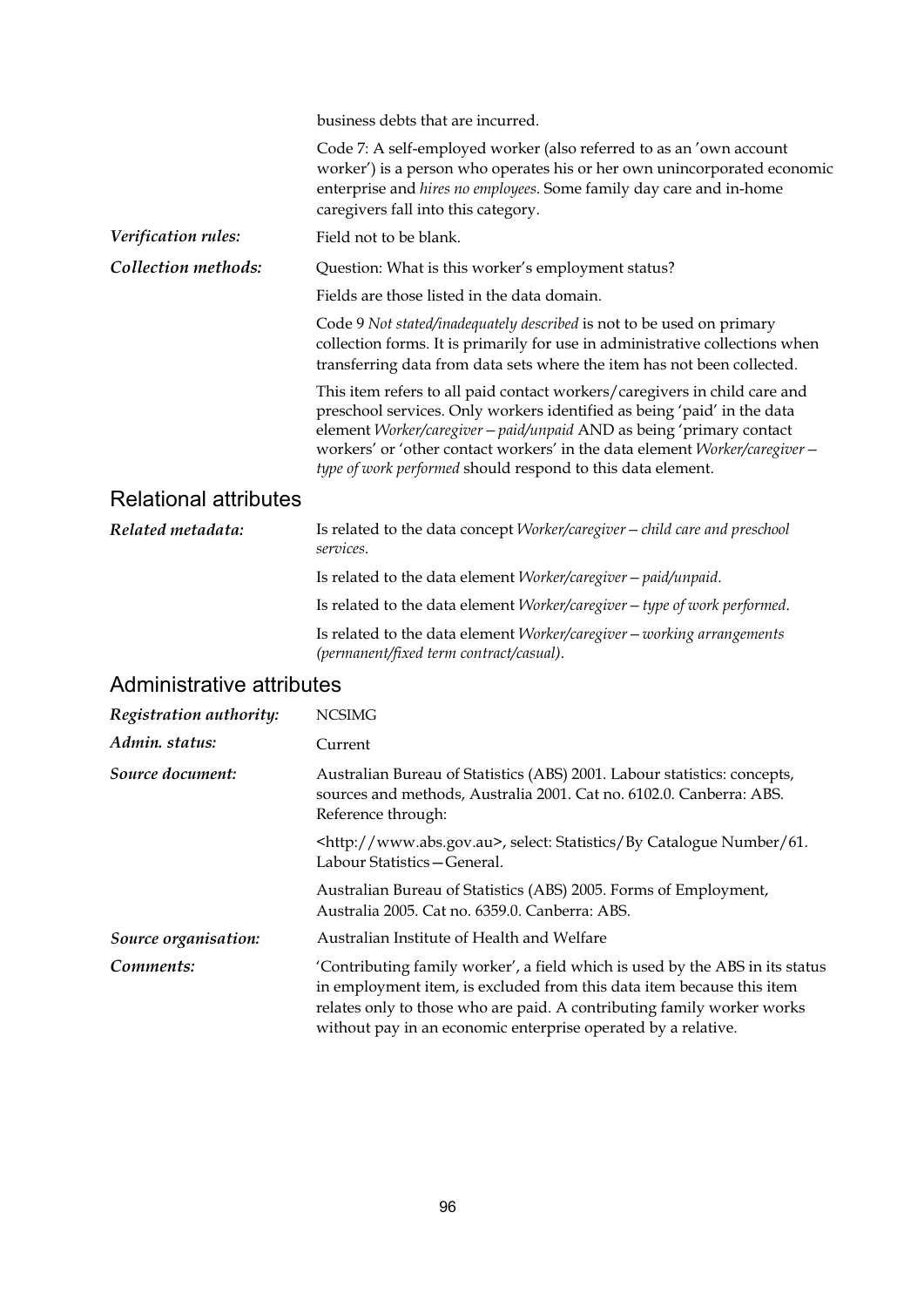## **Paid contact worker/caregiver—field of qualification relevant to children's services**

## Identifying and definitional attributes

| Knowledge base ID: | tba                                                                  | Version no:                                                                                                                                                                                                                              |
|--------------------|----------------------------------------------------------------------|------------------------------------------------------------------------------------------------------------------------------------------------------------------------------------------------------------------------------------------|
| Metadata type:     | Data element                                                         |                                                                                                                                                                                                                                          |
| Definition:        |                                                                      | The specific field of education in which the children's services paid contact<br>worker has attained their highest children's services related qualification.                                                                            |
| Context:           | and the range of fields of education in which workers are qualified. | The issue of children's service workers having appropriate credentials is of<br>importance for the industry. This item can be used to show the proportion<br>of contact workers who have qualifications relevant to children's services, |

| Data type:               | Numeric        |                                                                                                                                                                                                                                |
|--------------------------|----------------|--------------------------------------------------------------------------------------------------------------------------------------------------------------------------------------------------------------------------------|
| Representational form:   | Code           | Field size (minimum): 1                                                                                                                                                                                                        |
| Representational layout: | <b>NN</b>      | Field size (maximum): 2                                                                                                                                                                                                        |
| Data domain:             | $\mathbf{1}$   | Teaching (early childhood related)                                                                                                                                                                                             |
|                          | $\overline{2}$ | Teaching (primary)                                                                                                                                                                                                             |
|                          | 3              | Teaching (other)                                                                                                                                                                                                               |
|                          | 4              | Child care and other children's services                                                                                                                                                                                       |
|                          | 5              | Nursing (including Mothercraft nursing)                                                                                                                                                                                        |
|                          | 6              | Other human welfare studies and services                                                                                                                                                                                       |
|                          | 7              | Behavioural science                                                                                                                                                                                                            |
|                          | 8              | Other child care related                                                                                                                                                                                                       |
|                          | 9              | No qualification in a children's services related field                                                                                                                                                                        |
|                          | 99             | Not stated/inadequately described                                                                                                                                                                                              |
| Verification rules:      |                |                                                                                                                                                                                                                                |
| Guide for use:           | study.         | The data domain uses the Field of Education classification of Australian<br>Standard Classification of Education (ASCED). This is a three-level<br>hierarchical classification specifying broad, narrow and detailed fields of |
|                          |                | Code 1: Teaching (early childhood related) - ASCED 0101                                                                                                                                                                        |
|                          |                | Code 2: Teaching (primary) - ASECD 070103                                                                                                                                                                                      |
|                          |                | Code 3: Teaching (other) - ASCED mappable 070105-070199. This includes<br>special education, and teaching English as a second language.                                                                                        |
|                          |                | Code 4: Child care and other children's services - Children's services is<br>ASCED 6 digit level 090503. Child care is not an ASCED category but all<br>child care responses are coded to Children's services                  |
|                          |                | Code 5: Nursing (including Mothercraft nursing) - ASCED 0603-4 digit<br>level-all nursing categories                                                                                                                           |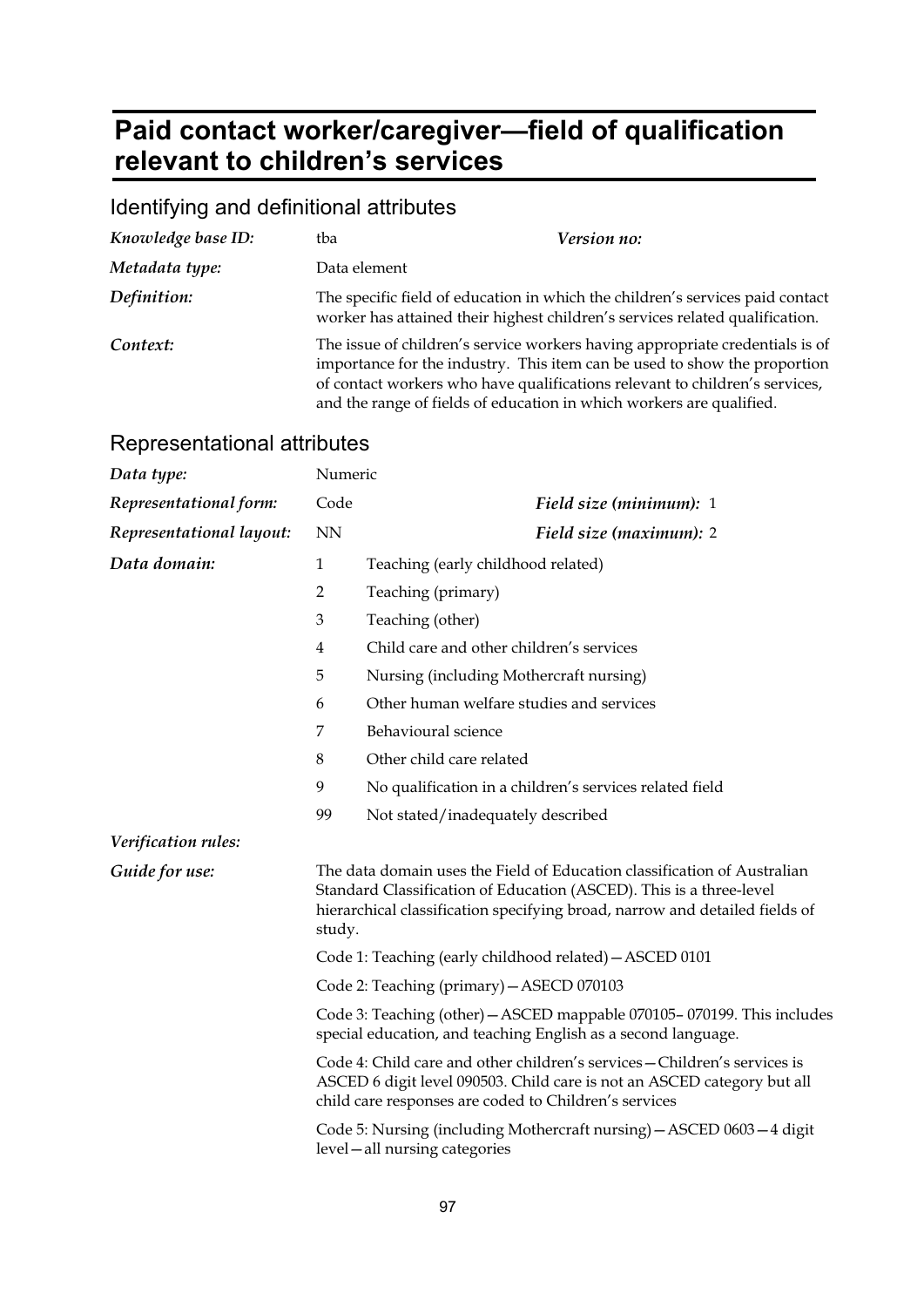|                              | Code 6: Other human welfare studies and services – ASCED 090501,<br>090505-090599. This field includes:                                                                                                                                                                                                                                                                   |
|------------------------------|---------------------------------------------------------------------------------------------------------------------------------------------------------------------------------------------------------------------------------------------------------------------------------------------------------------------------------------------------------------------------|
|                              | Social work (090501)                                                                                                                                                                                                                                                                                                                                                      |
|                              | Youth work (090505)                                                                                                                                                                                                                                                                                                                                                       |
|                              | Care for the disabled (090509)                                                                                                                                                                                                                                                                                                                                            |
|                              | Residential client care (090511)                                                                                                                                                                                                                                                                                                                                          |
|                              | Counselling (090513)                                                                                                                                                                                                                                                                                                                                                      |
|                              | Welfare studies (090515)                                                                                                                                                                                                                                                                                                                                                  |
|                              | Human welfare studies and services, nec.                                                                                                                                                                                                                                                                                                                                  |
|                              | Code 7: Behavioural science - ASCED 0907. This includes Psychology.                                                                                                                                                                                                                                                                                                       |
|                              | Code 8: Other child care related, please specify. Should include any other<br>qualifications that are relevant to child care.                                                                                                                                                                                                                                             |
|                              | Code 9: No qualifications in a children's services related field.                                                                                                                                                                                                                                                                                                         |
| Collection methods:          | Question: In which of the following children's services related fields does<br>the worker hold their highest qualification?                                                                                                                                                                                                                                               |
|                              | $\Box$ Teaching (early childhood related)                                                                                                                                                                                                                                                                                                                                 |
|                              | $\Box$ Teaching (primary)                                                                                                                                                                                                                                                                                                                                                 |
|                              | $\Box$ Teaching (other)                                                                                                                                                                                                                                                                                                                                                   |
|                              | □ Child care and other children's services                                                                                                                                                                                                                                                                                                                                |
|                              | $\Box$ Nursing (including Mothercraft nursing)                                                                                                                                                                                                                                                                                                                            |
|                              | $\Box$ Other human welfare studies and services                                                                                                                                                                                                                                                                                                                           |
|                              | □ Behavioural science                                                                                                                                                                                                                                                                                                                                                     |
|                              | <sup>D</sup> Other child care related, please specify                                                                                                                                                                                                                                                                                                                     |
|                              | $\square$ No qualification in a children's services related field                                                                                                                                                                                                                                                                                                         |
|                              | Code 99 Not stated/inadequately described is not to be used on primary<br>collection forms. It is primarily for use in administrative collections when<br>transferring data from data sets where the item has not been collected.                                                                                                                                         |
|                              | This item is closely related to the 'qualification level' item and also relates<br>to the educational enrolment status item.                                                                                                                                                                                                                                              |
|                              | This item refers to all paid contact workers/caregivers in child care and<br>preschool services. Only workers identified as being 'paid' in the data<br>element Worker/caregiver - paid/unpaid AND as being 'primary contact<br>workers' or 'other contact workers' in the data element Worker/caregiver -<br>type of work performed should respond to this data element. |
| <b>Relational attributes</b> |                                                                                                                                                                                                                                                                                                                                                                           |
| Related metadata:            | Is related to the data concept Worker/caregiver - child care and preschool<br>services.                                                                                                                                                                                                                                                                                   |
|                              | Is related to the data element Worker/caregiver - qualification level.                                                                                                                                                                                                                                                                                                    |
|                              | Is related to the data element Worker/caregiver-educational enrolment status.                                                                                                                                                                                                                                                                                             |
|                              | Is related to the data element Worker/caregiver - paid/unpaid.                                                                                                                                                                                                                                                                                                            |
|                              |                                                                                                                                                                                                                                                                                                                                                                           |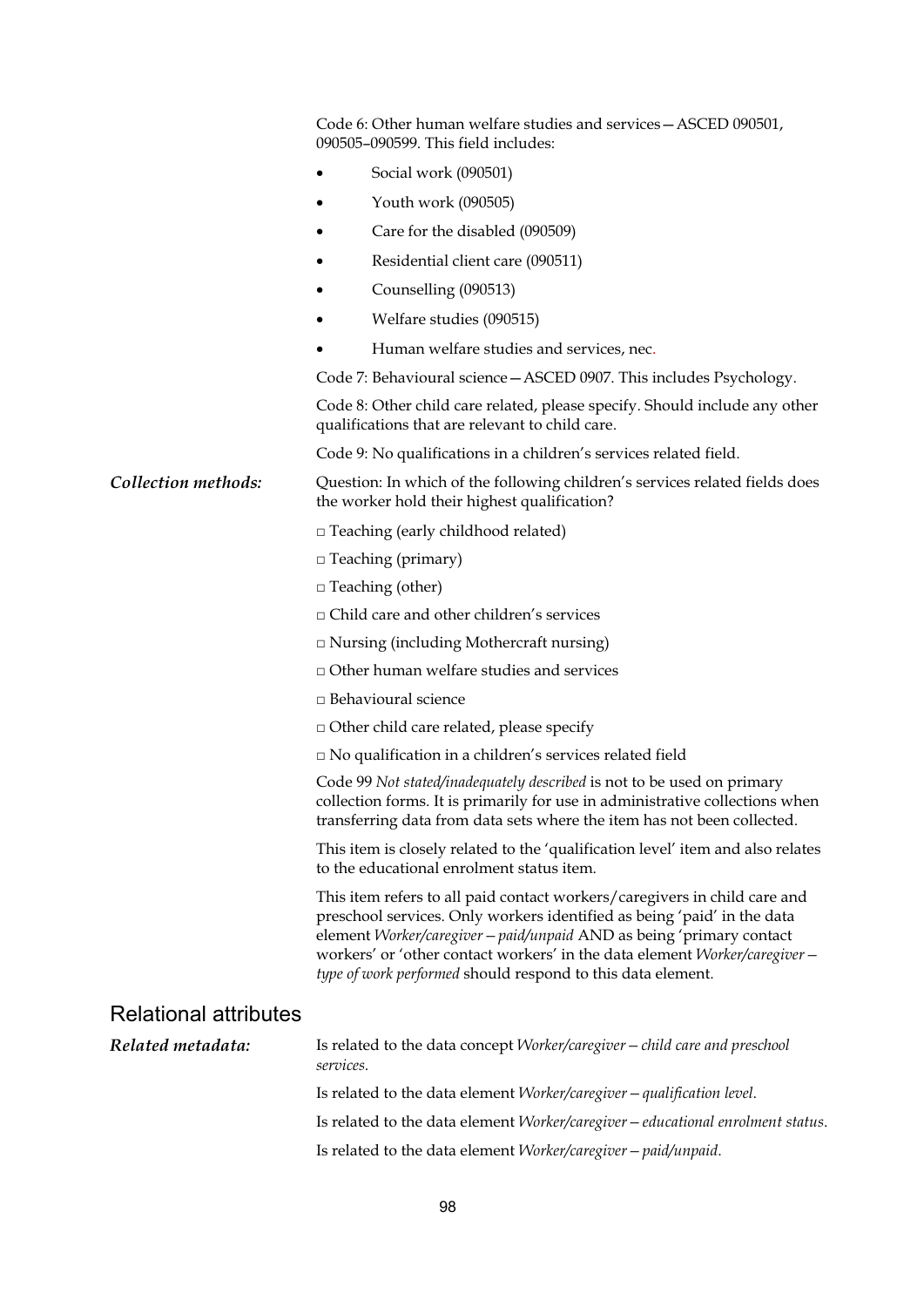Is related to the data element *Worker/caregiver—type of work performed*.

| Registration authority: | <b>NCSIMG</b>      |                                                                                                                                                                                                                                                               |
|-------------------------|--------------------|---------------------------------------------------------------------------------------------------------------------------------------------------------------------------------------------------------------------------------------------------------------|
| Admin. status:          | Current            | Effective date:                                                                                                                                                                                                                                               |
| Source document:        |                    | Developed for the CSNMDS Version 1.0.                                                                                                                                                                                                                         |
| Source organisation:    | Reference through: | Australian Bureau of Statistics (ABS) 2001. Australian standard<br>classification of education (ASCED) cat. no. 1272.0. Canberra: ABS.<br><http: www.abs.gov.au="">, select: Statistics/By Catalogue Number/12.<br/>Classifications and Work Manuals.</http:> |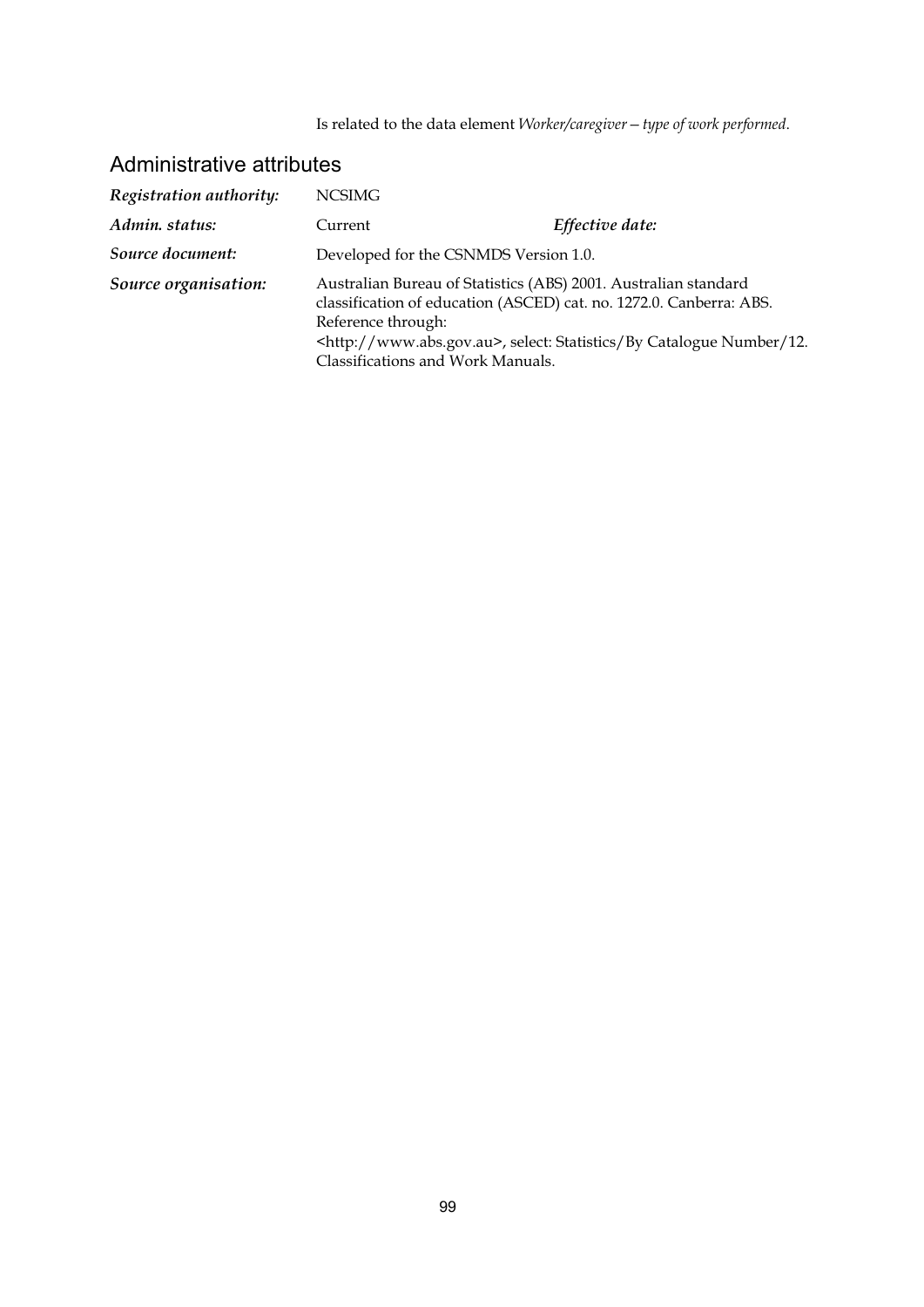## **Paid contact worker/caregiver—Indigenous status**

| Knowledge base ID: | 002009                                                                                                                                                                                                                                                                                   | Version no:<br>5                                                                                                                                                                                                                                                                                                                                                                                                                                                        |
|--------------------|------------------------------------------------------------------------------------------------------------------------------------------------------------------------------------------------------------------------------------------------------------------------------------------|-------------------------------------------------------------------------------------------------------------------------------------------------------------------------------------------------------------------------------------------------------------------------------------------------------------------------------------------------------------------------------------------------------------------------------------------------------------------------|
| Metadata type:     | Data element                                                                                                                                                                                                                                                                             |                                                                                                                                                                                                                                                                                                                                                                                                                                                                         |
| Definition:        | Indigenous status is a measure of whether a person identifies as being of<br>Aboriginal or Torres Strait Islander origin. This is in accord with the first<br>two of three components of the Australian Government definition. See<br>Comments for the Australian Government definition. |                                                                                                                                                                                                                                                                                                                                                                                                                                                                         |
| Context:           | place in Australian society and culture. In the current climate of<br>who identify as being of Aboriginal or Torres Strait Islander origin.                                                                                                                                              | Australia's Aboriginal and Torres Strait Islander peoples occupy a unique<br>reconciliation, accurate and consistent statistics about Aboriginal and<br>Torres Strait Islander peoples are needed in order to plan, promote and<br>deliver essential services, to monitor changes in wellbeing and to account<br>for government expenditure in this area. The purpose of this data element<br>is to provide information about workers in the children's services sector |

## Identifying and definitional attributes

| Data type:               | Numeric                                                                                                                                                                                                                                                                                                                                                                                                                                                                                                                                                                                 |                                                      |  |
|--------------------------|-----------------------------------------------------------------------------------------------------------------------------------------------------------------------------------------------------------------------------------------------------------------------------------------------------------------------------------------------------------------------------------------------------------------------------------------------------------------------------------------------------------------------------------------------------------------------------------------|------------------------------------------------------|--|
| Representational form:   | Code                                                                                                                                                                                                                                                                                                                                                                                                                                                                                                                                                                                    | Field size (minimum): 1                              |  |
| Representational layout: | N                                                                                                                                                                                                                                                                                                                                                                                                                                                                                                                                                                                       | Field size (maximum): 1                              |  |
| Data domain:             | $\mathbf{1}$                                                                                                                                                                                                                                                                                                                                                                                                                                                                                                                                                                            | Aboriginal but not Torres Strait Islander origin     |  |
|                          | $\overline{2}$                                                                                                                                                                                                                                                                                                                                                                                                                                                                                                                                                                          | Torres Strait Islander but not Aboriginal origin     |  |
|                          | $\mathfrak{Z}$                                                                                                                                                                                                                                                                                                                                                                                                                                                                                                                                                                          | Both Aboriginal and Torres Strait Islander origin    |  |
|                          | $\overline{4}$                                                                                                                                                                                                                                                                                                                                                                                                                                                                                                                                                                          | Neither Aboriginal nor Torres Strait Islander origin |  |
|                          | 9                                                                                                                                                                                                                                                                                                                                                                                                                                                                                                                                                                                       | Not stated/inadequately described                    |  |
| Verification rules:      |                                                                                                                                                                                                                                                                                                                                                                                                                                                                                                                                                                                         | Field cannot be blank.                               |  |
| Guide for use:           | This data element is based on the Australian Bureau of Statistics (ABS)<br>Standard for Indigenous Status. For detailed advice on its use and<br>application, please refer to the ABS website as indicated below under<br>Source document. The classification for 'Indigenous Status' has a<br>hierarchical structure comprising two levels. There are four categories at<br>the detailed level of the classification which are grouped into two<br>categories at the broad level. There is one supplementary category for 'not<br>stated' responses. The classification is as follows: |                                                      |  |
|                          |                                                                                                                                                                                                                                                                                                                                                                                                                                                                                                                                                                                         | Indigenous:                                          |  |
|                          | Aboriginal but not Torres Strait Islander origin                                                                                                                                                                                                                                                                                                                                                                                                                                                                                                                                        |                                                      |  |
|                          |                                                                                                                                                                                                                                                                                                                                                                                                                                                                                                                                                                                         | Torres Strait Islander but not Aboriginal origin     |  |
|                          |                                                                                                                                                                                                                                                                                                                                                                                                                                                                                                                                                                                         | Both Aboriginal and Torres Strait Islander origin    |  |
|                          |                                                                                                                                                                                                                                                                                                                                                                                                                                                                                                                                                                                         | Non-indigenous:                                      |  |
|                          |                                                                                                                                                                                                                                                                                                                                                                                                                                                                                                                                                                                         | Neither Aboriginal nor Torres Strait Islander origin |  |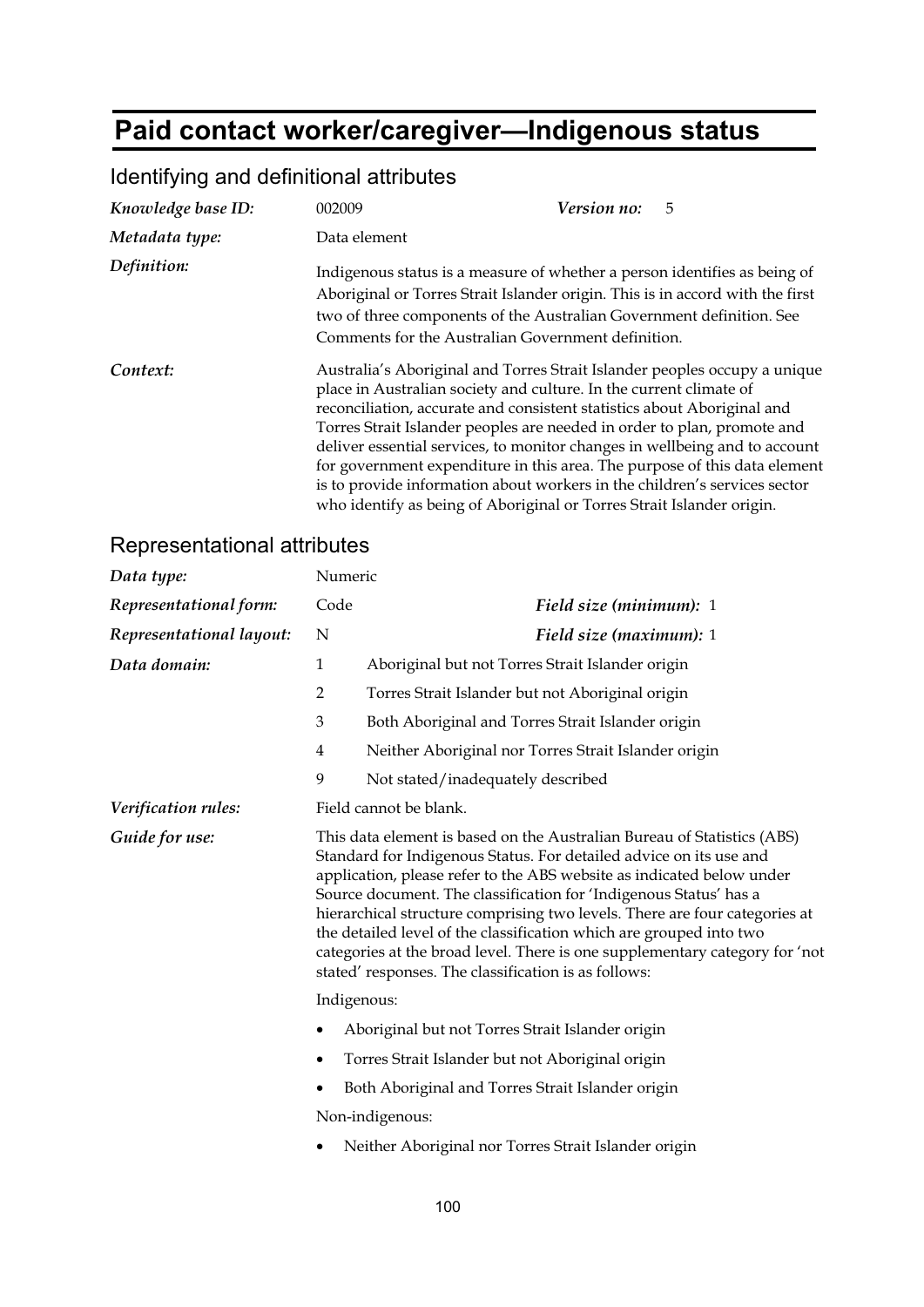|                              | Code 9 Not stated/inadequately described:                                                                                                                                                                                                                                                                                                                                                                                            |
|------------------------------|--------------------------------------------------------------------------------------------------------------------------------------------------------------------------------------------------------------------------------------------------------------------------------------------------------------------------------------------------------------------------------------------------------------------------------------|
|                              | This category is not to be available as a valid answer to the questions but is<br>intended for use:                                                                                                                                                                                                                                                                                                                                  |
|                              | primarily when importing data from other data collections that do not<br>٠<br>contain mappable data; or                                                                                                                                                                                                                                                                                                                              |
|                              | where an answer was refused; or                                                                                                                                                                                                                                                                                                                                                                                                      |
|                              | where the question was not able to be asked prior to completion of<br>reporting because the client was unable to communicate or a person<br>who knows the client was not available.                                                                                                                                                                                                                                                  |
|                              | Only in the last two situations may the tick boxes on the questionnaire be<br>left blank.                                                                                                                                                                                                                                                                                                                                            |
| Collection methods:          | Question: Is the worker of Aboriginal or Torres Strait Islander origin?                                                                                                                                                                                                                                                                                                                                                              |
|                              | (For workers of both Aboriginal and Torres Strait Islander origin, mark<br>both 'Yes' boxes.)                                                                                                                                                                                                                                                                                                                                        |
|                              | $\Box$ No                                                                                                                                                                                                                                                                                                                                                                                                                            |
|                              | $\Box$ Aboriginal                                                                                                                                                                                                                                                                                                                                                                                                                    |
|                              | $\Box$ Torres Strait Islander                                                                                                                                                                                                                                                                                                                                                                                                        |
|                              | It is strongly recommended that this question be asked directly of the<br>worker wherever possible (or drawn from administrative data provided by<br>the worker). However, when the worker is not present, the person<br>answering for them should be in a position to do so, i.e. this person must<br>know the worker about whom the question is being asked well and feel<br>confident to provide accurate information about them. |
|                              | This question should always be asked even if the worker does or does not<br>'look' Aboriginal or Torres Strait Islander.                                                                                                                                                                                                                                                                                                             |
|                              | The Indigenous status question allows for more than one response. The<br>procedure for coding multiple responses is as follows:                                                                                                                                                                                                                                                                                                      |
|                              | If the respondent marks 'No' and either 'Aboriginal' or 'Torres Strait<br>Islander', then the response should be coded to either Aboriginal or Torres<br>Strait Islander as indicated (that is, disregard the 'No' response).                                                                                                                                                                                                        |
|                              | If the respondent marks both the 'Aboriginal' and 'Torres Strait Islander'<br>boxes, then their response should be coded to 'Both Aboriginal and Torres<br>Strait Islander origin'.                                                                                                                                                                                                                                                  |
|                              | If the respondent marks all three boxes ('No', 'Aboriginal' and 'Torres Strait<br>Islander'), then the response should be coded to 'Both Aboriginal and<br>Torres Strait Islander origin' (that is, disregard the 'No' response).                                                                                                                                                                                                    |
|                              | This item refers to all paid contact workers/caregivers in child care and<br>preschool services. Only workers identified as being 'paid' in the data<br>element Worker/caregiver - paid/unpaid AND as being 'primary contact<br>workers' or 'other contact workers' in the data element Worker/caregiver -<br>type of work performed should respond to this data element.                                                            |
| <b>Relational attributes</b> |                                                                                                                                                                                                                                                                                                                                                                                                                                      |

*Related metadata:* Is related to the data concept *Worker/caregiver—child care and preschool services*.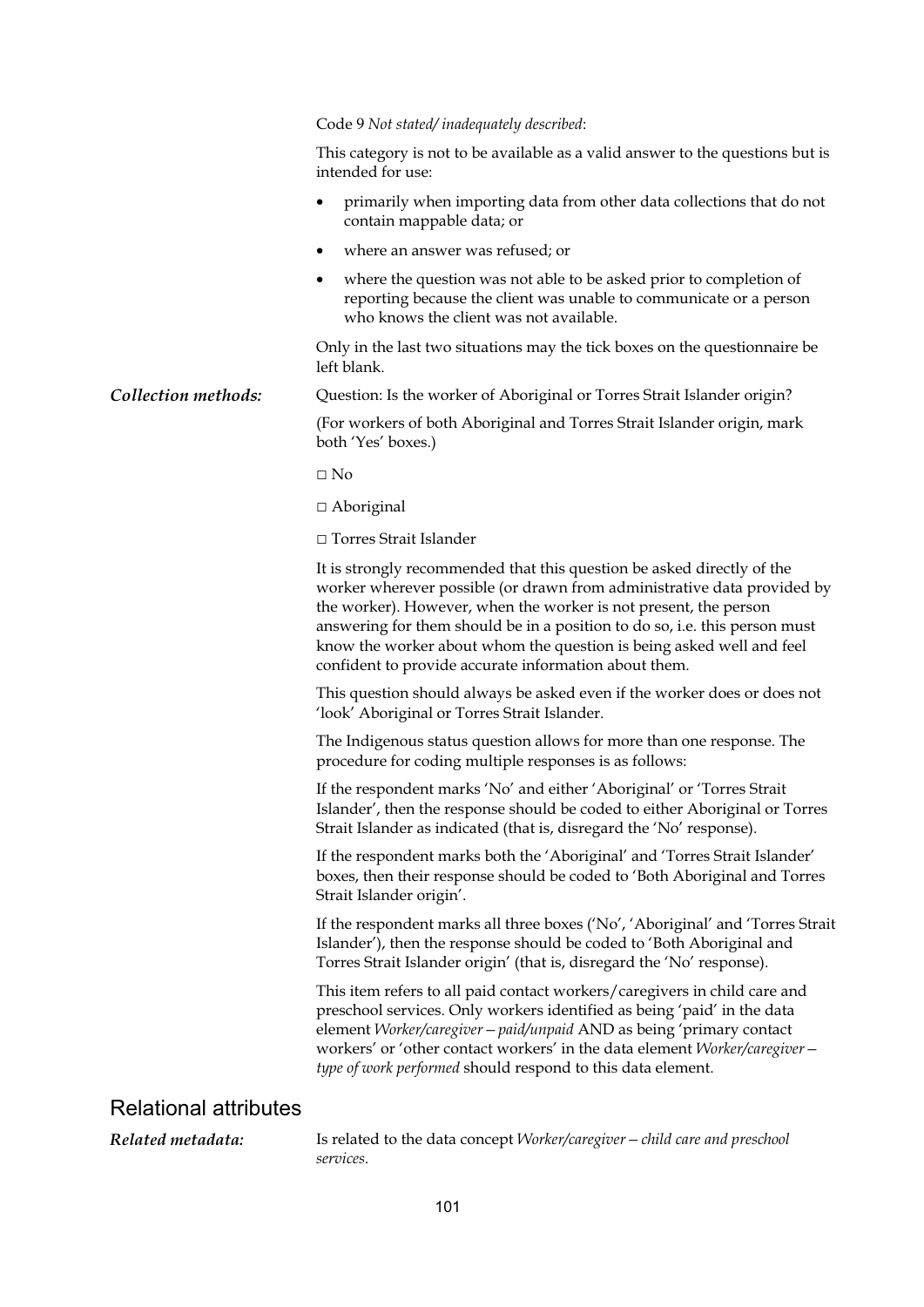Is related to the data element *Worker/caregiver—paid/unpaid*. Is related to the data element *Worker/caregiver—type of work performed*.

# *Community Services*

Party characteristic/Person characteristic/Social-cultural characteristic

| Registration authority: | <b>NCSIMG</b>                                                                                                                                                                                                                                                                                                   |  |  |
|-------------------------|-----------------------------------------------------------------------------------------------------------------------------------------------------------------------------------------------------------------------------------------------------------------------------------------------------------------|--|--|
| Admin. status:          | Current                                                                                                                                                                                                                                                                                                         |  |  |
| Source document:        | The Australian Bureau of Statistics (ABS) standards for the collection of<br>Indigenous status appear on the ABS Website. <http: www.abs.gov.au="">,<br/>select: Statistics/By Catalogue Number/12. Classifications and Work<br/>Manuals/Standards for Statistics on Cultural and Linguistic Diversity.</http:> |  |  |
|                         | Australian Bureau of Statistics (ABS) 2001. Australian Standard<br>Geographical Classification (ASGC). Cat. no. 1216.0. Canberra: AGPS.                                                                                                                                                                         |  |  |
|                         | Reference through: <http: www.abs.gov.au="">, select: Statistics/By<br/>Catalogue Number/12. Classifications and Work Manuals.</http:>                                                                                                                                                                          |  |  |
| Source organisation:    | <b>Australian Bureau of Statistics</b>                                                                                                                                                                                                                                                                          |  |  |
|                         | National Health Data Committee and National Community Services Data<br>Committee                                                                                                                                                                                                                                |  |  |
| Comments:               | This metadata item is common to both the National Community Services<br>Data Dictionary and the National Health Data Dictionary.                                                                                                                                                                                |  |  |
|                         | The following definition, commonly known as 'The Commonwealth<br>Definition', was given in a High Court judgement in the case of<br>Commonwealth v Tasmania (1983) 46 ALR 625.                                                                                                                                  |  |  |
|                         | 'An Aboriginal or Torres Strait Islander is a person of Aboriginal or Torres<br>Strait Islander descent who identifies as an Aboriginal or Torres Strait<br>Islander and is accepted as such by the community in which he or she<br>lives'.                                                                     |  |  |
|                         | There are three components to the Australian Government definition:                                                                                                                                                                                                                                             |  |  |
|                         | 1<br>descent                                                                                                                                                                                                                                                                                                    |  |  |
|                         | $\overline{2}$<br>self-identification; and                                                                                                                                                                                                                                                                      |  |  |
|                         | 3<br>community acceptance                                                                                                                                                                                                                                                                                       |  |  |
|                         | In practice, it is not feasible to collect information on the community<br>acceptance part of this definition in general purpose statistical and<br>administrative collections and, therefore, standard questions on Indigenous<br>status relate to descent and self-identification only.                       |  |  |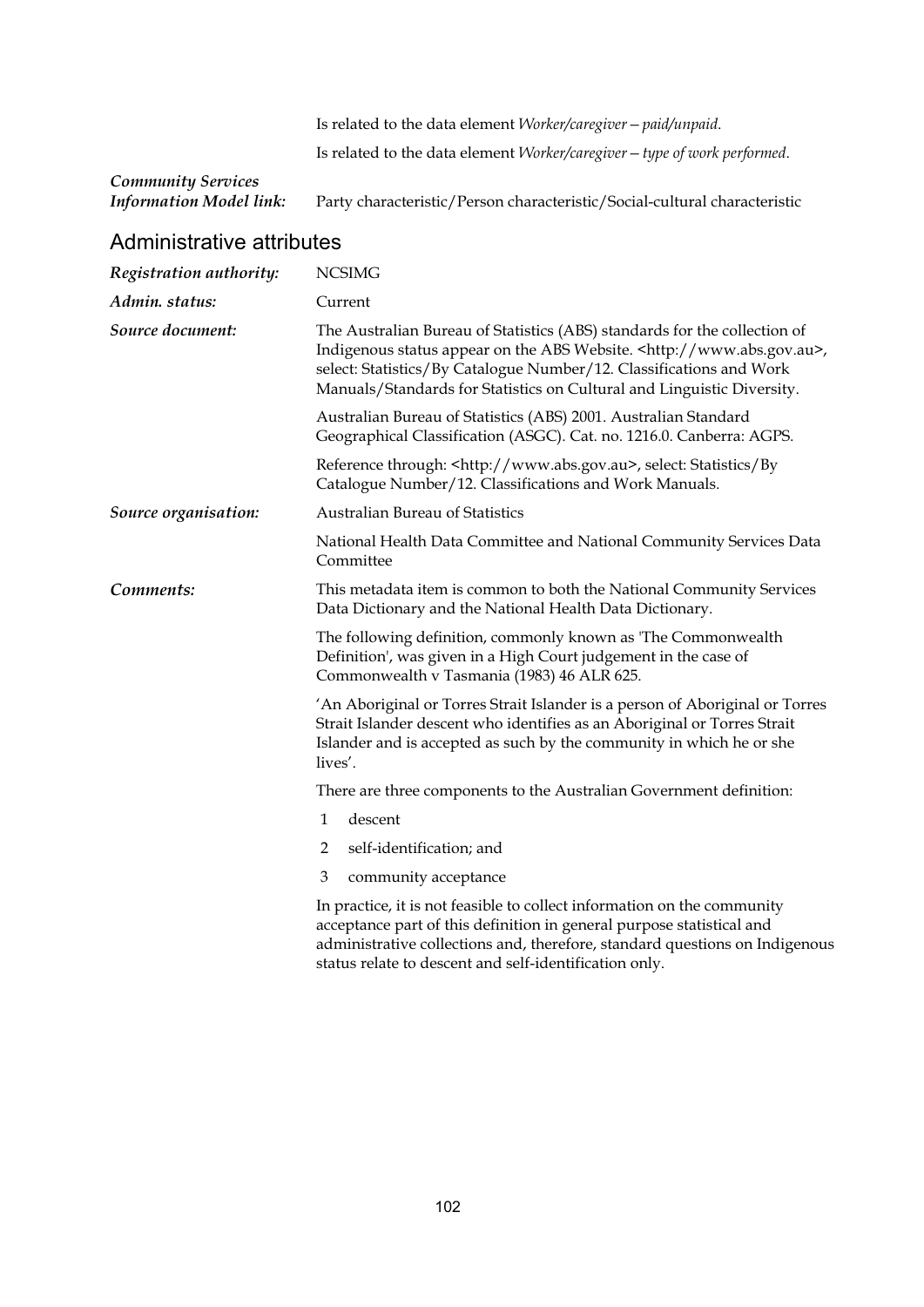# **Paid contact worker/caregiver—length of experience**

| Identifying and definitional attributes |  |  |
|-----------------------------------------|--|--|
|-----------------------------------------|--|--|

| Knowledge base ID: | tba          | Version no:                                                                                                                                                                                                                                                                         |  |
|--------------------|--------------|-------------------------------------------------------------------------------------------------------------------------------------------------------------------------------------------------------------------------------------------------------------------------------------|--|
| Metadata type:     | Data element |                                                                                                                                                                                                                                                                                     |  |
| Definition:        | services).   | The number of years that a paid contact worker has been employed as a<br>contact worker in the children's services sector (child care or preschool                                                                                                                                  |  |
| Context:           |              | This data element provides an indication of the levels of experience of the<br>child care and preschool services workforce. It will enable a comparison of<br>staff experience levels across different characteristics such as worker age,<br>qualification level and service type. |  |

| Representational attributes |  |
|-----------------------------|--|
|-----------------------------|--|

| Data type:               | Numeric                                                                                                                                                                                                                                                                                                                                                         |                                             |                                                                                                                                                                                                                                                                                                                                                                                                |
|--------------------------|-----------------------------------------------------------------------------------------------------------------------------------------------------------------------------------------------------------------------------------------------------------------------------------------------------------------------------------------------------------------|---------------------------------------------|------------------------------------------------------------------------------------------------------------------------------------------------------------------------------------------------------------------------------------------------------------------------------------------------------------------------------------------------------------------------------------------------|
| Representational form:   | Quantitative value                                                                                                                                                                                                                                                                                                                                              |                                             | Field size (minimum): 1                                                                                                                                                                                                                                                                                                                                                                        |
| Representational layout: | N                                                                                                                                                                                                                                                                                                                                                               |                                             | Field size (maximum): 1                                                                                                                                                                                                                                                                                                                                                                        |
| Data domain:             | 1                                                                                                                                                                                                                                                                                                                                                               | Less than 1 year                            |                                                                                                                                                                                                                                                                                                                                                                                                |
|                          | $\overline{2}$                                                                                                                                                                                                                                                                                                                                                  | $1-2$ years                                 |                                                                                                                                                                                                                                                                                                                                                                                                |
|                          | 3                                                                                                                                                                                                                                                                                                                                                               | 3-4 years                                   |                                                                                                                                                                                                                                                                                                                                                                                                |
|                          | 4                                                                                                                                                                                                                                                                                                                                                               | 5-9 years                                   |                                                                                                                                                                                                                                                                                                                                                                                                |
|                          | 5                                                                                                                                                                                                                                                                                                                                                               | 10 years or more                            |                                                                                                                                                                                                                                                                                                                                                                                                |
|                          | 9                                                                                                                                                                                                                                                                                                                                                               | Not stated/inadequately described           |                                                                                                                                                                                                                                                                                                                                                                                                |
| Guide for use:           | The length of experience of a worker in the children's services sector should<br>be measured by totalling the number of years the worker has been<br>employed to work with children in a child care or preschool service,<br>regardless of whether this was full-time or part-time work. Absences of<br>more than 3 months should be subtracted from the total. |                                             |                                                                                                                                                                                                                                                                                                                                                                                                |
|                          | The total length of experience should be rounded down to the nearest year.<br>So, for example, if a worker has worked 2 years and 11 months, this should<br>be recorded in the 1-2 years category.                                                                                                                                                              |                                             |                                                                                                                                                                                                                                                                                                                                                                                                |
|                          |                                                                                                                                                                                                                                                                                                                                                                 | or carer of children is not to be included. | Experience gained as a paid employee of a children's service or children's<br>services agency should be counted. Any time spent as a private babysitter                                                                                                                                                                                                                                        |
| Verification rules:      |                                                                                                                                                                                                                                                                                                                                                                 |                                             |                                                                                                                                                                                                                                                                                                                                                                                                |
| Collection methods:      | Question: How many years experience does the worker have in the<br>children's services sector?                                                                                                                                                                                                                                                                  |                                             |                                                                                                                                                                                                                                                                                                                                                                                                |
|                          | element.                                                                                                                                                                                                                                                                                                                                                        |                                             | This item refers to all paid contact workers/caregivers in child care and<br>preschool services. Only workers identified as being 'paid' in the data<br>element Worker/caregiver - paid/unpaid AND only those workers identified<br>as being 'primary contact workers' or 'other contact workers' in the data<br>element Worker/caregiver - type of work performed should respond to this data |
|                          |                                                                                                                                                                                                                                                                                                                                                                 |                                             | Code 9 Not stated/inadequately described is not to be used on primary                                                                                                                                                                                                                                                                                                                          |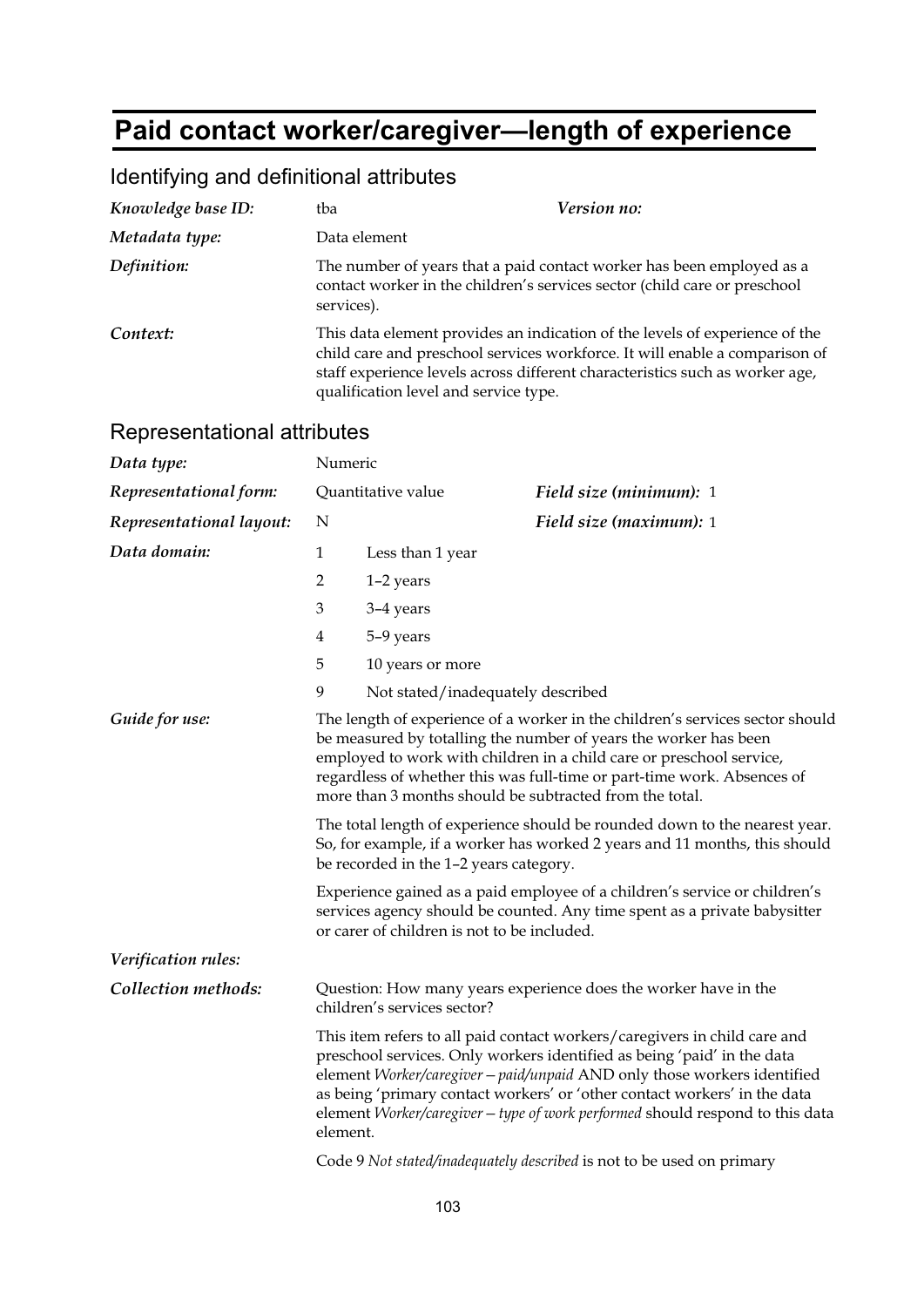collection forms. It is primarily for use in administrative collections when transferring data from data sets where the item has not been collected.

#### Relational attributes

| Related metadata: | Is related to the data concept <i>Worker/caregiver</i> – <i>child care and preschool</i><br>services. |
|-------------------|-------------------------------------------------------------------------------------------------------|
|                   | Is related to the data element <i>Worker/caregiver</i> – <i>paid/unpaid</i> .                         |
|                   | Is related to the data element Worker/caregiver - type of work performed.                             |
|                   | Is related to the data element Worker/caregiver - length of time with current<br>service.             |

| Registration authority: | <b>NCSIMG</b>                              |
|-------------------------|--------------------------------------------|
| Admin. status:          | Current                                    |
| Source document:        |                                            |
| Source organisation:    | Australian Institute of Health and Welfare |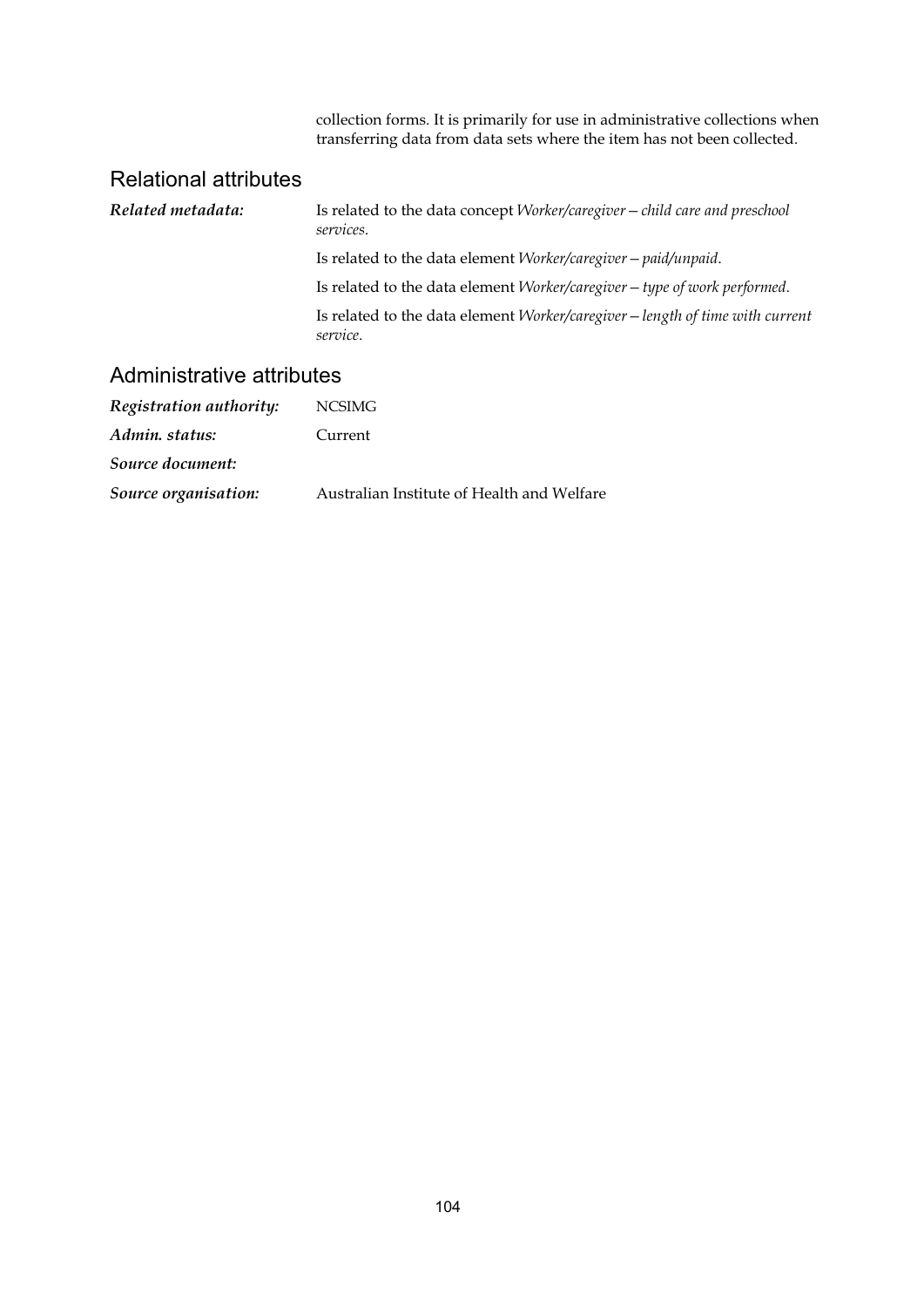## **Paid contact worker/caregiver—length of time with current service**

### Identifying and definitional attributes

| Knowledge base ID: | tba                                                                                                                                                                                 | Version no:                                                                 |
|--------------------|-------------------------------------------------------------------------------------------------------------------------------------------------------------------------------------|-----------------------------------------------------------------------------|
| Metadata type:     | Data element                                                                                                                                                                        |                                                                             |
| Definition:        | contact worker in the service in which they are currently employed.                                                                                                                 | The number of years that the paid contact worker has been employed as a     |
| Context:           | and preschool services workforce. It will enable a comparison of<br>service/staff longevity across different variables such as worker age,<br>qualification level and service type. | This data element provides an indication of the stability of the child care |

| Data type:               | Numeric                                                                                                                                                                                                                                                                                                                                       |                                        |                                                                                                                                                                                                                                                                                                                                                                           |
|--------------------------|-----------------------------------------------------------------------------------------------------------------------------------------------------------------------------------------------------------------------------------------------------------------------------------------------------------------------------------------------|----------------------------------------|---------------------------------------------------------------------------------------------------------------------------------------------------------------------------------------------------------------------------------------------------------------------------------------------------------------------------------------------------------------------------|
| Representational form:   |                                                                                                                                                                                                                                                                                                                                               | Quantitative value                     | Field size (minimum): 1                                                                                                                                                                                                                                                                                                                                                   |
| Representational layout: | N                                                                                                                                                                                                                                                                                                                                             |                                        | Field size (maximum): 1                                                                                                                                                                                                                                                                                                                                                   |
| Data domain:             | $\mathbf{1}$                                                                                                                                                                                                                                                                                                                                  | Less than 1 year                       |                                                                                                                                                                                                                                                                                                                                                                           |
|                          | 2                                                                                                                                                                                                                                                                                                                                             | $1-2$ years                            |                                                                                                                                                                                                                                                                                                                                                                           |
|                          | 3                                                                                                                                                                                                                                                                                                                                             | 3-4 years                              |                                                                                                                                                                                                                                                                                                                                                                           |
|                          | 4                                                                                                                                                                                                                                                                                                                                             | 5-9 years                              |                                                                                                                                                                                                                                                                                                                                                                           |
|                          | 5                                                                                                                                                                                                                                                                                                                                             | 10 years or more                       |                                                                                                                                                                                                                                                                                                                                                                           |
|                          | 9                                                                                                                                                                                                                                                                                                                                             | Not stated/inadequately described      |                                                                                                                                                                                                                                                                                                                                                                           |
| Guide for use:           | The length of time a worker has been employed by the current service<br>should be measured by totalling the number of years the worker has<br>worked as a paid contact worker with the current service, regardless of<br>whether this was full-time or part-time work. Absences of more than<br>3 months should be subtracted from the total. |                                        |                                                                                                                                                                                                                                                                                                                                                                           |
|                          |                                                                                                                                                                                                                                                                                                                                               | be recorded in the 1-2 years category. | The total length of experience should be rounded down to completed years.<br>So, for example, if a worker has worked 2 years and 11 months, this should                                                                                                                                                                                                                   |
| Verification rules:      |                                                                                                                                                                                                                                                                                                                                               |                                        |                                                                                                                                                                                                                                                                                                                                                                           |
| Collection methods:      | Question: How many years has the worker been employed as a contact<br>worker with this service?<br>Code 9 Not stated/inadequately described is not to be used on primary<br>collection forms. It is primarily for use in administrative collections when<br>transferring data from data sets where the data item has not been collected.      |                                        |                                                                                                                                                                                                                                                                                                                                                                           |
|                          |                                                                                                                                                                                                                                                                                                                                               |                                        |                                                                                                                                                                                                                                                                                                                                                                           |
|                          |                                                                                                                                                                                                                                                                                                                                               |                                        | This item refers to all paid contact workers/caregivers in child care and<br>preschool services. Only workers identified as being 'paid' in the data<br>element Worker/caregiver - paid/unpaid AND as being 'primary contact<br>workers' or 'other contact workers' in the data element Worker/caregiver -<br>type of work performed should respond to this data element. |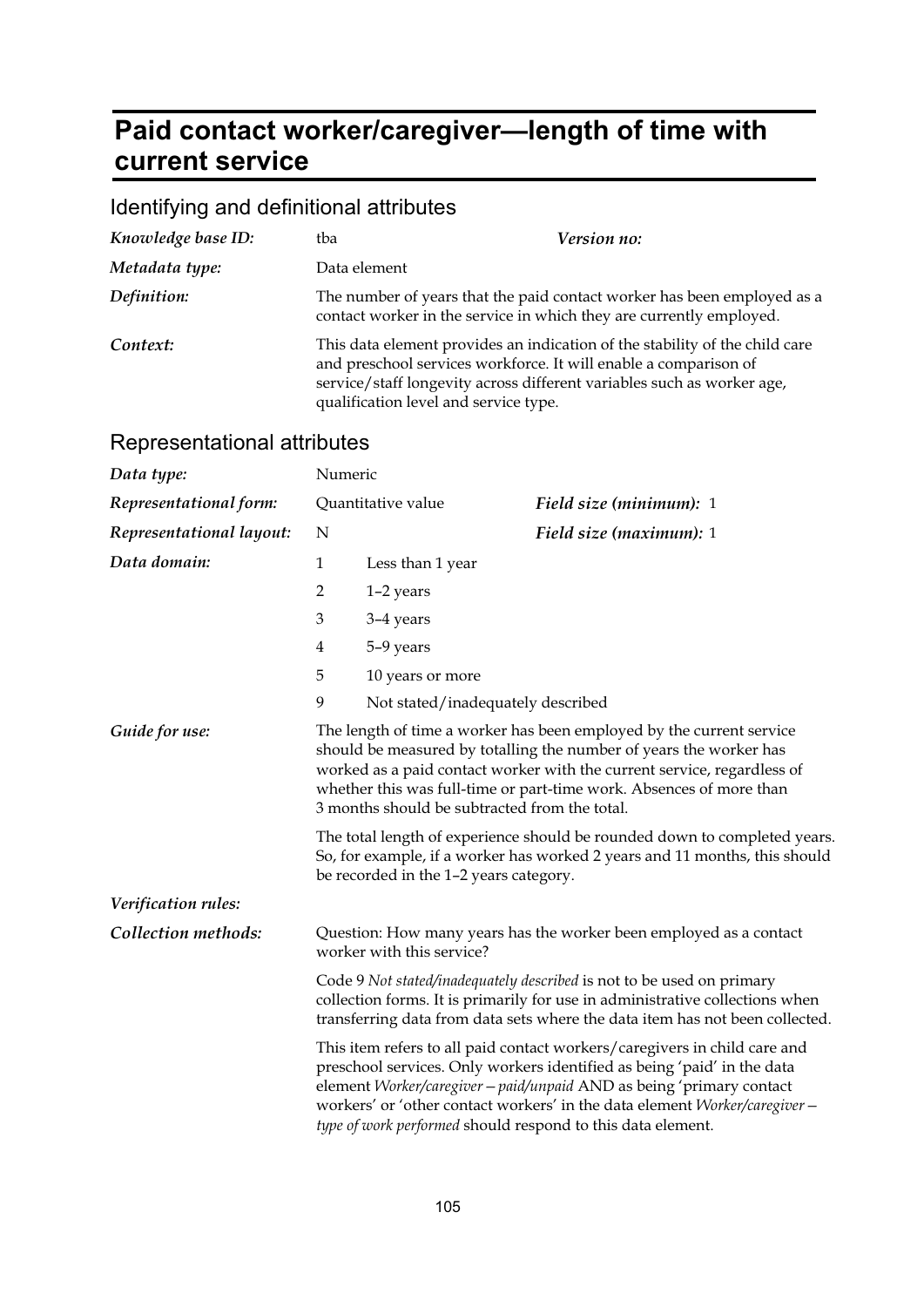### Relational attributes

*Related metadata:* Is related to the data concept *Worker/caregiver—child care and preschool services*. Is related to the data element *Worker/caregiver—paid/unpaid*. Is related to the data element *Worker/caregiver—type of work performed*. Is related to the data element *Worker/caregiver—length of experience*.

| Registration authority: | <b>NCSIMG</b>                              |
|-------------------------|--------------------------------------------|
| Admin. status:          | Current                                    |
| Source document:        |                                            |
| Source organisation:    | Australian Institute of Health and Welfare |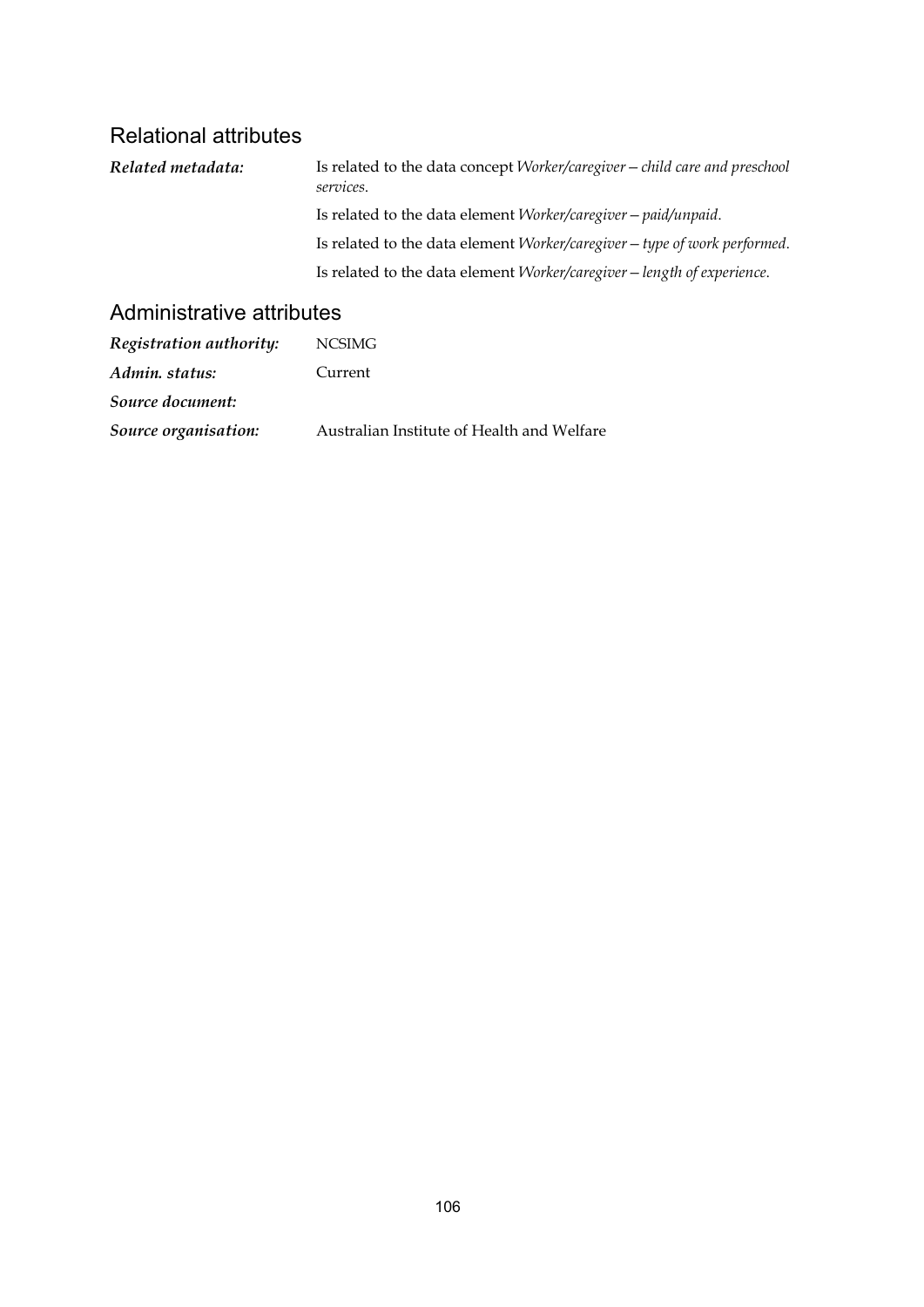# **Paid contact worker/caregiver—qualification level**

| Knowledge base ID: | tba                                                  | Version no:                                                                                                                                                                                                                                 |  |
|--------------------|------------------------------------------------------|---------------------------------------------------------------------------------------------------------------------------------------------------------------------------------------------------------------------------------------------|--|
| Metadata type:     | Data element                                         |                                                                                                                                                                                                                                             |  |
| Definition:        | children's services related field.                   | The highest level qualification a paid contact worker has attained in a                                                                                                                                                                     |  |
| Context:           | fields of education relevant to children's services. | This item will assist in the analysis of the children's services workforce, by<br>showing the level of educational attainment achieved by contact workers in                                                                                |  |
|                    | services.                                            | The issue of children's service workers having appropriate credentials is of<br>importance for the industry. This item can be used to show the proportion<br>of workers who have different levels of qualifications, relevant to children's |  |

### Identifying and definitional attributes

| Data type:               | Numeric                                                                                                                                                              |                                                                                                                                                                                                                                                                                                                                                                                              |
|--------------------------|----------------------------------------------------------------------------------------------------------------------------------------------------------------------|----------------------------------------------------------------------------------------------------------------------------------------------------------------------------------------------------------------------------------------------------------------------------------------------------------------------------------------------------------------------------------------------|
| Representational form:   | Code                                                                                                                                                                 | Field size (minimum): 1                                                                                                                                                                                                                                                                                                                                                                      |
| Representational layout: | N                                                                                                                                                                    | Field size (maximum): 2                                                                                                                                                                                                                                                                                                                                                                      |
| Data domain:             | $\mathbf{1}$                                                                                                                                                         | Post graduate degree                                                                                                                                                                                                                                                                                                                                                                         |
|                          | $\overline{2}$                                                                                                                                                       | Graduate diploma or graduate certificate                                                                                                                                                                                                                                                                                                                                                     |
|                          | $\mathfrak{Z}$                                                                                                                                                       | Bachelor degree                                                                                                                                                                                                                                                                                                                                                                              |
|                          | $\overline{4}$                                                                                                                                                       | Advanced diploma                                                                                                                                                                                                                                                                                                                                                                             |
|                          | 5                                                                                                                                                                    | Diploma                                                                                                                                                                                                                                                                                                                                                                                      |
|                          | 6                                                                                                                                                                    | Certificate level III or IV                                                                                                                                                                                                                                                                                                                                                                  |
|                          | 7                                                                                                                                                                    | Certificate level I or II                                                                                                                                                                                                                                                                                                                                                                    |
|                          | 8                                                                                                                                                                    | Other certificate                                                                                                                                                                                                                                                                                                                                                                            |
|                          | 9                                                                                                                                                                    | No qualification in a children's services related field                                                                                                                                                                                                                                                                                                                                      |
|                          | 99                                                                                                                                                                   | Not stated/inadequately described                                                                                                                                                                                                                                                                                                                                                            |
| Verification rules:      |                                                                                                                                                                      |                                                                                                                                                                                                                                                                                                                                                                                              |
| Guide for use:           | The qualification status of a worker relates to the worker's currently held<br>relevant qualifications, i.e. only completed qualifications should be<br>reported on. |                                                                                                                                                                                                                                                                                                                                                                                              |
|                          |                                                                                                                                                                      | Relevant formal qualifications are defined in the previous data element<br>Qualification field. Specifically, codes 1-8 of that element outline the range of<br>qualifications that are considered to be 'children's services related'. The<br>highest level qualification reported in this item should refer to the same<br>qualification reported in the Qualification field data element. |
|                          |                                                                                                                                                                      | Associate Diplomas issued under the Register of Australian Tertiary<br>Education should be reported as Code 5 Diploma.                                                                                                                                                                                                                                                                       |
|                          |                                                                                                                                                                      | Code 9 No children's services related tertiary qualification: A worker who has<br>no relevant formal qualifications should be included here.                                                                                                                                                                                                                                                 |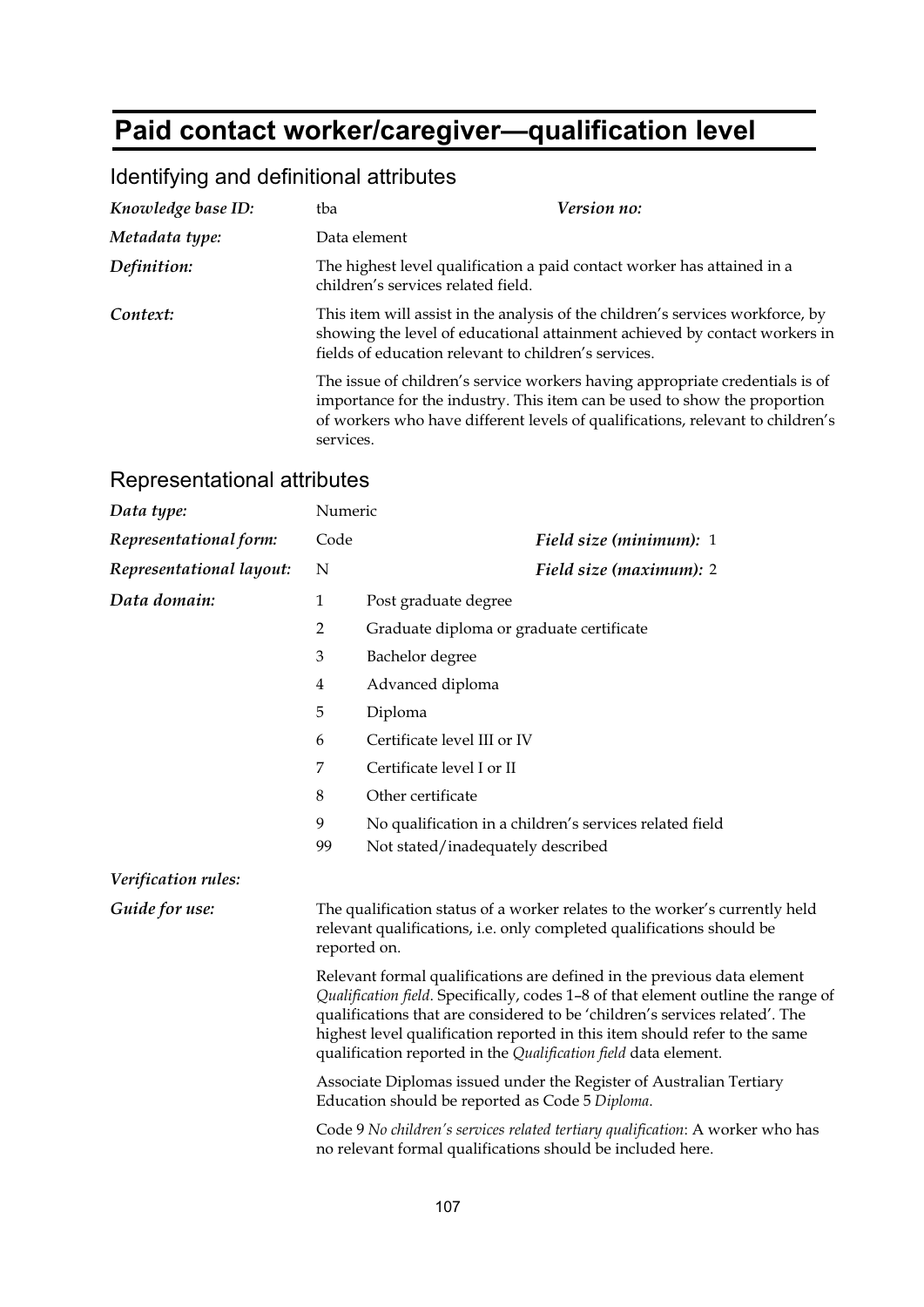| Collection methods:          | Question: What is the worker's highest level of attainment in a children's<br>services related field?                                                                                                                                                                                                                                                                     |
|------------------------------|---------------------------------------------------------------------------------------------------------------------------------------------------------------------------------------------------------------------------------------------------------------------------------------------------------------------------------------------------------------------------|
|                              | Fields are those listed in the data domain.                                                                                                                                                                                                                                                                                                                               |
|                              | Code 99 Not stated/inadequately described is not to be used on primary<br>collection forms. It is primarily for use in administrative collections when<br>transferring data from data sets where the item has not been collected.                                                                                                                                         |
|                              | This item refers to all paid contact workers/caregivers in child care and<br>preschool services. Only workers identified as being 'paid' in the data<br>element Worker/caregiver - paid/unpaid AND as being 'primary contact<br>workers' or 'other contact workers' in the data element Worker/caregiver -<br>type of work performed should respond to this data element. |
| <b>Relational attributes</b> |                                                                                                                                                                                                                                                                                                                                                                           |
| Related metadata:            | Is related to the data concept <i>Worker/caregiver</i> – <i>child care and preschool</i>                                                                                                                                                                                                                                                                                  |

*Related metadata:* Is related to the data concept *Worker/caregiver—child care and preschool services*. Is related to the data element *Worker/caregiver—field of qualification relevant to children's services*. Is related to the data element *Worker/caregiver—paid/unpaid*. Is related to the data element *Worker/caregiver—type of work performed*.

| Registration authority: | NCSIMG                                                                                                                                     |
|-------------------------|--------------------------------------------------------------------------------------------------------------------------------------------|
| Admin. status:          | Current                                                                                                                                    |
| Source document:        | Australian Bureau of Statistics (ABS) 2001. Australian standard<br>classification of education (ASCED) ABS cat. no. 1272.0. Canberra: ABS. |
|                         | Reference through <http: www.abs.gov.au="">, select: Statistics/By<br/>Catalogue Number/12. Classifications and Work Manuals.</http:>      |
| Source organisation:    | NCSIMG Children's Services Data Working Group<br><b>Australian Bureau of Statistics</b>                                                    |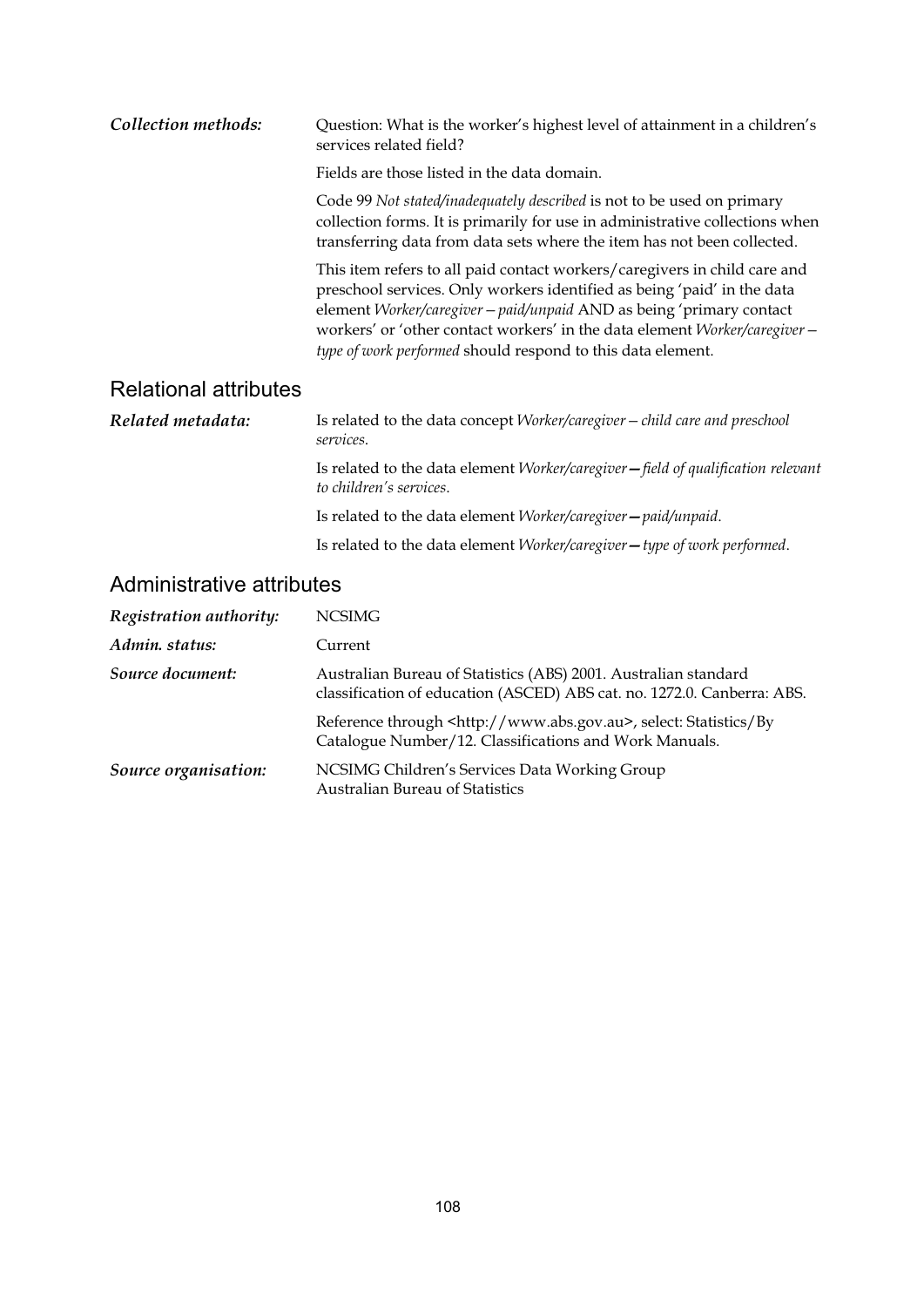## **Paid contact worker/caregiver—sex**

| Knowledge base ID:                                          | 002024                                                                                                                                                                                                                           |                                                                                                                                                                                                                                                                                                                                                                           | Version no:             | 4 |
|-------------------------------------------------------------|----------------------------------------------------------------------------------------------------------------------------------------------------------------------------------------------------------------------------------|---------------------------------------------------------------------------------------------------------------------------------------------------------------------------------------------------------------------------------------------------------------------------------------------------------------------------------------------------------------------------|-------------------------|---|
| Metadata type:                                              | Data element                                                                                                                                                                                                                     |                                                                                                                                                                                                                                                                                                                                                                           |                         |   |
| Definition:                                                 | The sex of the paid contact worker/caregiver in the children's service.                                                                                                                                                          |                                                                                                                                                                                                                                                                                                                                                                           |                         |   |
|                                                             | Sex is the biological distinction between male and female. Where there is<br>an inconsistency between anatomical and chromosomal characteristics, sex<br>is based on anatomical characteristics.                                 |                                                                                                                                                                                                                                                                                                                                                                           |                         |   |
| Context:                                                    | Sex is a core data element in a wide range of social, labour and<br>demographic statistics.                                                                                                                                      |                                                                                                                                                                                                                                                                                                                                                                           |                         |   |
| Representational attributes                                 |                                                                                                                                                                                                                                  |                                                                                                                                                                                                                                                                                                                                                                           |                         |   |
| Data type:                                                  | Numeric                                                                                                                                                                                                                          |                                                                                                                                                                                                                                                                                                                                                                           |                         |   |
| Representational form:                                      | Code                                                                                                                                                                                                                             |                                                                                                                                                                                                                                                                                                                                                                           | Field size (minimum): 1 |   |
| Representational layout:                                    | N                                                                                                                                                                                                                                |                                                                                                                                                                                                                                                                                                                                                                           | Field size (maximum):1  |   |
| Data domain:                                                | $\mathbf{1}$                                                                                                                                                                                                                     | Male                                                                                                                                                                                                                                                                                                                                                                      |                         |   |
|                                                             | $\overline{2}$                                                                                                                                                                                                                   | Female                                                                                                                                                                                                                                                                                                                                                                    |                         |   |
|                                                             | 9                                                                                                                                                                                                                                | Not stated/inadequately described                                                                                                                                                                                                                                                                                                                                         |                         |   |
| Guide for use:                                              | Operationally, sex is the distinction between male and female. It is usually<br>a simple matter to infer the sex of the respondent through observation, or<br>from the worker's first name.                                      |                                                                                                                                                                                                                                                                                                                                                                           |                         |   |
| Verification rules:                                         |                                                                                                                                                                                                                                  |                                                                                                                                                                                                                                                                                                                                                                           |                         |   |
| Collection methods:                                         | Question: What is this worker's sex?                                                                                                                                                                                             |                                                                                                                                                                                                                                                                                                                                                                           |                         |   |
|                                                             | $\mathbf{1}$                                                                                                                                                                                                                     | Male                                                                                                                                                                                                                                                                                                                                                                      |                         |   |
|                                                             | 2                                                                                                                                                                                                                                | Female                                                                                                                                                                                                                                                                                                                                                                    |                         |   |
|                                                             | Code 9 Not stated/inadequately described is not to be used on primary<br>collection forms. It is primarily for use in administrative collections when<br>transferring data from data sets where the item has not been collected. |                                                                                                                                                                                                                                                                                                                                                                           |                         |   |
|                                                             |                                                                                                                                                                                                                                  | This item refers to all paid contact workers/caregivers in child care and<br>preschool services. Only workers identified as being 'paid' in the data<br>element Worker/caregiver - paid/unpaid AND as being 'primary contact<br>workers' or 'other contact workers' in the data element Worker/caregiver -<br>type of work performed should respond to this data element. |                         |   |
| <b>Relational attributes</b>                                |                                                                                                                                                                                                                                  |                                                                                                                                                                                                                                                                                                                                                                           |                         |   |
| Related metadata:                                           |                                                                                                                                                                                                                                  | Is related to the data concept Worker - child care and preschool services.                                                                                                                                                                                                                                                                                                |                         |   |
|                                                             | Is related to the data element Worker/caregiver - paid/unpaid.                                                                                                                                                                   |                                                                                                                                                                                                                                                                                                                                                                           |                         |   |
|                                                             |                                                                                                                                                                                                                                  | Is related to the data element Worker/caregiver - type of work performed.                                                                                                                                                                                                                                                                                                 |                         |   |
| <b>Community Services</b><br><b>Information Model link:</b> |                                                                                                                                                                                                                                  | Party characteristic/Person characteristic/Demographic characteristic                                                                                                                                                                                                                                                                                                     |                         |   |
| Administrative attributes                                   |                                                                                                                                                                                                                                  |                                                                                                                                                                                                                                                                                                                                                                           |                         |   |
| Registration authority:                                     | <b>NCSIMG</b>                                                                                                                                                                                                                    |                                                                                                                                                                                                                                                                                                                                                                           |                         |   |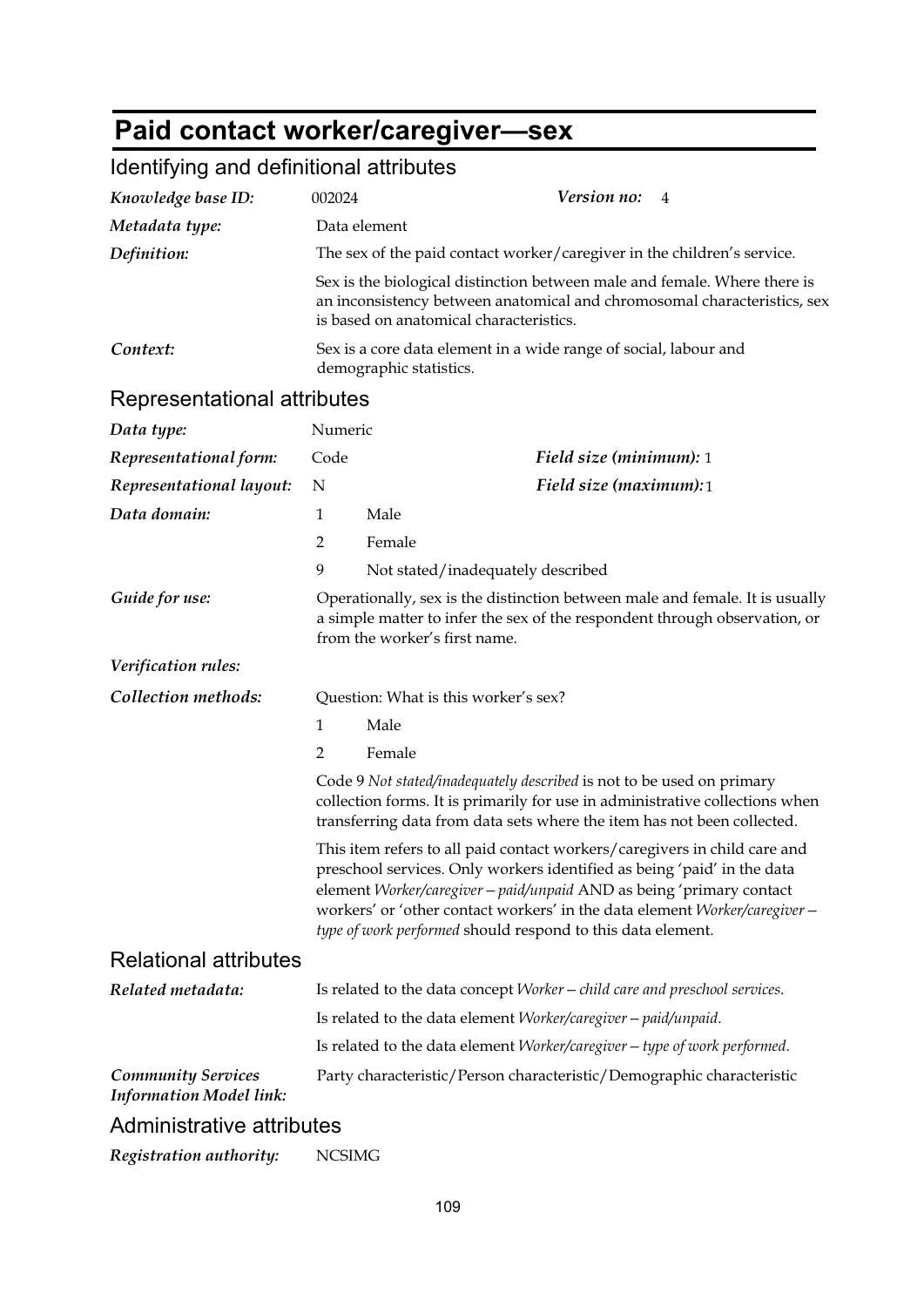| Admin. status:       | Current                                                                                                                                                                                                                                                                                                                                                                                                                                                                                                            |
|----------------------|--------------------------------------------------------------------------------------------------------------------------------------------------------------------------------------------------------------------------------------------------------------------------------------------------------------------------------------------------------------------------------------------------------------------------------------------------------------------------------------------------------------------|
| Source document:     | The ABS standards for the collection of Sex appear on the ABS website.<br>< http://www.abs.gov.au>, select: Statistics/By Catalogue Number/12.<br>General – Classifications and Work Manuals/Standards for Social, Labour<br>and Demographic Variables/Demographic Variables.                                                                                                                                                                                                                                      |
| Source organisation: | <b>Australian Bureau of Statistics</b>                                                                                                                                                                                                                                                                                                                                                                                                                                                                             |
| Comments:            | The National Health Data Dictionary Version 12 and the National<br>Community Services Data Dictionary Version 3 also include an<br>'indeterminate' category. This category may be necessary for situations<br>such as the classification of perinatal statistics when it is not possible for<br>the sex to be determined. This coding option has been excluded from this<br>data element because it is designed to accommodate a small number of<br>perinatal clients which is not seen as relevant to the CSNMDS. |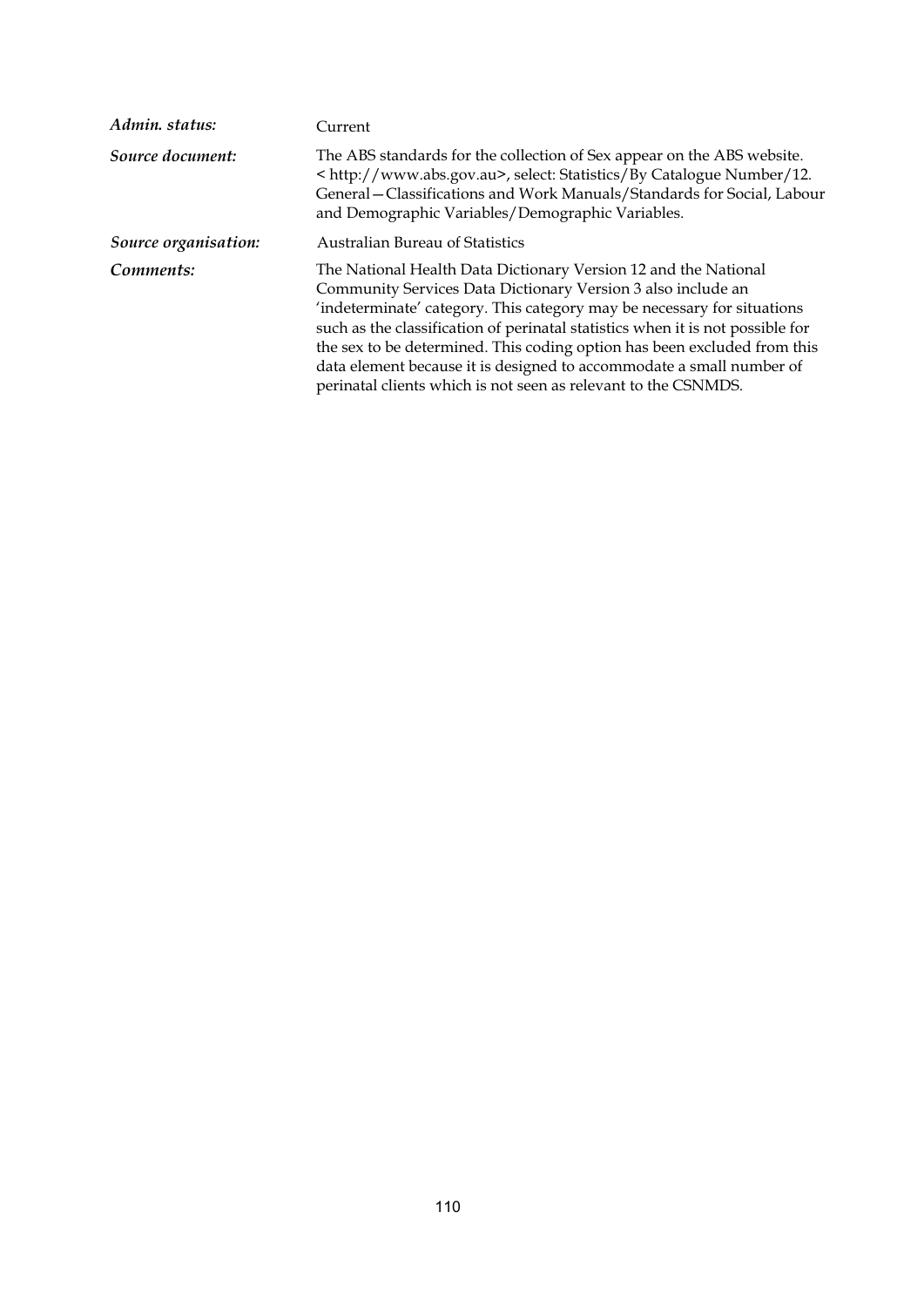# **Paid contact worker/caregiver—specific role**

## Identifying and definitional attributes

| Knowledge base ID: | tba                                                                                                                                                                                                                                                                                                   |
|--------------------|-------------------------------------------------------------------------------------------------------------------------------------------------------------------------------------------------------------------------------------------------------------------------------------------------------|
| Metadata type:     | Data element                                                                                                                                                                                                                                                                                          |
| Definition:        | The specific role that the paid contact worker/caregiver performs in a<br>children's service.                                                                                                                                                                                                         |
| Context:           | Information about contact workers/caregivers in child care and preschool<br>services assists in the analysis of the structure of the children's services<br>industry and, within this, the roles of workers who have direct contact with<br>children. The concept is limited to paid contact workers. |

| Data type:               | Numeric                                                                                                                                                                                                                                                                                                              |                                                                                                                                                                                                                                                                                                                                                                           |
|--------------------------|----------------------------------------------------------------------------------------------------------------------------------------------------------------------------------------------------------------------------------------------------------------------------------------------------------------------|---------------------------------------------------------------------------------------------------------------------------------------------------------------------------------------------------------------------------------------------------------------------------------------------------------------------------------------------------------------------------|
| Representational form:   | Code                                                                                                                                                                                                                                                                                                                 | Field size (minimum): 1                                                                                                                                                                                                                                                                                                                                                   |
| Representational layout: | N                                                                                                                                                                                                                                                                                                                    | Field size (maximum): 1                                                                                                                                                                                                                                                                                                                                                   |
| Data domain:             | $\mathbf{1}$                                                                                                                                                                                                                                                                                                         | Director/coordinator/teacher in charge                                                                                                                                                                                                                                                                                                                                    |
|                          | $\overline{2}$                                                                                                                                                                                                                                                                                                       | Group leader/teacher                                                                                                                                                                                                                                                                                                                                                      |
|                          | 3                                                                                                                                                                                                                                                                                                                    | Assistant/aide                                                                                                                                                                                                                                                                                                                                                            |
|                          | 4                                                                                                                                                                                                                                                                                                                    | Other specific contact worker, please specify                                                                                                                                                                                                                                                                                                                             |
|                          | 9                                                                                                                                                                                                                                                                                                                    | Not stated/inadequately described                                                                                                                                                                                                                                                                                                                                         |
| Guide for use:           |                                                                                                                                                                                                                                                                                                                      | For each worker, the category chosen should reflect the specific role that<br>the worker is usually engaged in at the children's service.                                                                                                                                                                                                                                 |
|                          | If a worker's specific work role or title is not reflected in the categories<br>provided, the category that most accurately reflects their work role should<br>be chosen. For example, 'child care workers' should be assigned to either<br>category 2 or 3, whichever category best reflects the work they perform. |                                                                                                                                                                                                                                                                                                                                                                           |
|                          |                                                                                                                                                                                                                                                                                                                      | Code 4 Other specific contact worker includes people who provide additional<br>or supplementary services for children, such as a dance teacher, music<br>therapist, disability support worker, librarian or speech therapist. Where<br>this category is chosen, the respondent will be asked to specify the actual<br>job title of the worker/caregiver.                  |
| Verification rules:      |                                                                                                                                                                                                                                                                                                                      |                                                                                                                                                                                                                                                                                                                                                                           |
| Collection methods:      | week?                                                                                                                                                                                                                                                                                                                | Question: What role does the person have in this service in the collection                                                                                                                                                                                                                                                                                                |
|                          |                                                                                                                                                                                                                                                                                                                      | Fields are those listed the data domain.                                                                                                                                                                                                                                                                                                                                  |
|                          |                                                                                                                                                                                                                                                                                                                      | This item refers to all paid contact workers/caregivers in child care and<br>preschool services. Only workers identified as being 'paid' in the data<br>element Worker/caregiver - paid/unpaid AND as being 'primary contact<br>workers' or 'other contact workers' in the data element Worker/caregiver -<br>type of work performed should respond to this data element. |
|                          |                                                                                                                                                                                                                                                                                                                      | If Code 4 Other specific contact worker is chosen, respondents will be asked to<br>specify their job title.                                                                                                                                                                                                                                                               |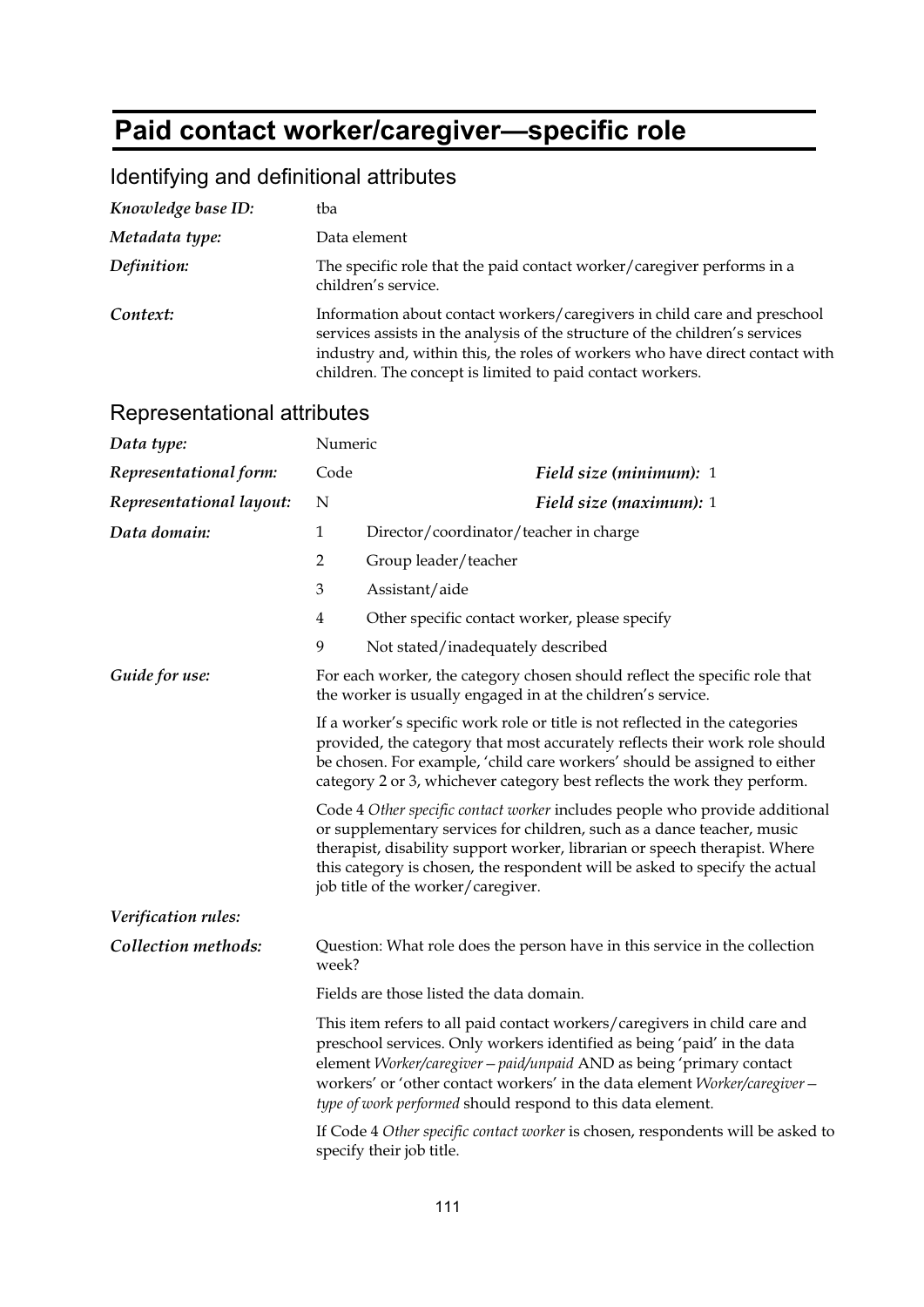Code 9 *Not stated/inadequately described* is not for use on primary collection forms. It is primarily for use in administrative collections when transferring data from data sets where the item has not been collected.

#### Relational attributes

| Related metadata: | Is related to the data concept Worker/caregiver – child care and preschool<br>services. |
|-------------------|-----------------------------------------------------------------------------------------|
|                   | Is related to the data element Worker/caregiver - paid/unpaid.                          |
|                   | Is related to the data element Worker/caregiver - type of work performed.               |
|                   |                                                                                         |

| Registration authority: | <b>NCSIMG</b>                                                                               |                 |
|-------------------------|---------------------------------------------------------------------------------------------|-----------------|
| Admin. status:          | Current                                                                                     | Effective date: |
| Source document:        |                                                                                             |                 |
| Source organisation:    | NCSIMG Children's Services Data Working Group<br>Australian Institute of Health and Welfare |                 |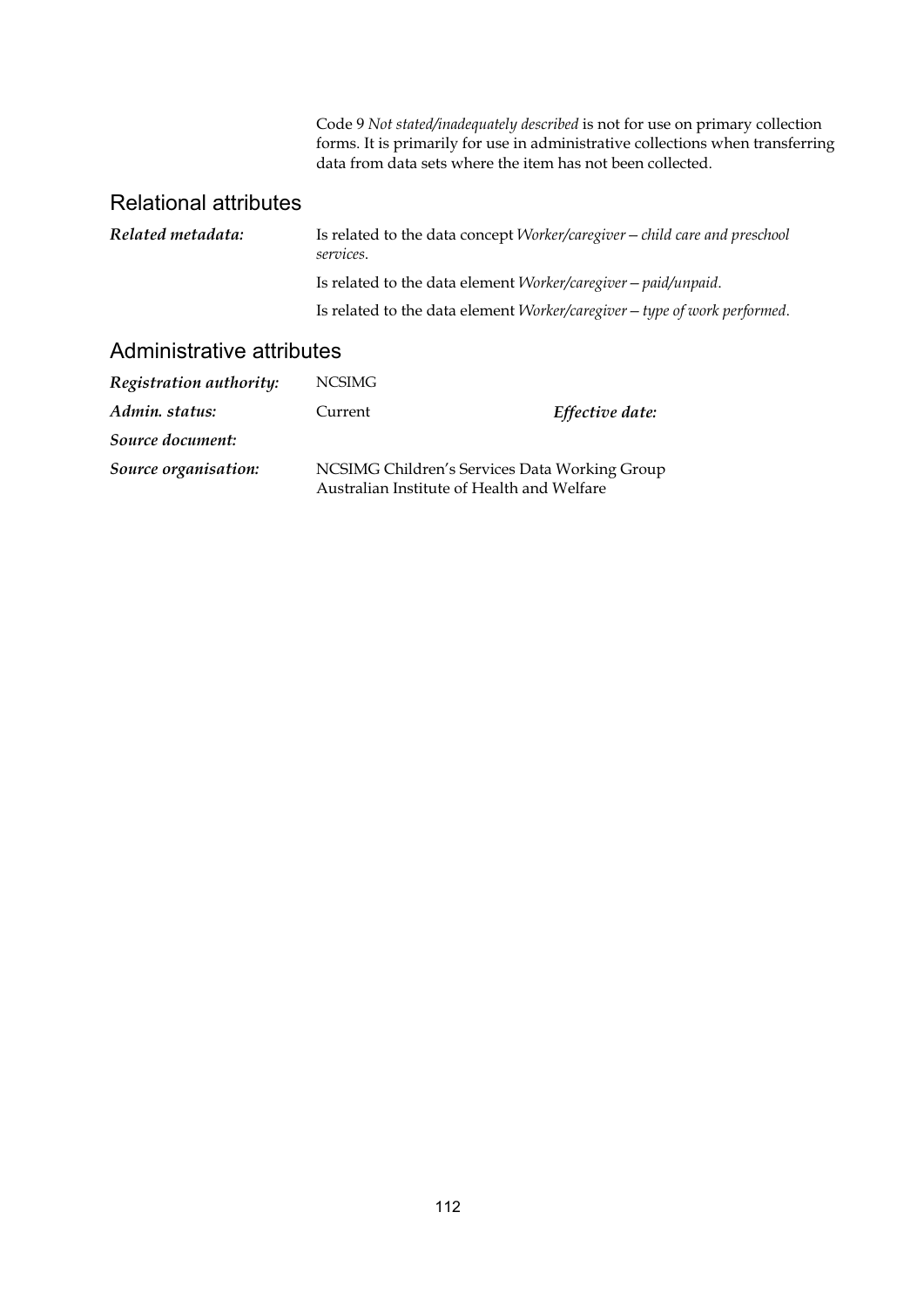## **Paid contact worker/caregiver—working arrangements (permanent/fixed-term contract/casual)**

#### Identifying and definitional attributes *Knowledge base ID:* tba *Version no: Metadata type:* Data element *Definition:* Whether a contact worker in paid employment at a child care or preschool service is employed on a permanent, fixed-term contract or casual basis. *Context:* This item allows the analysis of the children's services workforce. It allows a comparison of the working arrangements of workers in different types of work and different service types. Representational attributes *Data type:* Numeric *Representational form:* Code *Field size (minimum):* 1 *Representational layout:* N *Field size (maximum):*1 *Data domain:* 1 Permanent 2 Fixed-term contract 3 Casual 9 Not stated/inadequately described *Guide for use:* Code 1: Permanent employees are those employees who are entitled to either paid sick leave, or paid holiday leave, or both, and are not employed on a fixed-term contract or casual basis. Code 2: Fixed-term-contract employees are those employees who have a written agreement to work a minimum number of days over a specified period of time. They do not receive paid sick or annual leave entitlements. Code 3: Casual employees are those employees who do not have a written agreement on the minimum number of days that will be worked. They are usually paid a higher rate of pay, to compensate for lack of permanency and leave entitlements. Casuals may be full-time or part-time, according to the hours they have agreed to work. The leave entitlements that a worker is eligible for should be used as the basis for choosing to which category each worker belongs. *Verification rules: Collection methods:* Question: Is the worker employed on a permanent, fixed-term contract or casual basis? Fields are those listed in the data domain. Code 9 *Not stated/inadequately described* is not to be used on primary collection forms. It is primarily for use in administrative collections when transferring data from data sets where the item has not been collected. This item refers to all paid contact workers/caregivers in child care and preschool services. Only workers identified as being 'paid' in the data element *Worker/caregiver—paid/unpaid* AND as being 'primary contact

workers' or 'other contact workers' in the data element *Worker/caregiver—*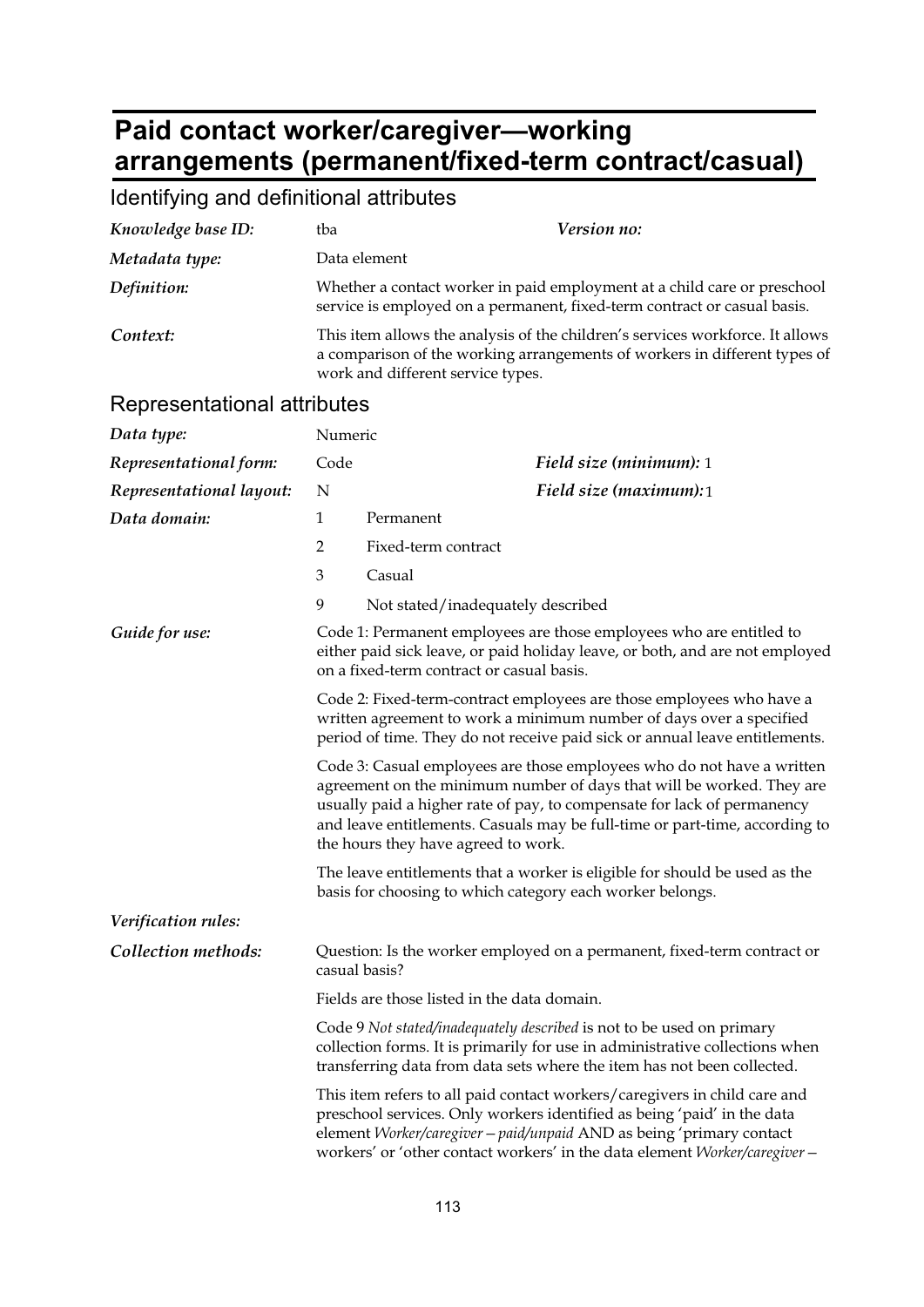*type of work performed* should respond to this data element.

### Relational attributes

| Related metadata: | Is related to the data concept <i>Worker/caregiver</i> – <i>child care and preschool</i><br>services. |
|-------------------|-------------------------------------------------------------------------------------------------------|
|                   | Is related to the data element Worker/caregiver - paid/unpaid.                                        |
|                   | Is related to the data element Worker/caregiver - type of work performed.                             |

| Registration authority: | <b>NCSIMG</b>                                                                                                                                                        |
|-------------------------|----------------------------------------------------------------------------------------------------------------------------------------------------------------------|
| Admin. status:          | Current                                                                                                                                                              |
| Source document:        | Australian Bureau of Statistics (ABS) 2001. Labour statistics: concepts<br>sources and methods, Australia 2001. Cat no. 6102.0. Canberra: ABS.<br>Reference through: |
|                         | <http: www.abs.gov.au="">. Select: Statistics/By Catalogue Number/61.<br/>Labour Statistics – General.</http:>                                                       |
| Source organisation:    | Australian Institute of Health and Welfare                                                                                                                           |
| Comments:               | See the ABS website for details regarding labour force data items and<br>standard questions.                                                                         |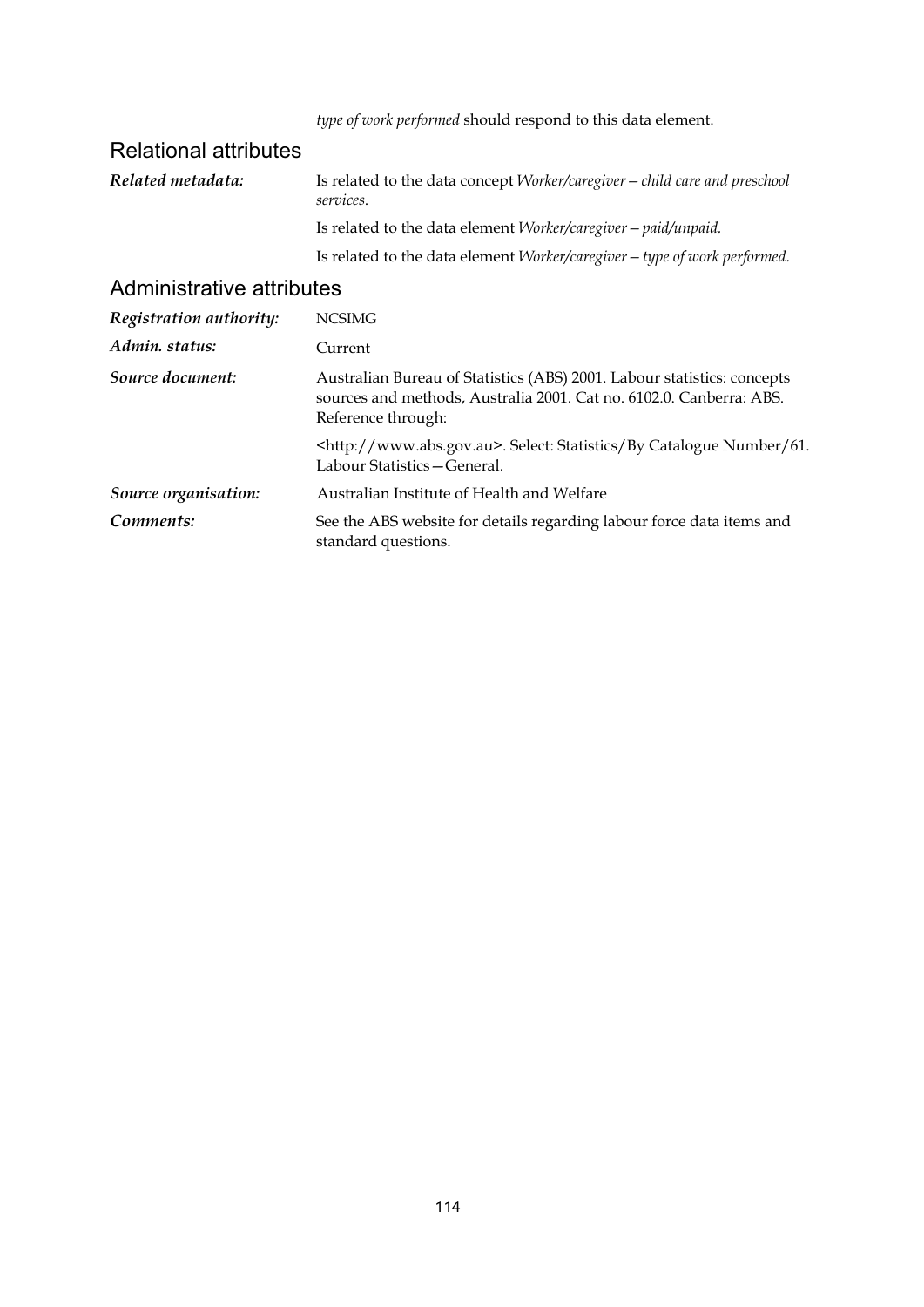# **Worker/caregiver—child care and preschool services**

| Knowledge base ID: | tba                                                                                                                                                               | Version no:                                                                                                                                                                                                                                                                                                                                                                                    |
|--------------------|-------------------------------------------------------------------------------------------------------------------------------------------------------------------|------------------------------------------------------------------------------------------------------------------------------------------------------------------------------------------------------------------------------------------------------------------------------------------------------------------------------------------------------------------------------------------------|
| Metadata type:     | Data concept                                                                                                                                                      |                                                                                                                                                                                                                                                                                                                                                                                                |
| Definition:        | A person working on either a paid or unpaid basis for a child care or<br>that mainly involve direct contact with children, management or<br>administration tasks. | preschool service who during the data collection week undertakes duties                                                                                                                                                                                                                                                                                                                        |
| Context:           | the contribution of all workers in delivering child care and preschool<br>services.                                                                               | Information about workers/caregivers in child care and preschool services<br>assists in the analyses of the resources available to children attending these<br>services and the composition of the children's services workforce. The<br>concept is defined broadly to include both paid (including contract and<br>relief workers) and unpaid workers (including volunteers). This recognises |

#### Identifying and definitional attributes

### **Relational attributes**

*Related metadata:* 

| Registration authority: | <b>NCSIMG</b>                                                                                                                                                                                                                                                              |  |
|-------------------------|----------------------------------------------------------------------------------------------------------------------------------------------------------------------------------------------------------------------------------------------------------------------------|--|
| Admin. status:          | Current                                                                                                                                                                                                                                                                    |  |
| Source document:        | Developed for the CSNMDS Version 1.0.                                                                                                                                                                                                                                      |  |
|                         | Australian Bureau of Statistics (ABS) 2001. Labour statistics: concepts,<br>sources and methods, Australia, 2001. Cat. No. 6102.0. Canberra: ABS.<br>Reference through < http://www.abs.gov.au> Select: Statistics/By<br>Catalogue Number/61. Labour Statistics - General. |  |
| Source organisation:    | NCSIMG Children's Services Data Working Group                                                                                                                                                                                                                              |  |
|                         | Australian Institute of Health and Welfare                                                                                                                                                                                                                                 |  |
|                         | <b>Australian Bureau of Statistics</b>                                                                                                                                                                                                                                     |  |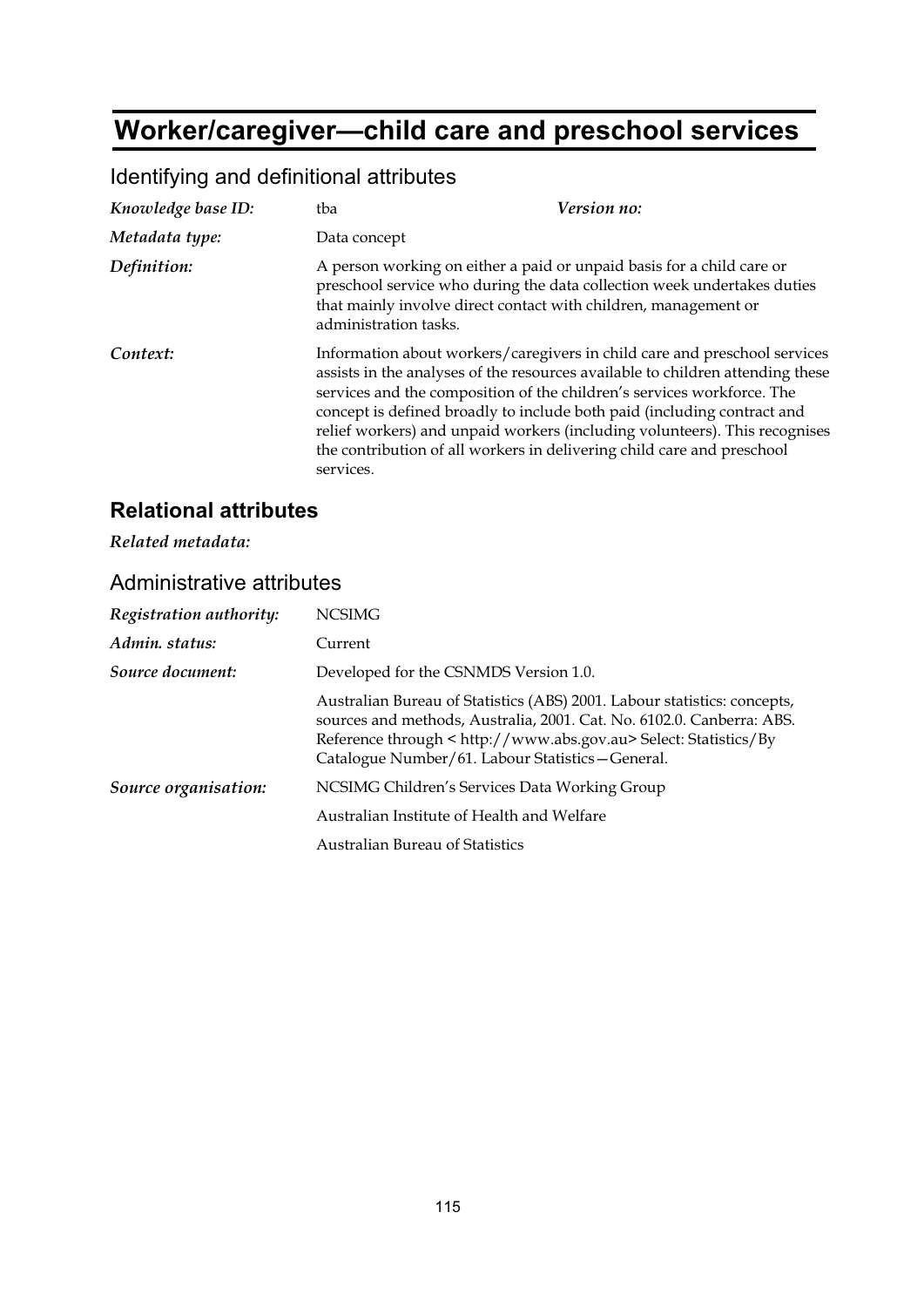# **Worker/caregiver identifier**

## Identifying and definitional attributes

| Knowledge base ID: | tba                                         | Version no:                                                                                                                                                                                                                                                                                                                                                                          |
|--------------------|---------------------------------------------|--------------------------------------------------------------------------------------------------------------------------------------------------------------------------------------------------------------------------------------------------------------------------------------------------------------------------------------------------------------------------------------|
| Metadata type:     | Data element                                |                                                                                                                                                                                                                                                                                                                                                                                      |
| Definition:        | a specific child care or preschool service. | This is the number assigned to uniquely identify each worker/caregiver in                                                                                                                                                                                                                                                                                                            |
| Context:           | each worker held by the service.            | This number uniquely identifies each worker's record reported in the<br>CSNMDS collection. As a worker may be employed at more than one<br>service during the collection week, this identifier will not uniquely identify<br>a worker across all CSNMDS records, only within each service. The number<br>does not personally identify individual workers. It identifies a record for |

### Representational attributes

| Data type:               | Numeric                               |                                                                                                                                                             |
|--------------------------|---------------------------------------|-------------------------------------------------------------------------------------------------------------------------------------------------------------|
| Representational form:   | Code                                  | Field size (minimum): 1                                                                                                                                     |
| Representational layout: | <b>NNN</b>                            | Field size (maximum): 3                                                                                                                                     |
| Data domain:             | Number                                |                                                                                                                                                             |
| Verification rules:      |                                       |                                                                                                                                                             |
| Guide for use:           | they fill in the form.                | Services should assign numbers sequentially to each worker/caregiver as                                                                                     |
| Collection methods:      | for the purposes of CSNMDS reporting. | Each service should allocate a unique Worker/caregiver identifier number for<br>each worker in a child care or preschool service during the collection week |

#### Relational attributes

| Related metadata: | Is related to the data concept Worker/caregiver - child care and preschool |
|-------------------|----------------------------------------------------------------------------|
|                   | services.                                                                  |

| Registration authority: | <b>NCSIMG</b>                                 |
|-------------------------|-----------------------------------------------|
| Admin. status:          | Current                                       |
| Source document:        | Developed for the CSNMDS Version 1.0.         |
| Source organisation:    | NCSIMG Children's Services Data Working Group |
|                         | Australian Institute of Health and Welfare    |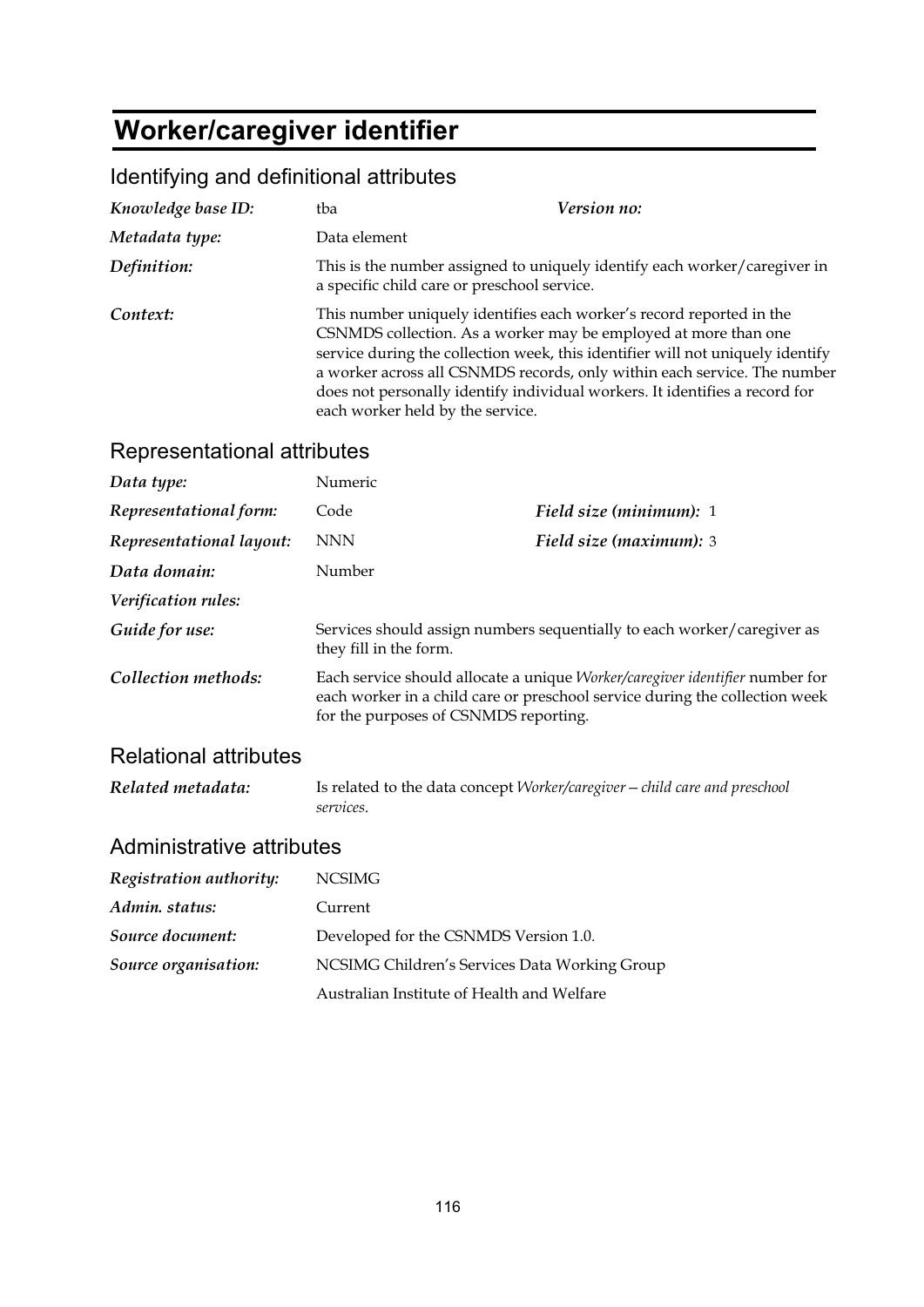# **Worker/caregiver—paid/unpaid**

| Knowledge base ID:           | tba                                                                                                                                       | Version no:                                                                                                                                                                                                                                                                             |  |
|------------------------------|-------------------------------------------------------------------------------------------------------------------------------------------|-----------------------------------------------------------------------------------------------------------------------------------------------------------------------------------------------------------------------------------------------------------------------------------------|--|
| Metadata type:               | Data element                                                                                                                              |                                                                                                                                                                                                                                                                                         |  |
| Definition:                  | The status of a children's services worker in terms of being paid or unpaid.                                                              |                                                                                                                                                                                                                                                                                         |  |
| Context:                     | This item allows analysis of the composition of the children's services<br>workforce. It can contribute to resource and service planning. |                                                                                                                                                                                                                                                                                         |  |
|                              |                                                                                                                                           | It is important to include unpaid staff because of the contribution that<br>volunteers make within many children's services organisations.                                                                                                                                              |  |
| Representational attributes  |                                                                                                                                           |                                                                                                                                                                                                                                                                                         |  |
| Data type:                   | Numeric                                                                                                                                   |                                                                                                                                                                                                                                                                                         |  |
| Representational form:       | Code                                                                                                                                      | Field size (minimum): $1$                                                                                                                                                                                                                                                               |  |
| Representational layout:     | N                                                                                                                                         | Field size (maximum): 1                                                                                                                                                                                                                                                                 |  |
| Data domain:                 | 1                                                                                                                                         | Paid                                                                                                                                                                                                                                                                                    |  |
|                              | 2                                                                                                                                         | Unpaid                                                                                                                                                                                                                                                                                  |  |
|                              | 9                                                                                                                                         | Not stated/inadequately described                                                                                                                                                                                                                                                       |  |
| Guide for use:               | This item refers to every child care and preschool worker/caregiver who is<br>working for the service during the data collection week.    |                                                                                                                                                                                                                                                                                         |  |
|                              | Paid workers include workers who receive wages or salary. They can<br>include contract workers or relief workers.                         |                                                                                                                                                                                                                                                                                         |  |
|                              |                                                                                                                                           | Unpaid workers include workers who are not paid, but who may be<br>receiving in-kind benefits in recognition or exchange for their work.<br>Unpaid staff may include volunteers, unpaid work trainees, parents and<br>family members and students on work experience.                   |  |
|                              |                                                                                                                                           | In-kind benefits such as free child care or the reimbursement of work-<br>related expenses in full or part (for example, token payments or small gifts<br>such as t-shirts) are not regarded as payment of salary, and people who<br>receive these are considered to be unpaid workers. |  |
| Verification rules:          | Field cannot be blank.                                                                                                                    |                                                                                                                                                                                                                                                                                         |  |
| Collection methods:          |                                                                                                                                           | Question: Is the worker paid or unpaid?                                                                                                                                                                                                                                                 |  |
|                              |                                                                                                                                           | Fields are those listed in data domain.                                                                                                                                                                                                                                                 |  |
|                              |                                                                                                                                           | Code 9 Not stated/inadequately described is not for use on primary collection<br>forms. It is primarily for use in administrative collections when<br>transferring data from data sets where the item has not been collected.                                                           |  |
| <b>Relational attributes</b> |                                                                                                                                           |                                                                                                                                                                                                                                                                                         |  |
| Related metadata:            | services.                                                                                                                                 | Is related to the data concept Worker/caregiver - child care and preschool                                                                                                                                                                                                              |  |
|                              | Is related to the data element Worker/caregiver - type of work.                                                                           |                                                                                                                                                                                                                                                                                         |  |
|                              |                                                                                                                                           | Is related to the data element Worker/caregiver - specific role.                                                                                                                                                                                                                        |  |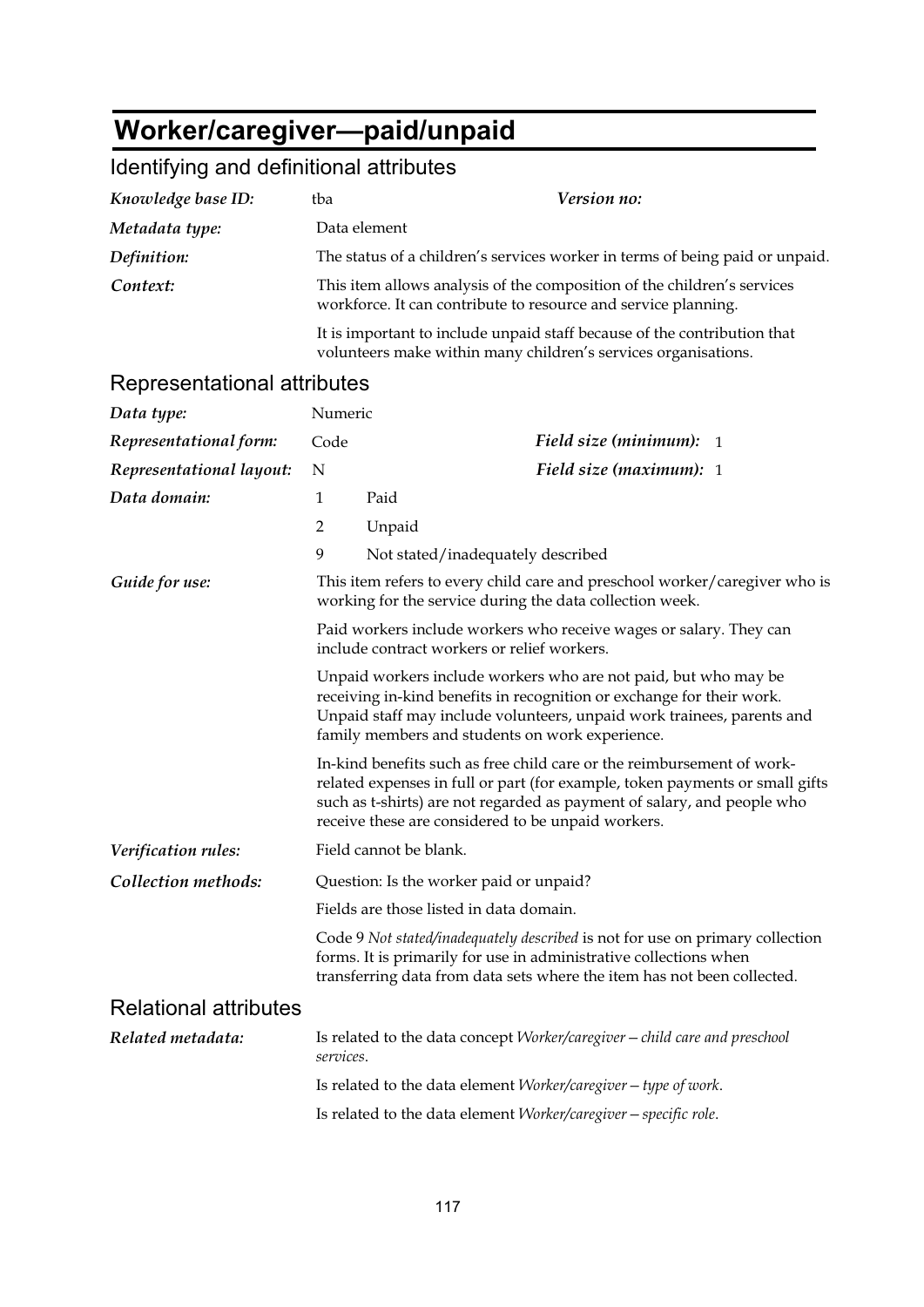| Registration authority: | NCSIMG                                                                                                                                                                                                                                                                              |
|-------------------------|-------------------------------------------------------------------------------------------------------------------------------------------------------------------------------------------------------------------------------------------------------------------------------------|
| Admin. status:          | Current                                                                                                                                                                                                                                                                             |
| Source document:        | Australian Bureau of Statistics (ABS) 2001. Labour statistics: concepts,<br>sources and methods, Australia, 2001. Cat. no. 6102.0. Canberra: ABS.<br>Reference through <http: www.abs.gov.au="">. Select: Statistics/By<br/>Catalogue Number/61. Labour Statistics-General.</http:> |
| Source organisation:    | <b>Australian Bureau of Statistics</b>                                                                                                                                                                                                                                              |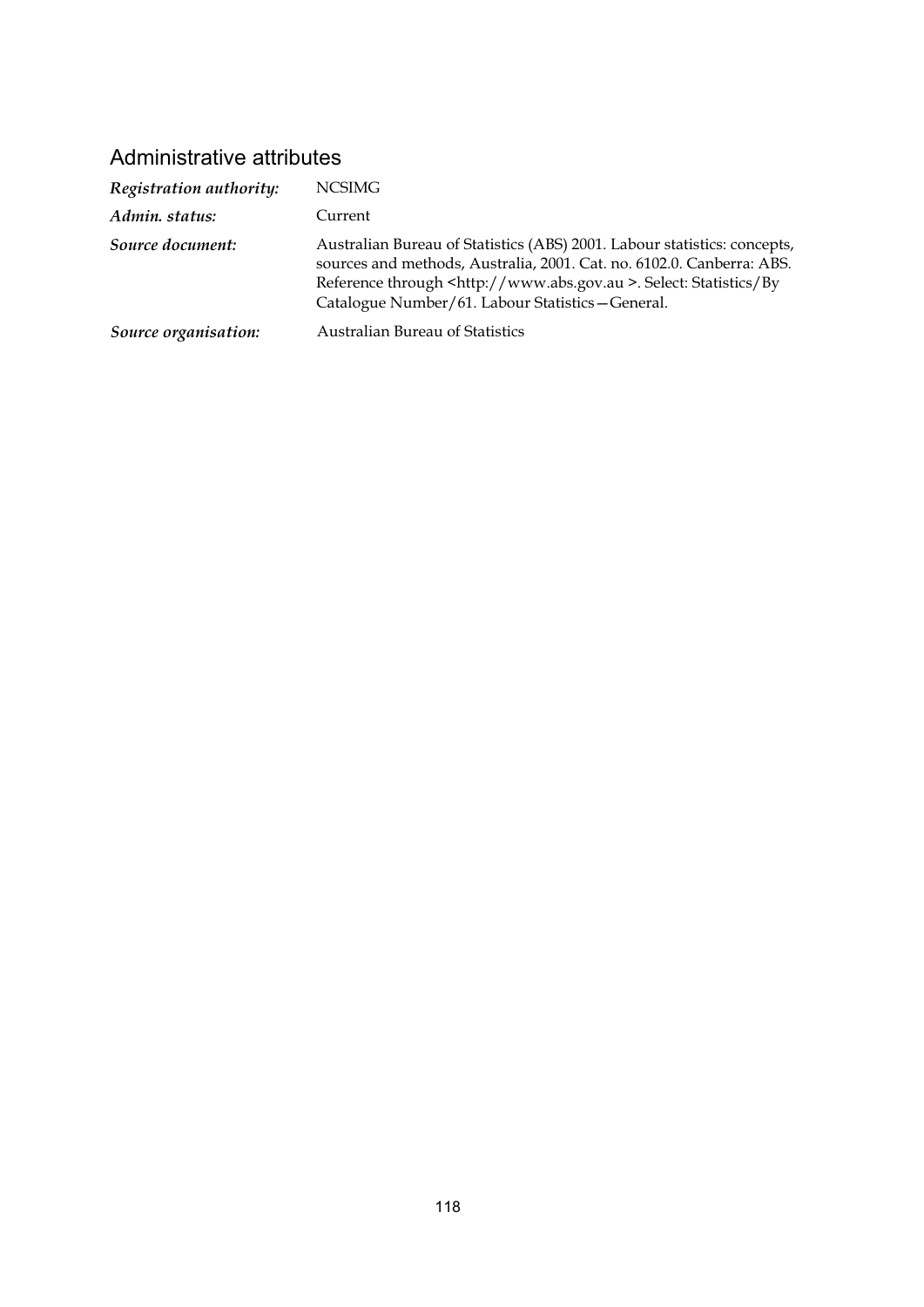# **Worker/caregiver—total hours worked**

| Knowledge base ID:          | Version no:<br>tba<br>1                                                                                                                                                                                                                                |                                                                                                                                              |                         |  |
|-----------------------------|--------------------------------------------------------------------------------------------------------------------------------------------------------------------------------------------------------------------------------------------------------|----------------------------------------------------------------------------------------------------------------------------------------------|-------------------------|--|
| Metadata type:              | Data element                                                                                                                                                                                                                                           |                                                                                                                                              |                         |  |
| Definition:                 | The total actual hours worked in the data collection week by a children's<br>services worker, for this specific service.                                                                                                                               |                                                                                                                                              |                         |  |
| Context:                    | This item will assist in the analysis of staffing inputs and enable a<br>comparison of the staffing requirements across different job roles and<br>service types.                                                                                      |                                                                                                                                              |                         |  |
|                             |                                                                                                                                                                                                                                                        | It is important to include unpaid staff because of the contribution that<br>volunteers make within many children's services organisations.   |                         |  |
| Representational attributes |                                                                                                                                                                                                                                                        |                                                                                                                                              |                         |  |
| Data type:                  | Numeric                                                                                                                                                                                                                                                |                                                                                                                                              |                         |  |
| Representational form:      |                                                                                                                                                                                                                                                        | Quantitative value                                                                                                                           | Field size (minimum): 3 |  |
| Representational layout:    | <b>NNN</b>                                                                                                                                                                                                                                             |                                                                                                                                              | Field size (maximum):3  |  |
| Data domain:                |                                                                                                                                                                                                                                                        | Total hours, expressed as 001, 425, etc.                                                                                                     |                         |  |
|                             | 999                                                                                                                                                                                                                                                    | Not stated/inadequately described                                                                                                            |                         |  |
| Guide for use:              | This item is asking for actual staff hours worked by all child care and<br>preschool services' paid and unpaid workers/caregivers, not the rostered<br>hours or full-time equivalent workers/caregivers.                                               |                                                                                                                                              |                         |  |
|                             | Round to the nearest hour.                                                                                                                                                                                                                             |                                                                                                                                              |                         |  |
|                             | Actual hours of work refer to time spent at work for this children's service<br>during the data collection week and includes:                                                                                                                          |                                                                                                                                              |                         |  |
|                             |                                                                                                                                                                                                                                                        | hours actually worked, including paid and/or unpaid overtime;<br>and/or                                                                      |                         |  |
|                             |                                                                                                                                                                                                                                                        | additional hours to those rostered; and                                                                                                      |                         |  |
|                             | time corresponding to short rest periods.<br>Actual hours of work does not include:                                                                                                                                                                    |                                                                                                                                              |                         |  |
|                             |                                                                                                                                                                                                                                                        |                                                                                                                                              |                         |  |
|                             |                                                                                                                                                                                                                                                        | hours paid for but not worked such as paid annual leave, public<br>holidays or paid sick leave;                                              |                         |  |
|                             |                                                                                                                                                                                                                                                        | time taken in lieu or flex time;                                                                                                             |                         |  |
|                             |                                                                                                                                                                                                                                                        | meal breaks; and                                                                                                                             |                         |  |
|                             |                                                                                                                                                                                                                                                        | time spent on travel to and from work.                                                                                                       |                         |  |
|                             | Hours of work should be measured by counting the total amount of time<br>actually worked in the data collection week and rounding to nearest hour.                                                                                                     |                                                                                                                                              |                         |  |
|                             | Only hours worked in a service activity that is within the scope of the<br>CSNMDS should be included. Any work undertaken by the worker in an<br>activity that requires the parents/guardians of the children to be present<br>should not be included. |                                                                                                                                              |                         |  |
|                             |                                                                                                                                                                                                                                                        | Workers who are absent for the data collection week are not included<br>within the scope of the CSNMDS. Therefore no workers should have the |                         |  |
|                             |                                                                                                                                                                                                                                                        | 119                                                                                                                                          |                         |  |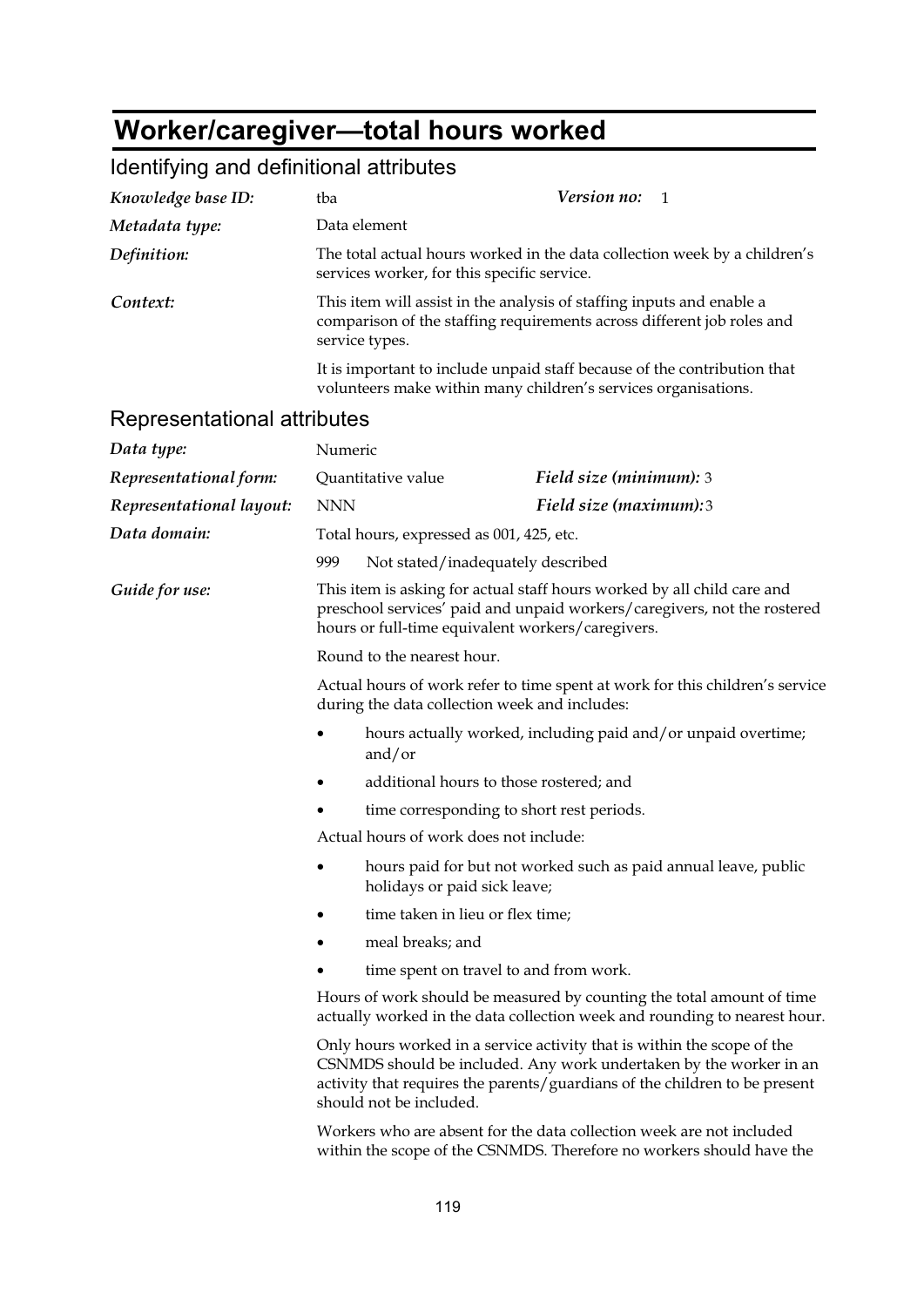|                              | total number of hours worked recorded as 000.                                                                                                                                                                                      |
|------------------------------|------------------------------------------------------------------------------------------------------------------------------------------------------------------------------------------------------------------------------------|
| Verification rules:          |                                                                                                                                                                                                                                    |
| Collection methods:          | Question: How many hours did the worker work for this service during the<br>collection week?                                                                                                                                       |
|                              | Code 999 Not stated/inadequately described is not to be used on primary<br>collection forms. It is primarily for use in administrative collections when<br>transferring data from data sets where the item has not been collected. |
| <b>Relational attributes</b> |                                                                                                                                                                                                                                    |
| Related metadata:            | Is related to the data concept <i>Worker/caregiver</i> – <i>child care and preschool</i><br>services.                                                                                                                              |
| Administrative attributes    |                                                                                                                                                                                                                                    |
| Registration authority:      | <b>NCSIMG</b>                                                                                                                                                                                                                      |
| Admin. status:               | Current                                                                                                                                                                                                                            |
| Source document:             | Australian Institute of Health and Welfare 2002. Commonwealth<br>State/Territory Disability Agreement National Minimum Data Set<br>collection: Data guide-data items and definitions 2002-03.                                      |
| Source organisation:         | Australian Institute of Health and Welfare                                                                                                                                                                                         |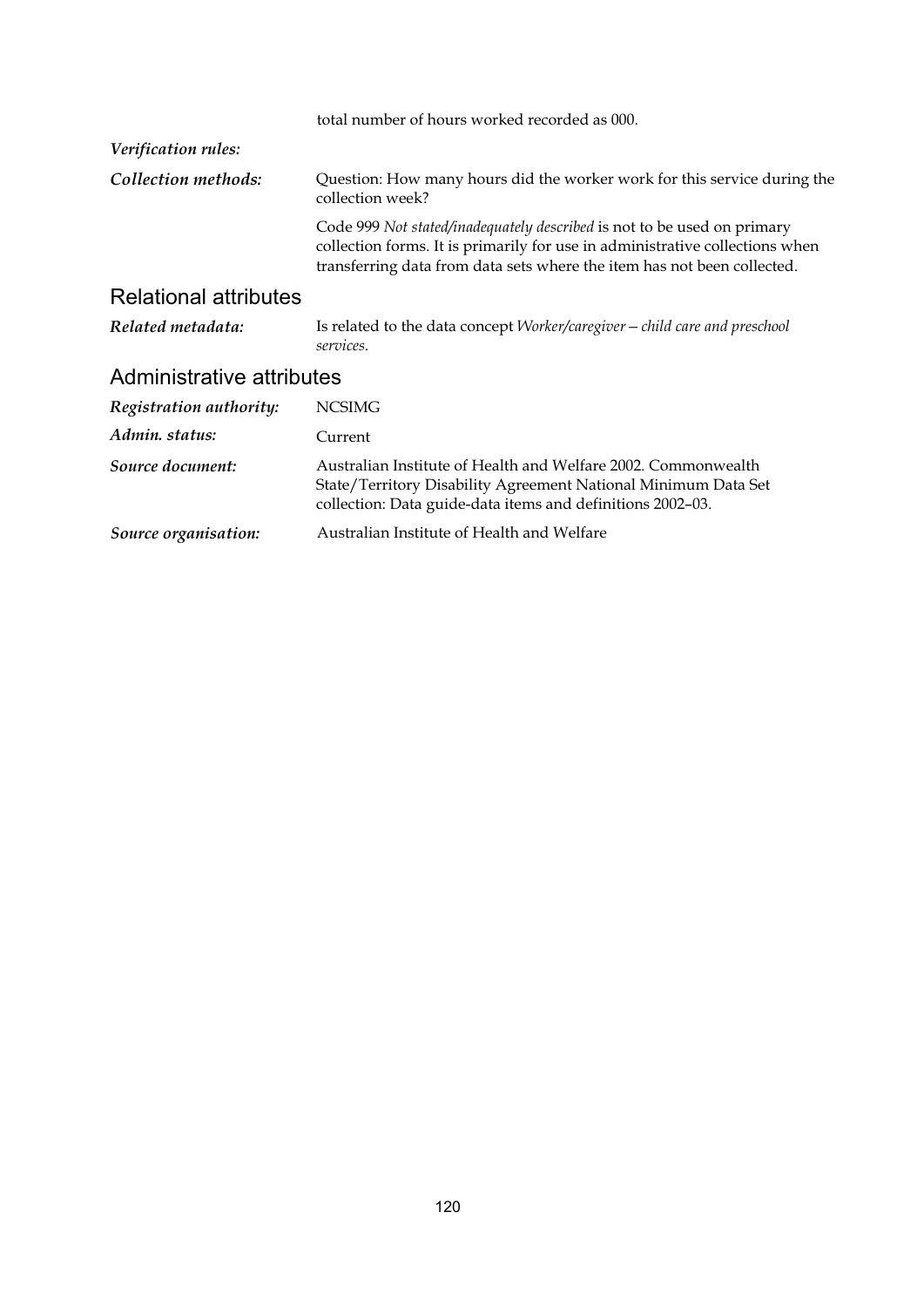# **Worker/caregiver—type of work performed**

## Identifying and definitional attributes

| Knowledge base ID: | tba                                                                                                                                                                                                                                                                                                                                                                                                                                                                                                                                                                                                                                           |
|--------------------|-----------------------------------------------------------------------------------------------------------------------------------------------------------------------------------------------------------------------------------------------------------------------------------------------------------------------------------------------------------------------------------------------------------------------------------------------------------------------------------------------------------------------------------------------------------------------------------------------------------------------------------------------|
| Metadata type:     | Data element                                                                                                                                                                                                                                                                                                                                                                                                                                                                                                                                                                                                                                  |
| Definition:        | The type of work performed in terms of the degree of contact a children's<br>service worker has with children who attend a children's service.                                                                                                                                                                                                                                                                                                                                                                                                                                                                                                |
|                    | A contact worker is a worker who has either primary or other contact with<br>children receiving services.                                                                                                                                                                                                                                                                                                                                                                                                                                                                                                                                     |
| Context:           | Information about workers/caregivers in child care and preschool services<br>assists in the analysis of the resources available to children attending these<br>services, and the relative proportion of workers who have direct contact<br>with children. The concept is defined broadly to include both paid<br>(including contract and relief workers) and unpaid workers (including<br>volunteers). It includes all workers, regardless of the type of contact they<br>have with children (including those with no direct contact). This recognises<br>the contribution of all workers in delivering child care and preschool<br>services. |

| Datatype:                | Numeric        |                                                                                                                                                                                                                                                                              |
|--------------------------|----------------|------------------------------------------------------------------------------------------------------------------------------------------------------------------------------------------------------------------------------------------------------------------------------|
| Representational form:   | Code           | Field size (minimum): 1                                                                                                                                                                                                                                                      |
| Representational layout: | N              | Field size (maximum): 1                                                                                                                                                                                                                                                      |
| Data domain:             | $\mathbf{1}$   | Primary contact worker                                                                                                                                                                                                                                                       |
|                          | $\overline{2}$ | Other contact worker                                                                                                                                                                                                                                                         |
|                          | 3              | Administration worker                                                                                                                                                                                                                                                        |
|                          | 4              | Other worker                                                                                                                                                                                                                                                                 |
|                          | 9              | Not stated/inadequately described                                                                                                                                                                                                                                            |
| Guide for use:           |                | This item refers to every child care and preschool worker/caregiver who is<br>working for the service during the data collection week.                                                                                                                                       |
|                          |                | For each worker, the category chosen should reflect the type of work that<br>involved most of the worker's time in the collection week. Only one<br>category should be chosen for each worker.                                                                               |
|                          |                | Code 1: Primary contact worker is a worker who has mainly direct contact<br>with children receiving services. This may include child care workers,<br>teachers, teachers' assistants and aides. Specialist teachers and therapists<br>would fit into this category.          |
|                          |                | Code 2: Other contact worker is a worker who has some duties involving<br>direct contact with children, but deals mainly with staffing or management<br>issues, e.g. supervising staff, handling queries from parents. This may<br>include centre managers and coordinators. |
|                          |                | Code 3: Administration worker is a worker who has no direct contact with<br>children, but who contributes to the running of the service. Work could<br>include clerical or receptionist duties, filing, keeping financial records, etc.                                      |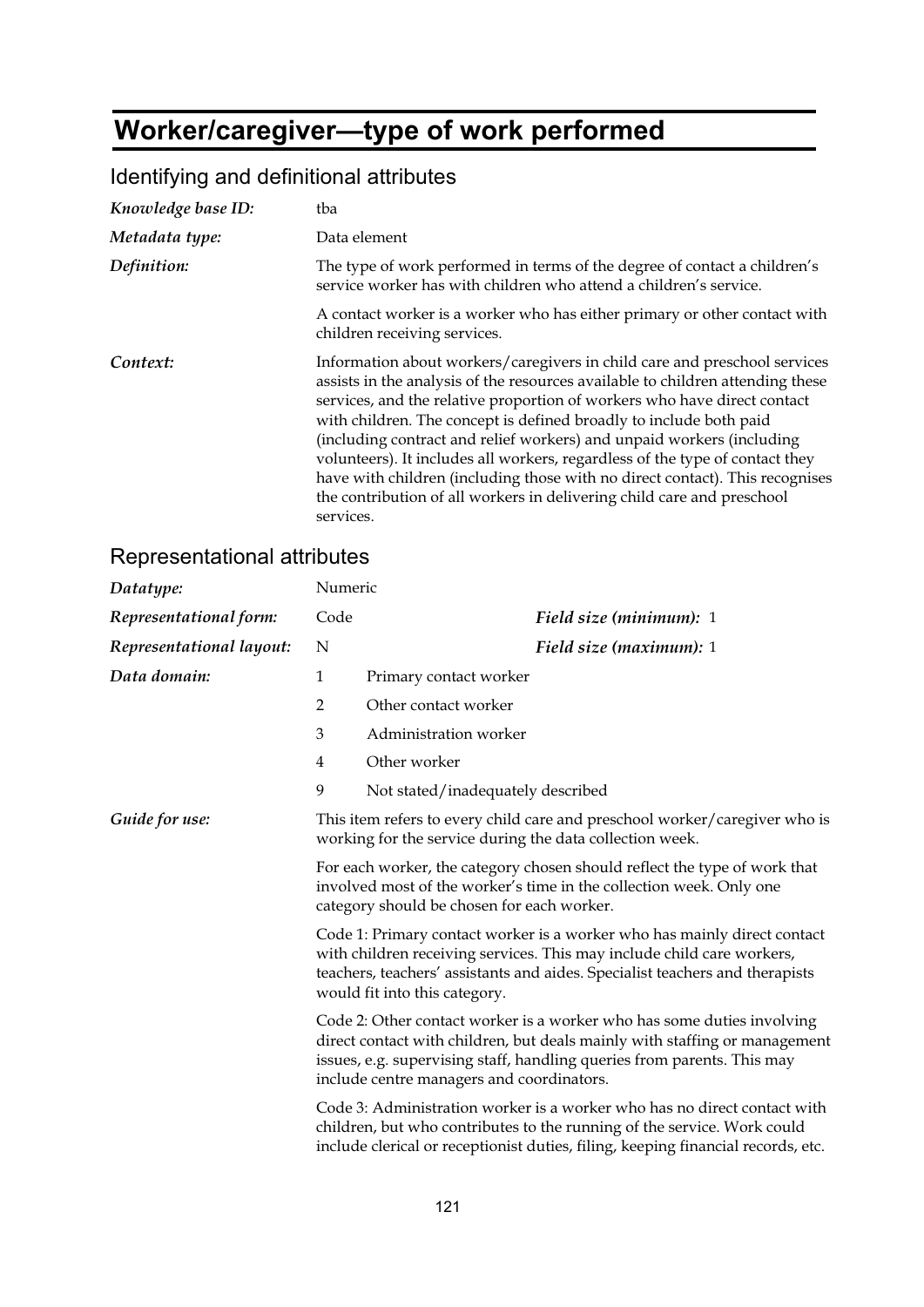|                     | Code 4: Other worker is any worker who provides support services such as<br>cooking, cleaning or gardening. This may include drivers, cooks, cleaners<br>and maintenance staff.                                              |  |
|---------------------|------------------------------------------------------------------------------------------------------------------------------------------------------------------------------------------------------------------------------|--|
| Verification rules: |                                                                                                                                                                                                                              |  |
| Collection methods: | Question: What was the main type of work performed by the<br>worker/caregiver during the collection week?                                                                                                                    |  |
|                     | Fields are those listed in data domain.                                                                                                                                                                                      |  |
|                     | Code 9 Not stated/inadequately described is not for use on primary collection<br>forms. It is primarily for use in administrative collections when transferring<br>data from data sets where the item has not been collected |  |
|                     |                                                                                                                                                                                                                              |  |

#### Relational attributes

*Related metadata:* Is related to the data concept *Worker/caregiver—child care and preschool services*.

| Registration authority: | NCSIMG                                        |                 |
|-------------------------|-----------------------------------------------|-----------------|
| Admin. status:          | Current                                       | Effective date: |
| Source document:        |                                               |                 |
| Source organisation:    | NCSIMG Children's Services Data Working Group |                 |
|                         | Australian Institute of Health and Welfare    |                 |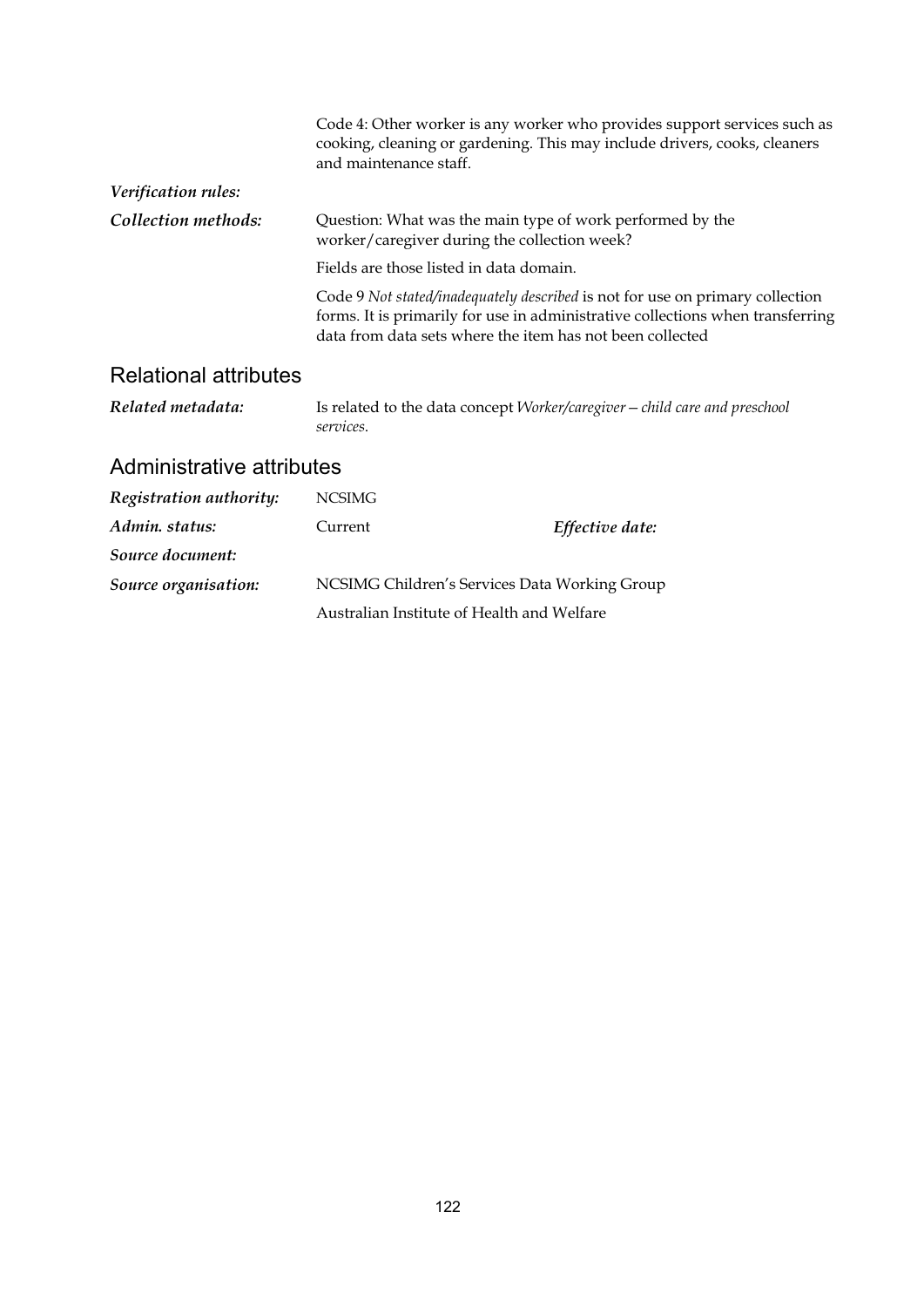#### **5.3 Children's collection items**

This category includes items to be collected under the Children's component of the CSNMDS. It includes items which relate to the concepts of 'Child', 'Service event' and 'Family'. Items in order are:

Arrival time of child

Child care and preschool services—service event (data concept)

Child—child care and preschool services (data concept)

Child—date of birth

Child—Indigenous status

Child—in-home care—suburb/town/locality name

Child—letters of name

Child—family type

Child—main language other than English spoken at home

Child—postcode—Australian

Child—school attendance status

Child—sex

Child with a disability or long-term health condition—need for assistance

Departure time of child

Estimated date flag

Household family—child care and preschool services (data concept)

 $Parent(s)/guardian(s) - sex$ 

Parent(s)/guardian(s)—working/not working

Preschool service provided for child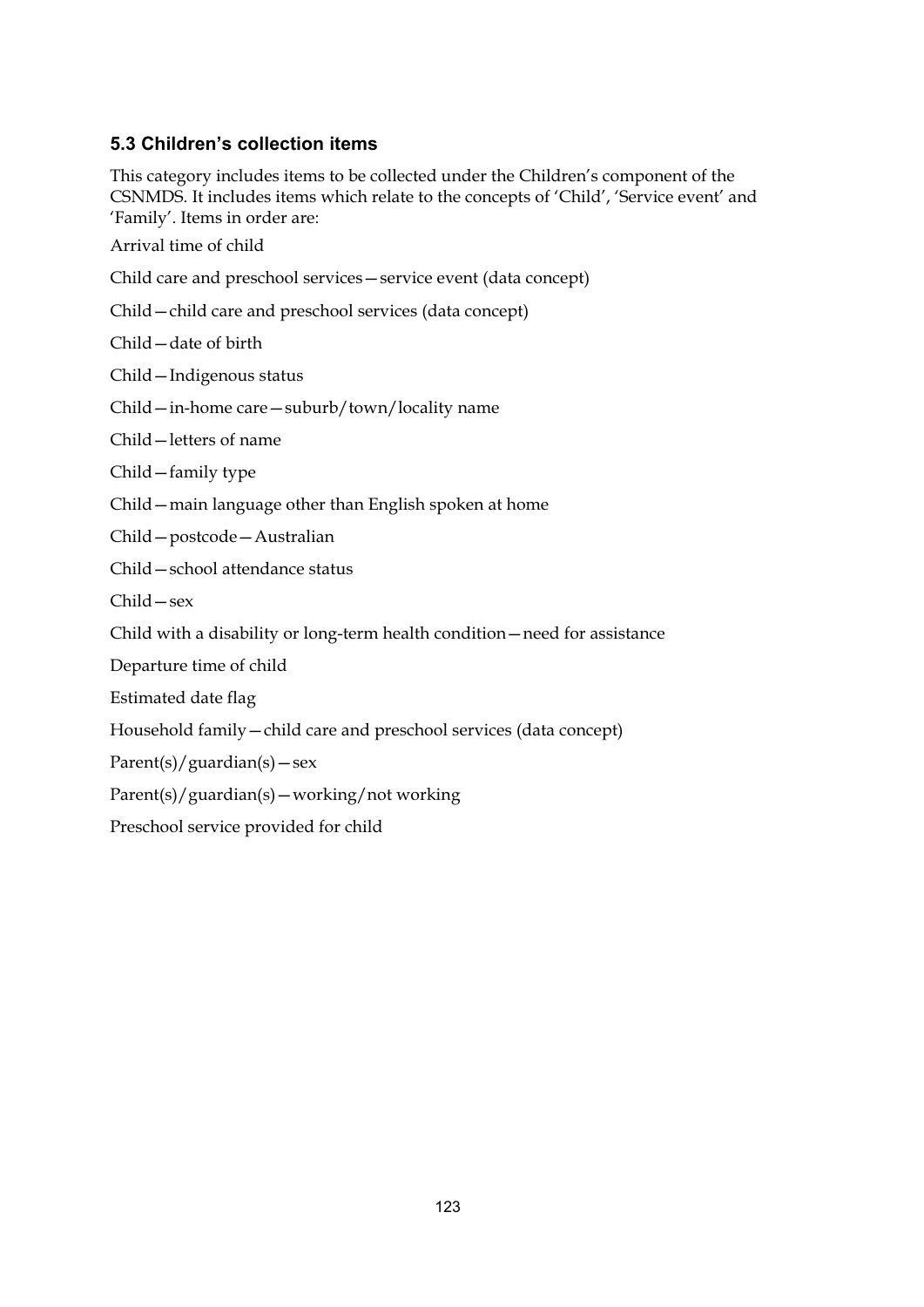# **Arrival time of child**

| Knowledge base ID:          | tba                                                                                                                                                                                                                                                                                                                                                            | Version no:                                                                                                                                                                                                                 |  |  |
|-----------------------------|----------------------------------------------------------------------------------------------------------------------------------------------------------------------------------------------------------------------------------------------------------------------------------------------------------------------------------------------------------------|-----------------------------------------------------------------------------------------------------------------------------------------------------------------------------------------------------------------------------|--|--|
| Metadata type:              | Data element                                                                                                                                                                                                                                                                                                                                                   |                                                                                                                                                                                                                             |  |  |
| Definition:                 |                                                                                                                                                                                                                                                                                                                                                                | The time of day that a child arrives at a child care or preschool service.                                                                                                                                                  |  |  |
| Context:                    | This data element may be used in conjunction with the data element<br>Departure time of child as a measure of the patterns of utilisation of child care<br>and preschool services. In addition, this data element can be used to<br>calculate the number of hours per day, hours per week and days per week<br>a child uses child care and preschool services. |                                                                                                                                                                                                                             |  |  |
| Representational attributes |                                                                                                                                                                                                                                                                                                                                                                |                                                                                                                                                                                                                             |  |  |
| Data type:                  | Alphanumeric                                                                                                                                                                                                                                                                                                                                                   |                                                                                                                                                                                                                             |  |  |
| Representational form:      | Code                                                                                                                                                                                                                                                                                                                                                           | Field size (minimum): 6                                                                                                                                                                                                     |  |  |
| Representational layout:    | <b>HHMMAA</b>                                                                                                                                                                                                                                                                                                                                                  | Field size (maximum): 6                                                                                                                                                                                                     |  |  |
| Data domain:                |                                                                                                                                                                                                                                                                                                                                                                | Respondents should use a 12-hour clock with am and pm suffixes.                                                                                                                                                             |  |  |
|                             | Responses range from 1200am to 1159pm.                                                                                                                                                                                                                                                                                                                         |                                                                                                                                                                                                                             |  |  |
|                             | 000000                                                                                                                                                                                                                                                                                                                                                         | Child did not attend the children's service on this day.                                                                                                                                                                    |  |  |
|                             | 999999<br>data collections)                                                                                                                                                                                                                                                                                                                                    | Not stated/inadequately described (not for use in primary                                                                                                                                                                   |  |  |
| Verification rules:         | Field cannot be blank.                                                                                                                                                                                                                                                                                                                                         |                                                                                                                                                                                                                             |  |  |
| Guide for use:              |                                                                                                                                                                                                                                                                                                                                                                | This should be reported for each child on every day in the collection week.                                                                                                                                                 |  |  |
|                             |                                                                                                                                                                                                                                                                                                                                                                | Round to the nearest quarter of an hour.                                                                                                                                                                                    |  |  |
|                             | 1200am.                                                                                                                                                                                                                                                                                                                                                        | In cases where the child received overnight care, record the leaving time on<br>the initial day as 1159pm and the next day record the first arrival time as                                                                 |  |  |
|                             |                                                                                                                                                                                                                                                                                                                                                                | For children who are included on the data collection form, but do not<br>attend all or some of the sessions, the reporting field should reflect the<br>child's non-attendance of these sessions and be filled in as 000000. |  |  |
|                             |                                                                                                                                                                                                                                                                                                                                                                | Therefore, for children who 'usually attend', but in fact did not attend for<br>the collection week, all attendance times should be recorded as 000000.                                                                     |  |  |
|                             | service.                                                                                                                                                                                                                                                                                                                                                       | Times should only be recorded for children who actually attended the                                                                                                                                                        |  |  |
|                             | Where a child does not attend continuously throughout the day, arrival<br>and departure times should be recorded in both the morning and the<br>afternoon.                                                                                                                                                                                                     |                                                                                                                                                                                                                             |  |  |
|                             |                                                                                                                                                                                                                                                                                                                                                                | Where a child's time of attendance is the same as the previous child<br>recorded on the form (or within a quarter of an hour) the 'hours same as<br>child above' box should be ticked.                                      |  |  |
| Collection methods:         | day of the collection week.                                                                                                                                                                                                                                                                                                                                    | Question: Please specify the time this child arrived at your service on each                                                                                                                                                |  |  |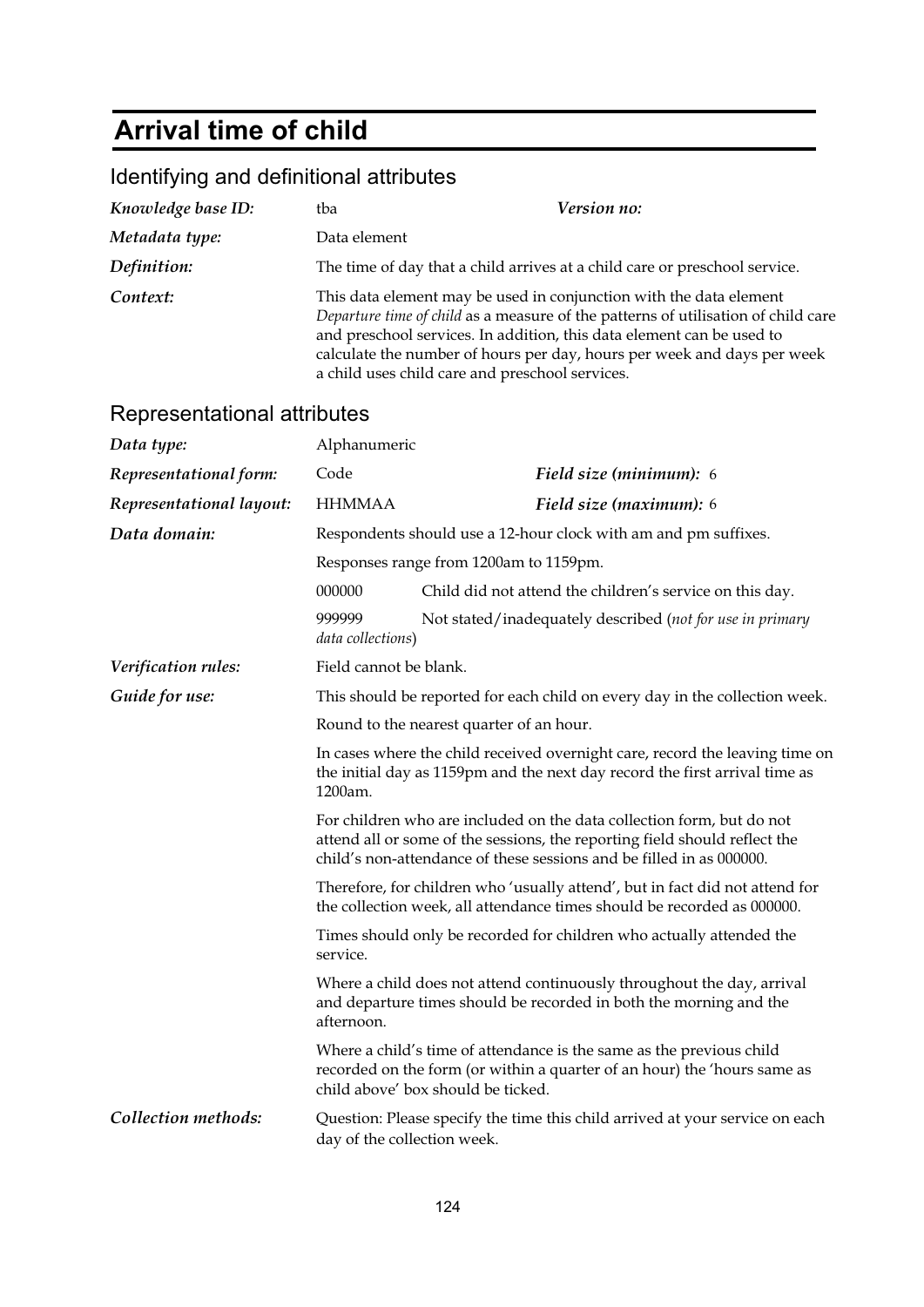|                              | Provision should be made for 'hours same as child above' tick box.                                                                                                                                                                    |
|------------------------------|---------------------------------------------------------------------------------------------------------------------------------------------------------------------------------------------------------------------------------------|
|                              | Provision should be made for the recording of arrival and departure times<br>in the morning and the afternoon; for example, to allow for children<br>attending before and after school care.                                          |
|                              | Code 999999 Not stated/inadequately described is not to be used on primary<br>collection forms. It is primarily for use in administrative collections when<br>transferring data from data sets where the item has not been collected. |
| <b>Relational attributes</b> |                                                                                                                                                                                                                                       |
| Related metadata:            | Is related to the data concept Service - child care and preschool services.                                                                                                                                                           |
|                              | Is related to the data concept Child – child care and preschool services.                                                                                                                                                             |
|                              | Is used in conjunction with the data element Departure time of child.                                                                                                                                                                 |
|                              |                                                                                                                                                                                                                                       |

| Registration authority: | NCSIMG                                                                                                                          |
|-------------------------|---------------------------------------------------------------------------------------------------------------------------------|
| Admin. status:          | Current                                                                                                                         |
| Source document:        | Developed for the CSNMDS Version 1.0.                                                                                           |
| Source organisation:    | NCSIMG Children's Services Data Working Group<br>Australian Institute of Health and Welfare                                     |
| Comments:               | This data element definition is consistent with the definition of a school<br>child for the purposes of the Child Care Benefit. |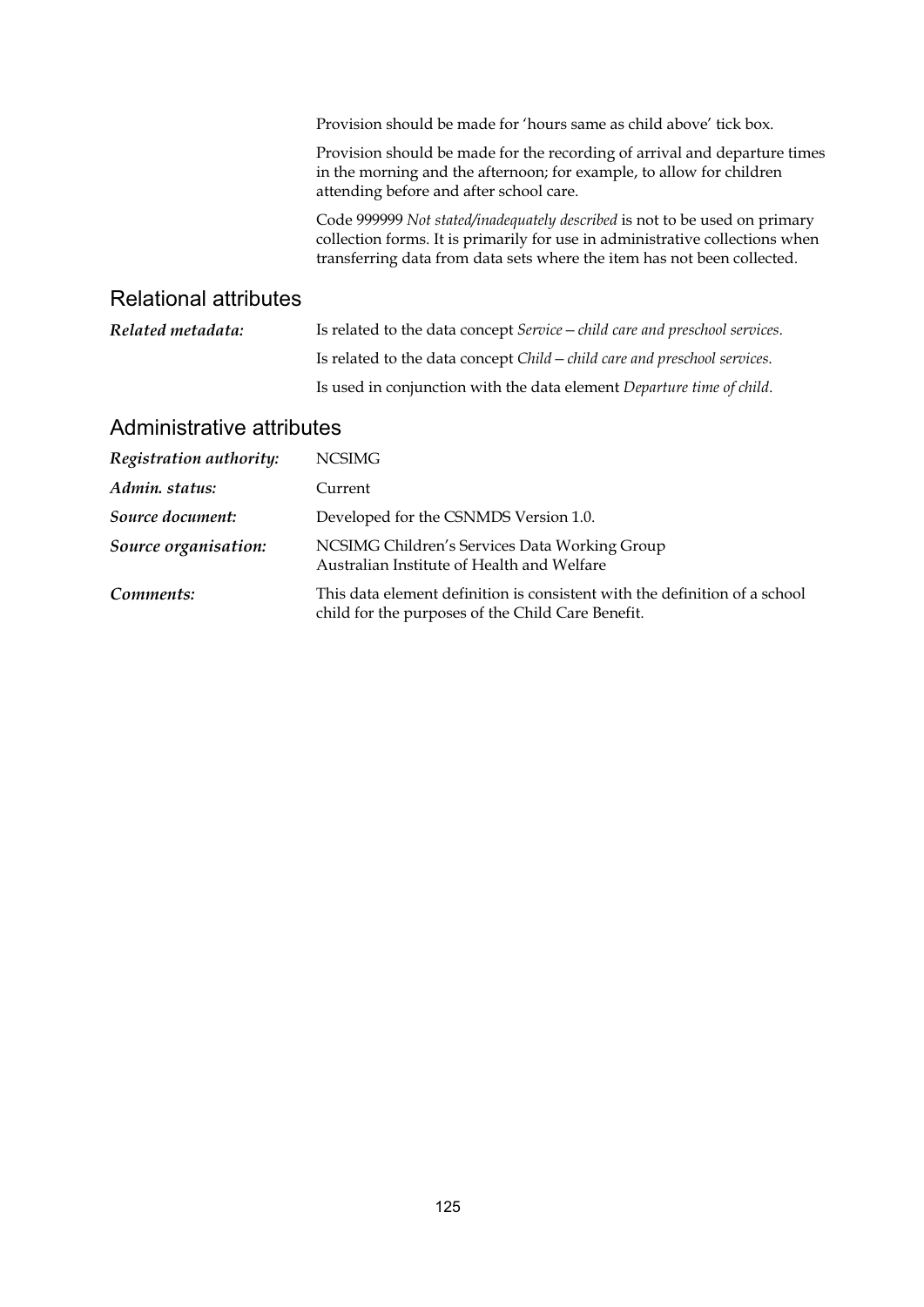# **Child care and preschool services—service event**

| Knowledge base ID:           | 00591                                                                                                                                                                                                                                                                                                                                                                                                                                                       | Version no: | $\mathbf{1}$ |
|------------------------------|-------------------------------------------------------------------------------------------------------------------------------------------------------------------------------------------------------------------------------------------------------------------------------------------------------------------------------------------------------------------------------------------------------------------------------------------------------------|-------------|--------------|
| Metadata type:               | Data concept                                                                                                                                                                                                                                                                                                                                                                                                                                                |             |              |
| Definition:                  | An instance or occasion where a child receives child care and/or preschool<br>services.                                                                                                                                                                                                                                                                                                                                                                     |             |              |
| Context:                     | Information about an individual child's receipt of children's services is a<br>basic building block for other information that is of relevance to national<br>reporting and statistical analysis. Amongst other areas of interest, this<br>allows for information about the length of time that particular children are<br>attending different types of children's services to be collected on a national<br>level in a reliable, valid and comparable way. |             |              |
|                              | This also provides relevant information for determining the level of usage<br>of different types of children's services.                                                                                                                                                                                                                                                                                                                                    |             |              |
| <b>Relational attributes</b> |                                                                                                                                                                                                                                                                                                                                                                                                                                                             |             |              |
| Related metadata:            | Is related to the data concept Service - child care and preschool services.                                                                                                                                                                                                                                                                                                                                                                                 |             |              |
| Administrative attributes    |                                                                                                                                                                                                                                                                                                                                                                                                                                                             |             |              |
| Registration authority:      | <b>NCSIMG</b>                                                                                                                                                                                                                                                                                                                                                                                                                                               |             |              |
| Admin. status:               | Current                                                                                                                                                                                                                                                                                                                                                                                                                                                     |             |              |
| Source document:             | Home and Community Care (HACC) Data Dictionary Version 1.0, 1998                                                                                                                                                                                                                                                                                                                                                                                            |             |              |
| Source organisation:         | Australian Institute of Health and Welfare                                                                                                                                                                                                                                                                                                                                                                                                                  |             |              |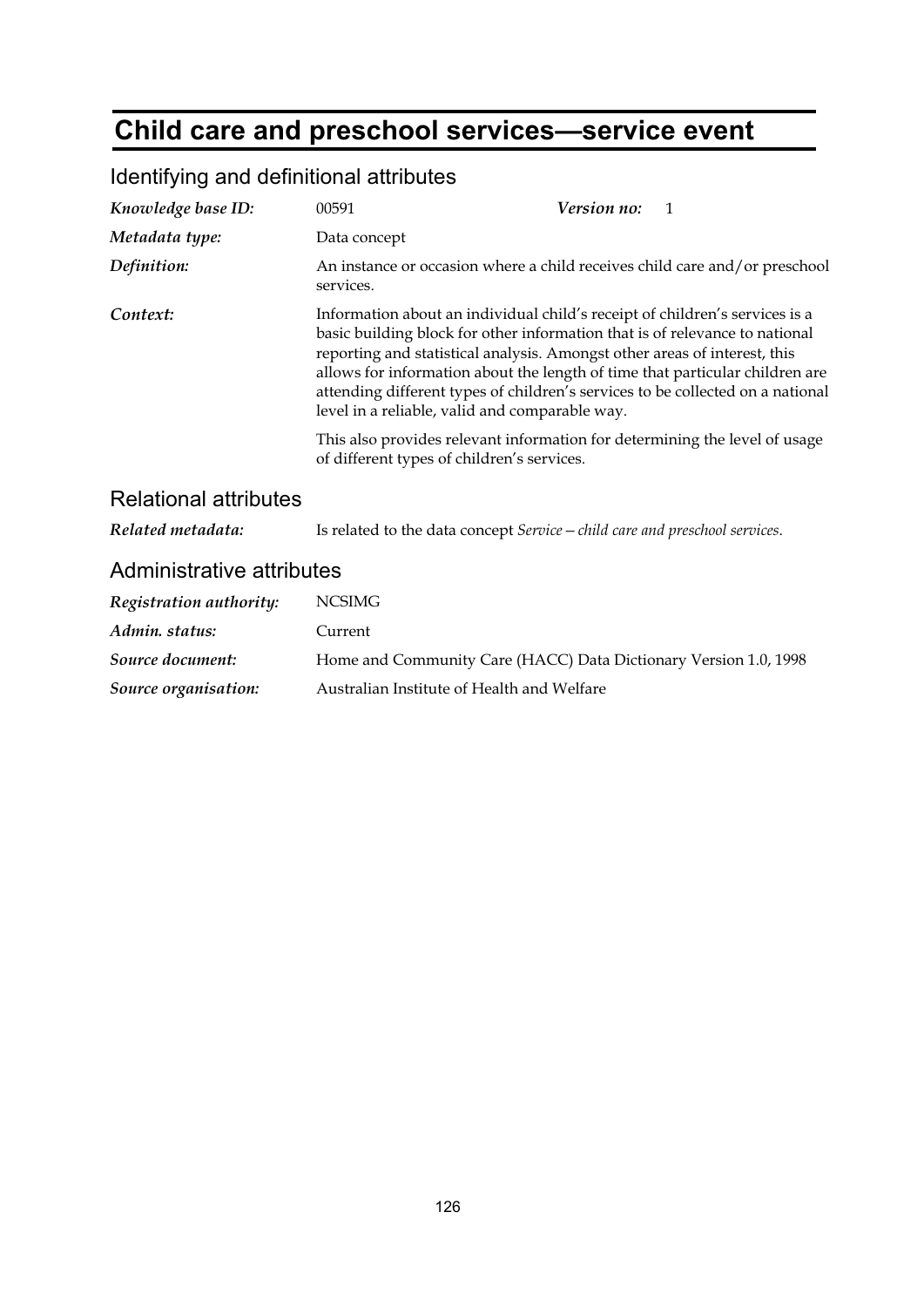# **Child—child care and preschool services**

| Knowledge base ID:           | tba                                                                         | Version no:                                                                                                                                                                                                                                                                                                         |
|------------------------------|-----------------------------------------------------------------------------|---------------------------------------------------------------------------------------------------------------------------------------------------------------------------------------------------------------------------------------------------------------------------------------------------------------------|
| Metadata type:               | Data concept                                                                |                                                                                                                                                                                                                                                                                                                     |
| Definition:                  | sessions, but are absent during the collection week.                        | A young person who is the recipient of the care/services provided by the<br>child care or preschool facility. This includes children who have attended<br>the service within the last month whose place has been paid for or who are<br>enrolled in a service with a standing arrangement that they attend specific |
| Context:                     |                                                                             | Information about the number and characteristics of children using child<br>care and preschool services assists in the analyses of patterns of utilisation.                                                                                                                                                         |
| <b>Relational attributes</b> |                                                                             |                                                                                                                                                                                                                                                                                                                     |
| Related metadata:            | Is related to the data concept Service – child care and preschool services. |                                                                                                                                                                                                                                                                                                                     |
| Administrative attributes    |                                                                             |                                                                                                                                                                                                                                                                                                                     |
| Registration authority:      | <b>NCSIMG</b>                                                               |                                                                                                                                                                                                                                                                                                                     |
| Admin. status:               | Current                                                                     |                                                                                                                                                                                                                                                                                                                     |
| Source document:             | Developed for the CSNMDS Version 1.0.                                       |                                                                                                                                                                                                                                                                                                                     |
| Source organisation:         | Children's Services Data Working Group of NCSIMG                            |                                                                                                                                                                                                                                                                                                                     |
|                              | Australian Institute of Health and Welfare                                  |                                                                                                                                                                                                                                                                                                                     |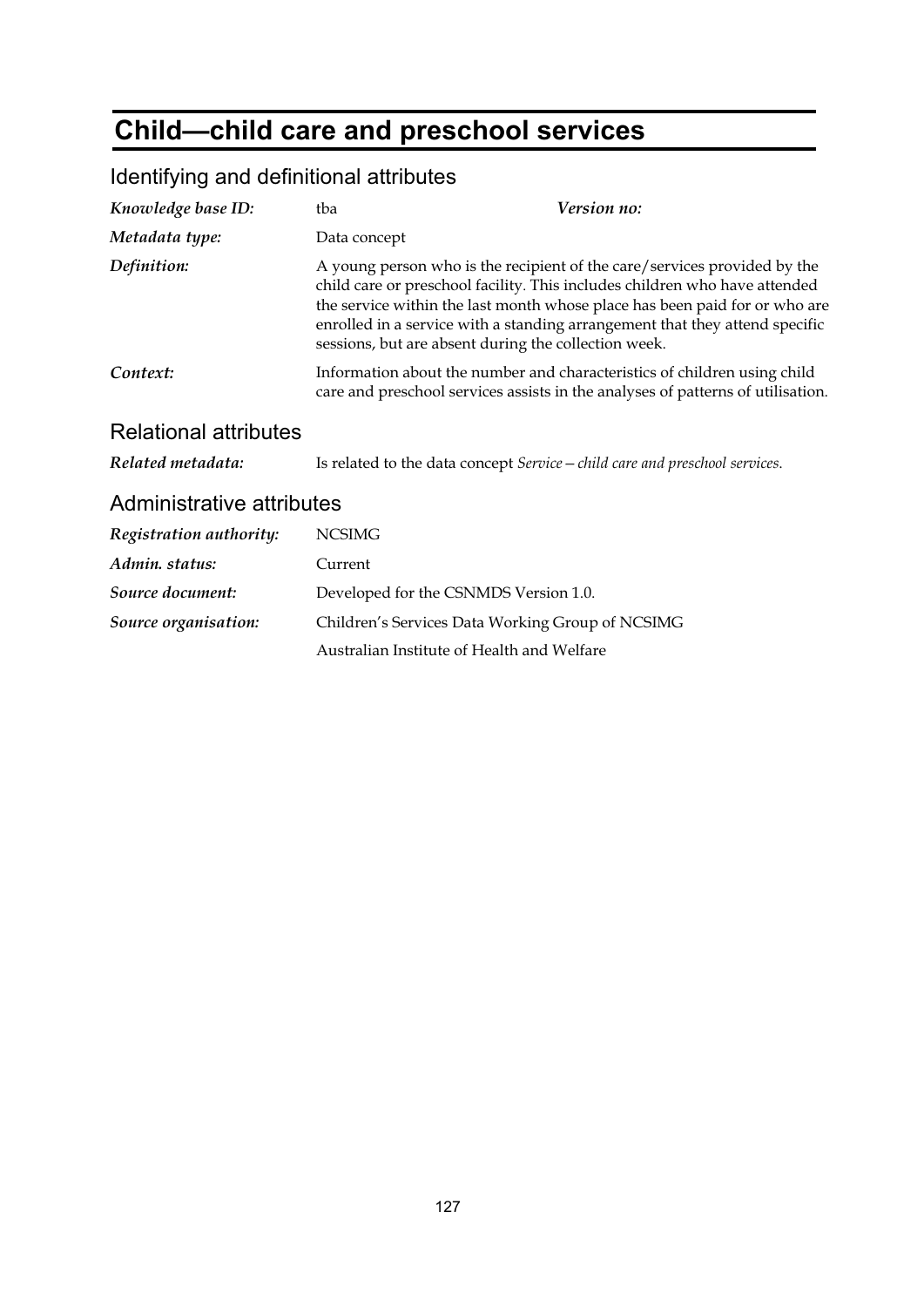## **Child—date of birth**

## Identifying and definitional attributes

| Knowledge base ID: | 002005                                                                                                                                                                   | Version no: | - 5 |
|--------------------|--------------------------------------------------------------------------------------------------------------------------------------------------------------------------|-------------|-----|
| Metadata type:     | Data element                                                                                                                                                             |             |     |
| Definition:        | The date of birth of the child attending or 'usually attending' the children's<br>service.                                                                               |             |     |
| Context:           | This data element can be used to derive age for use both in comparisons<br>with population data and in analysis of child care and preschool service use<br>by age group. |             |     |
|                    | This item will also be used, along with sex and letters of name, to derive a                                                                                             |             |     |

statistical linkage key for children using children's services.

| Data type:                                                                                                                                                                                                                                                                                                                                                                                                                                                     | Numeric                                                                                                                                                                                                                                                                                                                                                                                                                                                                                                                                                               |                                                                                                                                                                                                                                                                                                                      |
|----------------------------------------------------------------------------------------------------------------------------------------------------------------------------------------------------------------------------------------------------------------------------------------------------------------------------------------------------------------------------------------------------------------------------------------------------------------|-----------------------------------------------------------------------------------------------------------------------------------------------------------------------------------------------------------------------------------------------------------------------------------------------------------------------------------------------------------------------------------------------------------------------------------------------------------------------------------------------------------------------------------------------------------------------|----------------------------------------------------------------------------------------------------------------------------------------------------------------------------------------------------------------------------------------------------------------------------------------------------------------------|
| Representational form:                                                                                                                                                                                                                                                                                                                                                                                                                                         | Date                                                                                                                                                                                                                                                                                                                                                                                                                                                                                                                                                                  | Field size (minimum): 8                                                                                                                                                                                                                                                                                              |
| Representational layout:                                                                                                                                                                                                                                                                                                                                                                                                                                       | <b>DDMMYYYY</b>                                                                                                                                                                                                                                                                                                                                                                                                                                                                                                                                                       | Field size (maximum): 8                                                                                                                                                                                                                                                                                              |
| Data domain:                                                                                                                                                                                                                                                                                                                                                                                                                                                   | Valid 8 digit date                                                                                                                                                                                                                                                                                                                                                                                                                                                                                                                                                    |                                                                                                                                                                                                                                                                                                                      |
| Guide for use:<br>This data element should always be recorded as an eight digit valid date<br>comprising day, month, and year. Year should always be recorded in its<br>full four-digit format. For days and months with a numeric value of less<br>than 10, zeros should be used to ensure that the date contains the required<br>eight digits. For example, for a child born on the 1st of July, 1998, their date<br>of birth would be reported as 01071998. |                                                                                                                                                                                                                                                                                                                                                                                                                                                                                                                                                                       |                                                                                                                                                                                                                                                                                                                      |
|                                                                                                                                                                                                                                                                                                                                                                                                                                                                | If the actual date of birth of the child is not known or cannot be obtained,<br>an estimated date of birth can be calculated in the following way. If the age<br>of the child is known, the age of the child should be used to derive the<br>child's year of birth. If the child's age is not known, an estimate of the<br>child's age should be used to calculate an estimated year of birth. An actual<br>or estimated year of birth should then be converted to an estimated date of<br>birth according to the following convention: 0101 estimated year of birth. |                                                                                                                                                                                                                                                                                                                      |
|                                                                                                                                                                                                                                                                                                                                                                                                                                                                | reported as 0104 of the previous year.                                                                                                                                                                                                                                                                                                                                                                                                                                                                                                                                | Date of birth of children estimated to be under 2 years of age should be<br>reported to the nearest 3-month period, that is, 0101, 0104, 0107, 0110 of the<br>estimated year of birth. For example, a child who is thought to be aged 18<br>months in October of one year would have his/her estimated date of birth |
|                                                                                                                                                                                                                                                                                                                                                                                                                                                                | dates of birth.                                                                                                                                                                                                                                                                                                                                                                                                                                                                                                                                                       | An estimated date flag should be reported in conjunction with all estimated                                                                                                                                                                                                                                          |
|                                                                                                                                                                                                                                                                                                                                                                                                                                                                |                                                                                                                                                                                                                                                                                                                                                                                                                                                                                                                                                                       | It is important that child care and preschool services do not record<br>estimated dates of birth by using '00' for the day, month or year as this may<br>not be considered a valid date by the system processing the data.                                                                                           |
| Verification rules:                                                                                                                                                                                                                                                                                                                                                                                                                                            |                                                                                                                                                                                                                                                                                                                                                                                                                                                                                                                                                                       |                                                                                                                                                                                                                                                                                                                      |
| Collection methods:                                                                                                                                                                                                                                                                                                                                                                                                                                            | Question: What is this child's date of birth? $\frac{1}{2}$ $\frac{1}{2}$ $\frac{1}{2}$ $\frac{1}{2}$ $\frac{1}{2}$ $\frac{1}{2}$ $\frac{1}{2}$                                                                                                                                                                                                                                                                                                                                                                                                                       | This enables easy conversion to the preferred representational layout                                                                                                                                                                                                                                                |
|                                                                                                                                                                                                                                                                                                                                                                                                                                                                |                                                                                                                                                                                                                                                                                                                                                                                                                                                                                                                                                                       |                                                                                                                                                                                                                                                                                                                      |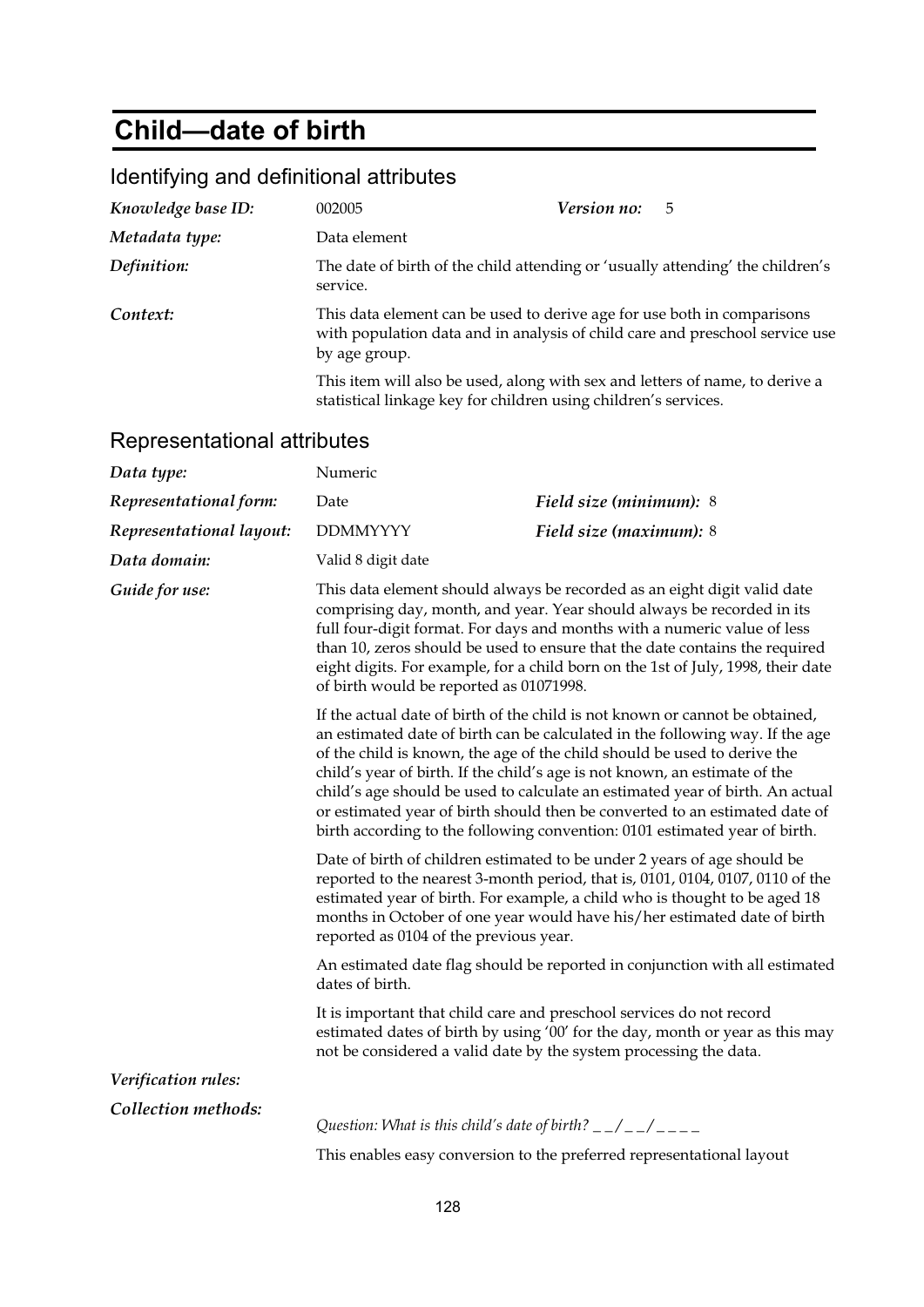#### (DDMMYYYY).

### Relational attributes

| Related metadata:              | Is related to the data concept Child – child care and preschool services. |
|--------------------------------|---------------------------------------------------------------------------|
|                                | Is related to the data element Estimated date flag.                       |
| <b>Community Services</b>      | Party characteristic/Person characteristic/Demographic characteristic     |
| <b>Information Model link:</b> |                                                                           |

| Registration authority: | <b>NCSIMG</b>                                                                                                                                                           |
|-------------------------|-------------------------------------------------------------------------------------------------------------------------------------------------------------------------|
| Admin. status:          | Current                                                                                                                                                                 |
| Source document:        | Australian Institute of Health and Welfare (AIHW) 2004. National<br>community services data dictionary, Version 3. Catalogue no. HWI 65.<br>Canberra: AIHW.             |
| Source organisation:    | National Community Services Data Committee<br>NCSIMG Children's Services Data Working Group<br>Australian Institute of Health and Welfare                               |
| Comments:               | Privacy issues need to be taken account in asking persons their date of<br>birth.                                                                                       |
|                         | Wherever possible and wherever appropriate, date of birth should be used<br>rather than age because the actual date of birth allows more precise<br>calculation of age. |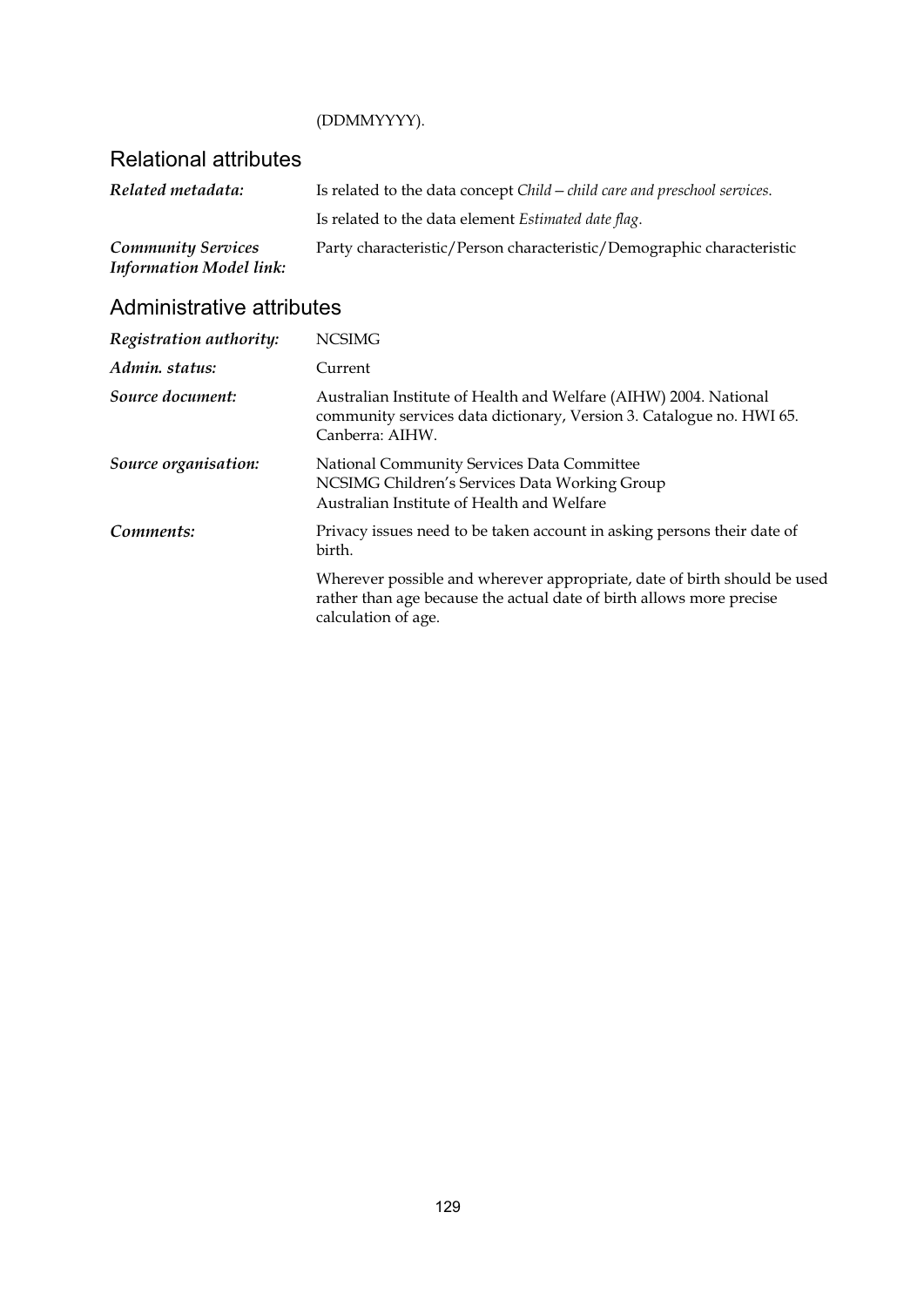## **Child—Indigenous status**

## Identifying and definitional attributes

| Knowledge base ID: | 002009                                                                                                                                                                                                                                                                                                                                                                                                                                                                                                                                                                              | Version no:<br>5                                                             |
|--------------------|-------------------------------------------------------------------------------------------------------------------------------------------------------------------------------------------------------------------------------------------------------------------------------------------------------------------------------------------------------------------------------------------------------------------------------------------------------------------------------------------------------------------------------------------------------------------------------------|------------------------------------------------------------------------------|
| Metadata type:     | Data element                                                                                                                                                                                                                                                                                                                                                                                                                                                                                                                                                                        |                                                                              |
| Definition:        | being of Aboriginal or Torres Strait Islander origin.                                                                                                                                                                                                                                                                                                                                                                                                                                                                                                                               | A measure of whether a child is identified by their parent(s)/guardian(s) as |
| Context:           | Australia's Aboriginal and Torres Strait Islander peoples occupy a unique<br>place in Australian society and culture. In the current climate of<br>reconciliation, accurate and consistent statistics about Aboriginal and<br>Torres Strait Islander peoples are needed in order to plan, promote and<br>deliver essential services, to monitor changes in wellbeing and to account<br>for government expenditure in this area. The purpose of this data element<br>is to provide information about people who identify as being of Aboriginal<br>or Torres Strait Islander origin. |                                                                              |

| Data type:               | Numeric                                              |                                                                                                                                                                                                                                                                                                                                                                                                                                                                                                                                                                                         |  |
|--------------------------|------------------------------------------------------|-----------------------------------------------------------------------------------------------------------------------------------------------------------------------------------------------------------------------------------------------------------------------------------------------------------------------------------------------------------------------------------------------------------------------------------------------------------------------------------------------------------------------------------------------------------------------------------------|--|
| Representational form:   | Code                                                 | Field size (minimum): 1                                                                                                                                                                                                                                                                                                                                                                                                                                                                                                                                                                 |  |
| Representational layout: | N                                                    | Field size (maximum): 1                                                                                                                                                                                                                                                                                                                                                                                                                                                                                                                                                                 |  |
| Data domain:             | $\mathbf{1}$                                         | Aboriginal but not Torres Strait Islander origin                                                                                                                                                                                                                                                                                                                                                                                                                                                                                                                                        |  |
|                          | $\overline{2}$                                       | Torres Strait Islander but not Aboriginal origin                                                                                                                                                                                                                                                                                                                                                                                                                                                                                                                                        |  |
|                          | 3                                                    | Both Aboriginal and Torres Strait Islander origin                                                                                                                                                                                                                                                                                                                                                                                                                                                                                                                                       |  |
|                          | $\overline{4}$                                       | Neither Aboriginal nor Torres Strait Islander origin                                                                                                                                                                                                                                                                                                                                                                                                                                                                                                                                    |  |
|                          | 9                                                    | Not stated/inadequately described                                                                                                                                                                                                                                                                                                                                                                                                                                                                                                                                                       |  |
| Verification rules:      |                                                      | Field cannot be blank.                                                                                                                                                                                                                                                                                                                                                                                                                                                                                                                                                                  |  |
| Guide for use:           |                                                      | This data element is based on the Australian Bureau of Statistics (ABS)<br>Standard for Indigenous Status. For detailed advice on its use and<br>application, please refer to the ABS website as indicated below under<br>Source document. The classification for 'Indigenous Status' has a<br>hierarchical structure comprising two levels. There are four categories at<br>the detailed level of the classification which are grouped into two<br>categories at the broad level. There is one supplementary category for 'not<br>stated' responses. The classification is as follows: |  |
|                          | Indigenous:                                          |                                                                                                                                                                                                                                                                                                                                                                                                                                                                                                                                                                                         |  |
|                          | Aboriginal but not Torres Strait Islander origin     |                                                                                                                                                                                                                                                                                                                                                                                                                                                                                                                                                                                         |  |
|                          | Torres Strait Islander but not Aboriginal origin     |                                                                                                                                                                                                                                                                                                                                                                                                                                                                                                                                                                                         |  |
|                          | Both Aboriginal and Torres Strait Islander origin    |                                                                                                                                                                                                                                                                                                                                                                                                                                                                                                                                                                                         |  |
|                          | Non-indigenous:                                      |                                                                                                                                                                                                                                                                                                                                                                                                                                                                                                                                                                                         |  |
|                          | Neither Aboriginal nor Torres Strait Islander origin |                                                                                                                                                                                                                                                                                                                                                                                                                                                                                                                                                                                         |  |
|                          | 9 Not stated/inadequately described:                 |                                                                                                                                                                                                                                                                                                                                                                                                                                                                                                                                                                                         |  |
|                          |                                                      | This category is not to be available as a valid answer to the questions but is                                                                                                                                                                                                                                                                                                                                                                                                                                                                                                          |  |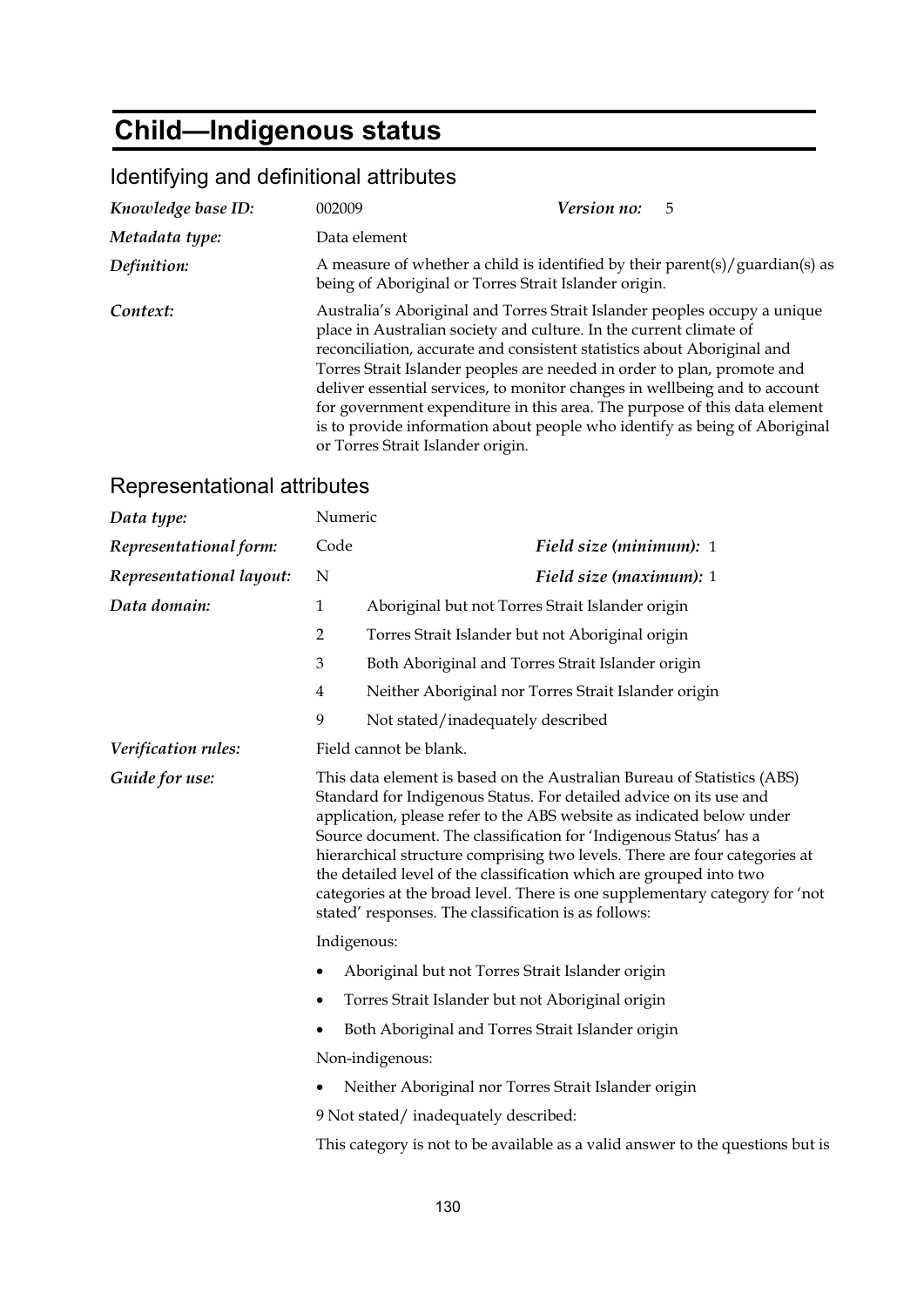intended for use: • primarily when importing data from other data collections that do not contain mappable data; or • where an answer was refused; or where the question was not able to be asked prior to completion of reporting because the client was unable to communicate or a person who knows the client was not available. Only in the last two situations may the tick boxes on the questionnaire be left blank. **Collection methods:** Question: Is the child of Aboriginal or Torres Strait Islander origin? (For children of both Aboriginal and Torres Strait Islander origin,mark both 'Yes' boxes.)  $\Box$  No □ Yes*,* Aboriginal □ Yes*,* Torres Strait Islander It is strongly recommended that this question be asked directly of the child's parent wherever possible (or drawn from administrative data provided by the child's parent). However, when the child's parent is not present, the person answering for them should be in a position to do so, i.e. this person must know the child about whom the question is being asked well and feel confident to provide accurate information about them. This question should always be asked, even if the child does or does not 'look' Aboriginal or Torres Strait Islander. The Indigenous status question allows for more than one response. The procedure for coding multiple responses is as follows: If the respondent marks 'No' and either 'Aboriginal' or 'Torres Strait Islander', then the response should be coded to either Aboriginal or Torres Strait Islander as indicated (that is, disregard the 'No' response). If the respondent marks both the 'Aboriginal' and 'Torres Strait Islander' boxes, then their response should be coded to 'Both Aboriginal and Torres Strait Islander origin'. If the respondent marks all three boxes ('No', 'Aboriginal' and 'Torres Strait Islander'), then the response should be coded to 'Both Aboriginal and Torres Strait Islander origin' (that is, disregard the 'No' response). Relational attributes *Related metadata:* Is related to the data concept *Child—child care and preschool services*. *Community Services Information Model link:* Party characteristic/Person characteristic/Social-cultural characteristic Administrative attributes

| Registration authority: | NCSIMG                                                                    |
|-------------------------|---------------------------------------------------------------------------|
| Admin. status:          | Current                                                                   |
| Source document:        | The Australian Bureau of Statistics (ABS) standards for the collection of |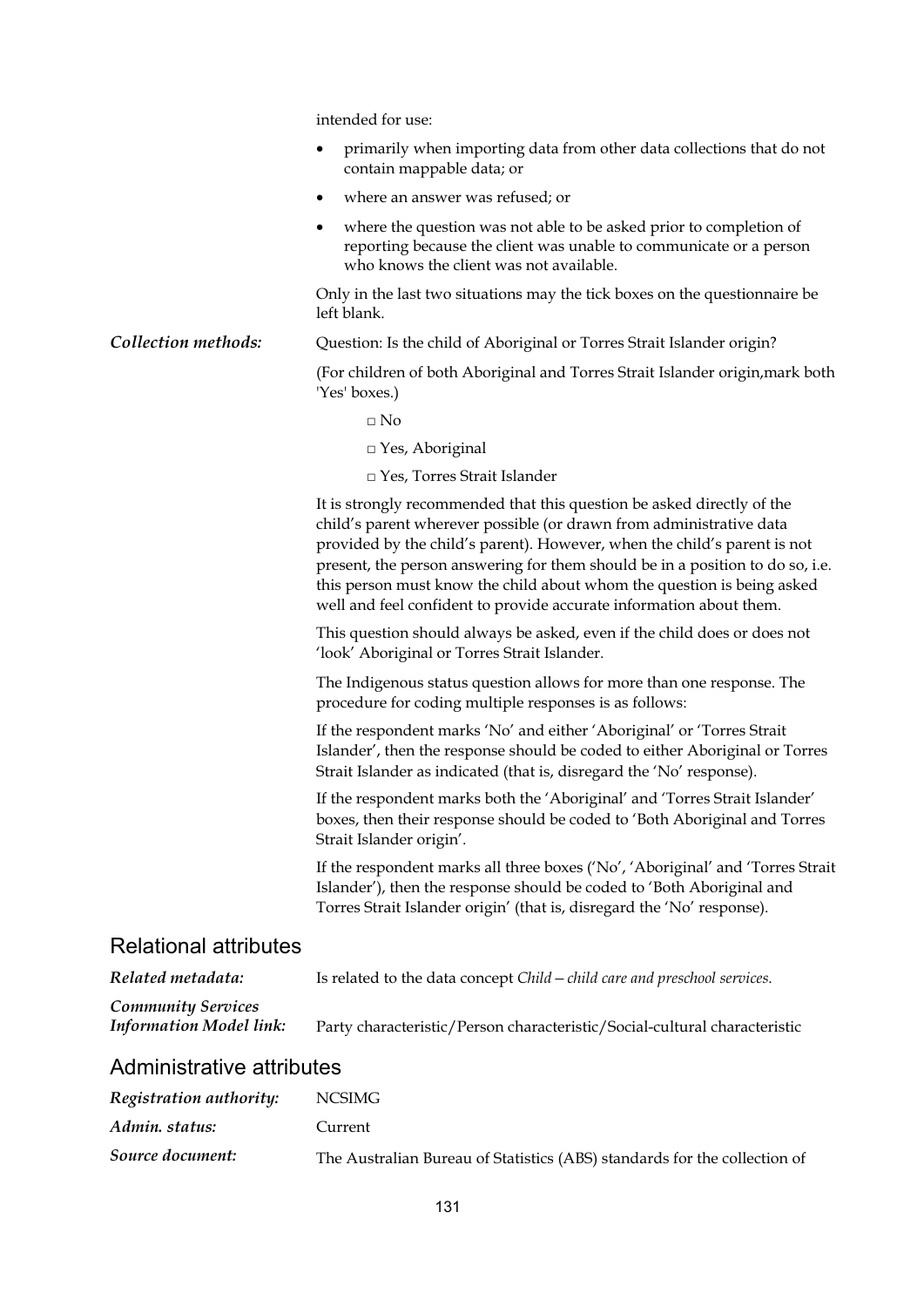|                      | Indigenous status appear on the ABS website. <http: www.abs.gov.au="">,<br/>select: Statistics/By Catalogue Number/12. Classifications and Work<br/>Manuals/Standards for Statistics on Cultural and Language Diversity.</http:>            |  |
|----------------------|---------------------------------------------------------------------------------------------------------------------------------------------------------------------------------------------------------------------------------------------|--|
|                      | Australian Bureau of Statistics 2001. Australian Standard Geographical<br>Classification (ASGC). Cat. no. 1216.0. Canberra: AGPS.                                                                                                           |  |
|                      | Reference through: <http: www.abs.gov.au="">, select: Statistics/By<br/>Catalogue Number/12. Classifications and Work Manuals.</http:>                                                                                                      |  |
| Source organisation: | <b>Australian Bureau of Statistics</b>                                                                                                                                                                                                      |  |
|                      | National Health Data Committee and National Community Services Data<br>Committee                                                                                                                                                            |  |
| Comments:            | This metadata item is common to both the National Community Services<br>Data Dictionary and the National Health Data Dictionary.                                                                                                            |  |
|                      | The following definition, commonly known as 'The Commonwealth<br>Definition', was given in a High Court judgement in the case of<br>Commonwealth v Tasmania (1983) 46 ALR 625.                                                              |  |
|                      | 'An Aboriginal or Torres Strait Islander is a person of Aboriginal or Torres<br>Strait Islander descent who identifies as an Aboriginal or Torres Strait<br>Islander and is accepted as such by the community in which he or she<br>lives'. |  |
|                      | There are three components to the Commonwealth definition:                                                                                                                                                                                  |  |
|                      | descent;<br>$\bullet$                                                                                                                                                                                                                       |  |
|                      | self-identification; and<br>٠                                                                                                                                                                                                               |  |
|                      | community acceptance.<br>٠                                                                                                                                                                                                                  |  |
|                      | In practice, it is not feasible to collect information on the community<br>acceptance part of this definition in general-purpose statistical and                                                                                            |  |

acceptance part of this definition in general-purpose statistical and administrative collections and therefore standard questions on Indigenous Status relate to descent and self-identification only.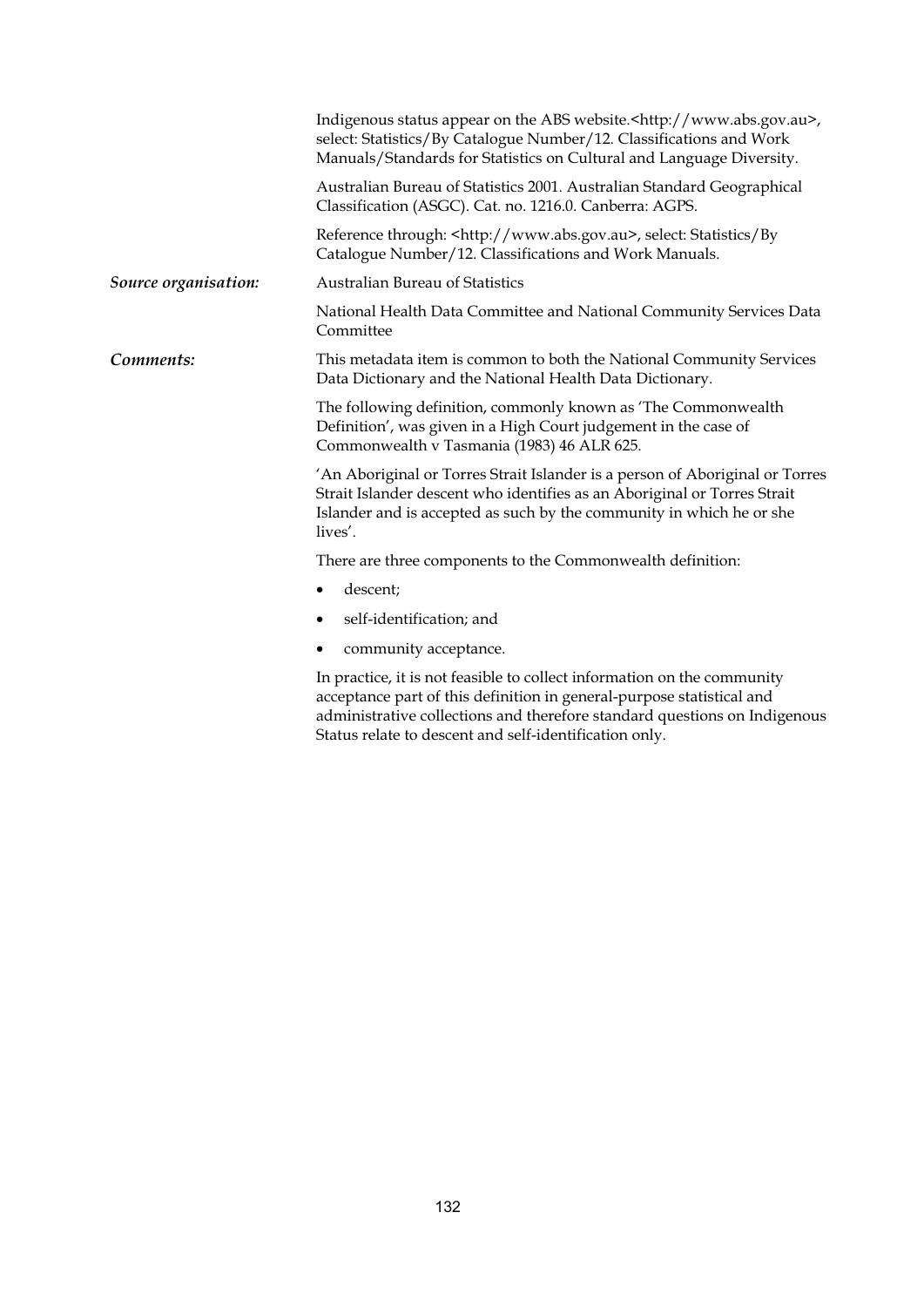## **Child—in-home care—suburb/town/locality name**

| Knowledge base ID: | 002026                                                                                                                                                                                                                                                                                                                                                                                                                                                                                               | <i>Version no:</i>                                                                                                                                  | $\overline{2}$ |  |
|--------------------|------------------------------------------------------------------------------------------------------------------------------------------------------------------------------------------------------------------------------------------------------------------------------------------------------------------------------------------------------------------------------------------------------------------------------------------------------------------------------------------------------|-----------------------------------------------------------------------------------------------------------------------------------------------------|----------------|--|
| Metadata type:     | Data element                                                                                                                                                                                                                                                                                                                                                                                                                                                                                         |                                                                                                                                                     |                |  |
| Definition:        | collection week.                                                                                                                                                                                                                                                                                                                                                                                                                                                                                     | The full name of the general locality containing the specific residential<br>address of the child receives an in-home child care service during the |                |  |
| Context:           | In conjunction with the data element Child - Postcode - Australian, the data<br>element Child - suburb/town/locality name is included as an alternative<br>means of reporting information about the geographical location of the<br>residence of the child receiving in-home child care services.                                                                                                                                                                                                    |                                                                                                                                                     |                |  |
|                    | It also enables analyses of the geographical distribution of child care and<br>preschool services which are required to assess the availability and<br>accessibility of child care and preschool services nationally.                                                                                                                                                                                                                                                                                |                                                                                                                                                     |                |  |
|                    | The preferred standard for reporting this information is by using a<br>Statistical Local Area in conjunction with a state/territory code. However,<br>as some agencies may have difficulty allocating Statistical Local Area codes<br>to the residential locations of their clients without more computerised<br>assistance than is currently available to them, agencies may be given the<br>option of reporting this information by using Postcode - Australian plus<br>Suburb/town/locality name. |                                                                                                                                                     |                |  |

### Identifying and definitional attributes

| Data type:               | Alphanumeric                                                                                                                                                  |                                                                         |
|--------------------------|---------------------------------------------------------------------------------------------------------------------------------------------------------------|-------------------------------------------------------------------------|
| Representational form:   | Text                                                                                                                                                          | Field size (minimum): $-$                                               |
| Representational layout: | A(50)                                                                                                                                                         | Field size (maximum): 50                                                |
| Data domain:             | Name of suburb/town/locality                                                                                                                                  |                                                                         |
| Verification rules:      |                                                                                                                                                               |                                                                         |
| Guide for use:           | This item is used to record the suburb/town/locality name of a child<br>receiving in-home child care services during the collection week.                     |                                                                         |
|                          | Only provide an answer to this question if care has been provided in the<br>child's home.                                                                     |                                                                         |
|                          | If care has been provided in the child's home, but the<br>suburb/town/locality name is unknown, write 'unknown' in the space<br>provided.                     |                                                                         |
|                          | The suburb/town/locality name may be a town, city, suburb or<br>commonly used location name such as a large agricultural property or<br>Aboriginal community. |                                                                         |
| Collection methods:      | Question: If you provided care in the child's home, what was the<br>suburb/town/locality and postcode of the child's home?                                    |                                                                         |
|                          | is not known.                                                                                                                                                 | Enter 'Unknown' when the locality name or geographical area for a child |
|                          |                                                                                                                                                               | This question is only to be used on family day care/in-home care        |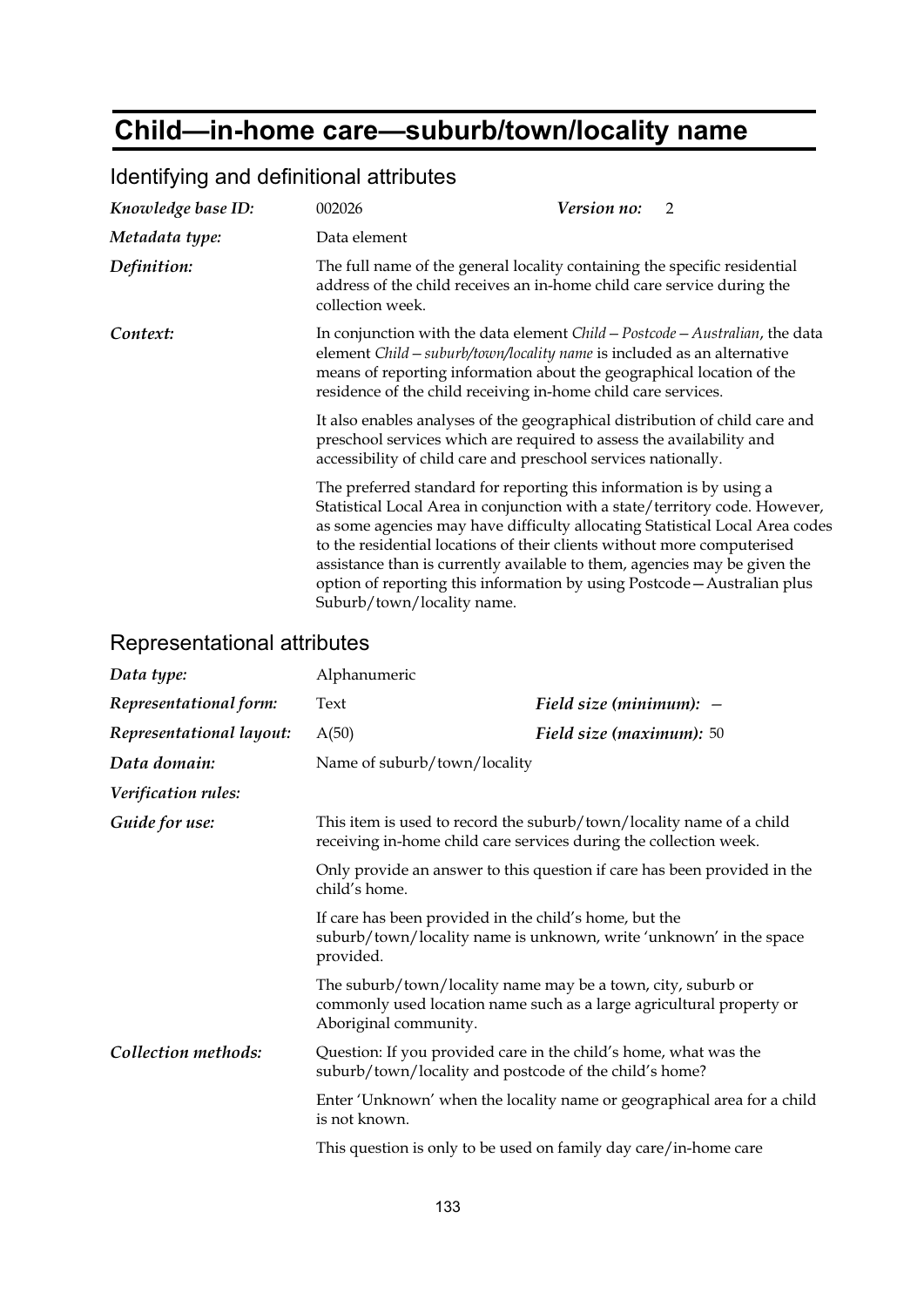caregiver collection forms. It is to be used in conjunction with the *Child postcode* data element.

The Australian Bureau of Statistics has suggested that a maximum field length of 50 characters should be sufficient to record the vast majority of locality names.

#### Relational attributes

| Related metadata:                                           | Is related to the data concept Child – child care and preschool services. |  |
|-------------------------------------------------------------|---------------------------------------------------------------------------|--|
|                                                             | Is related to the data element $Child - postcode - Australian$ .          |  |
| <b>Community Services</b><br><b>Information Model link:</b> | Location/Address                                                          |  |

| Registration authority: | <b>NCSIMG</b>                                                                                                                |
|-------------------------|------------------------------------------------------------------------------------------------------------------------------|
| Admin. status:          | Current                                                                                                                      |
| Source document:        | Standards Australia 2002. Australian Standard AS5017-2002 Health Care<br>Client Identification. Sydney: Standards Australia. |
| Source organisation:    | National Health Data Committee and National Community Services Data<br>Committee                                             |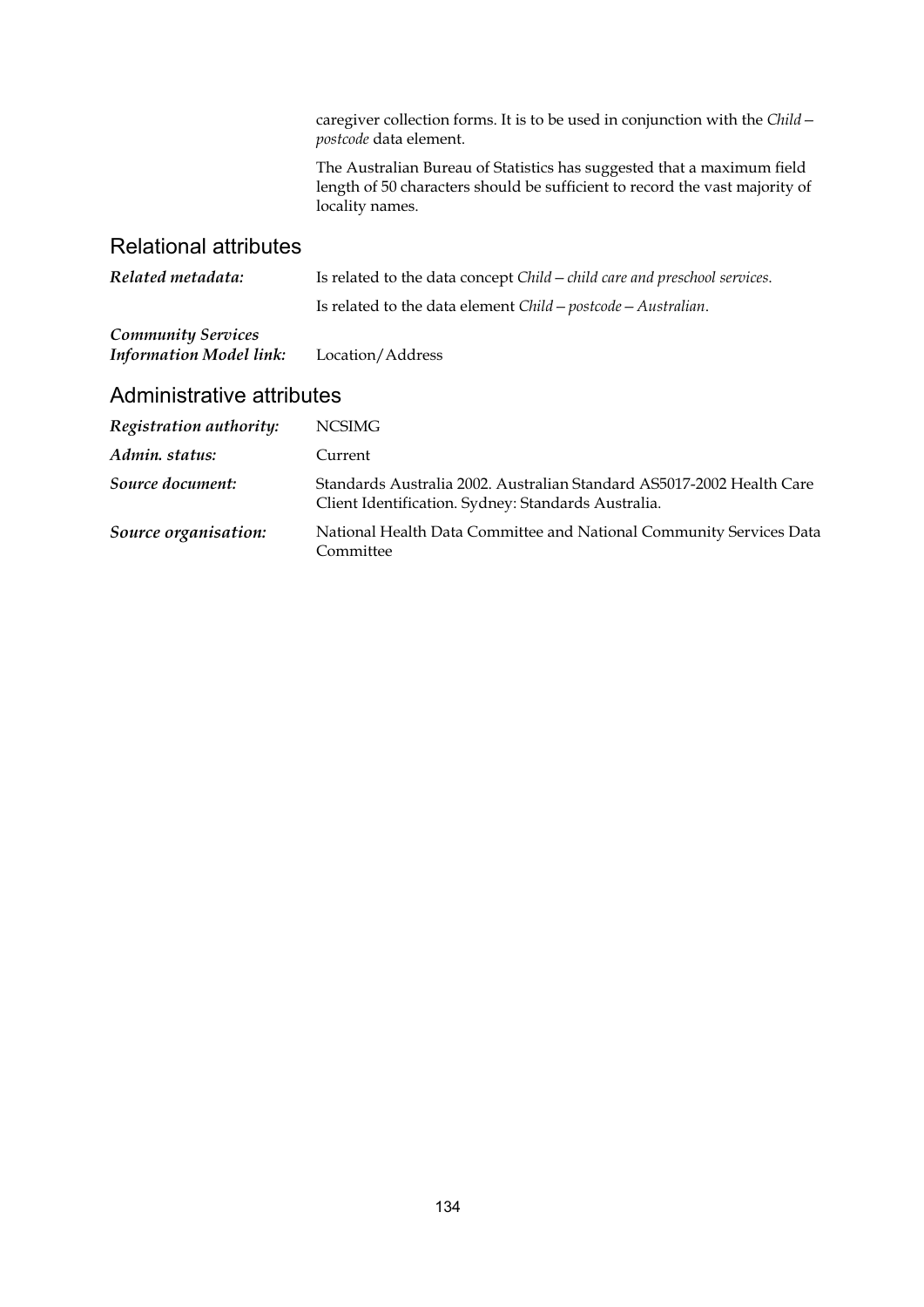## **Child—letters of name**

| $19.11$ , $1.19$ and abilities at all baloc                                                                                                                                                                                                                      |                                                                                                                                                                                                                                                                                                                                                                                                                                                |                                                                                                                                                                                                                                         |
|------------------------------------------------------------------------------------------------------------------------------------------------------------------------------------------------------------------------------------------------------------------|------------------------------------------------------------------------------------------------------------------------------------------------------------------------------------------------------------------------------------------------------------------------------------------------------------------------------------------------------------------------------------------------------------------------------------------------|-----------------------------------------------------------------------------------------------------------------------------------------------------------------------------------------------------------------------------------------|
| Knowledge base ID:                                                                                                                                                                                                                                               | 002020                                                                                                                                                                                                                                                                                                                                                                                                                                         | Version no:<br>$\overline{2}$                                                                                                                                                                                                           |
| Metadata type:                                                                                                                                                                                                                                                   | Data element                                                                                                                                                                                                                                                                                                                                                                                                                                   |                                                                                                                                                                                                                                         |
| Definition:                                                                                                                                                                                                                                                      | A specific combination of letters selected from the child's first given name<br>and the child's family name/surname to provide a child identifier within<br>and across child care or preschool services and to assist with record<br>linkage.                                                                                                                                                                                                  |                                                                                                                                                                                                                                         |
| Context:                                                                                                                                                                                                                                                         | The child's full name is not required for the CSNMDS reporting purposes.<br>However, services are required to report selected letters of the child's first<br>given name and the child's family name/surname. These will be used in<br>combination with the child's date of birth and sex in order to identify<br>children attending children's services at different locations, within the same<br>collection week and over collection years. |                                                                                                                                                                                                                                         |
| This item specifies the exact combination of letters from the child's first<br>given name and the child's family/surname that services will be required<br>to report for each of the children attending their children's service in the<br>data collection week. |                                                                                                                                                                                                                                                                                                                                                                                                                                                |                                                                                                                                                                                                                                         |
|                                                                                                                                                                                                                                                                  | accordance with the Information Privacy Principles contained in the<br>be used for linking records for statistical purposes.                                                                                                                                                                                                                                                                                                                   | The provision of letters of a child's name can be a sensitive issue because of<br>privacy and confidentiality concerns. The use of this information will be in<br>Commonwealth Privacy Act and letters from the person's name will only |

### Identifying and definitional attributes

| Data type:                                                                                                                                                                                                                                                                      | Alphanumeric                                                                                                                                                                                                                                                                                                                                                                                                                                                                                                                                                                                                                                                                                                                                                                                                        |                         |
|---------------------------------------------------------------------------------------------------------------------------------------------------------------------------------------------------------------------------------------------------------------------------------|---------------------------------------------------------------------------------------------------------------------------------------------------------------------------------------------------------------------------------------------------------------------------------------------------------------------------------------------------------------------------------------------------------------------------------------------------------------------------------------------------------------------------------------------------------------------------------------------------------------------------------------------------------------------------------------------------------------------------------------------------------------------------------------------------------------------|-------------------------|
| Representational form:                                                                                                                                                                                                                                                          | Text                                                                                                                                                                                                                                                                                                                                                                                                                                                                                                                                                                                                                                                                                                                                                                                                                | Field size (minimum): 5 |
| Representational layout:                                                                                                                                                                                                                                                        | XXXXX (may include numeric Field size (maximum): 5<br>characters where necessary)                                                                                                                                                                                                                                                                                                                                                                                                                                                                                                                                                                                                                                                                                                                                   |                         |
| Data domain:                                                                                                                                                                                                                                                                    | 2 <sup>nd</sup> and 3 <sup>rd</sup> letters of the child's first given name; and                                                                                                                                                                                                                                                                                                                                                                                                                                                                                                                                                                                                                                                                                                                                    |                         |
|                                                                                                                                                                                                                                                                                 | 2 <sup>nd</sup> , 3 <sup>rd</sup> and 5 <sup>th</sup> letters of the child's family name/surname.                                                                                                                                                                                                                                                                                                                                                                                                                                                                                                                                                                                                                                                                                                                   |                         |
| Guide for use:                                                                                                                                                                                                                                                                  | The specified field size for Letters of name is five characters long. Letters<br>from the child's full (formal) first given name should be provided first,<br>followed by letters from the child's full (formal) family/surname. In the<br>first two spaces the service should record the 2 <sup>nd</sup> and 3 <sup>rd</sup> letters of the<br>child's first given name. In the following three spaces, the service should<br>record the 2 <sup>nd</sup> , 3 <sup>rd</sup> and 5 <sup>th</sup> letters of the child's family name or surname.<br>For example: If the child's name is Elizabeth Brown (i.e. first given name,<br>surname) the Letters of name data element should be reported as LIRON. If<br>the child's name is Robert Thompson, the Letters of name data element<br>should be reported as OBHOP. |                         |
|                                                                                                                                                                                                                                                                                 |                                                                                                                                                                                                                                                                                                                                                                                                                                                                                                                                                                                                                                                                                                                                                                                                                     |                         |
| If either of the child's names includes non-alphabetic characters - for<br>example hyphens (as in Lee-Archer) apostrophes (as in O'Mara) or blank<br>spaces (as in Eu Jin) - these non-alphabetic characters should be ignored<br>when counting the position of each character. |                                                                                                                                                                                                                                                                                                                                                                                                                                                                                                                                                                                                                                                                                                                                                                                                                     |                         |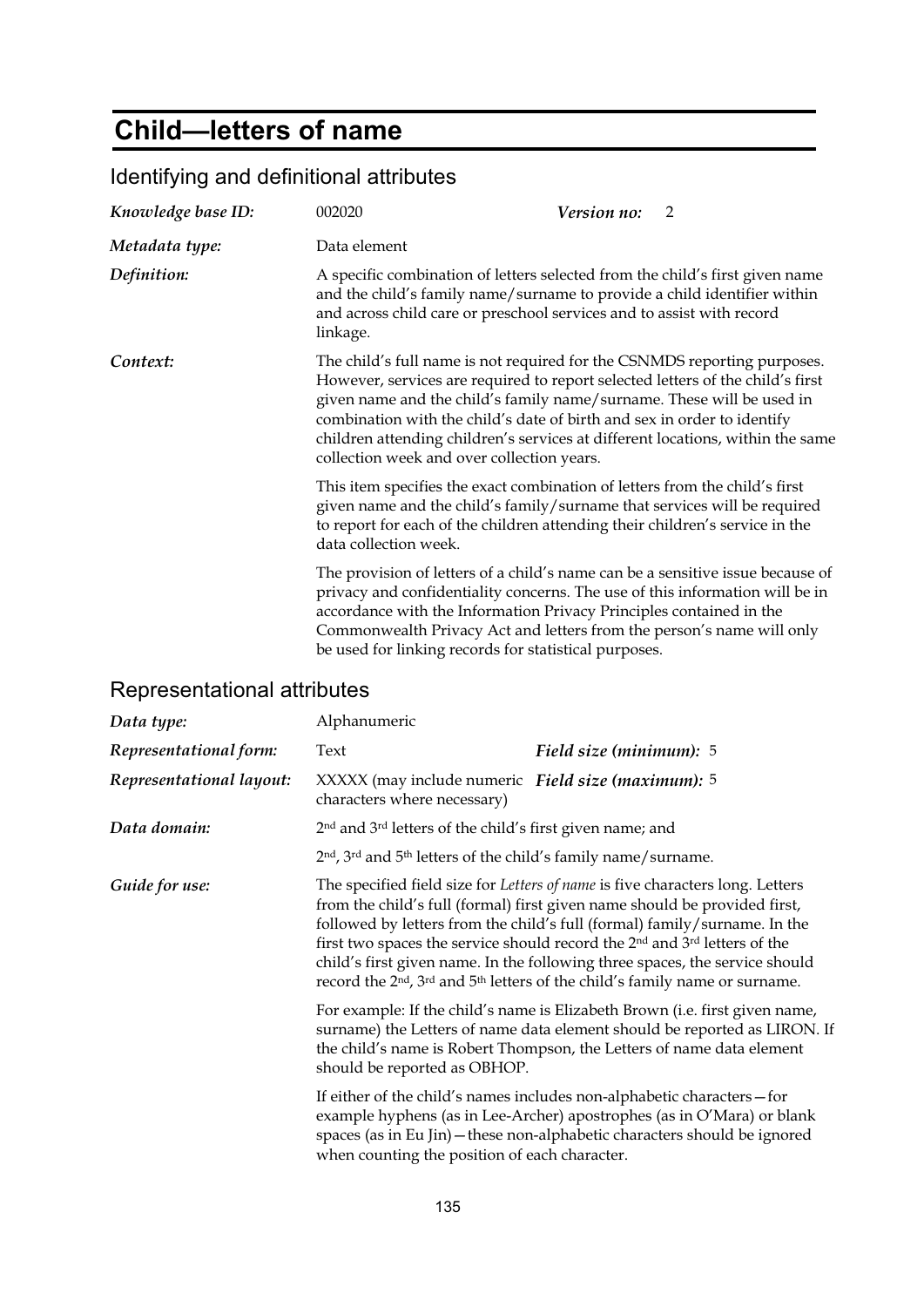|                              | Regardless of the length of a child's name, the Letters of name field should<br>always be five characters long. If either the first given name or the surname<br>of the person is not long enough to supply the requested letters (i.e. a first<br>name of less than three letters or a surname of less than five letters) then<br>services should substitute the number '2' in the Letters of name field to<br>reflect the missing letters. The placement of a number '2' should always<br>correspond to the same space that the missing letter would have within the<br>five-digit field. |
|------------------------------|---------------------------------------------------------------------------------------------------------------------------------------------------------------------------------------------------------------------------------------------------------------------------------------------------------------------------------------------------------------------------------------------------------------------------------------------------------------------------------------------------------------------------------------------------------------------------------------------|
|                              | For example: If a child's name is Ben Farr, then the Letters of name field<br>would be ENAR2 because the 2 is substituting for the missing 5 <sup>th</sup> letter of<br>the surname.                                                                                                                                                                                                                                                                                                                                                                                                        |
|                              | Similarly, if the child's name was Jo Hua, then the Letters of name field<br>would be O2UA2 because the 2s are substituting for the missing 3rd letter of<br>the first given name and the missing 5 <sup>th</sup> letter of the surname.                                                                                                                                                                                                                                                                                                                                                    |
|                              | If the person's first name is missing altogether the agency should substitute<br>2s for the two spaces associated with the first given name. Similarly, if the<br>child's surname is missing altogether the service should record 2s for all<br>three spaces associated with the family name/surname.                                                                                                                                                                                                                                                                                       |
|                              | A number (rather than a letter) is used for such substitutions in order to<br>clearly indicate that an appropriate corresponding letter from the person's<br>name has not been available. For this reason, the datatype has been<br>specified as alphanumeric.                                                                                                                                                                                                                                                                                                                              |
|                              | Respondents should also be instructed that they should not be concerned if<br>they end up with the same code for more than one child in their service.                                                                                                                                                                                                                                                                                                                                                                                                                                      |
| Verification rules:          |                                                                                                                                                                                                                                                                                                                                                                                                                                                                                                                                                                                             |
| Collection methods:          | Note: For consistency with other data collections and current standards and<br>to enable the formulation of a statistical linkage key, at data entry only, the<br>letters of name should be entered as the family name/surname letters first,<br>followed by letters from the child's first given name.                                                                                                                                                                                                                                                                                     |
| <b>Relational attributes</b> |                                                                                                                                                                                                                                                                                                                                                                                                                                                                                                                                                                                             |
| Related metadata:            | Is related to the data concept $Child$ – child care and preschool services.                                                                                                                                                                                                                                                                                                                                                                                                                                                                                                                 |

| Registration authority: | NCSIMG                                                                                                                                  |
|-------------------------|-----------------------------------------------------------------------------------------------------------------------------------------|
| Admin. status:          | Current                                                                                                                                 |
| Source document:        | Australian Institute of Health and Welfare (AIHW) 1998. Home and<br>community care (HACC) data dictionary, version 1.0. Canberra: AIHW. |
| Source organisation:    | Australian Institute of Health and Welfare                                                                                              |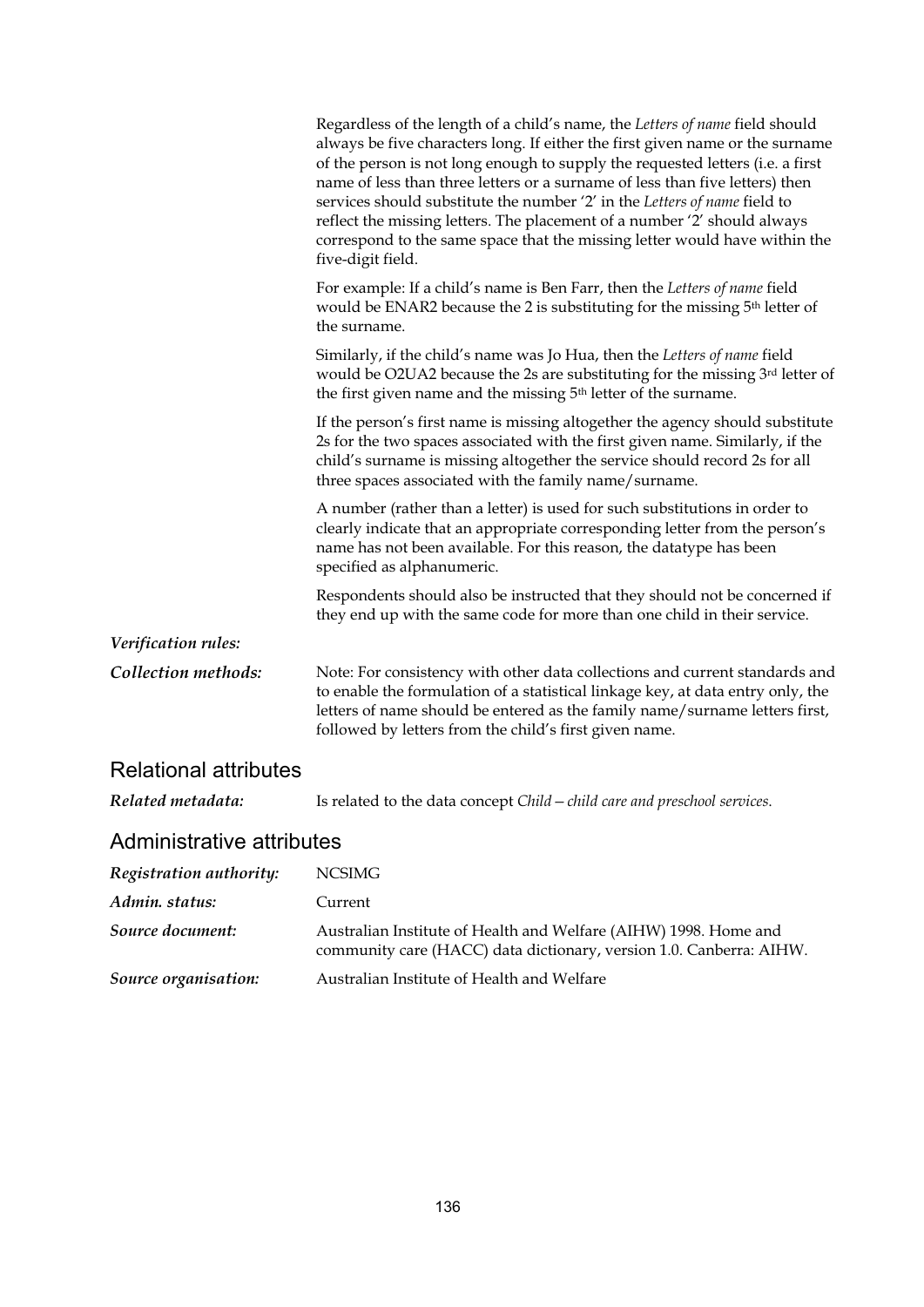# **Child—family type**

| Knowledge base ID:          | 000518                                                                                                                                                                                                                                                                                                         | Version no:<br>3                                                                                                                                                                                                                                                                                                                                                                                                                                  |
|-----------------------------|----------------------------------------------------------------------------------------------------------------------------------------------------------------------------------------------------------------------------------------------------------------------------------------------------------------|---------------------------------------------------------------------------------------------------------------------------------------------------------------------------------------------------------------------------------------------------------------------------------------------------------------------------------------------------------------------------------------------------------------------------------------------------|
| Metadata type:              | Data element                                                                                                                                                                                                                                                                                                   |                                                                                                                                                                                                                                                                                                                                                                                                                                                   |
| Definition:                 | The usual composition of the child's household family where the child is<br>spending most of their time during the collection week.                                                                                                                                                                            |                                                                                                                                                                                                                                                                                                                                                                                                                                                   |
| Context:                    | Information about the characteristics of families that enrol their children<br>into child care or preschool services assists in the analysis of patterns of<br>utilisation. For example, it contributes to an analysis of which types of child<br>care and preschool services are used by particular families. |                                                                                                                                                                                                                                                                                                                                                                                                                                                   |
| Representational attributes |                                                                                                                                                                                                                                                                                                                |                                                                                                                                                                                                                                                                                                                                                                                                                                                   |
| Data type:                  | Numeric                                                                                                                                                                                                                                                                                                        |                                                                                                                                                                                                                                                                                                                                                                                                                                                   |
| Representational form:      | Code                                                                                                                                                                                                                                                                                                           | Field size (minimum): 1                                                                                                                                                                                                                                                                                                                                                                                                                           |
| Representational layout:    | N                                                                                                                                                                                                                                                                                                              | Field size (maximum): 1                                                                                                                                                                                                                                                                                                                                                                                                                           |
| Data domain:                | $\mathbf{1}$                                                                                                                                                                                                                                                                                                   | Two-parent family                                                                                                                                                                                                                                                                                                                                                                                                                                 |
|                             | 2                                                                                                                                                                                                                                                                                                              | One-parent family                                                                                                                                                                                                                                                                                                                                                                                                                                 |
|                             | 9                                                                                                                                                                                                                                                                                                              | Not stated/inadequately described                                                                                                                                                                                                                                                                                                                                                                                                                 |
| Guide for use:              | The child's family will consist of two or more people, one of whom is at<br>least 15 years of age, who are related by blood, marriage (registered or de<br>facto), adoption, step or fostering, and who are usually resident in the same<br>household.                                                         |                                                                                                                                                                                                                                                                                                                                                                                                                                                   |
|                             |                                                                                                                                                                                                                                                                                                                | This data element requires the respondent to record the usual composition<br>of the family within the household where the child spends most of their<br>time during the collection week. Therefore, in situations of joint custody, it<br>should reflect the composition of the family with whom the child spent<br>most of their time with during the collection week.                                                                           |
|                             |                                                                                                                                                                                                                                                                                                                | Respondents can only choose one of the following categories:                                                                                                                                                                                                                                                                                                                                                                                      |
|                             | parent.                                                                                                                                                                                                                                                                                                        | Code 1: Two-parent family includes all household families with two<br>parents and/or guardians. Other related and unrelated individuals may<br>also live in the household. 'Two-parent family' could include any two<br>adults that have a parent-like relationship with the child, such as two<br>grandparents who are caring for their grandchild, two natural parents,<br>adoptive parents or a household with one step-parent and one natural |
|                             |                                                                                                                                                                                                                                                                                                                | Code 2: One-parent family includes all household families where only one<br>adult is caring for the child - whether blood relative, guardian or<br>grandparent. Other non-parent(s) or guardian(s) who are related and<br>unrelated individuals may also live in the household; however the<br>household would have only one adult who has a parent-like relationship<br>with the child.                                                          |
| Verification rules:         |                                                                                                                                                                                                                                                                                                                |                                                                                                                                                                                                                                                                                                                                                                                                                                                   |
| Collection methods:         | Question: What type of family does the child live with?                                                                                                                                                                                                                                                        |                                                                                                                                                                                                                                                                                                                                                                                                                                                   |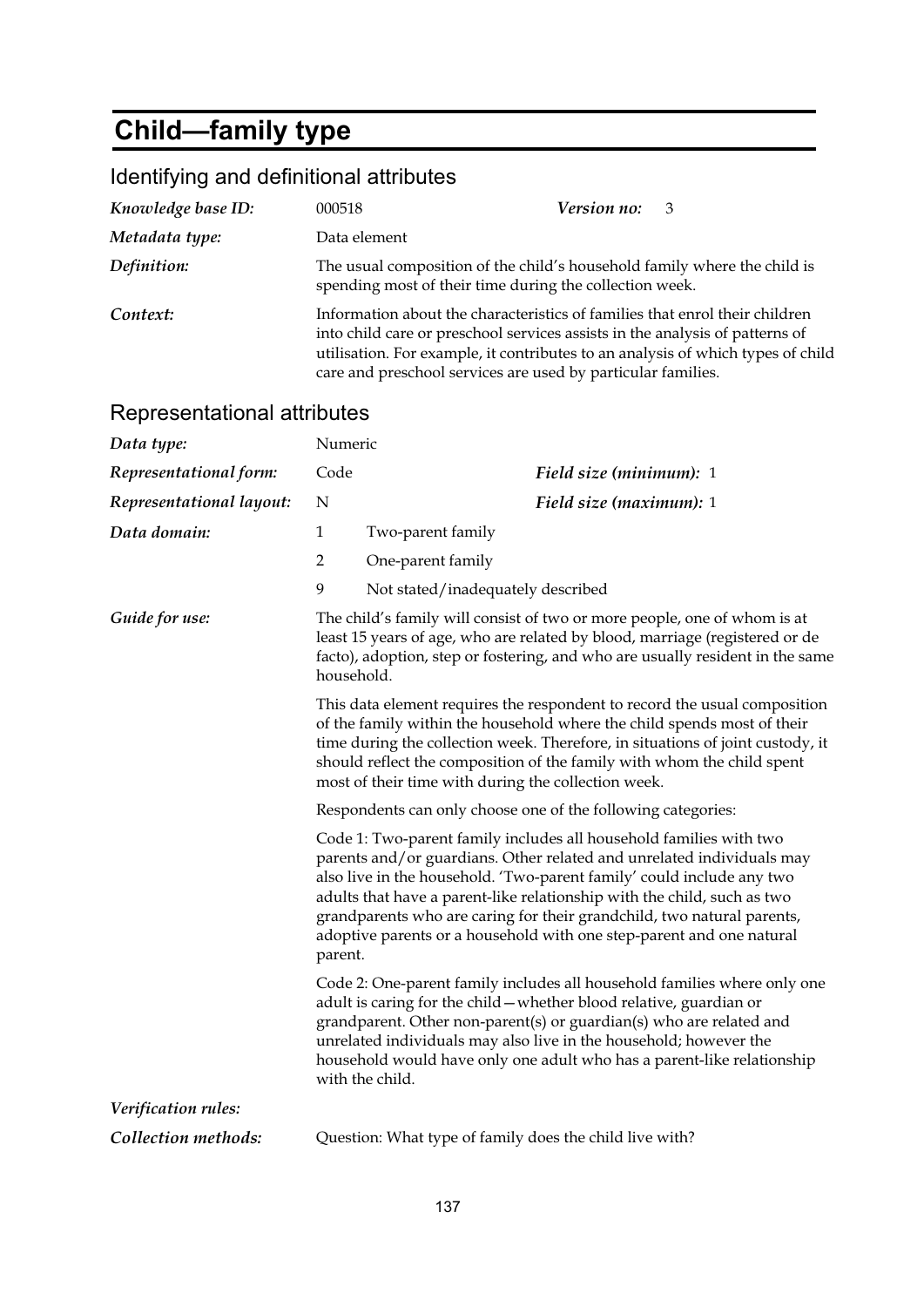Fields as per those listed in data domain.

Code 9 *Not stated/inadequately described* is not for use on primary collection forms. It is primarily for use in administrative collections when transferring data from data sets where the item has not been collected.

#### Relational attributes

| Related metadata:                                           | Is related to the data concept Child - child care and preschool services.                             |  |
|-------------------------------------------------------------|-------------------------------------------------------------------------------------------------------|--|
|                                                             | Is related to the data element concept Household family - child care and<br>preschool services.       |  |
| <b>Community Services</b><br><b>Information Model link:</b> | Party characteristics/Party group characteristic/Family<br>characteristic/Other family characteristic |  |

| Registration authority: | <b>NCSIMG</b>                                                                                                                                                                                                                                                                                                          |                 |            |
|-------------------------|------------------------------------------------------------------------------------------------------------------------------------------------------------------------------------------------------------------------------------------------------------------------------------------------------------------------|-----------------|------------|
| Admin. status:          | Current                                                                                                                                                                                                                                                                                                                | Effective date: | 02/09/2003 |
| Source document:        | Australian Bureau of Statistics, Standards for Social, Labour and<br>Demographic Variables, Statistical Concepts Library, available on the<br>website, <http: www.abs.gov.au=""></http:>                                                                                                                               |                 |            |
| Source organisation:    | <b>Australian Bureau of Statistics</b>                                                                                                                                                                                                                                                                                 |                 |            |
| Comments:               | The classification is based on the Australian Bureau of Statistics<br>publication, Standards for Statistics on the Family (ABS Catalogue. no.<br>1286.0) which contains a four-level hierarchical classification. Only level 1<br>of this classification has been adopted for this metadata item.                      |                 |            |
|                         | If, in the future, it is decided that it is necessary to classify family types at a<br>lower level of detail than specified in this metadata item (for example, if<br>they wish to split children into dependent and non-dependent children),<br>they should ensure that the more detailed ABS classification is used. |                 |            |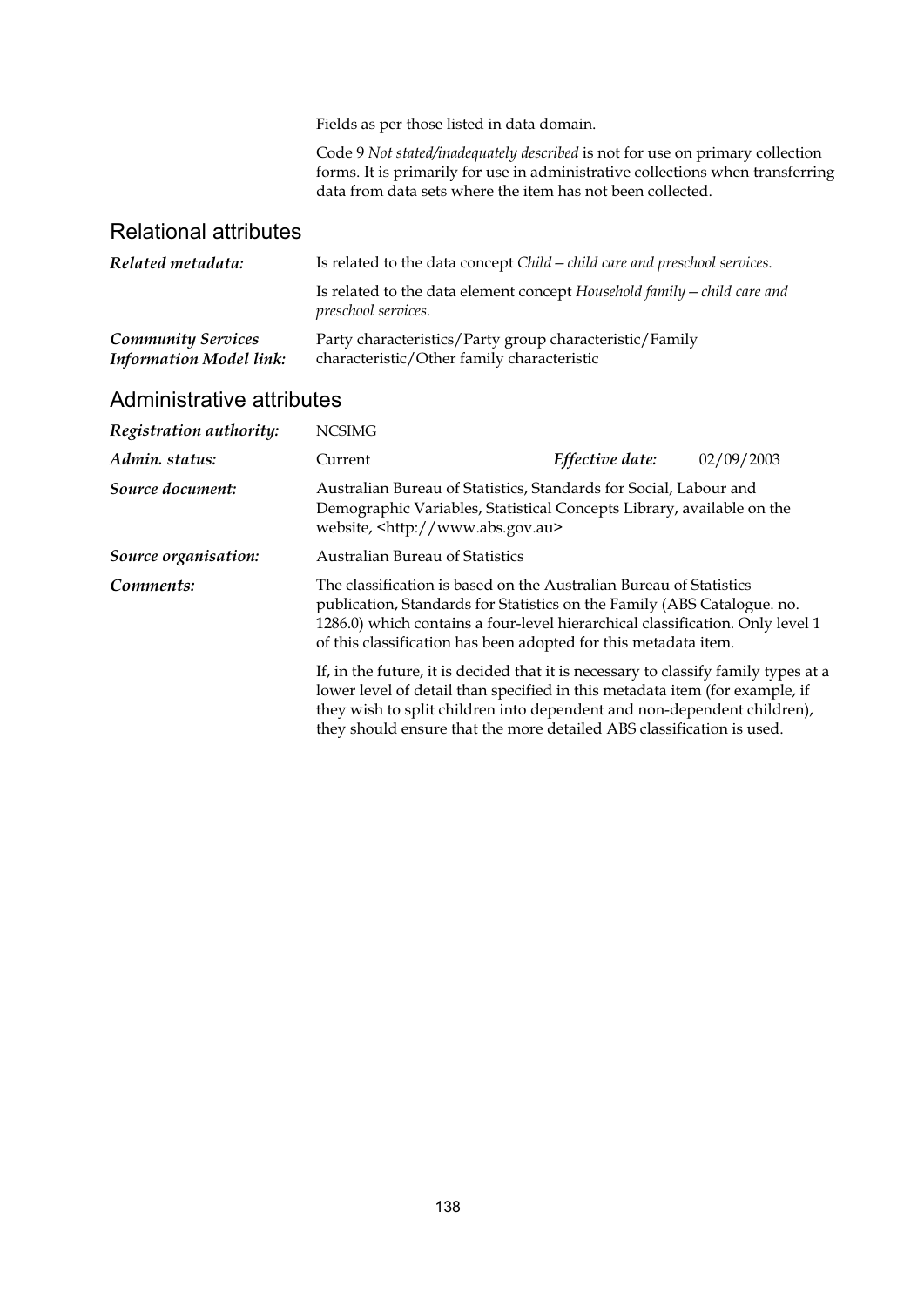## **Child—main language other than English spoken at home**

## Identifying and definitional attributes

| Knowledge base ID: | tba                                                                                                                        | <i>Version no:</i>                                                                                                                                                                                                                                                                                             |
|--------------------|----------------------------------------------------------------------------------------------------------------------------|----------------------------------------------------------------------------------------------------------------------------------------------------------------------------------------------------------------------------------------------------------------------------------------------------------------|
| Metadata type:     | Data element                                                                                                               |                                                                                                                                                                                                                                                                                                                |
| Definition:        | The main language, other than English, that a child (or his/her<br>residents of the home and regular visitors to the home. | parent/guardian) attending (or usually attending) a children's service<br>speaks in his or her home on a regular basis, to communicate with other                                                                                                                                                              |
| Context:           | recommended by the Australian Bureau of Statistics (ABS).                                                                  | This data element is important in identifying the number or proportion of<br>children from a culturally or linguistically diverse background that are<br>using children's services. In conjunction with Indigenous status, this data<br>element forms the minimum core set of cultural and language indicators |
|                    | an indicator of 'active' ethnicity and also as useful for the study of                                                     | Data on main language other than English spoken at home are regarded as<br>intergenerational language retention. The availability of such data may<br>help providers of children's services to effectively target the geographical<br>areas or population groups that need culturally appropriate services.    |

| Datatype:                | Numeric                                                                                                                                                                                                                                                                                                                                                                                                                                                                                                                                                                                                                                                                                                                                                                                                                                                                                                                                                                                                   |                                                                                                                                                                                                                                                                                                                    |
|--------------------------|-----------------------------------------------------------------------------------------------------------------------------------------------------------------------------------------------------------------------------------------------------------------------------------------------------------------------------------------------------------------------------------------------------------------------------------------------------------------------------------------------------------------------------------------------------------------------------------------------------------------------------------------------------------------------------------------------------------------------------------------------------------------------------------------------------------------------------------------------------------------------------------------------------------------------------------------------------------------------------------------------------------|--------------------------------------------------------------------------------------------------------------------------------------------------------------------------------------------------------------------------------------------------------------------------------------------------------------------|
| Representational form:   | Code                                                                                                                                                                                                                                                                                                                                                                                                                                                                                                                                                                                                                                                                                                                                                                                                                                                                                                                                                                                                      | Field size (minimum): 4                                                                                                                                                                                                                                                                                            |
| Representational layout: | <b>NNNN</b>                                                                                                                                                                                                                                                                                                                                                                                                                                                                                                                                                                                                                                                                                                                                                                                                                                                                                                                                                                                               | Field size (maximum): 4                                                                                                                                                                                                                                                                                            |
| Data domain:             | Valid codes from the ABS Australian Standard Classification of Languages<br>Second Edition 2005 (ABS Catalogue no. 1267.0)                                                                                                                                                                                                                                                                                                                                                                                                                                                                                                                                                                                                                                                                                                                                                                                                                                                                                |                                                                                                                                                                                                                                                                                                                    |
|                          | 9900 Not stated/inadequately described                                                                                                                                                                                                                                                                                                                                                                                                                                                                                                                                                                                                                                                                                                                                                                                                                                                                                                                                                                    |                                                                                                                                                                                                                                                                                                                    |
| Guide for use:           | The Australian Standard Classification of Languages (ASCL) has a three-<br>level hierarchical structure. The most detailed level of the classification<br>consists of base units (languages) which are represented by four-digit<br>codes. The second level of the classification comprises narrow groups of<br>languages (the Narrow group level), identified by the first two digits. The<br>most general level of the classification consists of broad groups of<br>languages (the Broad group level) and is identified by the first digit. The<br>classification includes Indigenous Australian languages and sign<br>languages.<br>For example, the Lithuanian language is coded as 3102. In this case, 3<br>denotes that it is an Eastern European language, while 31 denotes that it is<br>a Baltic language. The Pintupi Aboriginal language is coded as 8217. In this<br>case, 8 denotes that it is an Australian Indigenous language and 82 denotes<br>that the language is Central Aboriginal. |                                                                                                                                                                                                                                                                                                                    |
|                          |                                                                                                                                                                                                                                                                                                                                                                                                                                                                                                                                                                                                                                                                                                                                                                                                                                                                                                                                                                                                           |                                                                                                                                                                                                                                                                                                                    |
|                          |                                                                                                                                                                                                                                                                                                                                                                                                                                                                                                                                                                                                                                                                                                                                                                                                                                                                                                                                                                                                           | Language data may be output at the broad group level, narrow group level<br>or base level of the classification. If necessary significant languages within a<br>narrow group can be presented separately while the remaining languages<br>in the narrow group are aggregated. The same principle can be adopted to |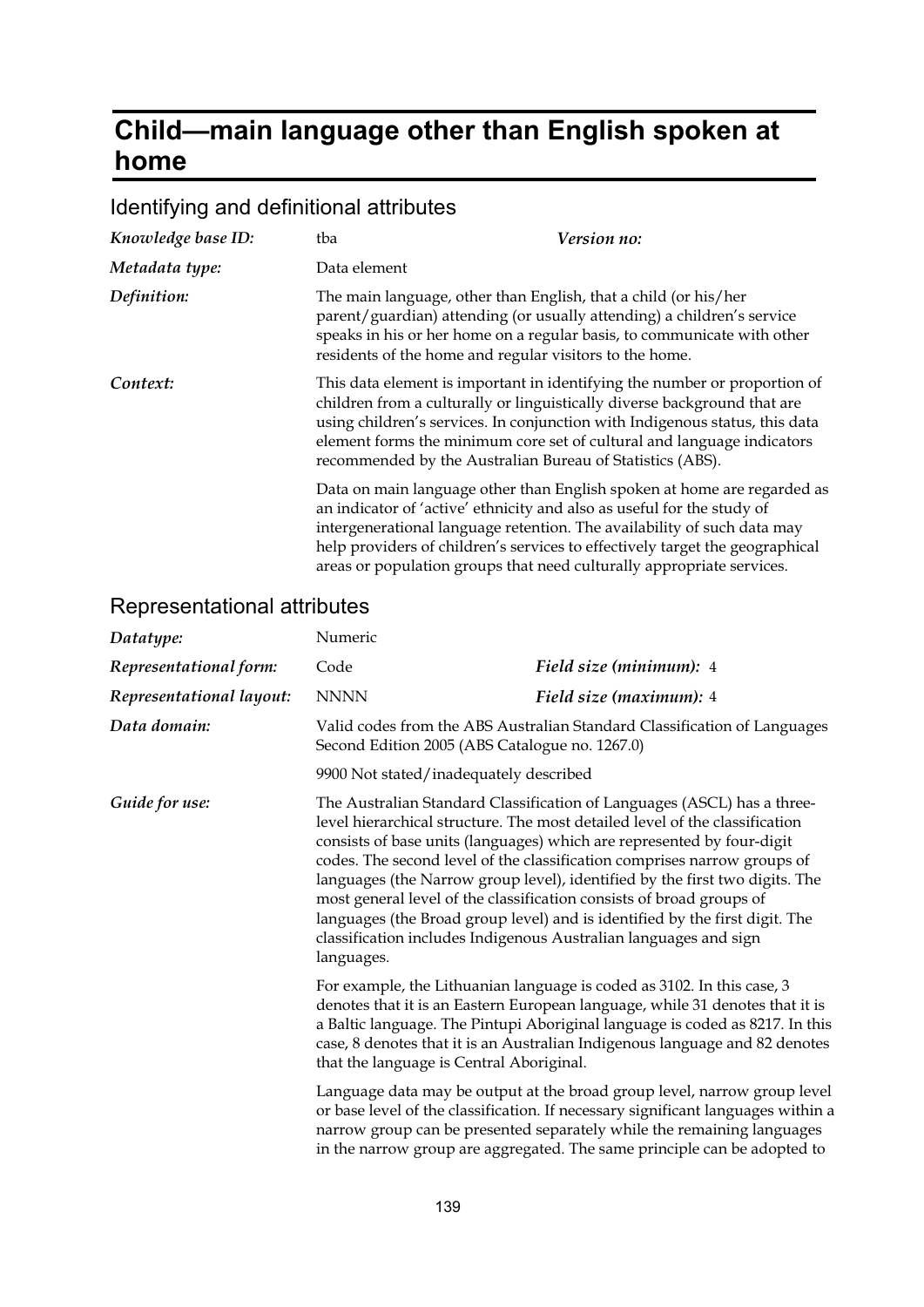|                                                             | highlight significant narrow groups within a broad group.<br>It is important to note that the child/parent(s)/guardian(s) may speak<br>English proficiently, and English may even be their preferred language.<br>However, the response provided will inform us that this child (or their<br>parent(s)/guardian(s) also speak, or only speak, another language at home.<br>If the child/parent(s)/guardian(s) speaks more than one language other<br>than English at home, record the more commonly spoken language (other |  |
|-------------------------------------------------------------|----------------------------------------------------------------------------------------------------------------------------------------------------------------------------------------------------------------------------------------------------------------------------------------------------------------------------------------------------------------------------------------------------------------------------------------------------------------------------------------------------------------------------|--|
|                                                             | than the English language) that is spoken most often.                                                                                                                                                                                                                                                                                                                                                                                                                                                                      |  |
| Verification rules:                                         |                                                                                                                                                                                                                                                                                                                                                                                                                                                                                                                            |  |
| Collection methods:                                         | Question: Does the child (or their parent(s)/guardian(s)) speak a language<br>other than English at home?                                                                                                                                                                                                                                                                                                                                                                                                                  |  |
|                                                             | $\Box$ No, English only spoken at home                                                                                                                                                                                                                                                                                                                                                                                                                                                                                     |  |
|                                                             | □ Yes, please specify                                                                                                                                                                                                                                                                                                                                                                                                                                                                                                      |  |
|                                                             | Code 9900 Not stated/inadequately described is not for use on primary<br>collection forms. It is primarily for use in administrative collections when<br>transferring data from data sets where the item has not been collected.                                                                                                                                                                                                                                                                                           |  |
| <b>Relational attributes</b>                                |                                                                                                                                                                                                                                                                                                                                                                                                                                                                                                                            |  |
| Related metadata:                                           | Is related to the data concept Child - child care and preschool services.                                                                                                                                                                                                                                                                                                                                                                                                                                                  |  |
| <b>Community Services</b><br><b>Information Model link:</b> | Party characteristic/Person characteristic/Labour characteristic                                                                                                                                                                                                                                                                                                                                                                                                                                                           |  |
| Administrative attributes                                   |                                                                                                                                                                                                                                                                                                                                                                                                                                                                                                                            |  |
| Registration authority:                                     | <b>NCSIMG &amp; NHIMG</b>                                                                                                                                                                                                                                                                                                                                                                                                                                                                                                  |  |
| Admin. status:                                              | Effective date:<br>Current                                                                                                                                                                                                                                                                                                                                                                                                                                                                                                 |  |
| Source document:                                            | Australian Bureau of Statistics, Language Variables, Standards for Social,<br>Labour and Demographic Variables, Statistical Concepts Library, available<br>on the website, <http: www.abs.gov.au=""></http:>                                                                                                                                                                                                                                                                                                               |  |
| Source organisation:                                        | Australian Bureau of Statistics                                                                                                                                                                                                                                                                                                                                                                                                                                                                                            |  |

National Health Data Committee and National Community Services Data Committee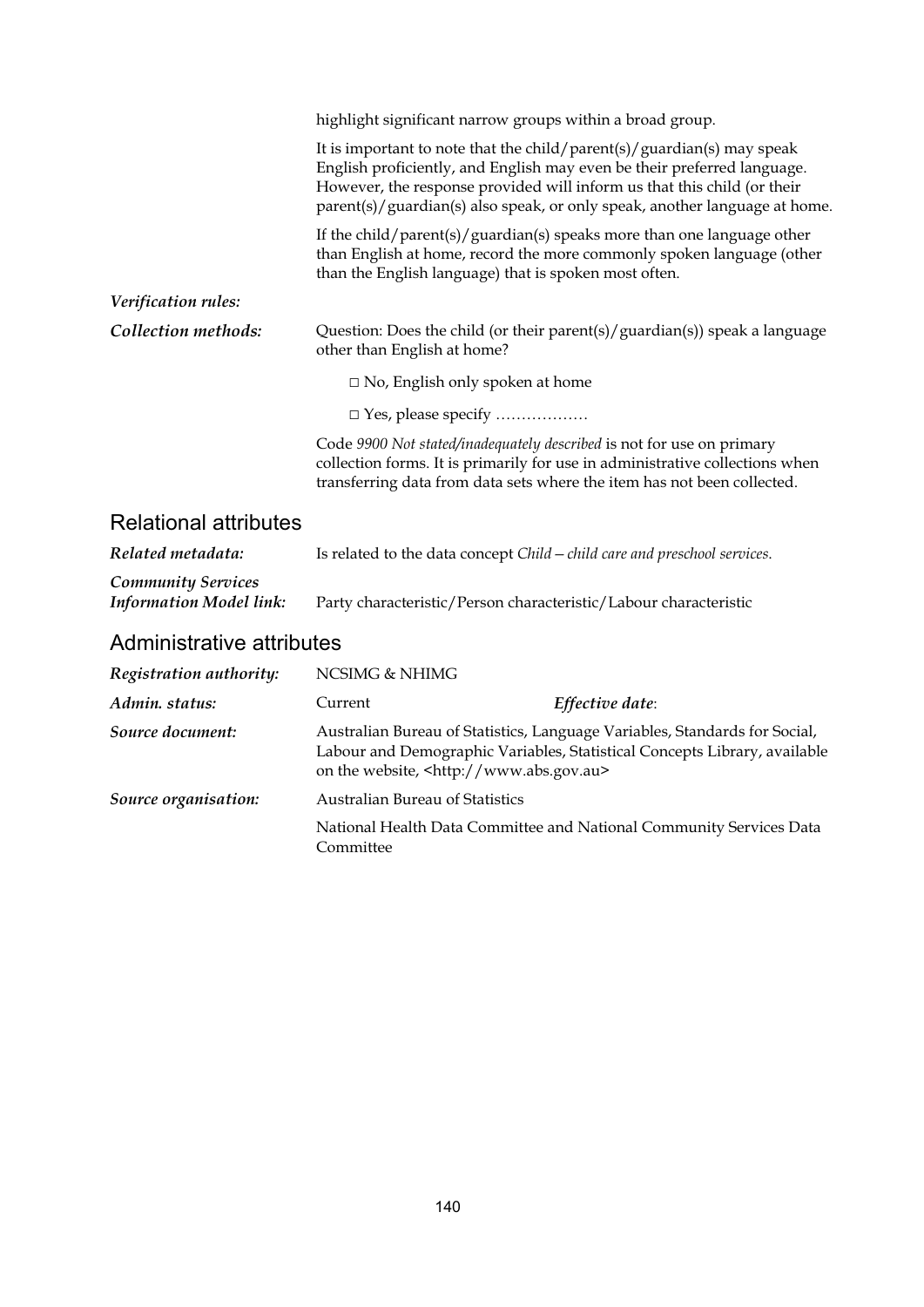## **Child—in-home care—postcode**

| <u>Refilm ying and deminional althoutes</u> |                                                                                                                                       |                                                                                                                                                                                                                                             |
|---------------------------------------------|---------------------------------------------------------------------------------------------------------------------------------------|---------------------------------------------------------------------------------------------------------------------------------------------------------------------------------------------------------------------------------------------|
| Knowledge base ID:                          | 002021                                                                                                                                | Version no:<br>3                                                                                                                                                                                                                            |
| Metadata type:                              | Data element                                                                                                                          |                                                                                                                                                                                                                                             |
| Definition:                                 | the collection week.                                                                                                                  | The numeric descriptor for a postal delivery area (as defined by Australia<br>Post), aligned with locality, suburb or place of the residential address of a<br>child that attends or 'usually attends' an in-home child care service during |
| Context:                                    | number of geographical identifiers that can be used to determine a<br>geographical location.                                          | Postcode is an important part of a person's postal address. It is one of a                                                                                                                                                                  |
|                                             | residence of the child receiving in-home child care services.                                                                         | In conjunction with the data element <i>Child – suburb/town/locality name</i> , the<br>data element Child - postcode - Australian is included as an alternative<br>means of reporting information about the geographical location of the    |
|                                             | preschool services which is required to assess the availability and<br>accessibility of child care and preschool services nationally. | It also enables analyses of the geographic distribution of child care and                                                                                                                                                                   |

#### Identifying and definitional attributes

| Data type:               | Numeric                                                                                                                                                                         |                                                                                                                                                  |
|--------------------------|---------------------------------------------------------------------------------------------------------------------------------------------------------------------------------|--------------------------------------------------------------------------------------------------------------------------------------------------|
| Representational form:   | Code                                                                                                                                                                            | Field size (minimum): 4                                                                                                                          |
| Representational layout: | <b>NNNN</b>                                                                                                                                                                     | Field size (maximum): 4                                                                                                                          |
| Data domain:             | Valid Australia Post postal code.                                                                                                                                               |                                                                                                                                                  |
| Verification rules:      |                                                                                                                                                                                 |                                                                                                                                                  |
| Guide for use:           | This item is used to record the postcode of a child's place of residence that<br>is attending or 'usually attending' in-home child care services during the<br>collection week. |                                                                                                                                                  |
|                          | Only provide an answer to this question if care has been provided in the<br>child's home.                                                                                       |                                                                                                                                                  |
|                          | If care has been provided in the child's home, but the postcode is<br>unknown, write 'unknown' in the space provided.                                                           |                                                                                                                                                  |
|                          | dynamic entity and are constantly changing.                                                                                                                                     | Respondents should check that the postcode is current and valid; the<br>postcode book is updated more than once annually as postcodes are a      |
| Collection methods:      | suburb/town/locality and postcode of the child's home?                                                                                                                          | Question: If you provided care in the child's home, what was the                                                                                 |
|                          | Enter 'unknown' when the postcode for a child is not known.                                                                                                                     |                                                                                                                                                  |
|                          | suburb/town/locality name data element.                                                                                                                                         | This question is only to be used on family day care/in-home care<br>caregiver collection forms. It is to be used in conjunction with the Child - |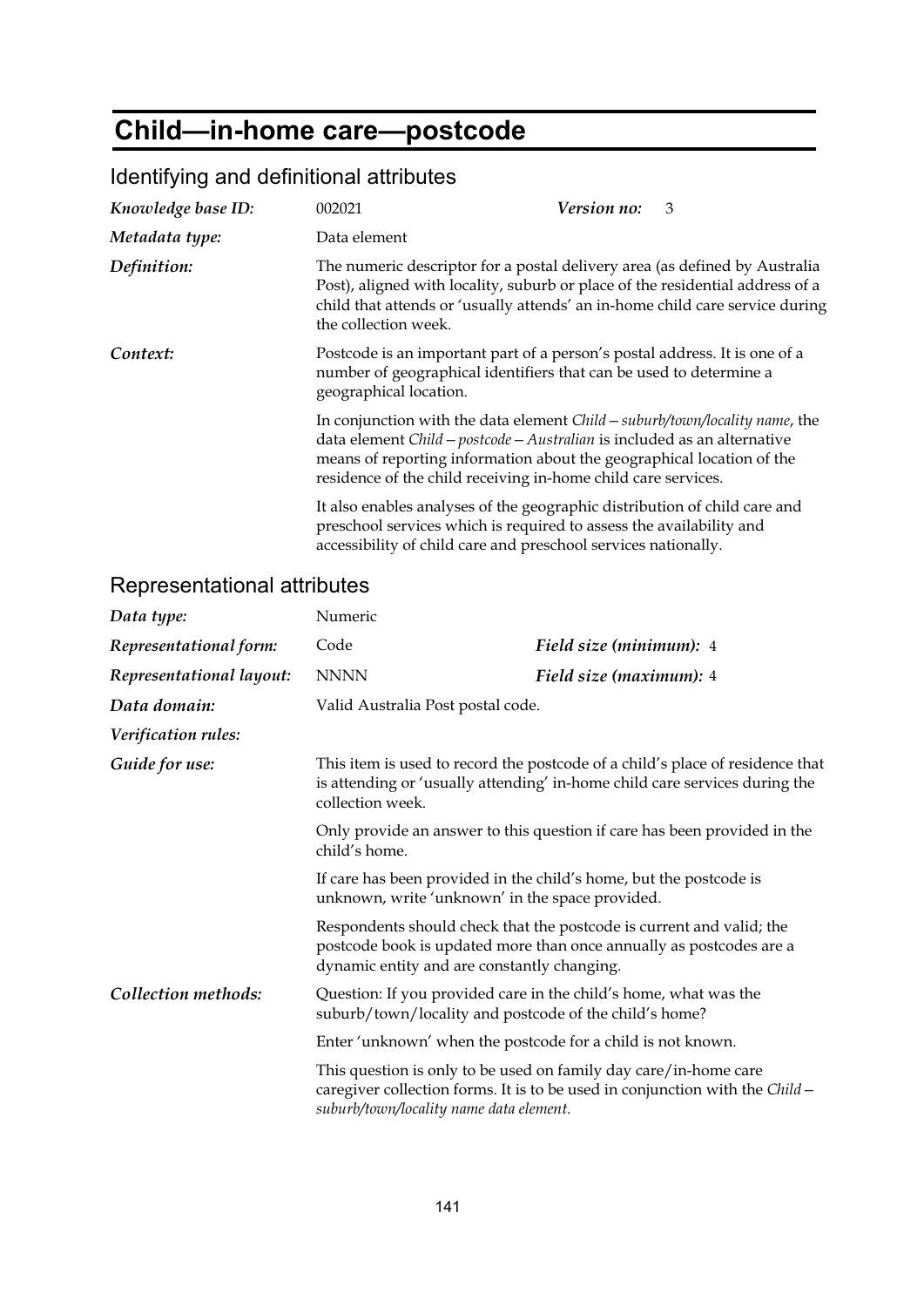### Relational attributes

| Related metadata:         | Is related to the data concept Child - child care and preschool services. |
|---------------------------|---------------------------------------------------------------------------|
|                           | Is related to the data element $Child - suburb/town/locality$ name.       |
| <b>Community Services</b> |                                                                           |

| Information Model link: | Location/Address |
|-------------------------|------------------|
|-------------------------|------------------|

| Registration authority: | <b>NCSIMG</b>                                                                                                                                                                                                                                                                                                                                                                                                                                                                                                                                                                                                                                        |
|-------------------------|------------------------------------------------------------------------------------------------------------------------------------------------------------------------------------------------------------------------------------------------------------------------------------------------------------------------------------------------------------------------------------------------------------------------------------------------------------------------------------------------------------------------------------------------------------------------------------------------------------------------------------------------------|
| Admin. status:          | Current                                                                                                                                                                                                                                                                                                                                                                                                                                                                                                                                                                                                                                              |
| Source document:        | Standards Australia 2002. Australian Standard AS5017-2002 Health Care<br>Client Identification. Sydney: Standards Australia.                                                                                                                                                                                                                                                                                                                                                                                                                                                                                                                         |
|                         | Australia Post Postcode book. Reference through:<br><http: postcodes="" www1.auspost.com.au="">.</http:>                                                                                                                                                                                                                                                                                                                                                                                                                                                                                                                                             |
| Source organisation:    | National Health Data Committee and National Community Services Data<br>Committee                                                                                                                                                                                                                                                                                                                                                                                                                                                                                                                                                                     |
| Comments:               | Child – Postcode – Australian may be used in the analysis of data on a<br>geographical basis, which involves a conversion from postcodes to the ABS<br>postal areas. This conversion results in some inaccuracy of information.<br>However, in some data sets, postcode is the only geographical identifier,<br>therefore the use of other more accurate indicators (e.g. Statistical Local<br>Area) is not always possible.                                                                                                                                                                                                                         |
|                         | When dealing with aggregate data, postal areas, converted from postcodes,<br>can be mapped to Australian Standard Geographical Classification (AGSC)<br>codes using an ABS concordance, for example, to determine Statistical<br>Local Areas. It should be noted that such concordances should not be used<br>to determine the Statistical Local Area of any individual's postcode. Where<br>individual street addresses are available, these can be mapped to ASGC<br>codes (e.g. Statistical Local Areas) using the ABS National Localities Index<br>(NLI). Refer to ABS catalogue no.1252.0 for full details of the National<br>Localities Index. |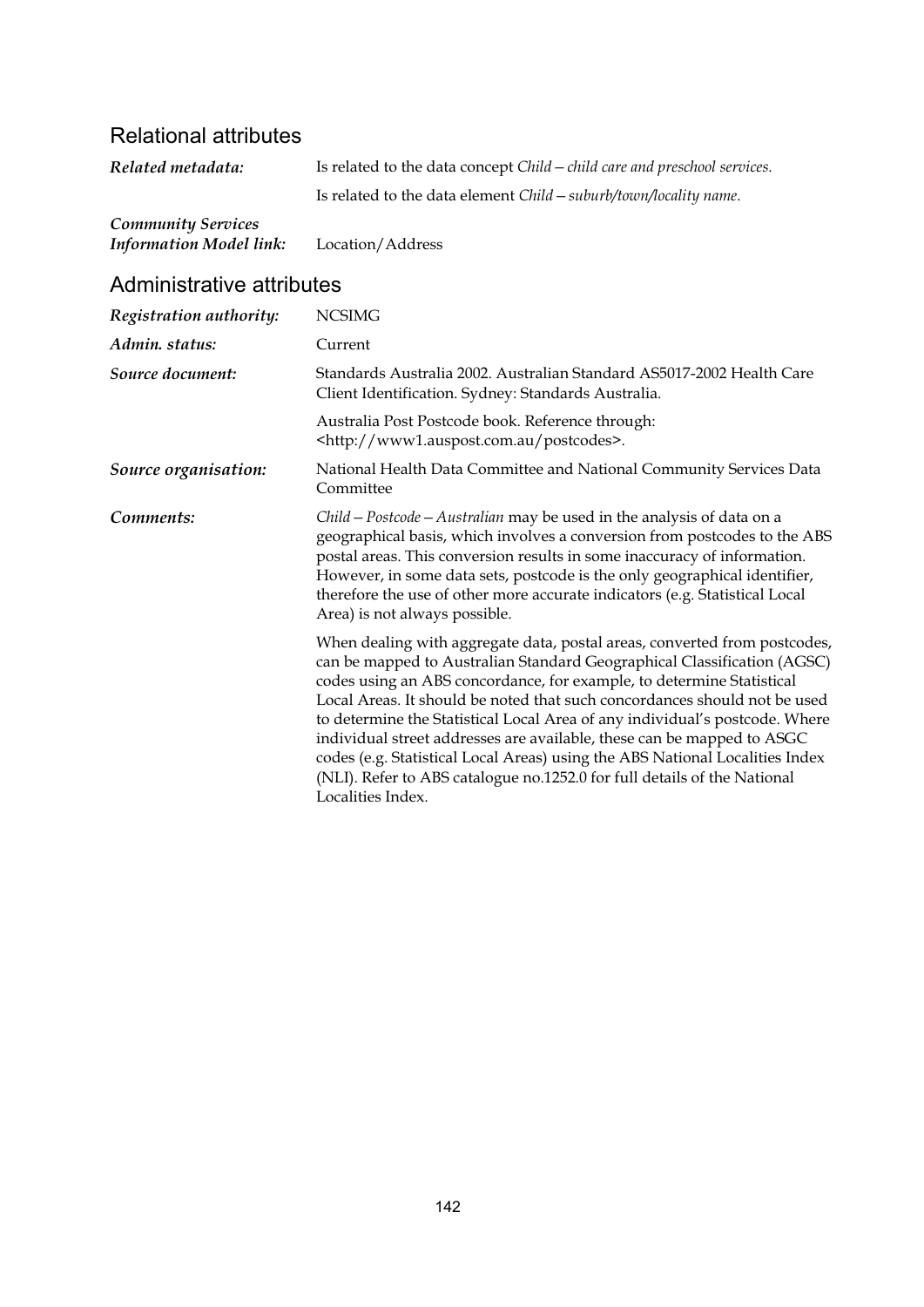## **Child—school attendance status**

### Identifying and definitional attributes

| Knowledge base ID:          | tba                                                                                                                                                                                                                      | Version no:                                                                                                                                                  |
|-----------------------------|--------------------------------------------------------------------------------------------------------------------------------------------------------------------------------------------------------------------------|--------------------------------------------------------------------------------------------------------------------------------------------------------------|
| Metadata type:              |                                                                                                                                                                                                                          | Data element                                                                                                                                                 |
| Definition:                 | Whether a child using a child care or preschool service in the data<br>collection week also attends school.                                                                                                              |                                                                                                                                                              |
| Context:                    | The school child status of the child is required for determining the type of<br>service utilisation of each child using child care and preschool services, for<br>example, for children using care outside school hours. |                                                                                                                                                              |
| Representational attributes |                                                                                                                                                                                                                          |                                                                                                                                                              |
| Data type:                  | Numeric                                                                                                                                                                                                                  |                                                                                                                                                              |
| Representational form:      | Code                                                                                                                                                                                                                     | Field size (minimum): 1                                                                                                                                      |
| Representational layout:    | N                                                                                                                                                                                                                        | Field size (maximum): 1                                                                                                                                      |
| Data domain:                | $\mathbf{1}$                                                                                                                                                                                                             | Attends school                                                                                                                                               |
|                             | $\overline{2}$                                                                                                                                                                                                           | Does not attend school                                                                                                                                       |
|                             | 9                                                                                                                                                                                                                        | Not stated/inadequately described (not for use in primary data<br>collections)                                                                               |
| Verification rules:         | Field cannot be blank.                                                                                                                                                                                                   |                                                                                                                                                              |
| Guide for use:              | A school child is a child who attends school or is on a break from school<br>(for example, school holidays) and will be returning to school after that<br>break.                                                         |                                                                                                                                                              |
|                             | follows:                                                                                                                                                                                                                 | School covers primary and secondary schooling. The first year of primary<br>school is considered to commence in the various states and territories as        |
|                             |                                                                                                                                                                                                                          | Kindergarten in New South Wales and Australian Capital<br>Territory                                                                                          |
|                             |                                                                                                                                                                                                                          | Preparatory in Victoria and Tasmania                                                                                                                         |
|                             |                                                                                                                                                                                                                          | Year 1 in Queensland                                                                                                                                         |
|                             |                                                                                                                                                                                                                          | Pre-primary in Western Australia                                                                                                                             |
|                             |                                                                                                                                                                                                                          | Reception in South Australia                                                                                                                                 |
|                             |                                                                                                                                                                                                                          | Transition in Northern Territory.                                                                                                                            |
|                             |                                                                                                                                                                                                                          | A child should not be counted as attending school if they are attending<br>preschool (even if this preschool operates within a school-based<br>environment). |
| Collection methods:         |                                                                                                                                                                                                                          | Question: Does this child attend school?                                                                                                                     |
|                             | $\Box$ Yes                                                                                                                                                                                                               |                                                                                                                                                              |
|                             | $\Box$ No                                                                                                                                                                                                                |                                                                                                                                                              |
|                             |                                                                                                                                                                                                                          |                                                                                                                                                              |

Code 9 *Not stated/inadequately described* is not to be used on primary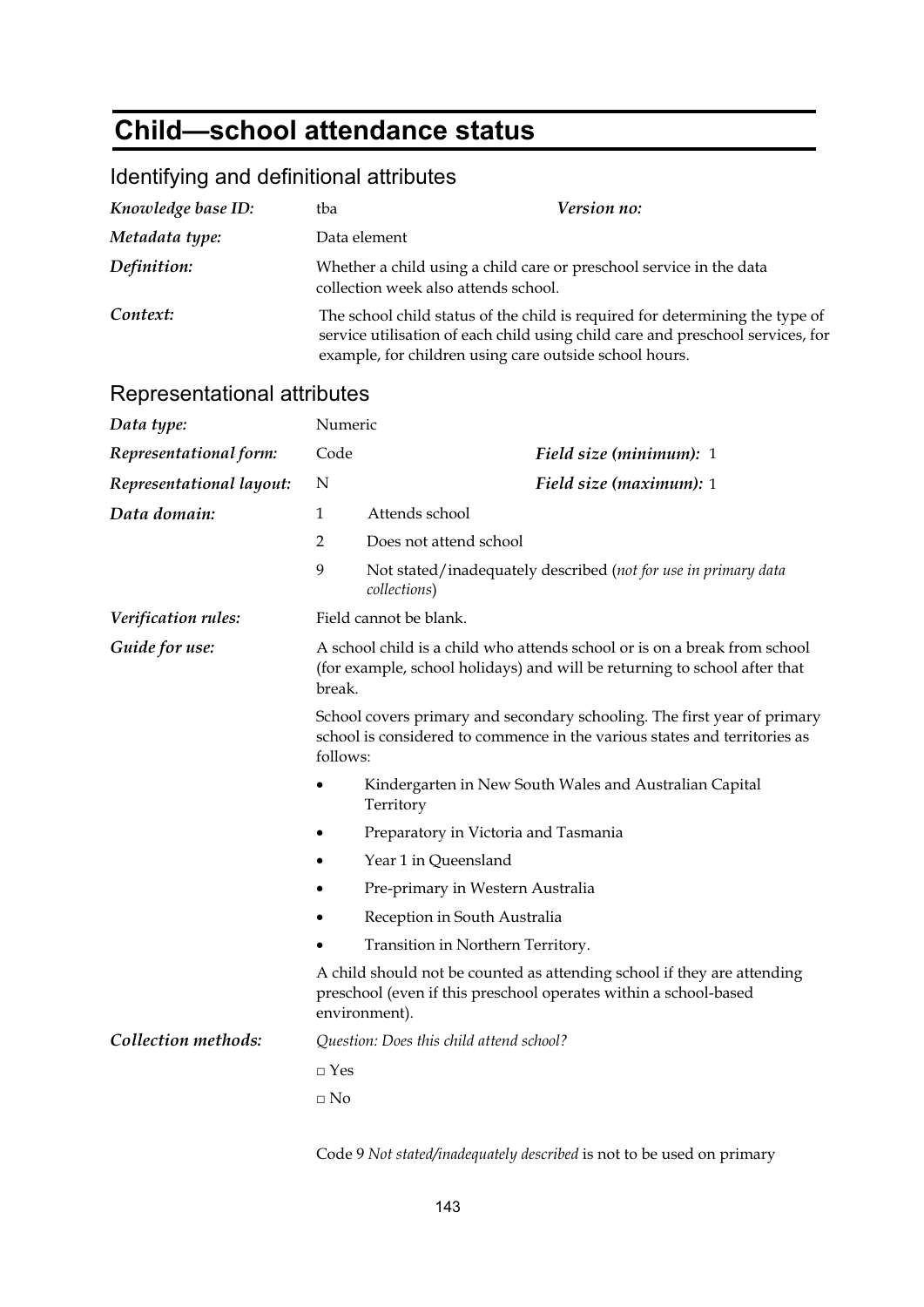collection forms. It is primarily for use in administrative collections when transferring data from data sets where the item has not been collected.

### Relational attributes

| Related metadata:         | Is related to the data concept Child - child care and preschool services.                                                                           |
|---------------------------|-----------------------------------------------------------------------------------------------------------------------------------------------------|
| Administrative attributes |                                                                                                                                                     |
| Registration authority:   | <b>NCSIMG</b>                                                                                                                                       |
| Admin. status:            | Current                                                                                                                                             |
| Source document:          | Developed for the CSNMDS Version 1.0 based on Family Assistance Office<br>'Claim for Child Care Benefit to reduce your fees' instrument FA002.0107. |
| Source organisation:      | NCSIMG Children's Services Data Working Group<br>Australian Institute of Health and Welfare                                                         |
| Comments:                 | This data element definition is consistent with the definition of a school<br>child for the purposes of the Child Care Benefit.                     |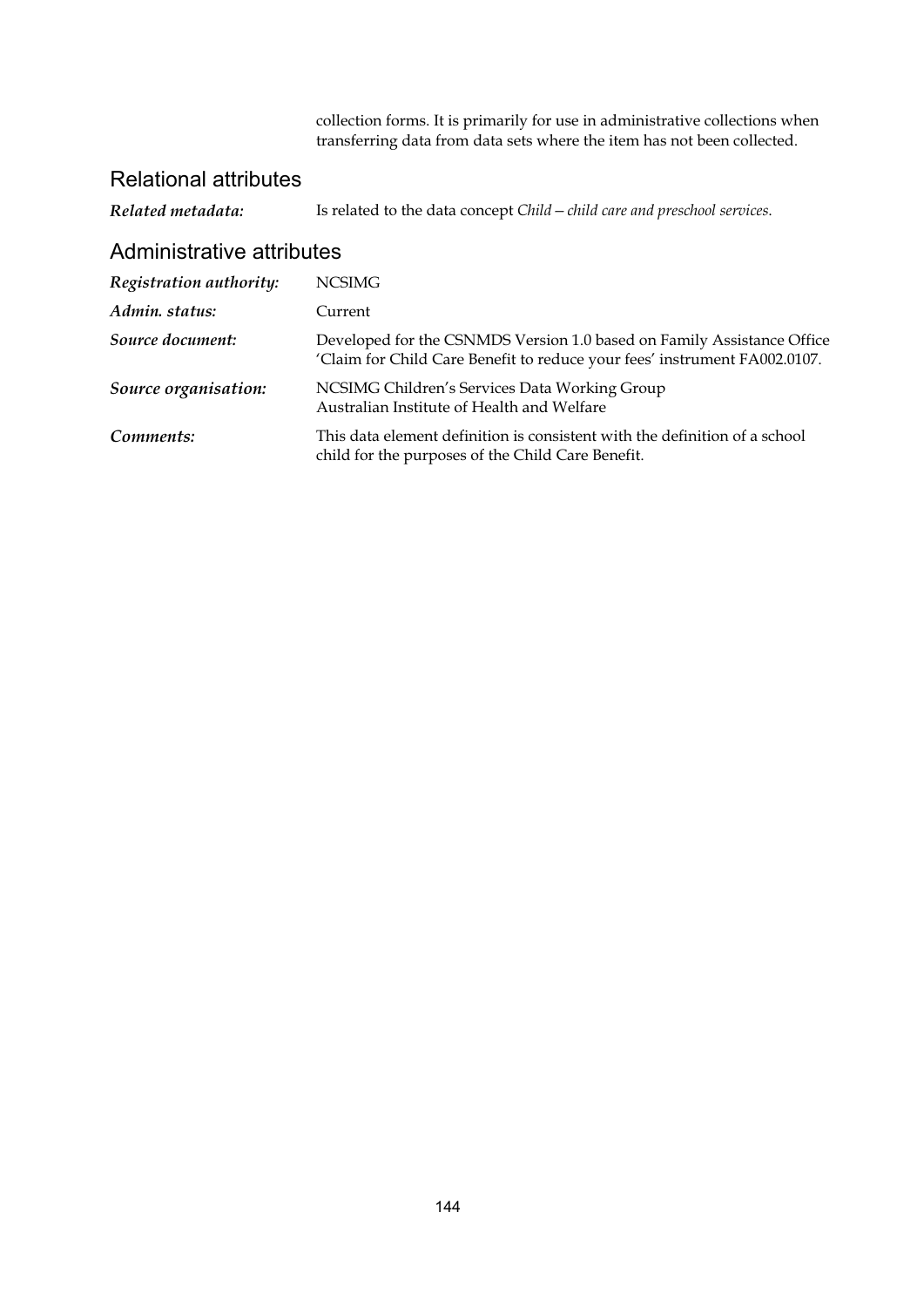## **Child—sex**

## Identifying and definitional attributes

| Knowledge base ID: | 002024                                                                     | Version no:<br>$\overline{4}$                                                                                                                                     |  |
|--------------------|----------------------------------------------------------------------------|-------------------------------------------------------------------------------------------------------------------------------------------------------------------|--|
| Metadata type:     | Data element                                                               |                                                                                                                                                                   |  |
| Definition:        | The sex of the child attending or 'usually attending' children's services. |                                                                                                                                                                   |  |
|                    | based on anatomical characteristics.                                       | Sex is the biological distinction between male and female. Where there is an<br>inconsistency between anatomical and chromosomal characteristics, sex is          |  |
| Context:           | demographic statistics.                                                    | Sex is a core data element in a wide range of social, labour and                                                                                                  |  |
|                    | collection week.                                                           | This item will also be used, along with letters of name and date of birth, to<br>derive the statistical linkage key for children using children's services in the |  |

| Data type:                                                  | Numeric                                                                                                                                                                                    |                                                                                                                                                                                                                                  |  |
|-------------------------------------------------------------|--------------------------------------------------------------------------------------------------------------------------------------------------------------------------------------------|----------------------------------------------------------------------------------------------------------------------------------------------------------------------------------------------------------------------------------|--|
| Representational form:                                      | <b>CODE</b>                                                                                                                                                                                | Field size (minimum): 1                                                                                                                                                                                                          |  |
| Representational layout:                                    | N                                                                                                                                                                                          | Field size (maximum): 1                                                                                                                                                                                                          |  |
| Data domain:                                                | 1                                                                                                                                                                                          | Male                                                                                                                                                                                                                             |  |
|                                                             | 2                                                                                                                                                                                          | Female                                                                                                                                                                                                                           |  |
|                                                             | 9                                                                                                                                                                                          | Not stated/inadequately described                                                                                                                                                                                                |  |
| Guide for use:                                              | Operationally, sex is the distinction between male and female. It is usually<br>a simple matter to infer the sex of the respondent through observation, or<br>from the child's first name. |                                                                                                                                                                                                                                  |  |
| Verification rules:                                         |                                                                                                                                                                                            |                                                                                                                                                                                                                                  |  |
| Collection methods:                                         | Question: What is the child's sex?                                                                                                                                                         |                                                                                                                                                                                                                                  |  |
|                                                             |                                                                                                                                                                                            | $\square$ Male                                                                                                                                                                                                                   |  |
|                                                             |                                                                                                                                                                                            | $\Box$ Female                                                                                                                                                                                                                    |  |
|                                                             |                                                                                                                                                                                            | Code 9 Not stated/inadequately described is not to be used on primary<br>collection forms. It is primarily for use in administrative collections when<br>transferring data from data sets where the item has not been collected. |  |
| <b>Relational attributes</b>                                |                                                                                                                                                                                            |                                                                                                                                                                                                                                  |  |
| Related metadata:                                           | Is related to the data concept Child - child care and preschool services.                                                                                                                  |                                                                                                                                                                                                                                  |  |
| <b>Community Services</b><br><b>Information Model link:</b> |                                                                                                                                                                                            | Party characteristic/Person characteristic/Demographic characteristic                                                                                                                                                            |  |
| Administrative attributes                                   |                                                                                                                                                                                            |                                                                                                                                                                                                                                  |  |

| Registration authority: | <b>NCSIMG</b> |
|-------------------------|---------------|
| Admin. status:          | Current       |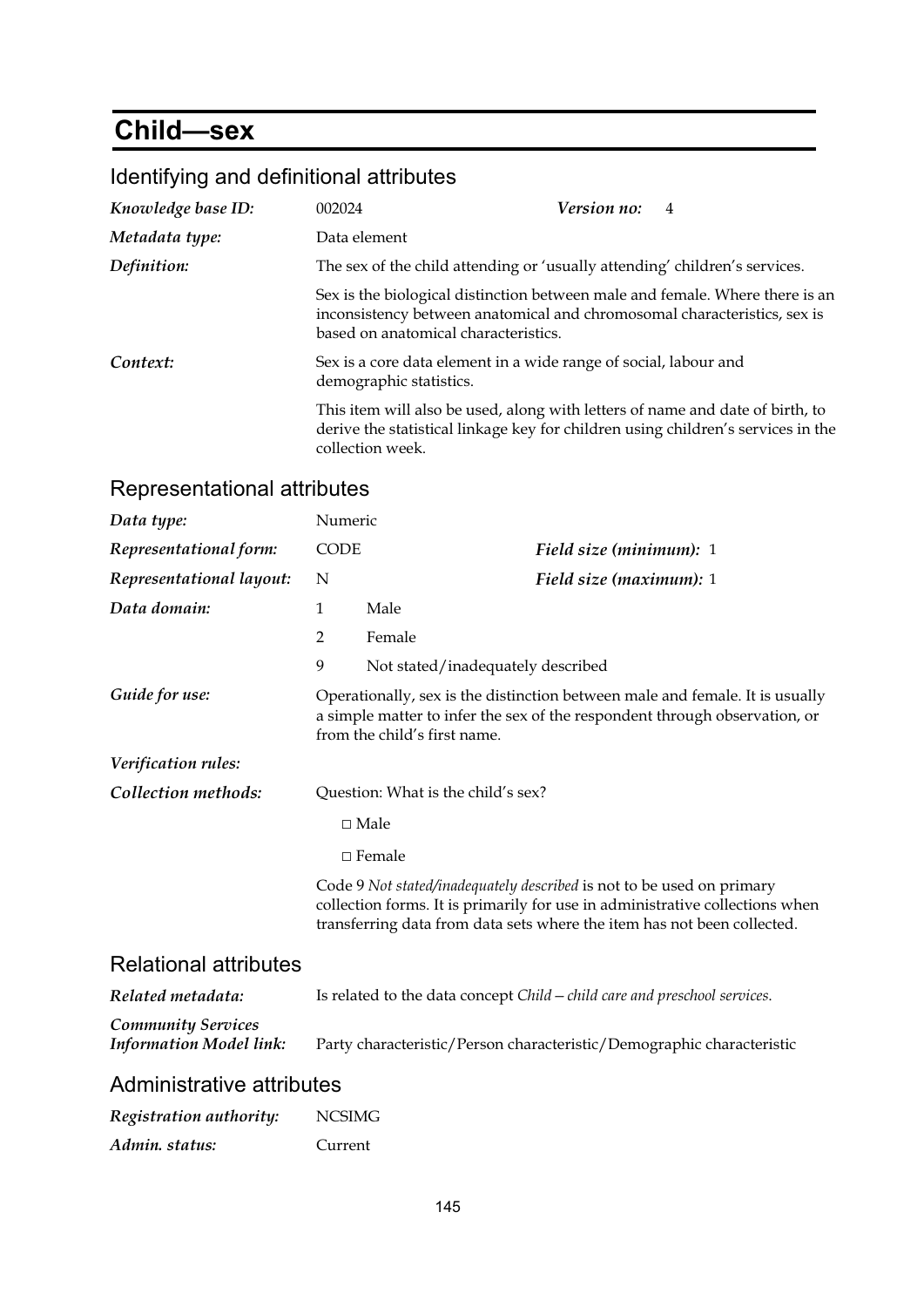| Source document:     | The Australian Bureau of Statistics (ABS) standards for the collection of Sex<br>appear on the ABS website. Reference through: <http: www.abs.gov.a="">.<br/>Select: Statistics/By Catalogue Number/12. Classifications and Work<br/>Manuals/Standards for Social, Labour and Demographic Variables.</http:>                                                                                                                                                                                                      |
|----------------------|-------------------------------------------------------------------------------------------------------------------------------------------------------------------------------------------------------------------------------------------------------------------------------------------------------------------------------------------------------------------------------------------------------------------------------------------------------------------------------------------------------------------|
| Source organisation: | <b>Australian Bureau of Statistics</b>                                                                                                                                                                                                                                                                                                                                                                                                                                                                            |
| Comments:            | The National Health Data Dictionary Version 12, and the National<br>Community Services Data Dictionary Version 3 also include an<br>indeterminate category. This category may be necessary for situations such<br>as the classification of perinatal statistics when it is not possible for the sex<br>to be determined. This coding option has been excluded from this data<br>element because it is designed to accommodate a small number of perinatal<br>clients which is not seen as relevant to the CSNMDS. |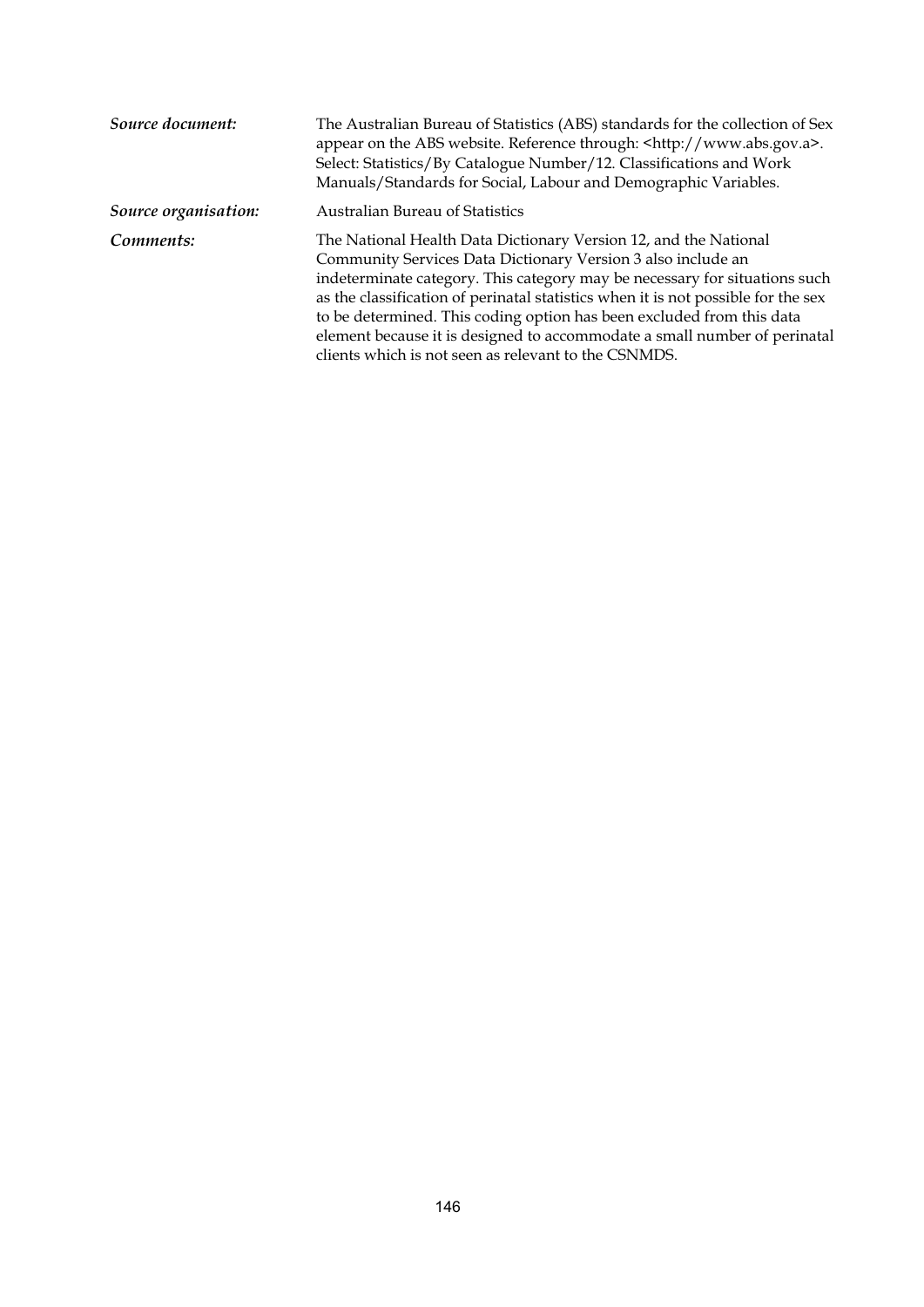## **Child with disability or long-term health condition need for assistance**

### Identifying and definitional attributes

| Knowledge base ID: | tba                                                                                                                                                                                                                                                                                                                    |
|--------------------|------------------------------------------------------------------------------------------------------------------------------------------------------------------------------------------------------------------------------------------------------------------------------------------------------------------------|
| Metadata type:     | Data element                                                                                                                                                                                                                                                                                                           |
| Definition:        | The activities for which a child attending, or 'usually attending', children's<br>services needs additional assistance compared to children of a similar age<br>and related to an underlying long-term health condition or disability.                                                                                 |
| Context:           | This item focuses on disability as it affects access and participation.<br>Participation is in life situations. Activities are the execution of tasks or<br>actions by an individual.                                                                                                                                  |
|                    | A health condition is an umbrella term for disease, disorder, injury or<br>trauma.                                                                                                                                                                                                                                     |
|                    | A long-term health condition is one that lasts 6 months or more.                                                                                                                                                                                                                                                       |
|                    | Disability is the umbrella term for any or all of: an impairment of body<br>structure or function, a limitation in activities, or a restriction in<br>participation. Disability is defined in terms of three components: body<br>functions and structures, activities and participation, and environmental<br>factors. |
|                    | Children who need assistance in the specified areas may be restricted in<br>their capacity to access and participate in the children's services provided.<br>This may have an impact on the level of resourcing required to support the<br>child.                                                                      |
|                    | By asking about need for assistance, data will be collected which are<br>consistent with other data collections and population data.                                                                                                                                                                                   |

| Data type:               | Numeric                                                                |                                                                            |  |
|--------------------------|------------------------------------------------------------------------|----------------------------------------------------------------------------|--|
| Representational form:   | Code                                                                   | Field size (minimum): 1                                                    |  |
| Representational layout: | N(NNNNN)                                                               | <b>Field size (maximum):</b> 6                                             |  |
| Data domain:             | 1                                                                      | Learning and applying knowledge, education                                 |  |
|                          | $\overline{2}$                                                         | Communication                                                              |  |
|                          | 3                                                                      | Mobility                                                                   |  |
|                          | $\overline{4}$                                                         | Self-care                                                                  |  |
|                          | 5                                                                      | Interpersonal interactions and relationships                               |  |
|                          | 6                                                                      | Other-including general tasks, domestic life, community and<br>social life |  |
|                          | 7                                                                      | No assistance needed in the areas listed                                   |  |
|                          | 9                                                                      | Not stated/inadequately described                                          |  |
| Guide for use:           |                                                                        | 'Long-term' means lasting for 6 months or more.                            |  |
|                          | Children who are under 6 months of age, who have a health condition or |                                                                            |  |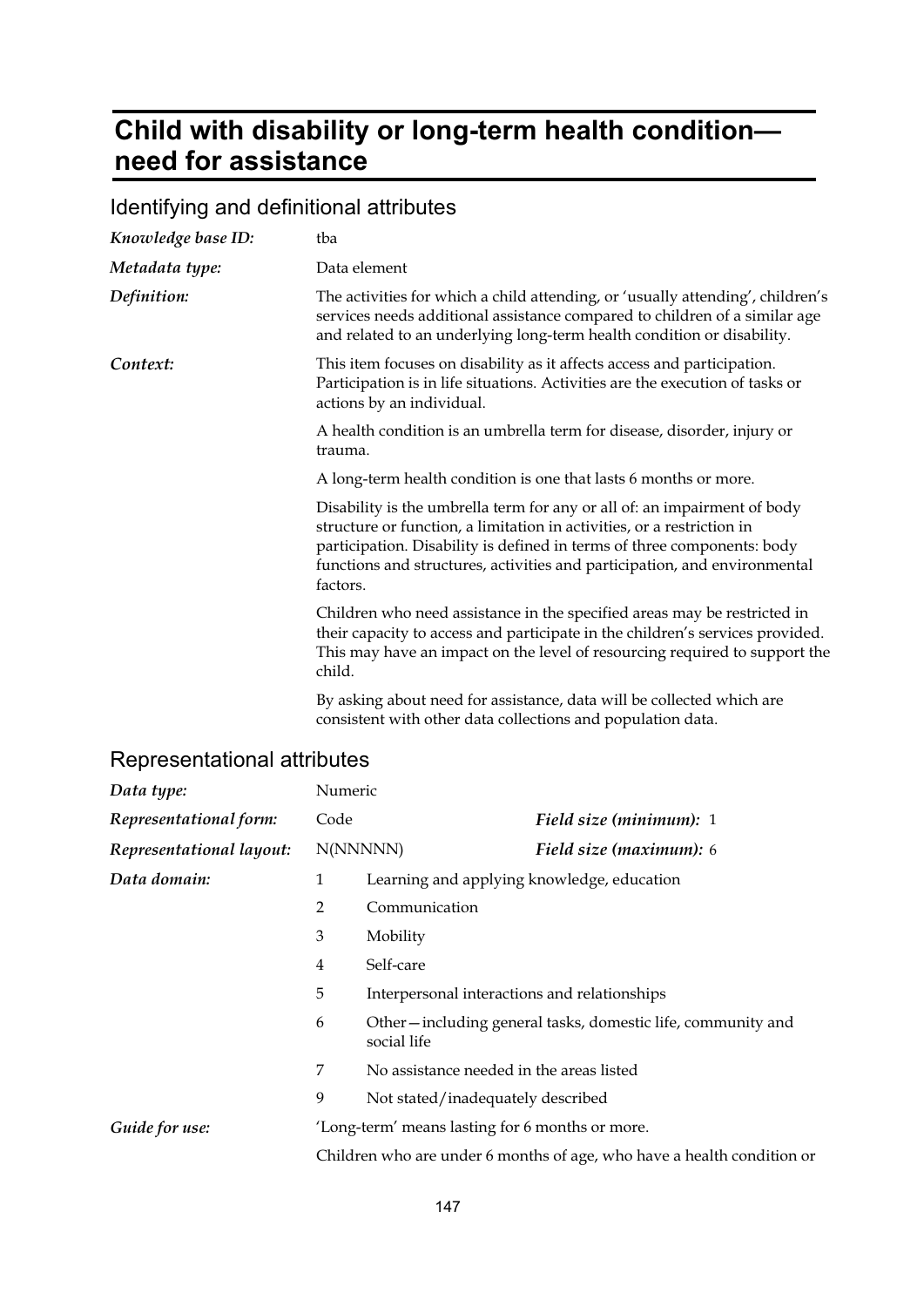disability affecting everyday life that is expected to last more than 6 months should be included in this question.

Respondents can choose more than one category. A category should only be chosen if the child's parent(s)/guardian(s) have identified and/or confirmed that the child has a need for assistance in this area stemming from an underlying long-term health condition or disability.

- 1 Learning and applying knowledge, education—intentionally using senses to experience certain stimuli (e.g. watching, listening, touching, smelling and tasting); ability to imitate actions or behaviours; learning to read and write; ability to solve problems, make decisions or think; and ability to focus and maintain attention to specific stimuli or tasks.
- 2 Communication—understanding and/or responding to spoken messages or non-verbal messages such as symbols, signs or drawings; speaking and/or singing; making self understood in their most effective method of communication or language if applicable.
- 3 Mobility—ability to roll, crawl, walk, climb and move around within and outside of buildings; being able to stay in the same body position (e.g. sitting or standing) to play or carry out a task; performing coordinated actions of handling objects (such as picking something up, grasping a toy or throwing).
- 4 Self-care—caring for oneself by performing activities such as washing and drying oneself, dressing, eating, drinking and toileting.
- 5 Interpersonal interactions and relationships—carrying out the tasks required for appropriate, basic and/or complex interactions with other people (including family members, friends, relatives, adults and strangers); creating and maintaining relationships in formal settings (such as child care centre); behaving within accepted limits; responding to the feelings of others and coping with their own emotions.
- 6 Other—including general tasks (such as undertaking and carrying out single or multiple tasks or being able to follow and adapt to changes in routine, or managing behaviours or emotions in completing tasks); domestic life (such as maintaining and caring for plants, animals and belongings and/or being able to assist others in carrying out these tasks); community and social life (such as ability to engage in groups or clubs for children that undertake activities such as play, games, sports and/or other hobbies).
- 7 No assistance needed in the areas listed
- 9 Not stated/inadequately described

#### *Verification rules:*

*Collection methods:* Question: Does this child have a need for additional assistance in any of the following areas compared to children of a similar age, that is related to an underlying long-term health condition or disability?

Fields are those listed in the data domain.

More than one response may be provided.

Code 9 Not *stated/inadequately described* is not for use on primary collection forms. It is primarily for use in administrative collections when transferring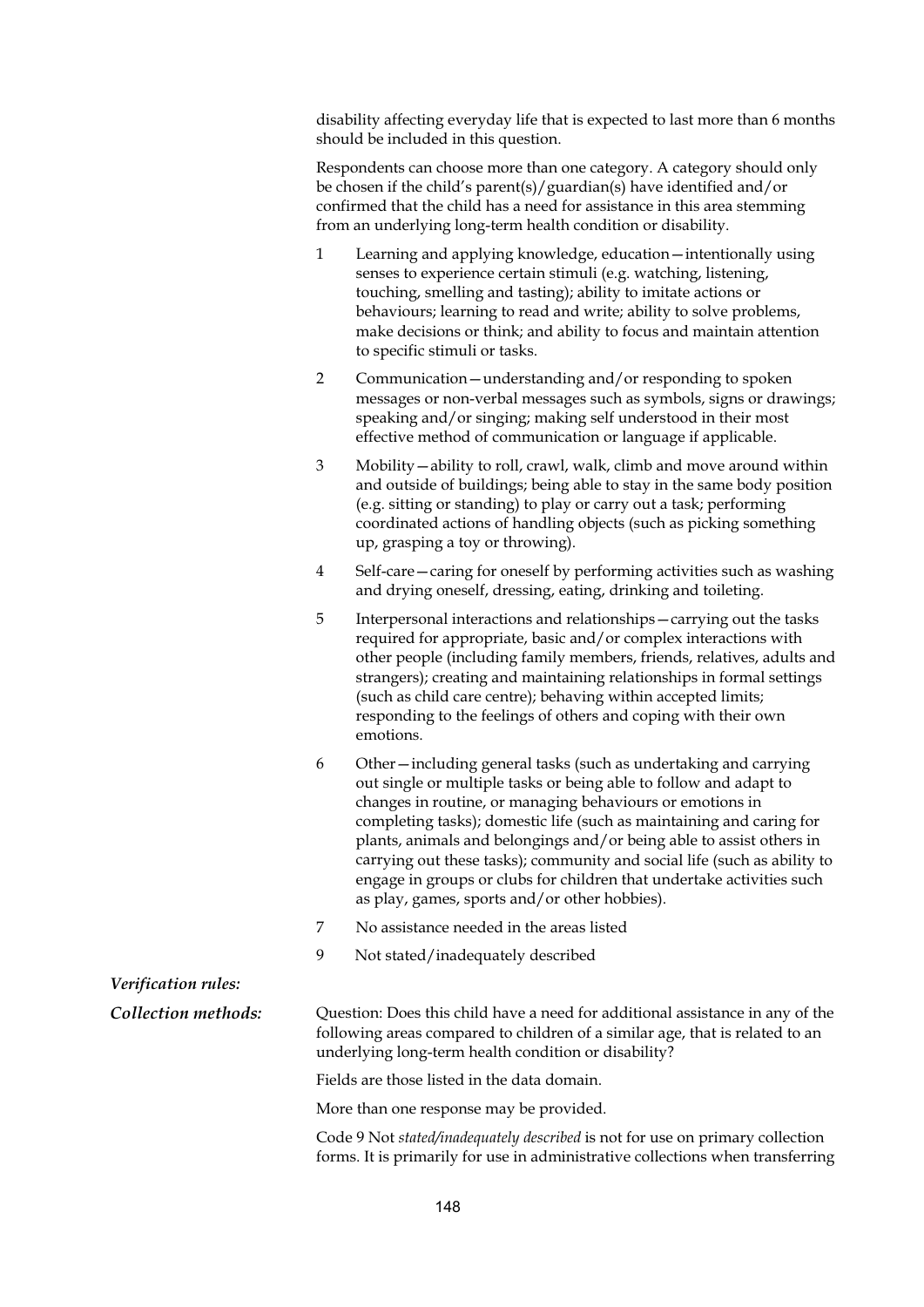#### Relational attributes

*Related metadata:* Is related to the data concept *Child—child care and preschool services*.

| Registration authority: | <b>NCSIMG</b>                                                                                                                                          |                                                                                                                                                                                                                                                                                                       |  |
|-------------------------|--------------------------------------------------------------------------------------------------------------------------------------------------------|-------------------------------------------------------------------------------------------------------------------------------------------------------------------------------------------------------------------------------------------------------------------------------------------------------|--|
| Admin. status:          | Current                                                                                                                                                | Effective date:                                                                                                                                                                                                                                                                                       |  |
| Source document:        | World Health Organization (WHO) 2001. International classification of<br>functioning, disability and health. Geneva, WHO.                              |                                                                                                                                                                                                                                                                                                       |  |
|                         | Further information on the ICF can be found in the ICF itself and the ICF<br>Australian User Guide Version 1.0 (AIHW 2003), at the following websites: |                                                                                                                                                                                                                                                                                                       |  |
|                         | WHO ICF website: <http: classifications="" en="" icf="" www.who.int=""></http:>                                                                        |                                                                                                                                                                                                                                                                                                       |  |
|                         | Australian Collaborating Centre ICF website:<br><http: disability="" icf="" www.aihw.gov.au=""></http:>                                                |                                                                                                                                                                                                                                                                                                       |  |
| Source organisation:    | World Health Organization                                                                                                                              |                                                                                                                                                                                                                                                                                                       |  |
| Comments:               | eligible for disability support services.)                                                                                                             | Care should be taken in reporting on this item appropriately. Wording<br>should be couched in terms of the number or proportion of children using<br>these services who are in need of additional assistance in the specified<br>areas. (The item may encompass a larger group of children than those |  |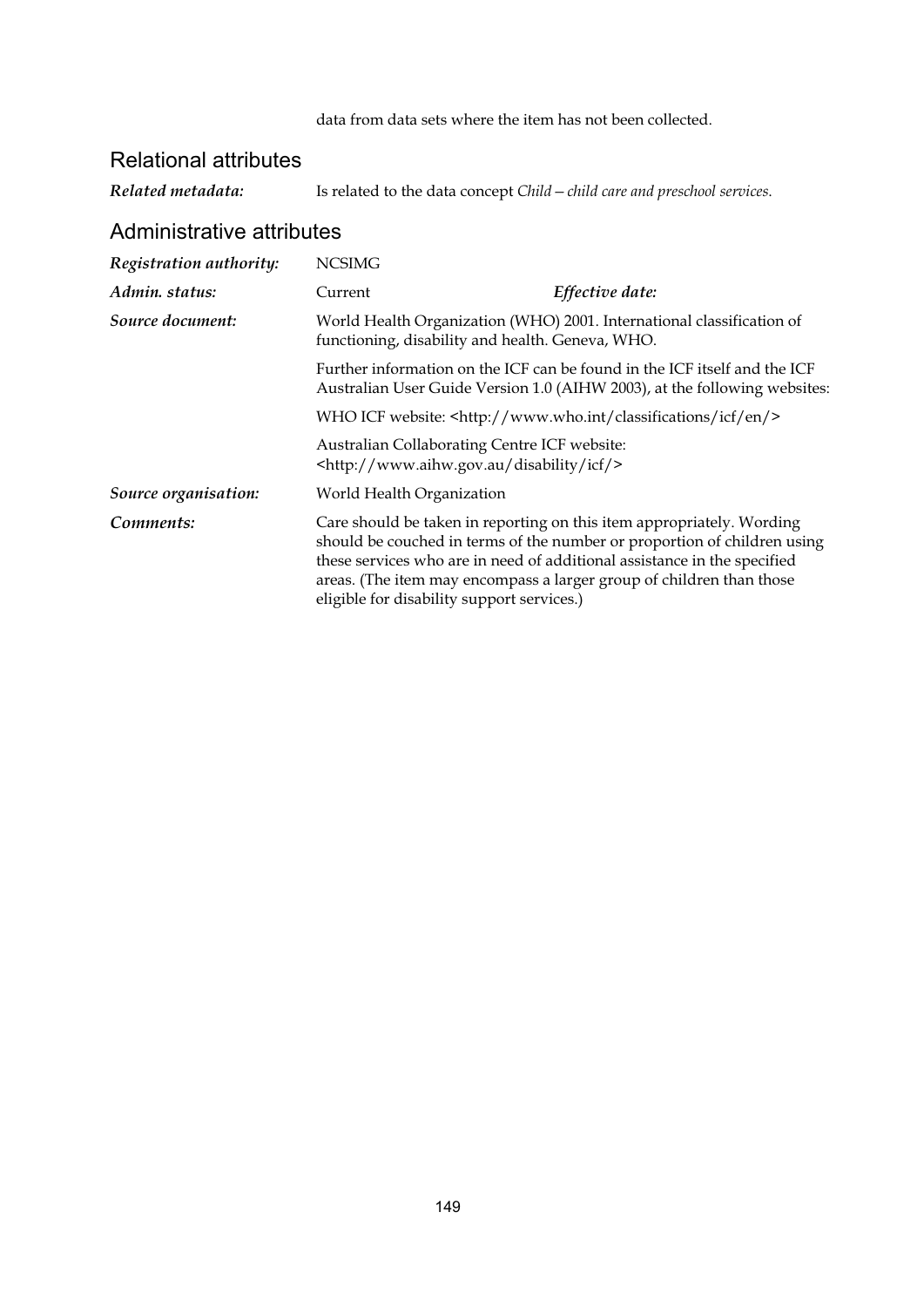# **Departure time of child**

### Identifying and definitional attributes

| Knowledge base ID:          | tba                                                                                                                                                                                                                                                                                                                                                                      | Version no:                                                                    |  |
|-----------------------------|--------------------------------------------------------------------------------------------------------------------------------------------------------------------------------------------------------------------------------------------------------------------------------------------------------------------------------------------------------------------------|--------------------------------------------------------------------------------|--|
| Metadata type:              | Data element                                                                                                                                                                                                                                                                                                                                                             |                                                                                |  |
| Definition:                 |                                                                                                                                                                                                                                                                                                                                                                          | The time of day that a child leaves a child care or preschool service.         |  |
| Context:                    | This data element may be used in conjunction with the data element Arrival<br>time of child as a measure of the patterns of utilisation of child care and<br>preschool services. In addition, this data element can be used to calculate<br>the number of hours per day, hours per week and days per week a child<br>uses child care or preschool services at a service. |                                                                                |  |
| Representational attributes |                                                                                                                                                                                                                                                                                                                                                                          |                                                                                |  |
| Data type:                  | Alphanumeric                                                                                                                                                                                                                                                                                                                                                             |                                                                                |  |
| Representational form:      | Code                                                                                                                                                                                                                                                                                                                                                                     | Field size (minimum): 6                                                        |  |
| Representational layout:    | <b>HHMMAA</b>                                                                                                                                                                                                                                                                                                                                                            | Field size (maximum): 6                                                        |  |
| Data domain:                |                                                                                                                                                                                                                                                                                                                                                                          | Respondents should use a 12-hour clock with am and pm suffixes.                |  |
|                             |                                                                                                                                                                                                                                                                                                                                                                          | Responses range from 1200am to 1159pm.                                         |  |
|                             | 000000                                                                                                                                                                                                                                                                                                                                                                   | Child did not attend the children's service on this day.                       |  |
|                             | 999999                                                                                                                                                                                                                                                                                                                                                                   | Not stated/inadequately described (not for use in primary<br>data collections) |  |
| Verification rules:         | Field cannot be blank.                                                                                                                                                                                                                                                                                                                                                   |                                                                                |  |
| Guide for use:              | Round to the nearest quarter of an hour.                                                                                                                                                                                                                                                                                                                                 |                                                                                |  |
|                             | In cases where the child has received overnight care, record the leaving<br>time on the initial day as 1159pm and the next day record the first arrival<br>time as 1200am.                                                                                                                                                                                               |                                                                                |  |
|                             | For children who are included on the data collection form, but do not<br>attend all or some of the sessions, the reporting field should reflect the<br>child's non-attendance for these sessions and be filled in as 000000.                                                                                                                                             |                                                                                |  |
|                             | Therefore, for children who 'usually attend', but in fact did not attend for<br>the collection week, all attendance times should be recorded as 000000.                                                                                                                                                                                                                  |                                                                                |  |
|                             | Times should only be recorded for children that actually attended the<br>service.                                                                                                                                                                                                                                                                                        |                                                                                |  |
|                             | Where a child does not attend continuously throughout the day, arrival<br>and departure times should be recorded in both the morning and the<br>afternoon.                                                                                                                                                                                                               |                                                                                |  |
|                             | Where a child's time of attendance is the same as the previous child<br>recorded on the form (or within a quarter of an hour) the 'hours same as<br>child above' box should be ticked.                                                                                                                                                                                   |                                                                                |  |
| Collection methods:         | the collection week.                                                                                                                                                                                                                                                                                                                                                     | Question: Please specify the time this child left your service on each day of  |  |
|                             | Provision of 'hours same as child above' tick box.                                                                                                                                                                                                                                                                                                                       |                                                                                |  |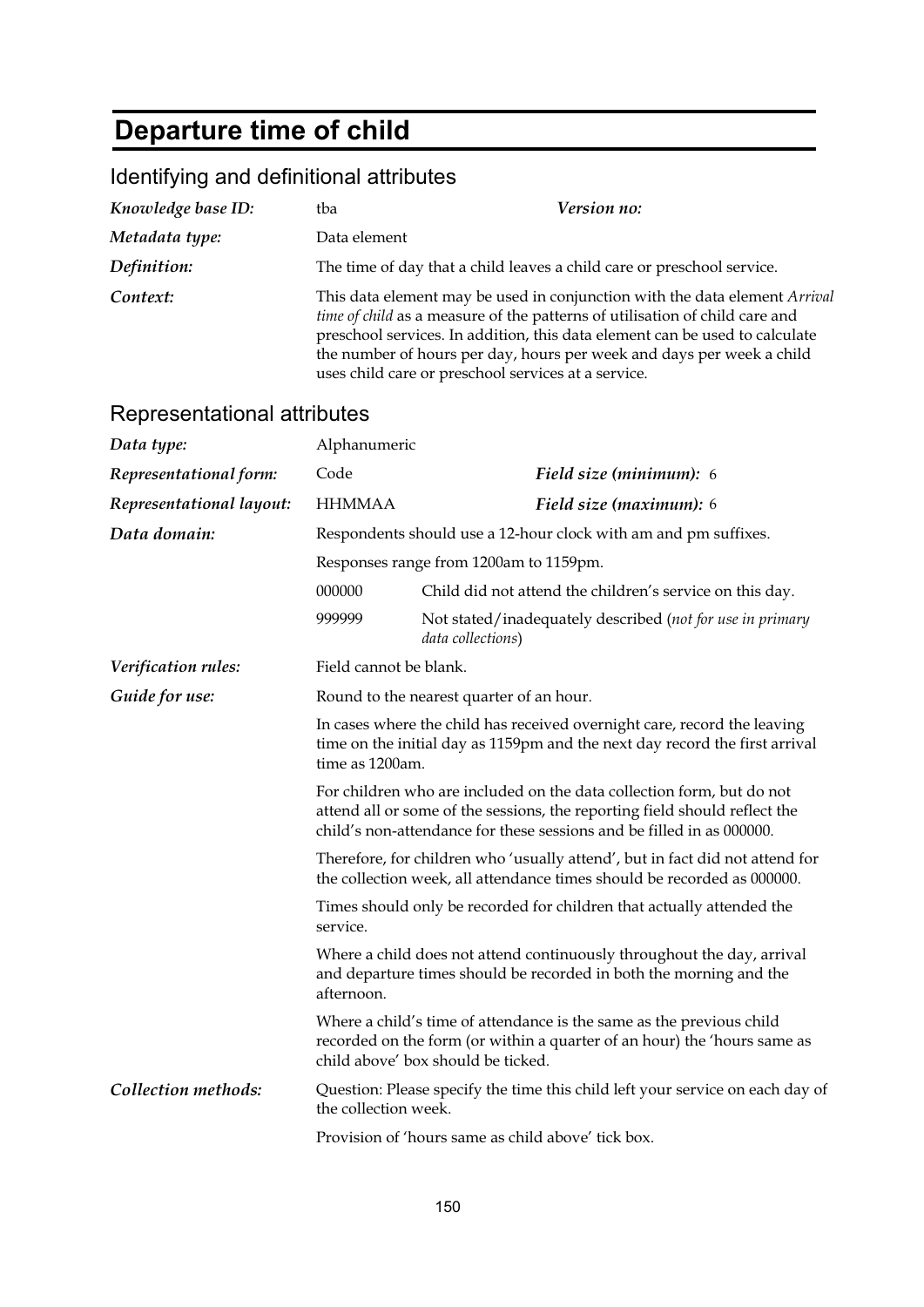|                              | This should be reported for each child on every day in the collection week.                                                                                                                                                           |  |
|------------------------------|---------------------------------------------------------------------------------------------------------------------------------------------------------------------------------------------------------------------------------------|--|
|                              | Provision should be made for the recording of arrival and departure times<br>in the morning and the afternoon, for example, to allow for children<br>attending before and after school care.                                          |  |
|                              | Code 999999 Not stated/inadequately described is not to be used on primary<br>collection forms. It is primarily for use in administrative collections when<br>transferring data from data sets where the item has not been collected. |  |
| <b>Relational attributes</b> |                                                                                                                                                                                                                                       |  |
| Related metadata:            | Is related to the data concept Service – child care and preschool services.<br>Is used in conjunction with the data element Arrival time of child.                                                                                    |  |

| Registration authority: | <b>NCSIMG</b>                                                                               |
|-------------------------|---------------------------------------------------------------------------------------------|
| Admin. status:          | Current                                                                                     |
| Source document:        | Developed for the CSNMDS Version 1.0.                                                       |
| Source organisation:    | NCSIMG Children's Services Data Working Group<br>Australian Institute of Health and Welfare |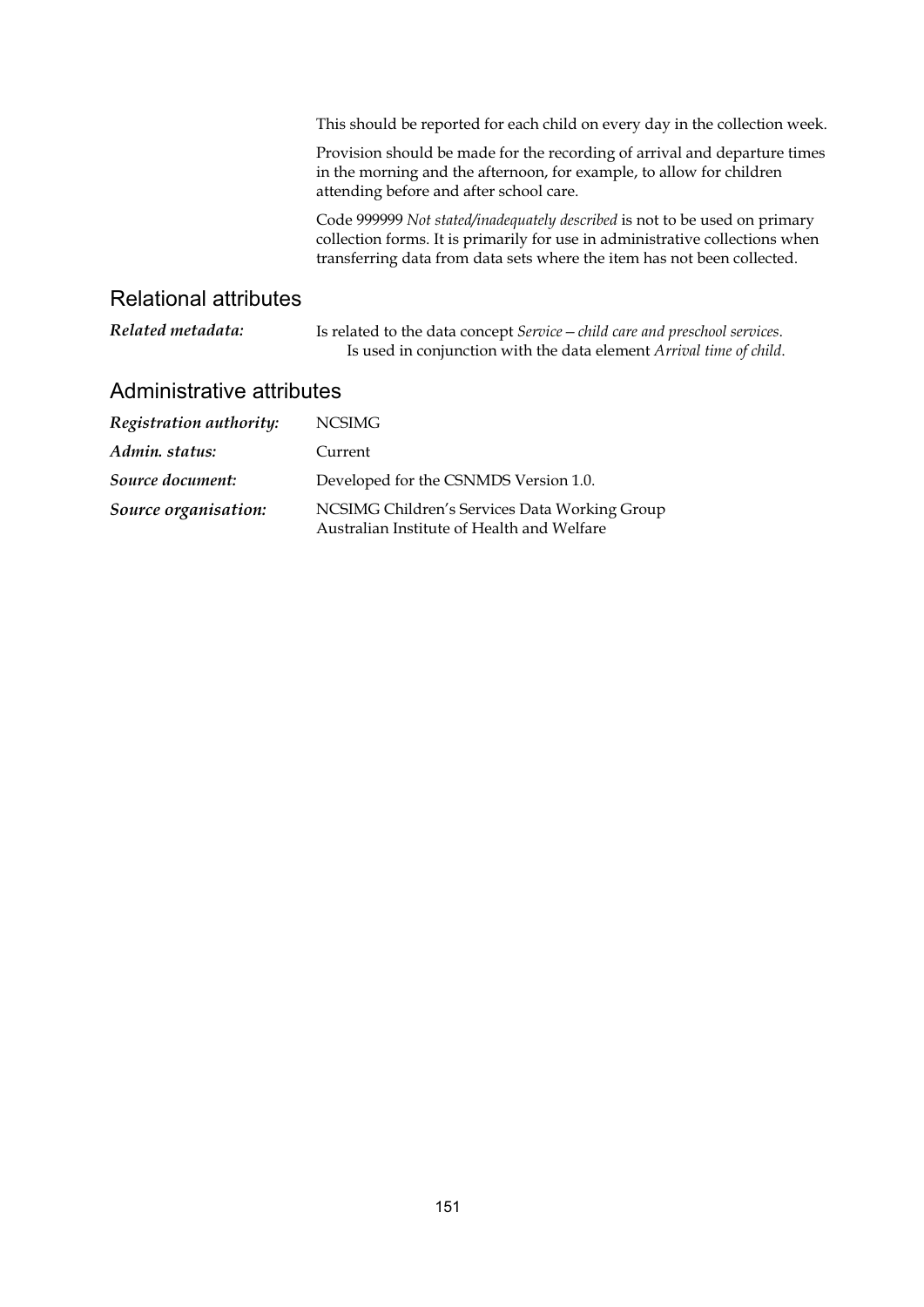# **Estimated date flag**

## Identifying and definitional attributes

| Knowledge base ID: | 000860                                                                                                                                                  | <i>Version no:</i>                                                                                                                                                                                                                                                                                          |  |
|--------------------|---------------------------------------------------------------------------------------------------------------------------------------------------------|-------------------------------------------------------------------------------------------------------------------------------------------------------------------------------------------------------------------------------------------------------------------------------------------------------------|--|
| Metadata type:     | Data element                                                                                                                                            |                                                                                                                                                                                                                                                                                                             |  |
| Definition:        | An indication of whether any component of a reported date was estimated.                                                                                |                                                                                                                                                                                                                                                                                                             |  |
| Context:           | question rather than reporting of the actual date).                                                                                                     | Provision of a child's date of birth is a requirement of the CSNMDS.<br>However, at times, the actual date or part thereof is not known. This data<br>element is designed to flag that part or parts of a date have been estimated<br>(that is, a date provided is based on an approximation of the date in |  |
|                    | This data element will assist with record linkage processes for children, as<br>the date of birth is a component of the statistical linkage key that is |                                                                                                                                                                                                                                                                                                             |  |

developed for children.

| Data type:                   | Numeric       |                                                                                                                                                                                 |
|------------------------------|---------------|---------------------------------------------------------------------------------------------------------------------------------------------------------------------------------|
| Representational form:       | Code          | Field size (minimum): 1                                                                                                                                                         |
| Representational layout:     | N             | Field size (maximum):1                                                                                                                                                          |
| Data domain:                 | $\mathbf{1}$  | Estimated                                                                                                                                                                       |
|                              | 2             | Not estimated                                                                                                                                                                   |
|                              | 9             | Not stated/inadequately described                                                                                                                                               |
| Guide for use:               |               |                                                                                                                                                                                 |
| Verification rules:          |               |                                                                                                                                                                                 |
| Collection methods:          |               | This data element should be reported in conjunction with the child's date<br>of birth when any part of the date represents an estimate rather than the<br>actual or known date. |
| <b>Relational attributes</b> |               |                                                                                                                                                                                 |
| Related metadata:            |               | Is related to the data element Child – date of birth.                                                                                                                           |
| Administrative attributes    |               |                                                                                                                                                                                 |
| Registration authority:      | <b>NCSIMG</b> |                                                                                                                                                                                 |
| Admin. status:               | Current       |                                                                                                                                                                                 |
| Source document:             | AIHW.         | Australian Institute of Health and Welfare (AIHW) 2004. National<br>community services data dictionary, version 3. Cat. no. HWI 65. Canberra:                                   |
| Source organisation:         |               | National Community Services Data Committee<br>Standards Australia                                                                                                               |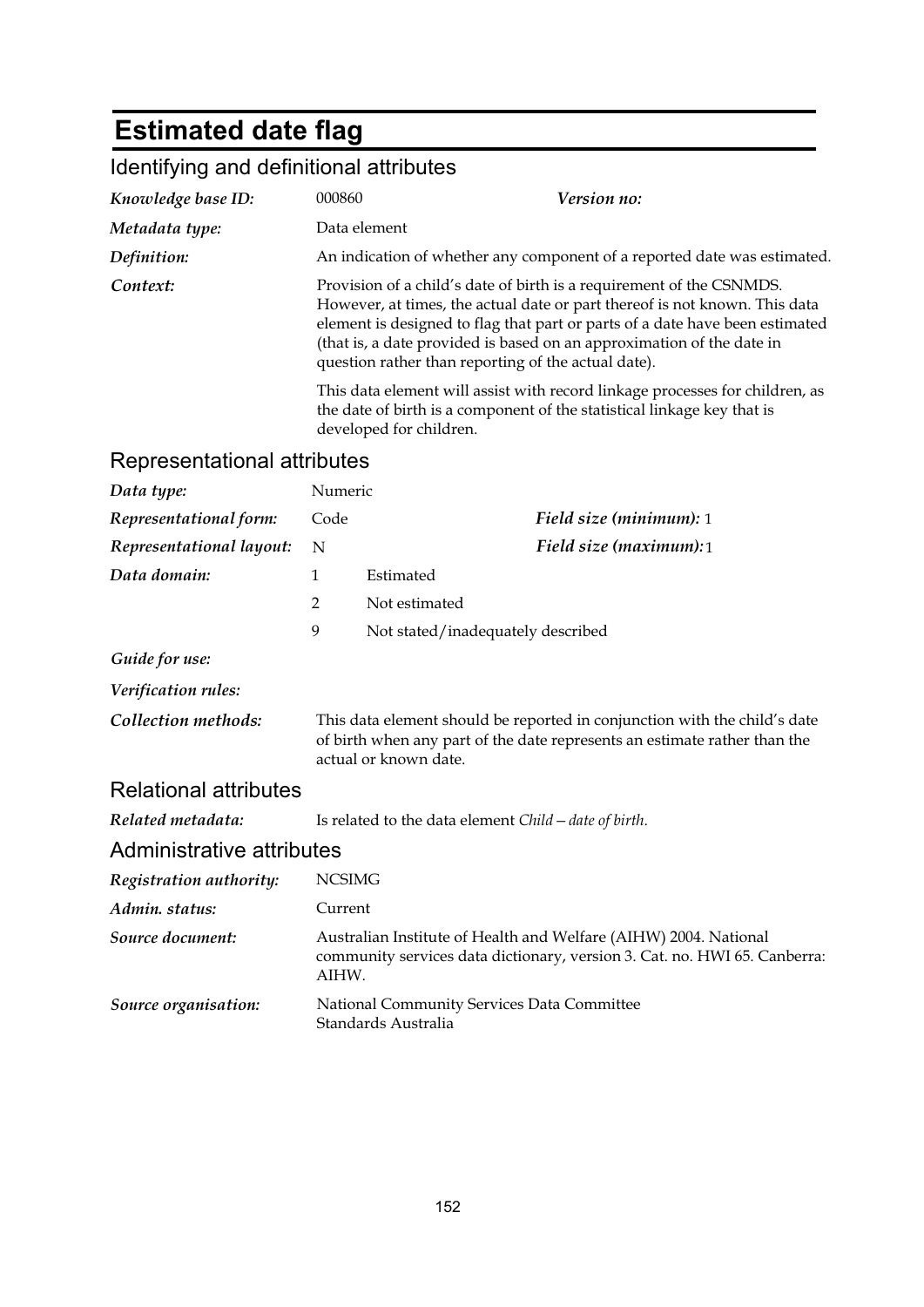## **Household family—child care and preschool services**

#### *Knowledge base ID:* 000854 *Version no:* 1 *Metadata type:* Data concept *Definition:* The household family that a child using child care or preschool services spends most of their time with in the collection week. This family would consist of two or more people, one of whom is at least 15 years of age, who are related by blood, marriage (registered or de facto), adoption, step or fostering, and who are usually resident in the same household. **Context:** The family is a fundamental building block of society. As a social entity, it is universal and a topic of interest and investigation by social researchers. In a multicultural society such as contemporary Australia, this interest is stronger and more widespread than ever. Data on families are essential elements for the study of the wellbeing of family groups and, in this way, for the study of the wellbeing of individuals. Information about the characteristics of families that enrol their children into child care or preschool services assists in the analysis of patterns of utilisation. For example, contributing to an analysis of which types of child care and preschool services are used by particular families. This concept will only identify the usual composition of the family within the household where the child spent most of their time during the collection week. Relational attributes

#### Identifying and definitional attributes

| Related metadata:              | Is related to the data concept Child – child care and preschool services. |
|--------------------------------|---------------------------------------------------------------------------|
| <b>Community Services</b>      |                                                                           |
| <b>Information Model link:</b> | Party/Party group                                                         |

| Registration authority: | <b>NCSIMG</b>                                                                                                                                                                            |
|-------------------------|------------------------------------------------------------------------------------------------------------------------------------------------------------------------------------------|
| Admin. Status:          | Current                                                                                                                                                                                  |
| Source document:        | Australian Institute of Health and Welfare (AIHW) 2004. National<br>community services data dictionary, version 3. Cat. no HWI 65. Canberra:<br>AIHW.                                    |
|                         | Australian Bureau of Statistics, Standards for Social, Labour and<br>Demographic Variables, Statistical Concepts Library, available on the<br>website, <http: www.abs.gov.au=""></http:> |
| Source organisation:    | National Community Services Data Committee<br>Australian Institute of Health and Welfare<br><b>Australian Bureau of Statistics</b>                                                       |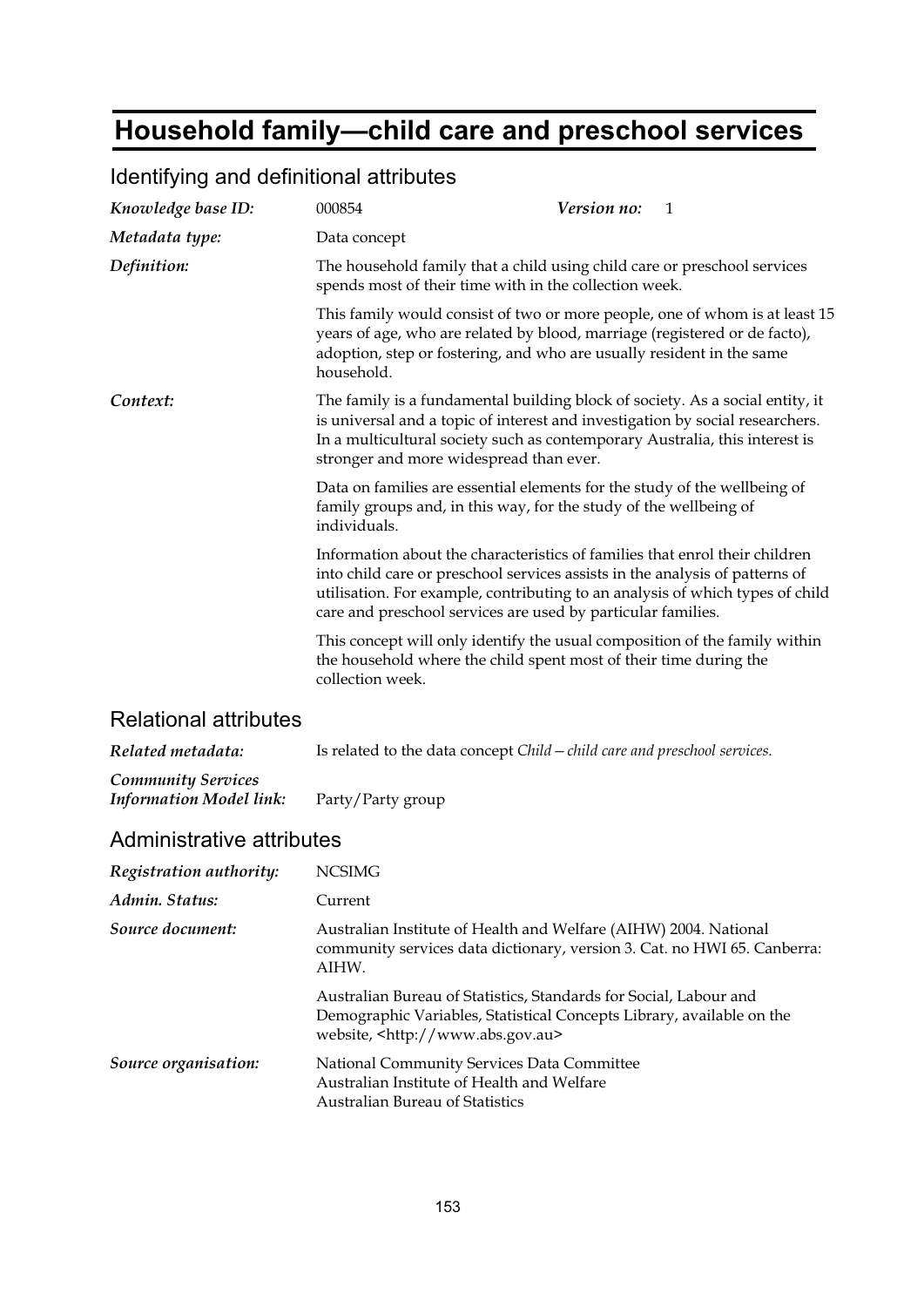**Comments:** This definition is the standard definition for 'Family' of the Australian Bureau of Statistics and is based around ABS collections of information from households.

A household may include more than one family. In these cases, we are only interested in knowing the characteristics of the family to which the child belongs.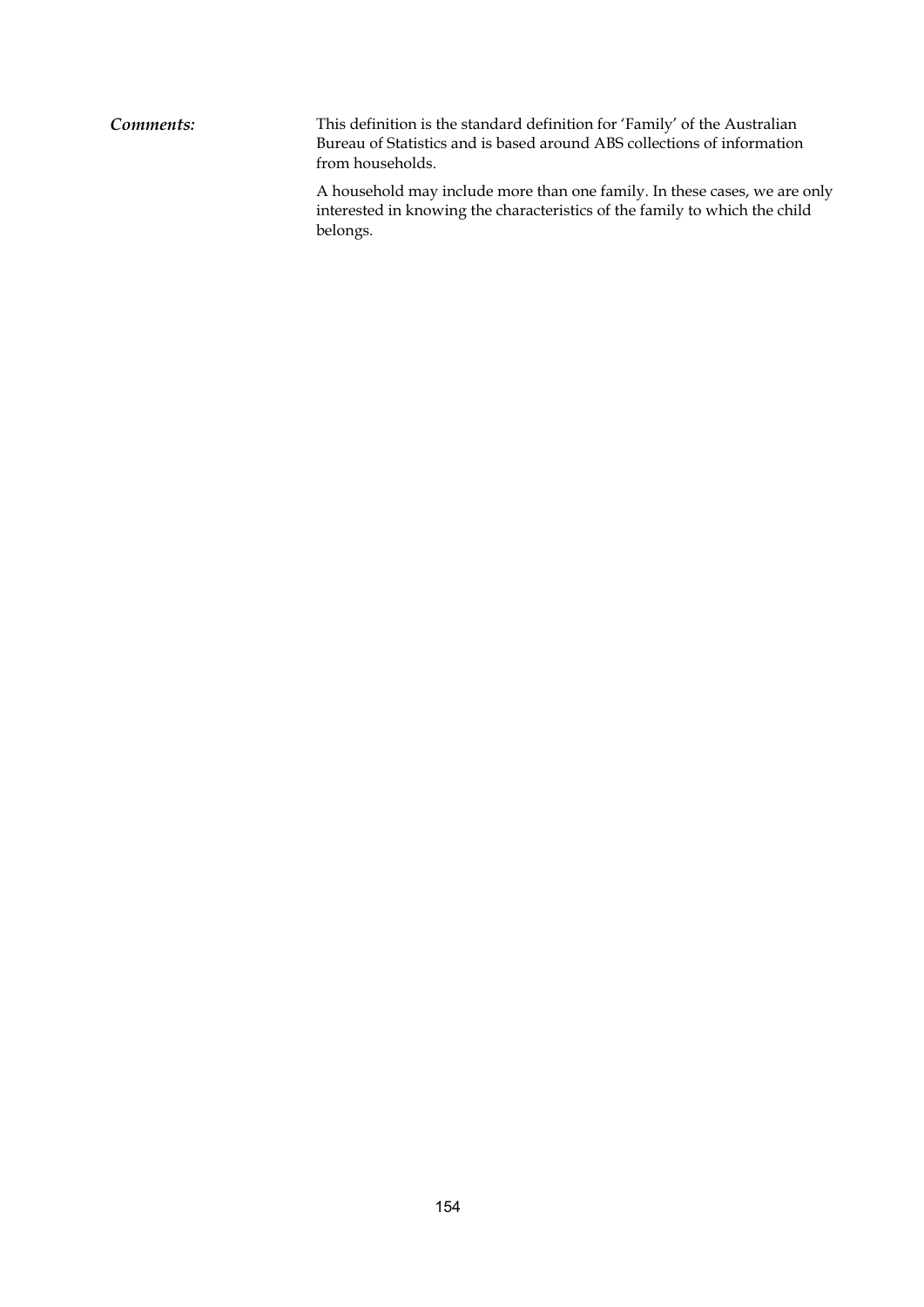# **Parent(s)/guardian(s)—sex**

| Knowledge base ID: | 002024                               | <i>Version no:</i>                                                                                                                                                                                                                           | $\overline{4}$                                                                  |
|--------------------|--------------------------------------|----------------------------------------------------------------------------------------------------------------------------------------------------------------------------------------------------------------------------------------------|---------------------------------------------------------------------------------|
| Metadata type:     | Data element                         |                                                                                                                                                                                                                                              |                                                                                 |
| Definition:        |                                      | where the child is spending most of their time during the collection week.                                                                                                                                                                   | Sex of the parent(s)/ guardian(s) who usually reside in the same household      |
|                    | based on anatomical characteristics. | inconsistency between anatomical and chromosomal characteristics, sex is                                                                                                                                                                     | Sex is the biological distinction between male and female. Where there is an    |
| Context:           | demographic statistics.              | Sex is a core data element in a wide range of social, labour and                                                                                                                                                                             |                                                                                 |
|                    | their male parent/guardian.          | This item will primarily be used, along with the element<br>$Parent(s)/quantian(s) – working/not working, to establish what the working.$<br>arrangements are for the child's female parent/guardian as opposed to                           |                                                                                 |
|                    |                                      | Information about the characteristics of families that enrol their children<br>into child care or preschool services assists in the analysis of patterns of<br>different types of child care and preschool services for particular families. | utilisation. This information may also contribute to analysis of suitability of |

### Identifying and definitional attributes

| Data type:               | Numeric                                                                                                                                                                     |                                                                                                                                                                                                                      |
|--------------------------|-----------------------------------------------------------------------------------------------------------------------------------------------------------------------------|----------------------------------------------------------------------------------------------------------------------------------------------------------------------------------------------------------------------|
| Representational form:   | Code                                                                                                                                                                        | Field size (minimum): 1                                                                                                                                                                                              |
| Representational layout: | N                                                                                                                                                                           | Field size (maximum): 1                                                                                                                                                                                              |
| Data domain:             | $\mathbf{1}$                                                                                                                                                                | Male                                                                                                                                                                                                                 |
|                          | $\overline{2}$                                                                                                                                                              | Female                                                                                                                                                                                                               |
|                          | 9                                                                                                                                                                           | Not stated/inadequately described                                                                                                                                                                                    |
| Guide for use:           |                                                                                                                                                                             | Operationally, sex is the distinction between male and female. It is usually<br>a simple matter to infer the sex of the respondent through observation, or<br>from the parent's first name.                          |
|                          | Only the sex of the parent(s)/guardian(s) that usually live in the household<br>where the child spent most of their time during the collection week, should<br>be recorded. |                                                                                                                                                                                                                      |
| Verification rules:      |                                                                                                                                                                             |                                                                                                                                                                                                                      |
| Collection methods:      |                                                                                                                                                                             | What is the sex of the child's parent(s)/guardian(s)?                                                                                                                                                                |
|                          |                                                                                                                                                                             | $\Box$ Male                                                                                                                                                                                                          |
|                          |                                                                                                                                                                             | $\Box$ Female                                                                                                                                                                                                        |
|                          |                                                                                                                                                                             | Where the child has more than one parent/guardian usually living in the<br>household where they spend most their time during the collection week,<br>this item is to be recorded for both parent(s) and guardian(s). |
|                          |                                                                                                                                                                             | This item should be reported in conjunction with the data item                                                                                                                                                       |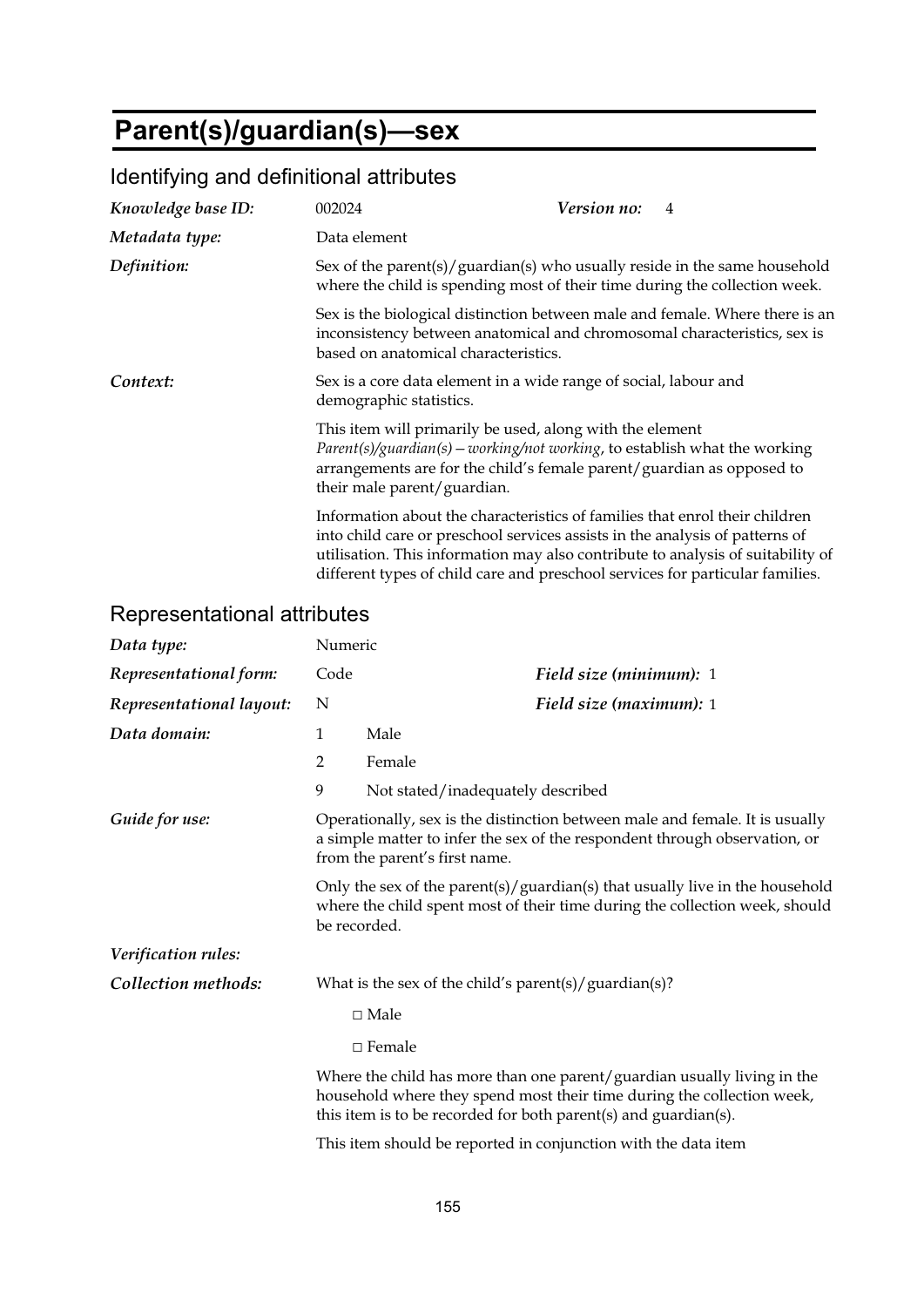*Parent(s)/guardian(s)—working/not working*.

Code 9 *Not stated/inadequately described* is not to be used on primary collection forms. It is primarily for use in administrative collections when transferring data from data sets where the item has not been collected

#### Relational attributes

| Related metadata:                                           | [Note there are three instances of this data element in this data set].                            |  |
|-------------------------------------------------------------|----------------------------------------------------------------------------------------------------|--|
|                                                             | Is related to the data concept Household family $-$ child care and preschool<br>services.          |  |
|                                                             | Is reported in conjunction with the data element $Parent(s)/quantian(s) -$<br>working/not working. |  |
| <b>Community Services</b><br><b>Information Model link:</b> | Party characteristic/Person characteristic/Demographic characteristic                              |  |

| Registration authority: | <b>NCSIMG</b>                                                                                                                                                                           |                                                                                                                                                                                                                                                                                                                       |
|-------------------------|-----------------------------------------------------------------------------------------------------------------------------------------------------------------------------------------|-----------------------------------------------------------------------------------------------------------------------------------------------------------------------------------------------------------------------------------------------------------------------------------------------------------------------|
| Admin. status:          | Current                                                                                                                                                                                 | Effective date:                                                                                                                                                                                                                                                                                                       |
| Source document:        | Australian Bureau of Statistics, Standards for Social, Labour and<br>website, <http: www.abs.gov.au=""></http:>                                                                         | Demographic Variables, Statistical Concepts Library, available on the                                                                                                                                                                                                                                                 |
| Source organisation:    | <b>Australian Bureau of Statistics</b>                                                                                                                                                  |                                                                                                                                                                                                                                                                                                                       |
| Comments:               | The National Health Data Dictionary Version 12 and the National<br>Community Services Data Dictionary Version 3 also include an<br>clients which is not seen as relevant to the CSNMDS. | indeterminate category. This category may be necessary for situations such<br>as the classification of perinatal statistics when it is not possible for the sex<br>to be determined. This coding option has been excluded from this data<br>element because it is designed to accommodate a small number of perinatal |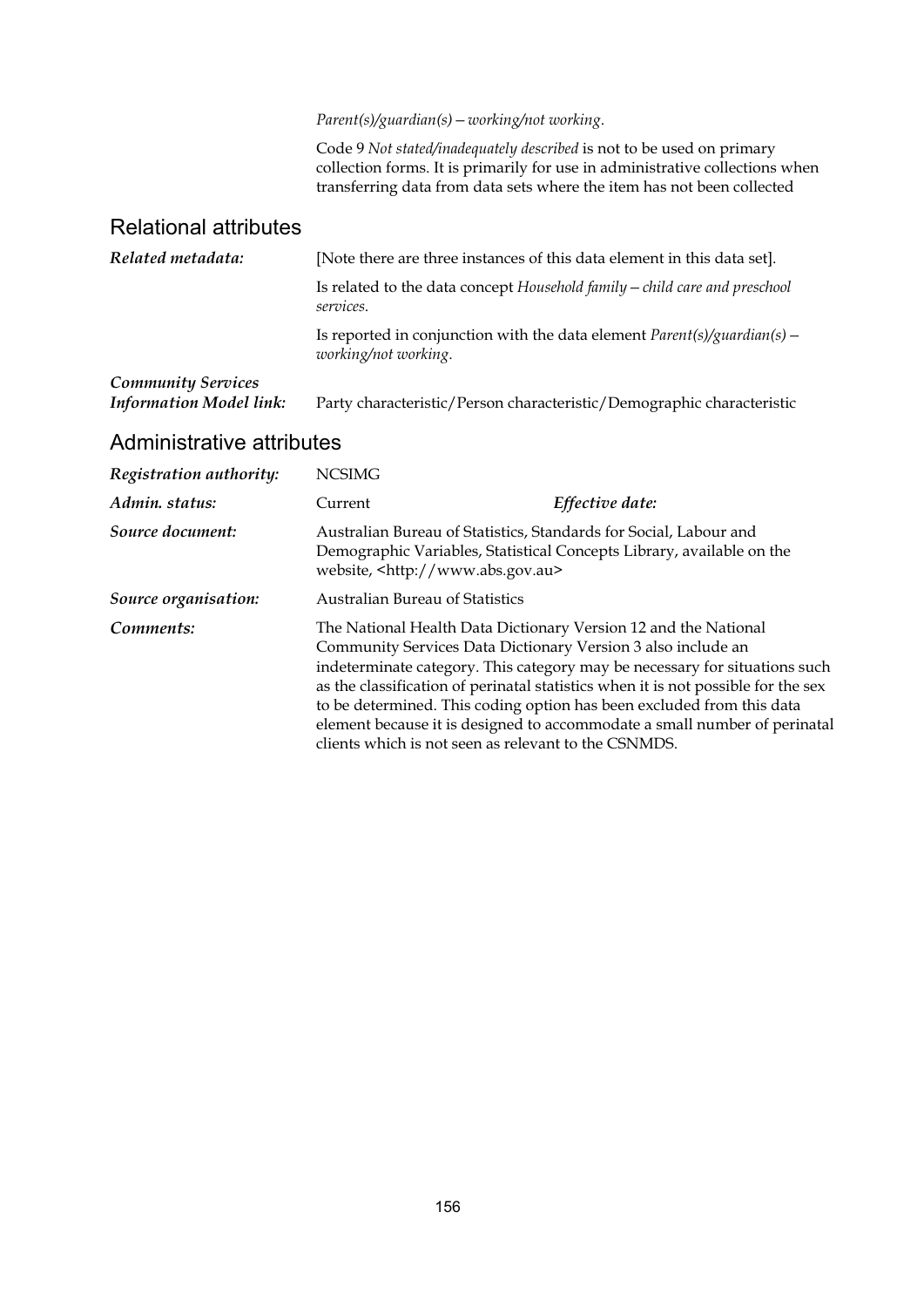# **Parent(s)/guardian(s)—working/not working**

### Identifying and definitional attributes

| Knowledge base ID: | 002010                                    | Version no:<br>3                                                                                                                                                                                                                                                                                                        |
|--------------------|-------------------------------------------|-------------------------------------------------------------------------------------------------------------------------------------------------------------------------------------------------------------------------------------------------------------------------------------------------------------------------|
| Metadata type:     | Data element                              |                                                                                                                                                                                                                                                                                                                         |
| Definition:        | their time in during the collection week. | The current working arrangement of the child's parent(s)/guardian(s), who<br>usually reside in the same household that the child is spending most of                                                                                                                                                                    |
| Context:           | for Child Care Benefit.                   | A parent's working arrangements determine whether the child is eligible                                                                                                                                                                                                                                                 |
|                    |                                           | Information about the characteristics of families that enrol their children<br>into child care or preschool services assists in the analysis of patterns of<br>utilisation. This information may also contribute to an analysis of which<br>types of child care and preschool services are used by particular families. |

| Data type:               | Numeric        |                                                                                                                                                                                                                                   |
|--------------------------|----------------|-----------------------------------------------------------------------------------------------------------------------------------------------------------------------------------------------------------------------------------|
| Representational form:   | Code           | Field size (minimum): 1                                                                                                                                                                                                           |
| Representational layout: | N              | Field size (maximum): 1                                                                                                                                                                                                           |
| Data domain:             | $\mathbf{1}$   | Working                                                                                                                                                                                                                           |
|                          | $\overline{2}$ | Not working-looking for work                                                                                                                                                                                                      |
|                          | 3              | Neither working nor looking for work-studying/training                                                                                                                                                                            |
|                          | $\overline{4}$ | Neither working nor looking for work-other                                                                                                                                                                                        |
|                          | 9              | Not recorded/inadequately described                                                                                                                                                                                               |
| Guide for use:           |                | Respondents can choose only one of the following categories:                                                                                                                                                                      |
|                          |                | Code 1: Working includes all people in paid employment and those who<br>are both studying and working.                                                                                                                            |
|                          |                | Code 2: Not working includes all people who are not in paid employment,<br>but are actively looking for work; and those who are studying as well as<br>looking for work.                                                          |
|                          |                | Code 3: Neither working nor looking for work includes all people who are<br>studying or training, but not working or looking for work                                                                                             |
|                          |                | Code 4: Neither working nor looking for work - other includes those who<br>are not actively looking for work and those who are not in the labour force,<br>for example, those who are raising children and those who are retired. |
|                          |                | Only the working arrangements of the parent(s)/guardian(s) that usually<br>live in the household where the child spent most of their time during the<br>collection week should be recorded.                                       |
| Verification rules:      |                |                                                                                                                                                                                                                                   |
| Collection methods:      |                | Question: What are the current working arrangements of the child's<br>parent(s)/guardian(s)?                                                                                                                                      |
|                          |                | Fields are those listed in the data domain.                                                                                                                                                                                       |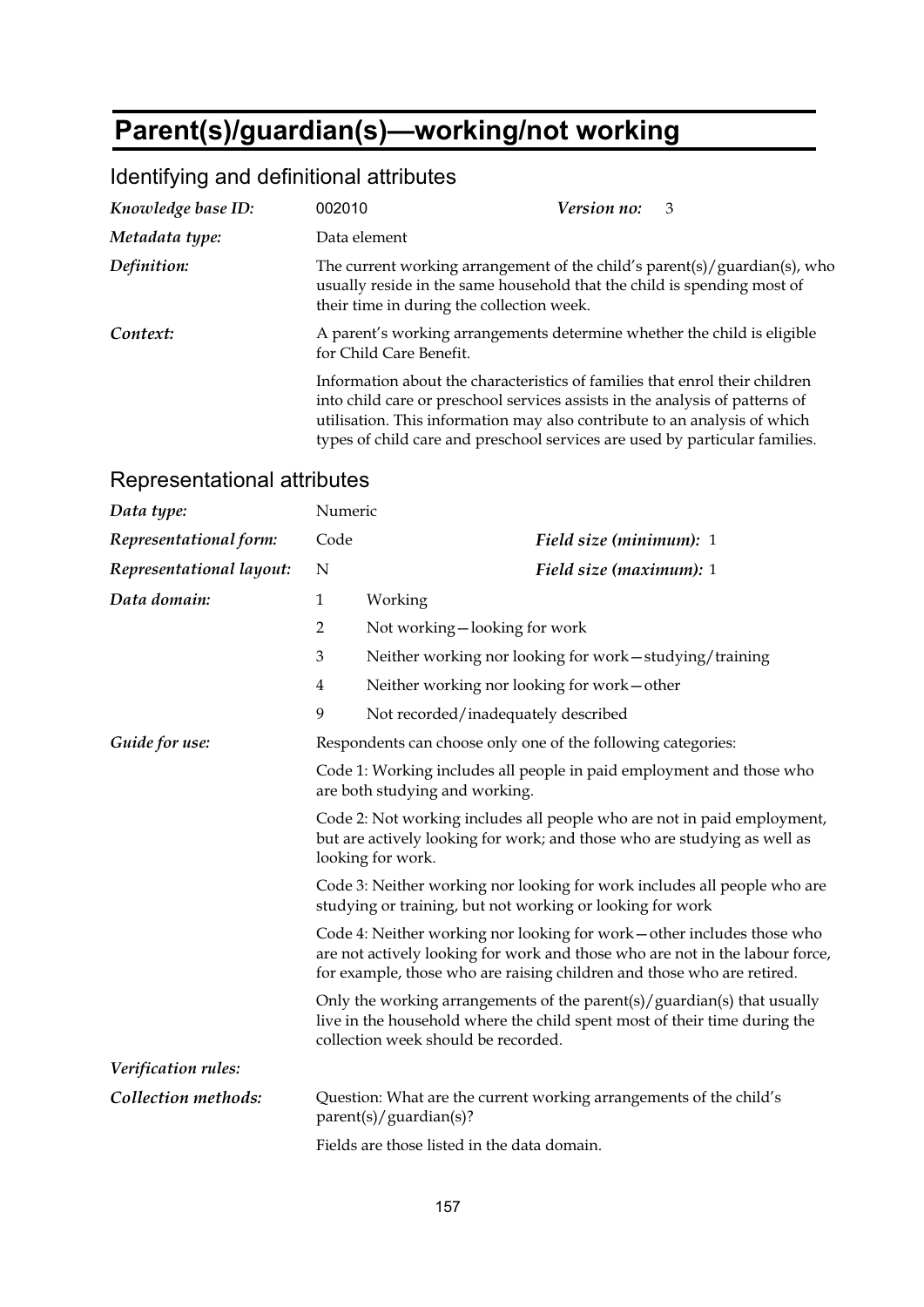|                                                             | Where the child has more than one parent/guardian usually living in the<br>household where they spent most of their time during the collection week,<br>this item is to be recorded for both parents or guardians.               |                 |            |
|-------------------------------------------------------------|----------------------------------------------------------------------------------------------------------------------------------------------------------------------------------------------------------------------------------|-----------------|------------|
|                                                             | This item should be reported in conjunction with the data item<br>'parent(s)/guardian(s) sex'.                                                                                                                                   |                 |            |
|                                                             | Code 9 Not stated/inadequately described is not to be used on primary<br>collection forms. It is primarily for use in administrative collections when<br>transferring data from data sets where the item has not been collected. |                 |            |
| <b>Relational attributes</b>                                |                                                                                                                                                                                                                                  |                 |            |
| Related metadata:                                           | Is related to the data concept Household family – child care and preschool<br>services.                                                                                                                                          |                 |            |
|                                                             | Is reported in conjunction with the data element $Parent(s)/quantian(s) - sex$ .                                                                                                                                                 |                 |            |
| <b>Community Services</b><br><b>Information Model link:</b> | Party characteristic/Person characteristic/Labour characteristic                                                                                                                                                                 |                 |            |
| Administrative attributes                                   |                                                                                                                                                                                                                                  |                 |            |
| Registration authority:                                     | <b>NCSIMG</b>                                                                                                                                                                                                                    |                 |            |
| Admin. Status:                                              | Current                                                                                                                                                                                                                          | Effective date: | 02/09/2003 |
| Source document:                                            |                                                                                                                                                                                                                                  |                 |            |

*Source organisation:* National Health Data Committee and National Community Services Data Committee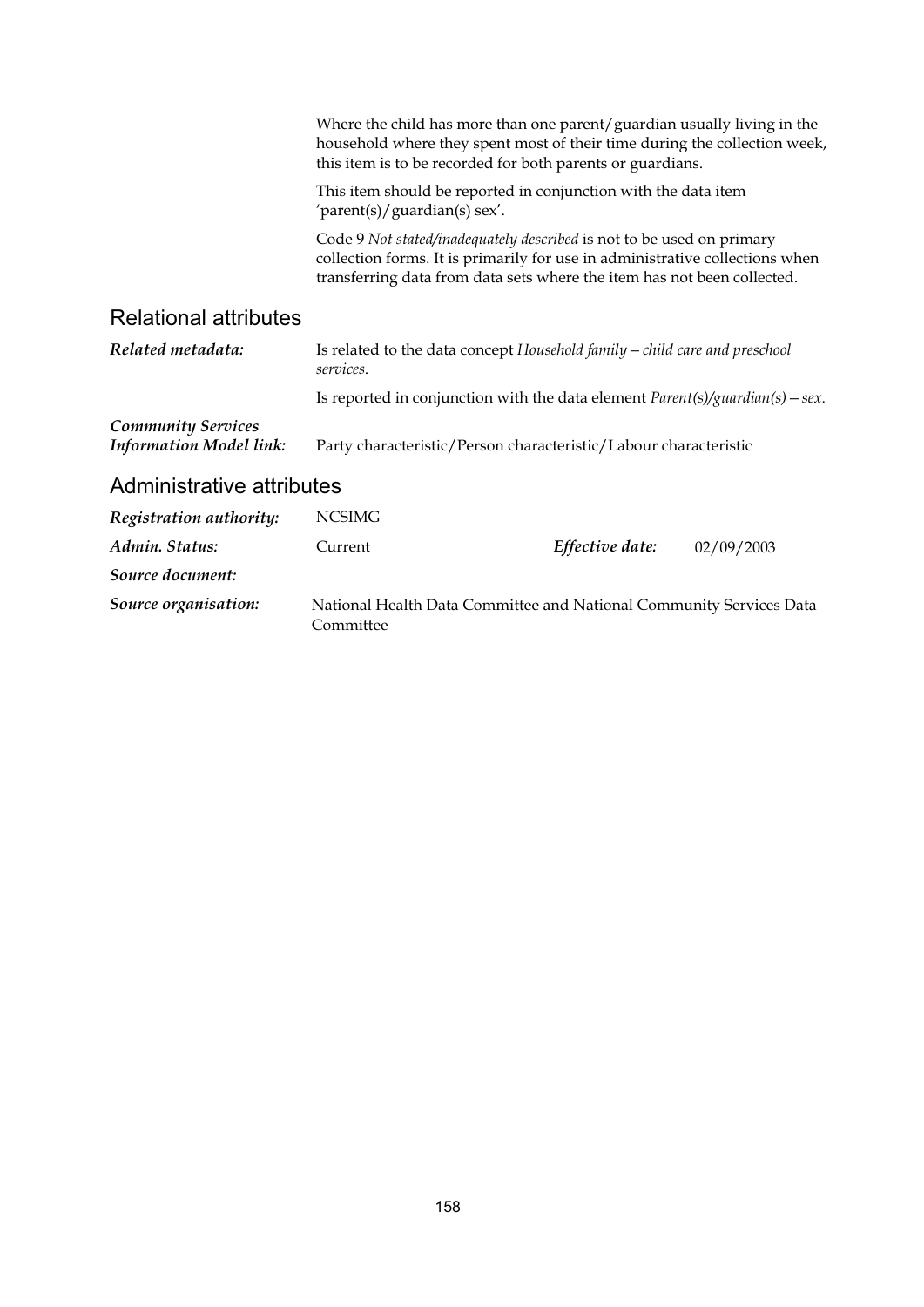# **Preschool service provided for child**

## Identifying and definitional attributes

| Knowledge base ID:          | tba                                                                                                                                                                                                                                                                                                                                                                                                          | Version no:                                                                                                                                                                                                                                                                                                                                              |  |
|-----------------------------|--------------------------------------------------------------------------------------------------------------------------------------------------------------------------------------------------------------------------------------------------------------------------------------------------------------------------------------------------------------------------------------------------------------|----------------------------------------------------------------------------------------------------------------------------------------------------------------------------------------------------------------------------------------------------------------------------------------------------------------------------------------------------------|--|
| Metadata type:              | Data element                                                                                                                                                                                                                                                                                                                                                                                                 |                                                                                                                                                                                                                                                                                                                                                          |  |
| Definition:                 | Whether a child receives or usually receives preschool as a service activity<br>type from the children's service in the specified data collection week.                                                                                                                                                                                                                                                      |                                                                                                                                                                                                                                                                                                                                                          |  |
| Context:                    | This data element is used, in conjunction with other data elements about<br>service provision, to obtain a more detailed appraisal of how services are<br>provided and the use of these services. At the broadest level, this data<br>element should provide a measure of the extent to which preschool<br>services are provided and the settings where they are provided, in areas<br>throughout Australia. |                                                                                                                                                                                                                                                                                                                                                          |  |
| Representational attributes |                                                                                                                                                                                                                                                                                                                                                                                                              |                                                                                                                                                                                                                                                                                                                                                          |  |
| Data type:                  | Numeric                                                                                                                                                                                                                                                                                                                                                                                                      |                                                                                                                                                                                                                                                                                                                                                          |  |
| Representational form:      | Code                                                                                                                                                                                                                                                                                                                                                                                                         | Field size (minimum): 1                                                                                                                                                                                                                                                                                                                                  |  |
| Representational layout:    | N                                                                                                                                                                                                                                                                                                                                                                                                            | Field size (maximum):1                                                                                                                                                                                                                                                                                                                                   |  |
| Data domain:                | $\mathbf{1}$                                                                                                                                                                                                                                                                                                                                                                                                 | Yes (child receives preschool service from this children's service)                                                                                                                                                                                                                                                                                      |  |
|                             | $\overline{2}$                                                                                                                                                                                                                                                                                                                                                                                               | No (child does not receive preschool service from this service)                                                                                                                                                                                                                                                                                          |  |
|                             | 9                                                                                                                                                                                                                                                                                                                                                                                                            | Not stated/inadequately described                                                                                                                                                                                                                                                                                                                        |  |
| Guide for use:              |                                                                                                                                                                                                                                                                                                                                                                                                              | Preschool comprises a structured educational program usually provided by<br>a qualified teacher on a sessional basis in dedicated preschools. Similar<br>educational programs or curricula may be provided in long day care and<br>other settings. These are primarily aimed at children in the year or two<br>before they commence full-time schooling. |  |
|                             | The terms most commonly used to describe preschool services in various<br>states and territories are:                                                                                                                                                                                                                                                                                                        |                                                                                                                                                                                                                                                                                                                                                          |  |
|                             |                                                                                                                                                                                                                                                                                                                                                                                                              | Kindergarten-Tasmania, Western Australia and Queensland                                                                                                                                                                                                                                                                                                  |  |
|                             |                                                                                                                                                                                                                                                                                                                                                                                                              | (In Queensland between 2003-07 Kindergarten is being replaced<br>with a year called Preschool)                                                                                                                                                                                                                                                           |  |
|                             |                                                                                                                                                                                                                                                                                                                                                                                                              | Kindergarten or Preschool-Victoria                                                                                                                                                                                                                                                                                                                       |  |
|                             |                                                                                                                                                                                                                                                                                                                                                                                                              | Preschool (including Child parent centres) - South Australia                                                                                                                                                                                                                                                                                             |  |
|                             |                                                                                                                                                                                                                                                                                                                                                                                                              | Preschool - New South Wales, Australian Capital Territory and the<br>Northern Territory                                                                                                                                                                                                                                                                  |  |
|                             | This question asks whether the child received (or usually receives) a<br>preschool service as either the main service activity type or as an additional<br>service activity type from this children's service during the data collection<br>week.                                                                                                                                                            |                                                                                                                                                                                                                                                                                                                                                          |  |
|                             | If the service is a dedicated preschool then code 1 should be chosen.                                                                                                                                                                                                                                                                                                                                        |                                                                                                                                                                                                                                                                                                                                                          |  |
|                             |                                                                                                                                                                                                                                                                                                                                                                                                              | If the service activity is offered at a long day care or mobile service and the<br>child is aged 3 years or over and receives a service that is funded or<br>licensed by the relevant state or territory as a preschool program, then code<br>1 should be chosen.                                                                                        |  |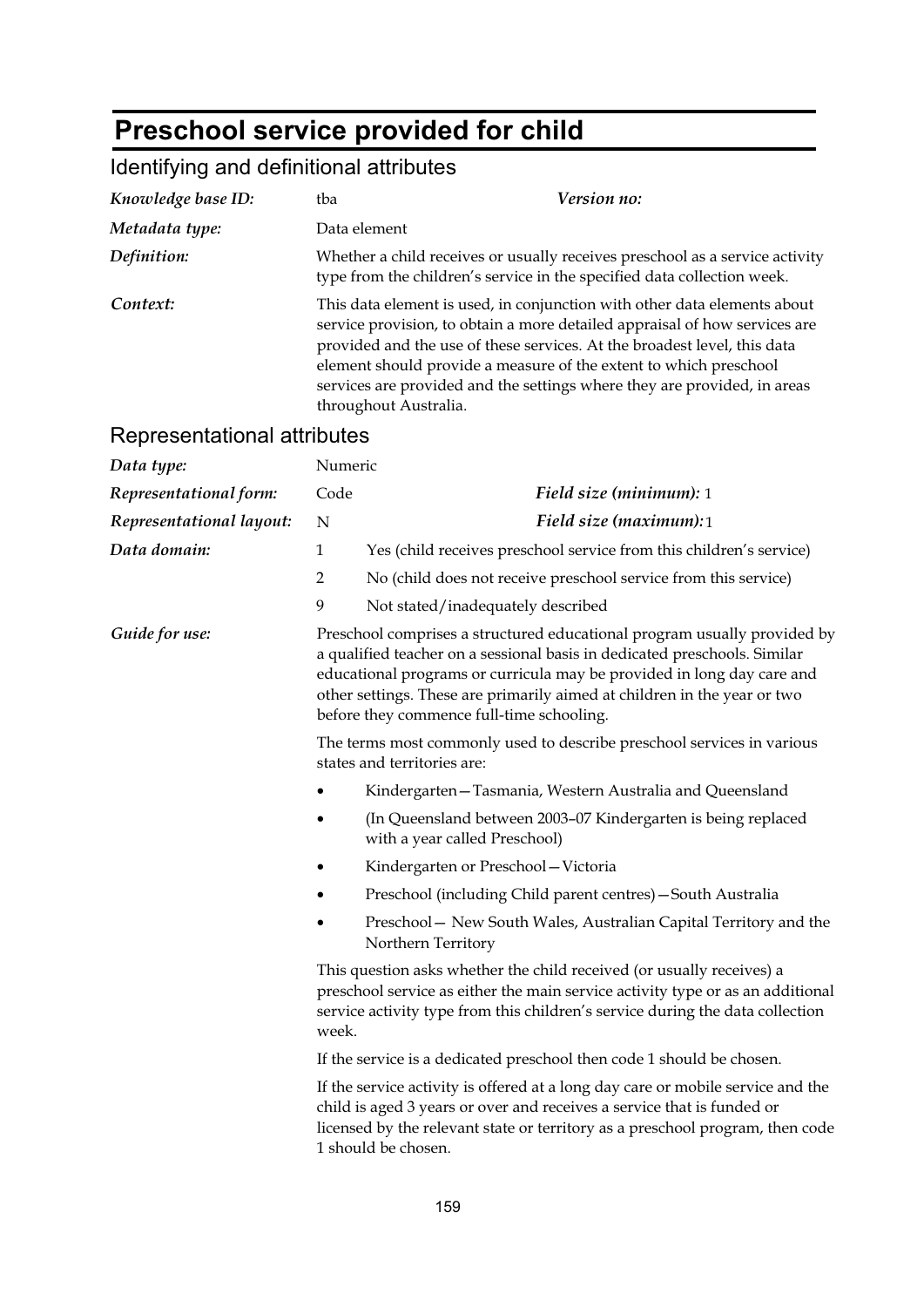|                              | If the child is aged 3 years or over and receives a structured educational<br>program delivered by a degree qualified early childhood teacher, then code<br>1 should be chosen.                                                  |
|------------------------------|----------------------------------------------------------------------------------------------------------------------------------------------------------------------------------------------------------------------------------|
|                              | If a child care service transports or accompanies children to a preschool<br>service provided by another children's service, code 2 should be chosen<br>since the child did not receive a preschool service from this service.   |
|                              | If the child usually attends the service, but is away on the day/s that they<br>would usually attend preschool, then code 1 should be chosen.                                                                                    |
| Verification rules:          |                                                                                                                                                                                                                                  |
| Collection methods:          | Question: Does the child receive preschool as a service activity type from<br>this children's service?                                                                                                                           |
|                              | $\Box$ Yes                                                                                                                                                                                                                       |
|                              | $\Box$ No                                                                                                                                                                                                                        |
|                              | This data element should not be reported for children attending family day<br>care/in-home care services.                                                                                                                        |
|                              | Code 9 Not stated/inadequately described is not to be used on primary<br>collection forms. It is primarily for use in administrative collections when<br>transferring data from data sets where the item has not been collected. |
| <b>Relational attributes</b> |                                                                                                                                                                                                                                  |
| Related metadata:            | Is related to the data concept Child care and preschool services - service event.                                                                                                                                                |
|                              | Is related to the data concept Child - child care and preschool services.                                                                                                                                                        |
| Administrative attributes    |                                                                                                                                                                                                                                  |
| Registration authority:      | <b>NCSIMG</b>                                                                                                                                                                                                                    |
| Admin. status:               | Current                                                                                                                                                                                                                          |
| Source document:             | Australian Institute of Health and Welfare (AIHW) 2000. Comparison of<br>data items in selected children's services collections. AIHW cat. no. CFS 3.<br>Canberra: AIHW.                                                         |
| Source organisation:         | Australian Institute of Health and Welfare                                                                                                                                                                                       |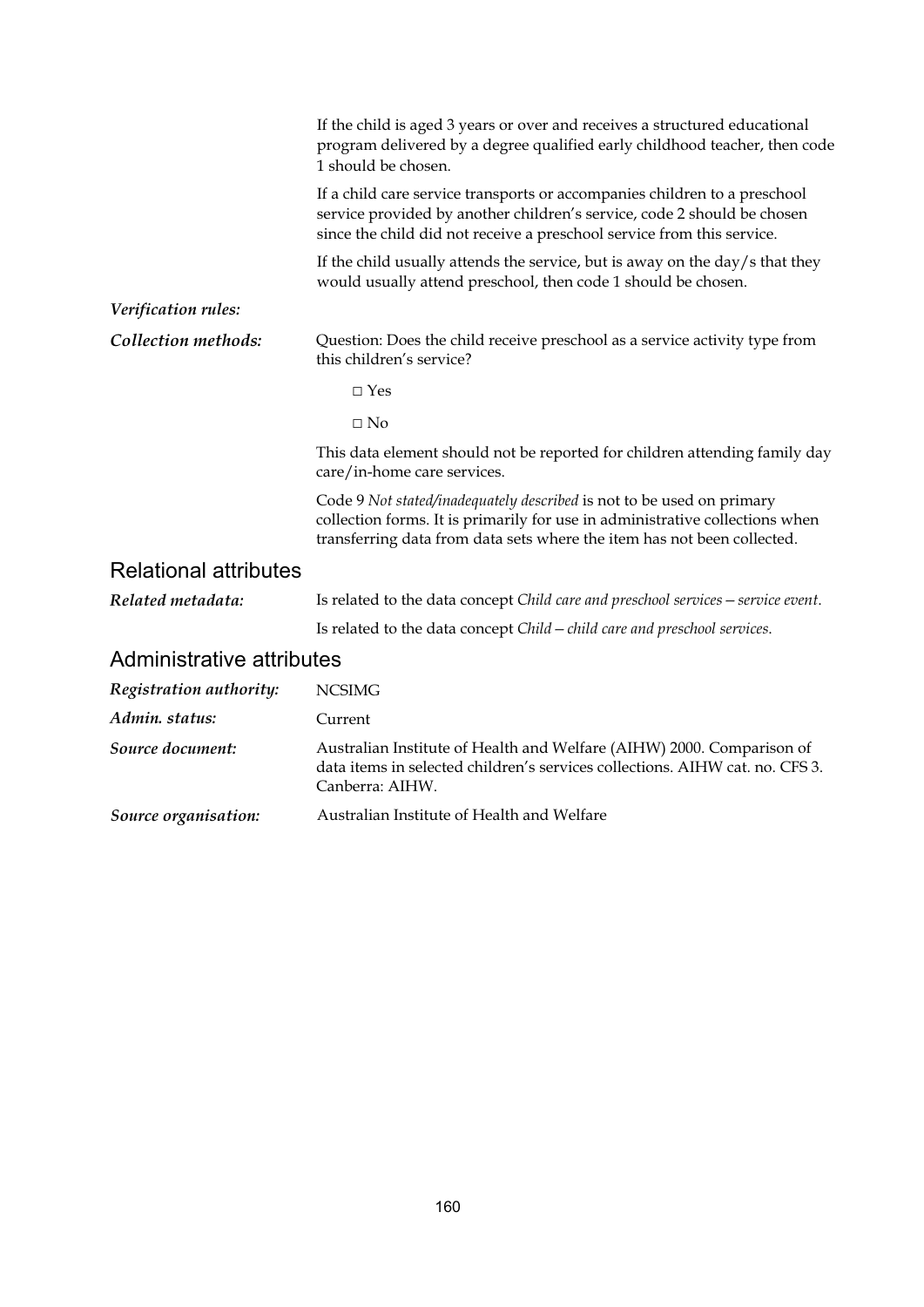#### **Index of data items**

Arrival time of child, 129 Child care and preschool services—service event, 131 Child with disability or long-term health condition—need for assistance, 152 Child—child care and preschool services, 132 Child—date of birth, 133 Child—family type, 142 Child—Indigenous status, 135 Child—in-home care suburb/town/locality name, 138 Child—letters of name, 140 Child—main language other than English spoken at home, 144 Child—postcode—Australian, 146 Child—school attendance status, 148 Child—sex, 150 Days of operation—per week, 51 Departure time of child, 155 Estimated date flag, 157 Fee schedule—centre-based long day care, 53 Fee schedule—family day care / in-home care, 55 Fee schedule—occasional care, 57 Fee schedule—outside school hours care, 59 Fee schedule—preschool service, 61 Fee schedule—vacation care, 63 Finish time of sessions, 65 Household family—child care and preschool services, 158 Legal entity—child care and preschool service, 67 Licensed places, 69 Management type – service, 74

Paid contact worker/caregiver—age group (years), 95

Paid contact worker/caregiver educational enrolment status, 97

Paid contact worker/caregiver employment status, 99

Paid contact worker/caregiver—field of qualification relevant to children's services, 102

Paid contact worker/caregiver— Indigenous status, 105

Paid contact worker/caregiver—length of experience, 108

Paid contact worker/caregiver—length of time with current service, 110

Paid contact worker/caregiver qualification level, 112

Paid contact worker/caregiver—sex, 114

Paid contact worker/caregiver—specific role, 116

Paid contact worker/caregiver—working arrangements (permanent/fixed-term contract/casual), 118

 $Parent(s)/guardian(s) - sex, 160$ 

Parent(s)/guardian(s)—working/not working, 162

Place—child care and preschool services, 76

Places offered, 78

Preschool service provided for child, 164

Service activity types provided, 80

Service address, 83

Service delivery mode, 86

Service delivery setting, 87

Service identifier, 89

Service—child care and preschool service, 85

Start time of sessions, 90